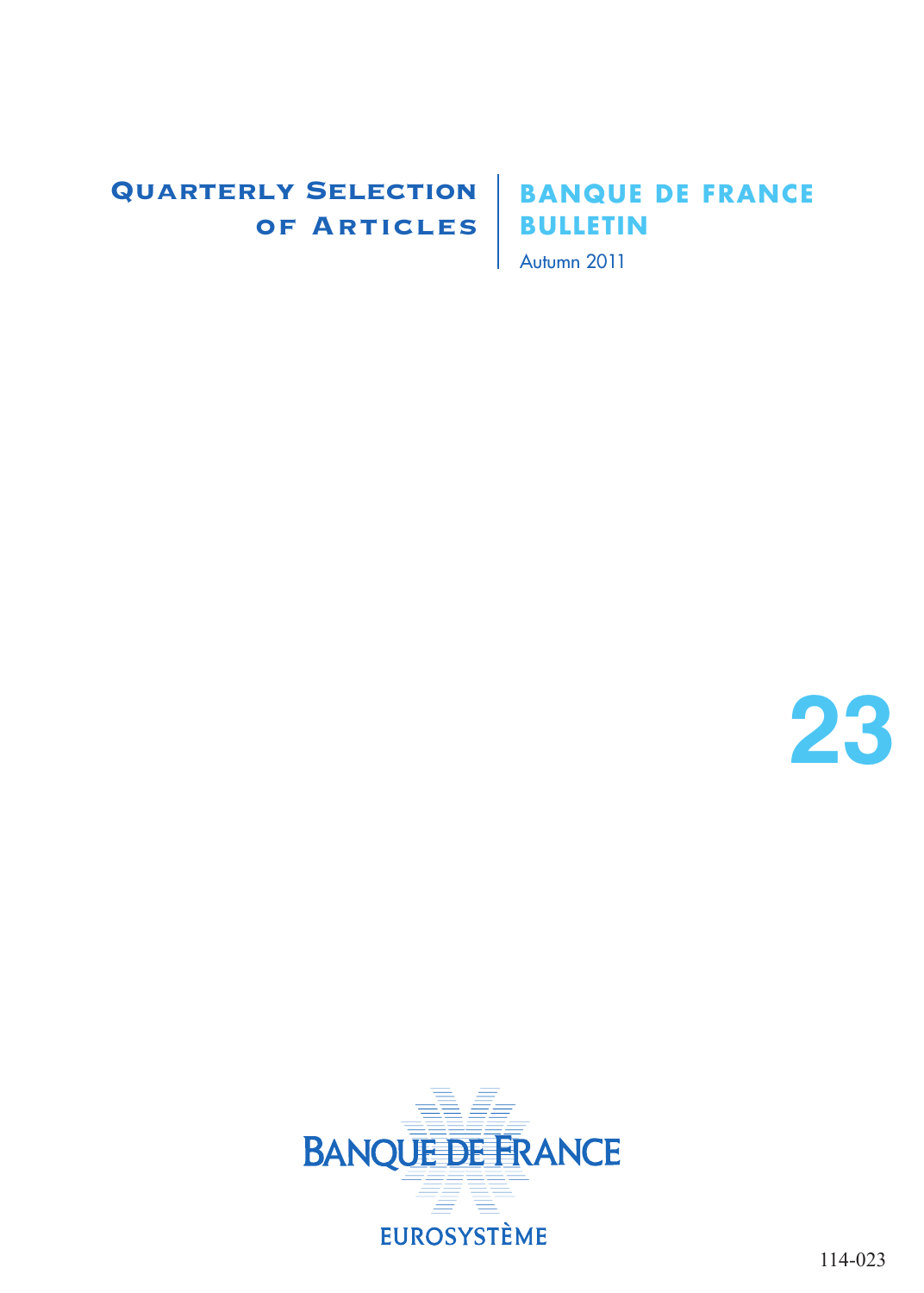# Reply form

| Subscription number:                             |                                                                                                                        |
|--------------------------------------------------|------------------------------------------------------------------------------------------------------------------------|
|                                                  | First name: Surname: Surname:                                                                                          |
|                                                  |                                                                                                                        |
|                                                  |                                                                                                                        |
|                                                  |                                                                                                                        |
|                                                  |                                                                                                                        |
| Country: New York Country:                       |                                                                                                                        |
| of the Banque de France:<br>Subscription number: |                                                                                                                        |
|                                                  |                                                                                                                        |
|                                                  | $\Box$ I wish to cancel my subscription to the Quarterly Selection of Articles<br><b>First name:</b> Surname: Surname: |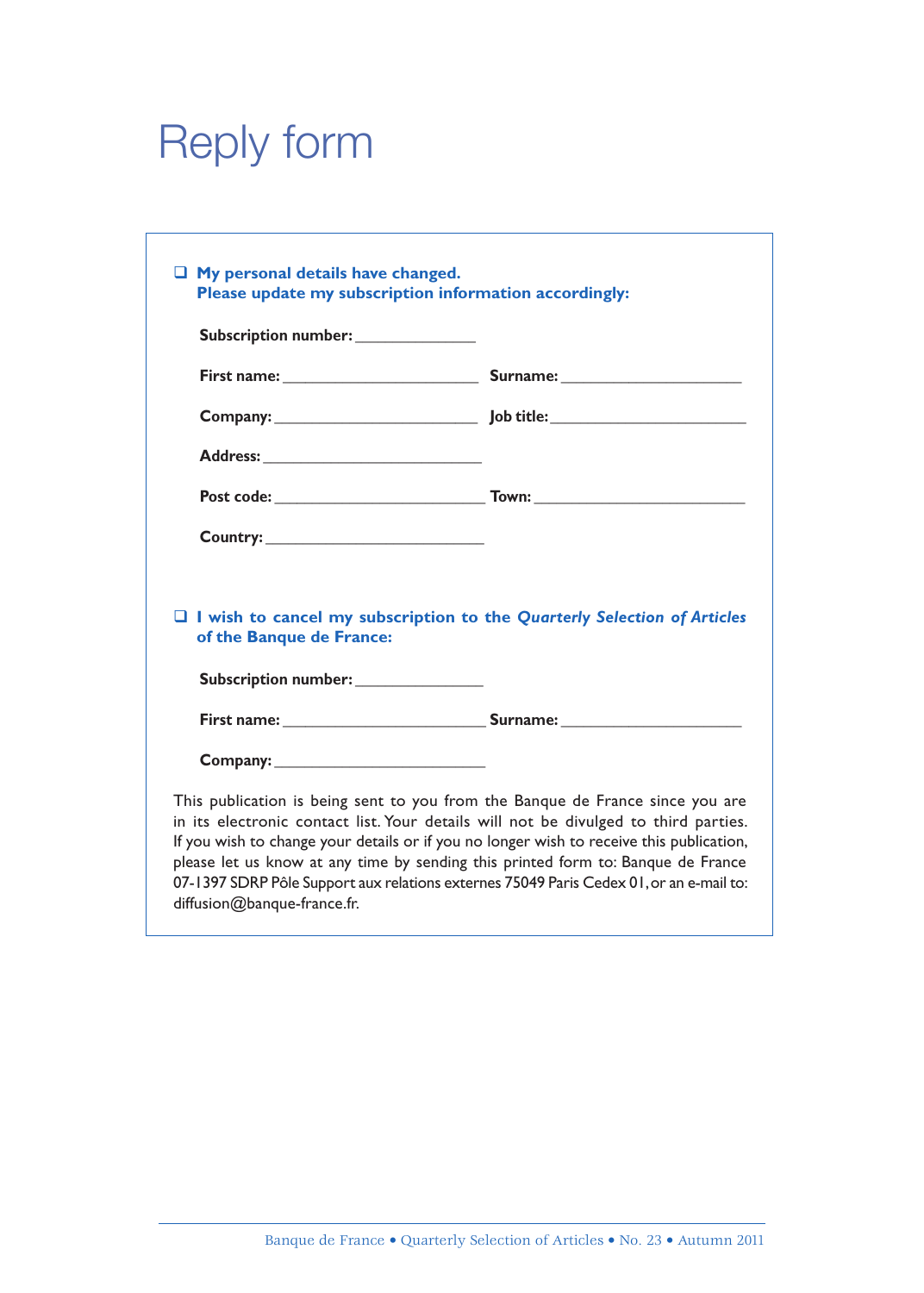## **CONTENTS**

### **|ARTICLES**

#### SMEs see a pick-up in business in 2010, but delay investment Jean-Luc Cayssials and François Servant

The pick-up in business in 2010 enabled SMEs to improve their profits and to *build their equity, even if there were substantial disparities across companies. Increasing cash holdings and low investment are characteristic of cautious behaviour.*

#### Companies after the crisis – Banque de France seminar, 28 June 2011 Directorate General Cash Management and Branch Network Activities Directorate General Economics and International Relations Directorate General Statistics

*While it is still too early to draw definitive conclusions about the impact of the crisis on companies, it appears to have been fairly well managed thanks to the combined actions of the different economic agents (companies, banks, monetary authorities and governments).*

Fiscal and monetary policy challenges in the short and long run Summary of the Banque de France-Bundesbank conference held on 19 and 20 May 2011 in Hamburg 45 Laurent Clerc, Hubert Kempf and Xavier Ragot

*The Bundesbank and the Banque de France held their third joint conference on 19 and 20 May 2011 in Hamburg. The conference was devoted to the challenges that macroeconomic policy – in the form of monetary, fiscal and tax policy – must address in the short and long run.*

#### After the collapse, the reshaping of international trade Summary of the Banque de France/PSE/CEPII conference of 25 and 26 May 2011 53 Pauline Bourgeon, Jean-Charles Bricongne and Guillaume Gaulier

*A conference organised jointly by the Banque de France, the Paris School of Economics (PSE G-MonD) and the* Centre d'études prospectives et d'informations internationales *(CEPII) highlighted the uncertainty surrounding the recovery in trade after its collapse in late 2008 and early 2009.*

### Insurance companies' investments at the end of 2010 Sarah Gandolphe, Gaël Hauton, Sandrine Viol, Omar Birouk and Alain-Nicolas Bouloux

*An analysis of the composition of insurance companies' portfolios at end-2010 points to the start of a shift in their investments to securities issued by domestic institutions and to a lengthening of the average maturity of their investments in bonds.*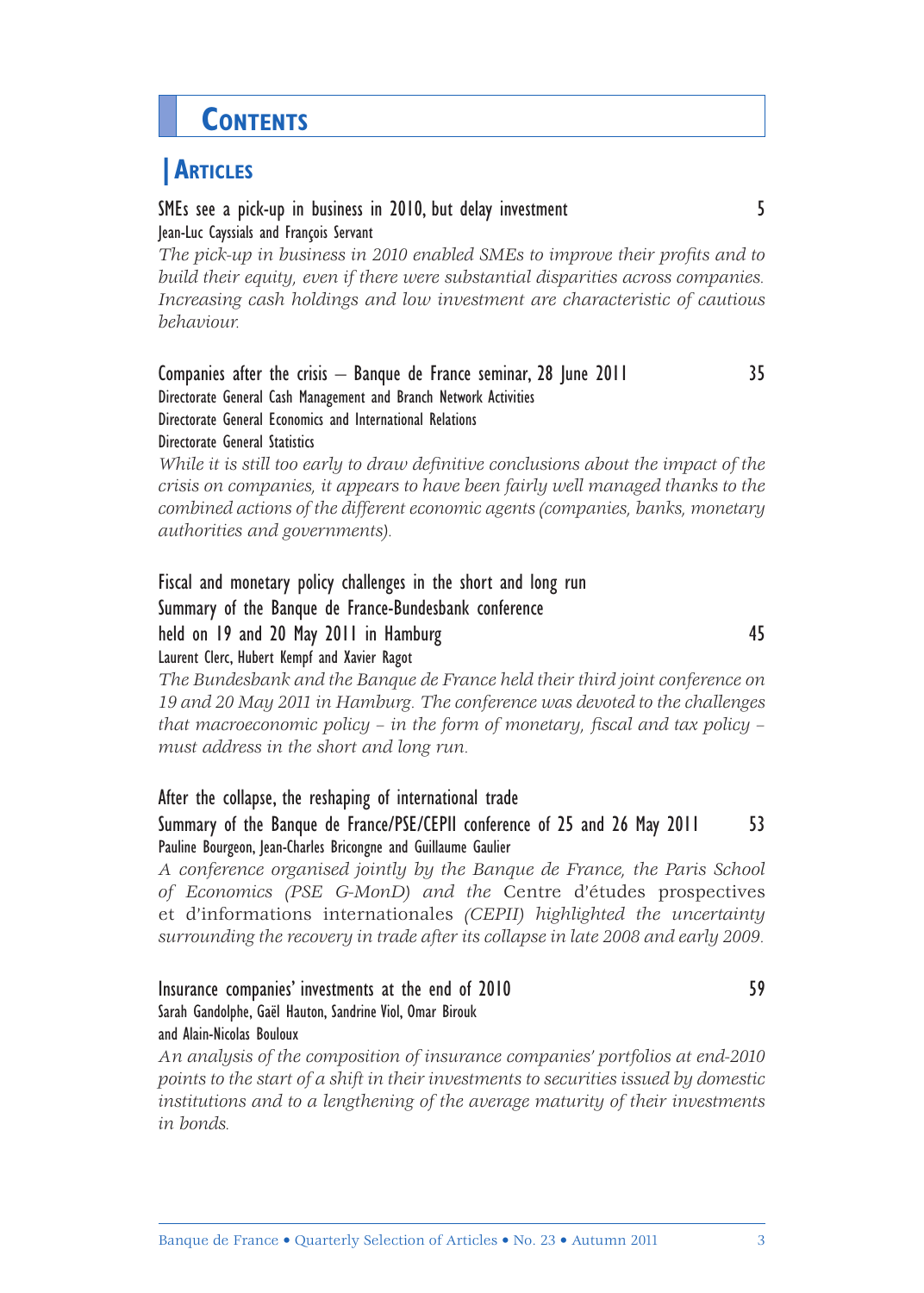#### **CONTENTS**

### **|PUBLISHED ARTICLES**

| Quarterly Selection of Articles (since Autumn 2005) |  |  |
|-----------------------------------------------------|--|--|
|-----------------------------------------------------|--|--|

### **|OTHER PUBLICATIONS AVAILABLE IN ENGLISH** 85

### **|STATISTICS**

| Contents                             |         |
|--------------------------------------|---------|
| Economic developments                |         |
| Money, investment and financing      | $\{1\}$ |
| Financial markets and interest rates | 529     |
| Other statistics                     | \$37    |

*No part of this publication may be reproduced other than for the purposes stipulated in Articles L.122-5. 2° and 3° a) of the Intellectual Property Code without the express authorisation of the Banque de France, or where applicable, without complying with the terms of Article L.122-10. of the said code.*

*© Banque de France — 2011*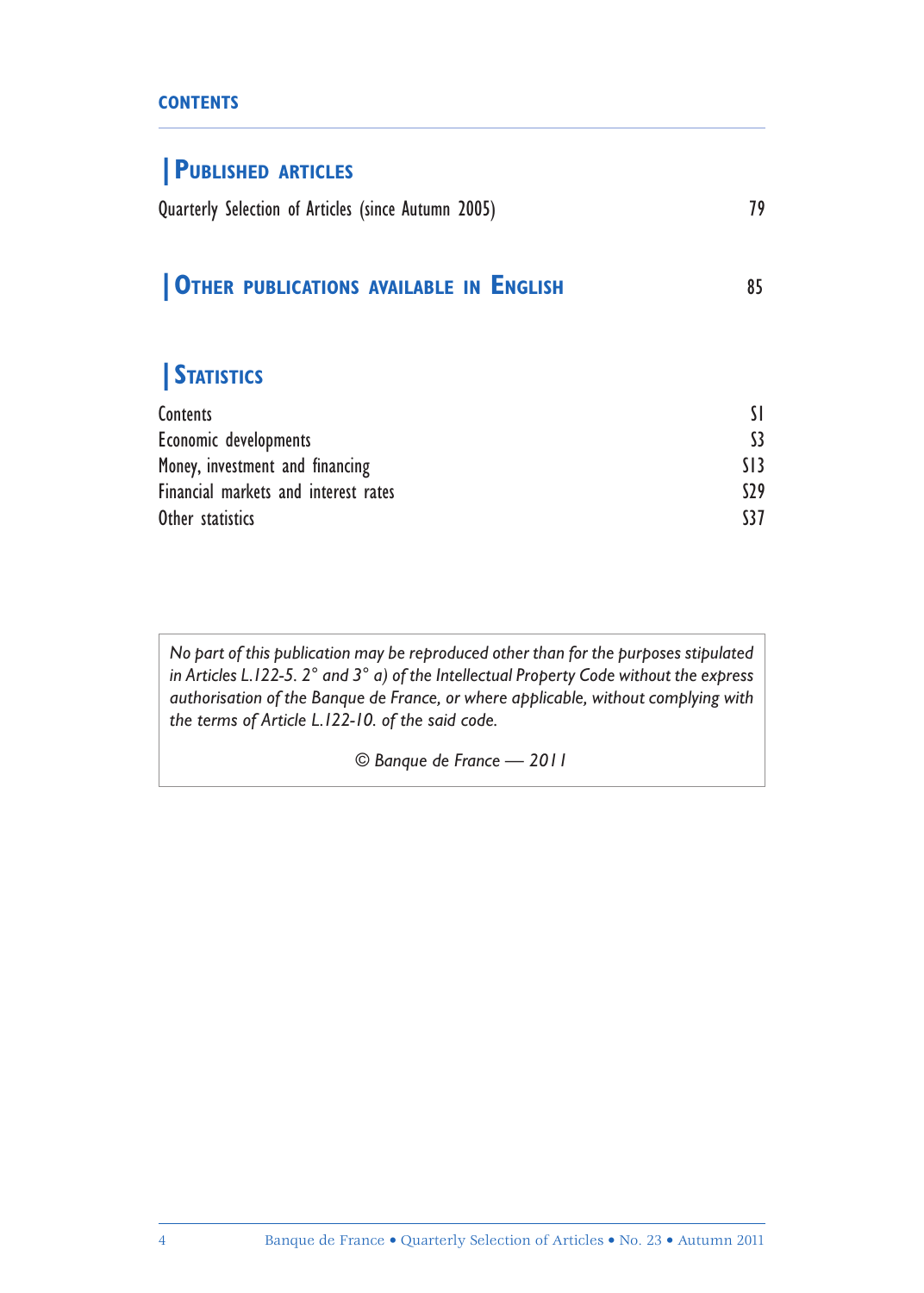### **SMEs see a pick-up in business in 2010, but delay investment**

**Jean-Luc Cayssials and François Servant** *Companies Directorate Companies Observatory*

*Small and medium-sized enterprises (SMEs) in France saw a pick-up in business in 2010, driven largely by exports. The increase was gradual and gathered momentum at year's end. As activity levels rose, working capital requirements grew slightly as inventories were replenished and trade credit expanded.*

*Profit margins increased – although not to pre-crisis levels – on the back of a reduction in taxes and duties linked to production in the wake of reforms to the business licence tax.*

*Return on equity increased to 10% on average as a result of a higher return on operating capital, associated with low interest expense. However, the overall upturn masked sizeable differences, and the improvement mainly concerned SMEs that were the worst performers in 2009.*

*SMEs are maintaining a cautious stance, building their cash holdings and equity.*  They are strengthening their capital structure as they keep debt in check. Growth in bank debt is flat, with only short-term loans showing an increase as a result of the financing needs generated by the pick-up in business.

*Capital expenditure fell for the second year running, taking the investment rate to its lowest level relative to value-added since 1996. In view of the substantial amount of cash on SME balance sheets, investment may recover, provided the economic environment stabilises and the outlook for demand is positive.*

Keywords: SMEs, activity, profitability, debt, investment

JEL codes: E22, G30, G33, L23, L25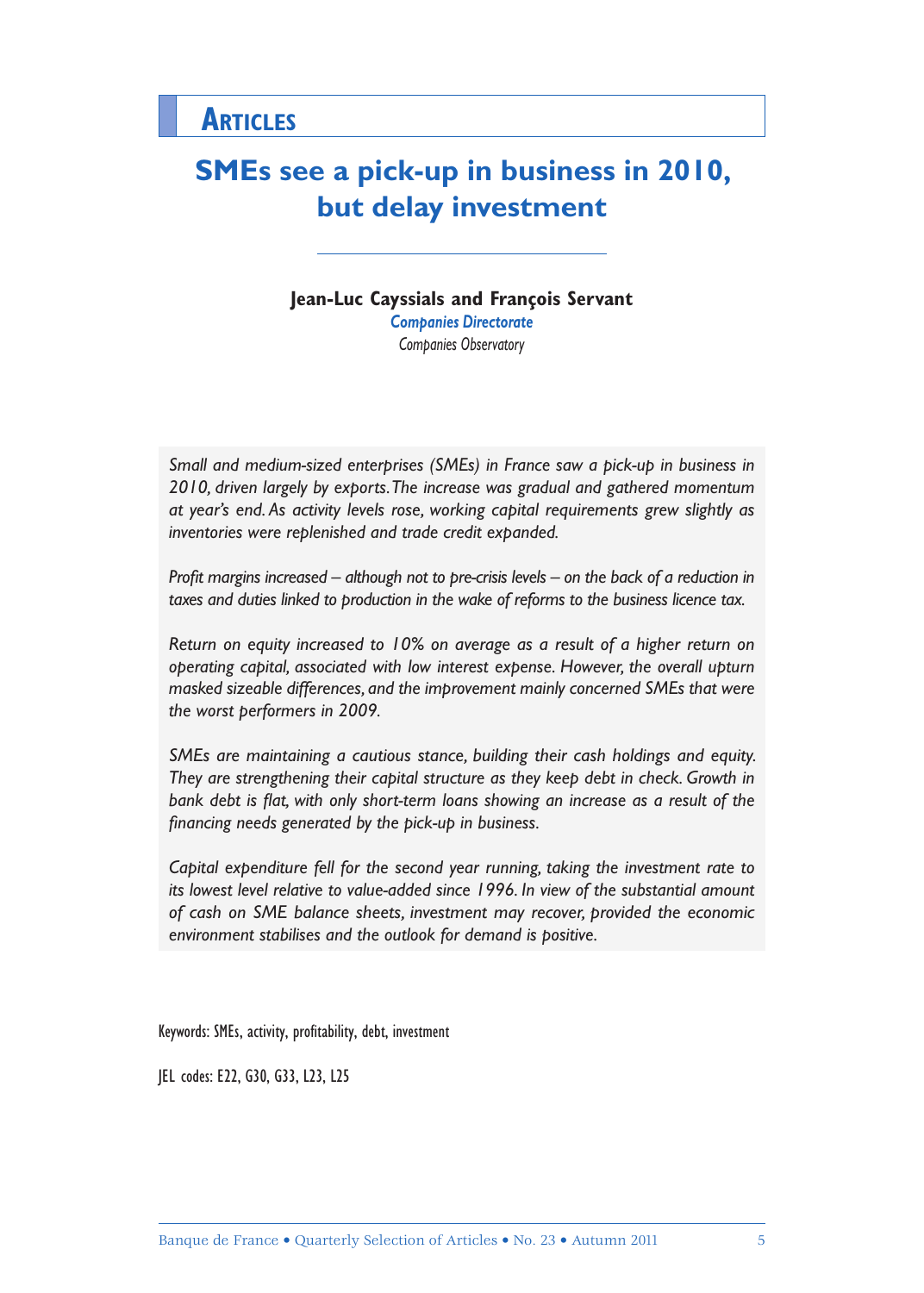### **1| SMEs' business picked up gradually on the back of exports**

### **1|1 Sales and value-added recovered partially in 2010**

SMEs in France began to feel the benefits of the economic upswing in 2010. Their sales rose more than 3%, having contracted by 6% in 2009 (Table 1). However the pick-up in activity was gradual and slightly more intense in the second half than in the first. Judging from the tax returns collated in early August 2011, covering 80% of the balance sheets expected for the second-half 2010 close, the recovery is likely to be slightly firmer than the currently available accounting data suggest. Since some of the financial statements covering periods ending after 31 July are temporarily unavailable, the increase in SMEs' sales is likely to be underestimated (Box 1). It is currently put at 3.2% but could reach 3.8% once all the accounting data have been received.

SMEs' business proved resilient in 2010 owing to a gradually firmer economic situation. This was sustained in particular by a recovery in industrial order books, as identified in various surveys (e.g. Banque de France, Insee). The recovery was more noticeable for entities linked to an SME with multiple legal units than for companies comprising a single unit. Some sectors, such as manufacturing, transport and business support services, generated a real knock-on effect. Moreover, these were the sectors hardest hit by the 2009 shock.

|                                | <b>Distribution</b><br>of value-added |       | <b>Annual change</b><br>in sales |        | <b>Annual change</b><br>in value-added |        |  |
|--------------------------------|---------------------------------------|-------|----------------------------------|--------|----------------------------------------|--------|--|
|                                | 2009                                  | 2010  | 2009<br>2010                     |        | 2009                                   | 2010   |  |
| SMEs with a single legal unit  | 43.6                                  | 43.9  | $-5.0$                           | 2.7    | $-2.7$                                 | 2.3    |  |
| SMEs with multiple legal units | 46.2                                  | 46.7  | $-6.1$                           | 3.1    | $-5.2$                                 | 3.8    |  |
| Foreign SMEs                   | 10.1                                  | 9.3   | $-11.2$                          | 5.7    | $-8.1$                                 | 5.3    |  |
| <b>All SMEs</b>                | 100.0                                 | 100.0 | $-6.3$                           | 3.2    | $-4.4$                                 | 3.3    |  |
| o/w main sectors:              |                                       |       |                                  |        |                                        |        |  |
| Manufacturing                  | 22.8                                  | 23.3  | $-10.7$                          | 3.8    | $-9.8$                                 | 3.9    |  |
| Construction                   | 16.3                                  | 16.4  | $-4.6$                           | $-0.4$ | $-3.2$                                 | $-1.5$ |  |
| Trade                          | 27.4                                  | 28.0  | $-5.1$                           | 2.8    | $-3.1$                                 | 3.3    |  |
| Transport and storage          | 5.5                                   | 5.5   | $-8.0$                           | 5.3    | $-2.7$                                 | 2.4    |  |
| <b>Business services</b>       | 12.2                                  | 11.8  | -6.6                             | 4.9    | $-3.3$                                 | 5.0    |  |

#### **Table 1 SMEs' business in 2009 and 2010**

*and 2008 (FY2009), or 2010 and 2009 (FY2010).*

*Source: Companies Directorate – FIBEN database, August 2011.*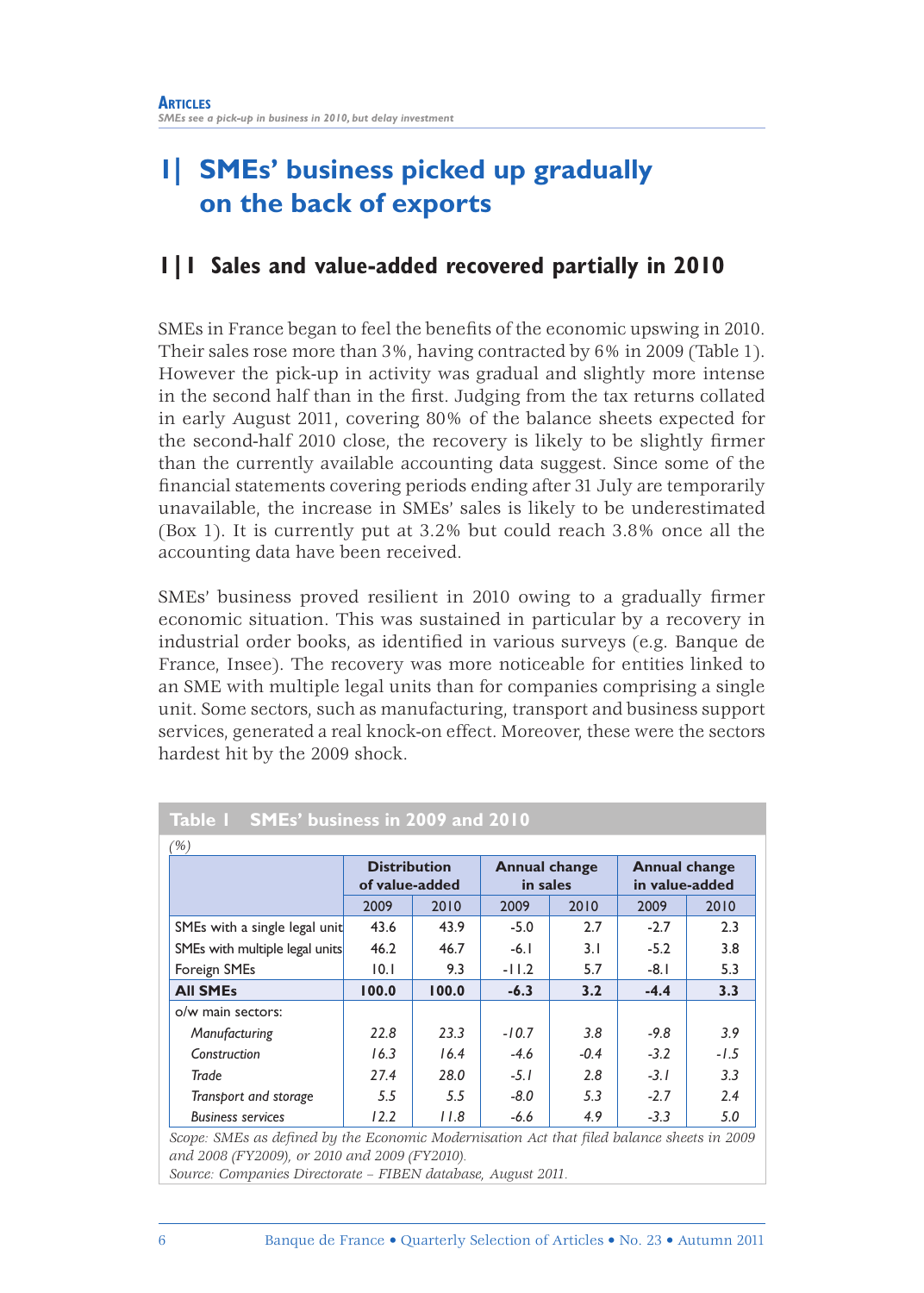In the trade sector, business volume also grew but at a slightly slower pace than for SMEs as a whole. By contrast, the outlook for construction was worrying.

By and large, value-added improved in similar proportions. For SMEs in the transport sector, however, the improvement was less marked than sales growth, namely 2.4% compared with 5.3%. The gap is mainly due to a sharp rise in the cost of inputs. $1$ 

### **1|2 SMEs' business boosted by exports**

The pick-up in international trade gave a strong lift to SMEs' business in 2010 (Table 2). Companies that generate a substantial portion of their sales outside France (i.e. with an export rate in excess of 20%) were able to take advantage of a brisk recovery in demand on many markets, notably Asia, North and South America, and Central and Eastern Europe. With a well above average percentage of exporters, SMEs in industry and transport, along with legal units belonging to a group in general, were able to boost their overall business volume.

Foreign-owned SMEs have a specific profile in this regard: three-quarters of them have an export business and were able to increase their sales by between 80% and 110% more than other SMEs.

|                                | <b>Annual change</b><br><b>Proportion</b>                    |                        | <b>Export rates</b> |                    |                                           |
|--------------------------------|--------------------------------------------------------------|------------------------|---------------------|--------------------|-------------------------------------------|
|                                | of exporting<br>firms<br>(%, relative to<br>number of firms) | in SME in SME<br>sales | export<br>sales     | All<br><b>SMEs</b> | <b>Exporting SMEs</b><br>in 2009 and 2010 |
| SMEs with a single legal unit  | 25.4                                                         | 2.7                    | 10.0                | 7.2                | 21.5                                      |
| SMEs with multiple legal units | 38.9                                                         | 3.1                    | 10.4                | 8.7                | 20.7                                      |
| Foreign SMEs                   | 75.4                                                         | 5.7                    | 11.5                | 27.0               | 32.9                                      |
| <b>All SMEs</b>                | 31.0                                                         | 3.2                    | 10.6                | 10.0               | 23.5                                      |
| o/w main sectors:              |                                                              |                        |                     |                    |                                           |
| Manufacturing                  | 56.5                                                         | 3.8                    | 9.5                 | 19.3               | 27.8                                      |
| Construction                   | 6.7                                                          | $-0.4$                 | 5.2                 | 0.8                | 9.9                                       |
| Trade                          | 33.7                                                         | 2.8                    | 10.7                | 8.5                | 20.1                                      |
| Transport and storage          | 44.3                                                         | 5.3                    | 17.2                | 13.5               | 25.0                                      |
| <b>Business services</b>       | 31.8                                                         | 4.9                    | 4.9                 | 11.5               | 28.8                                      |

*Source: Companies Directorate – FIBEN database, August 2011.*

*1 The higher costs were the natural result of a rise in fuel prices, the main cost centre of the transport sector. In 2010 the price of diesel rose by 24.7% in France, taking into account unfavourable currency effects (Insee, December 2010). All in all, the Raw Materials and Supplies item for transport-sector SMEs that filed accounts in 2009 and 2010 increased by 12.5% (including the change in inventories).*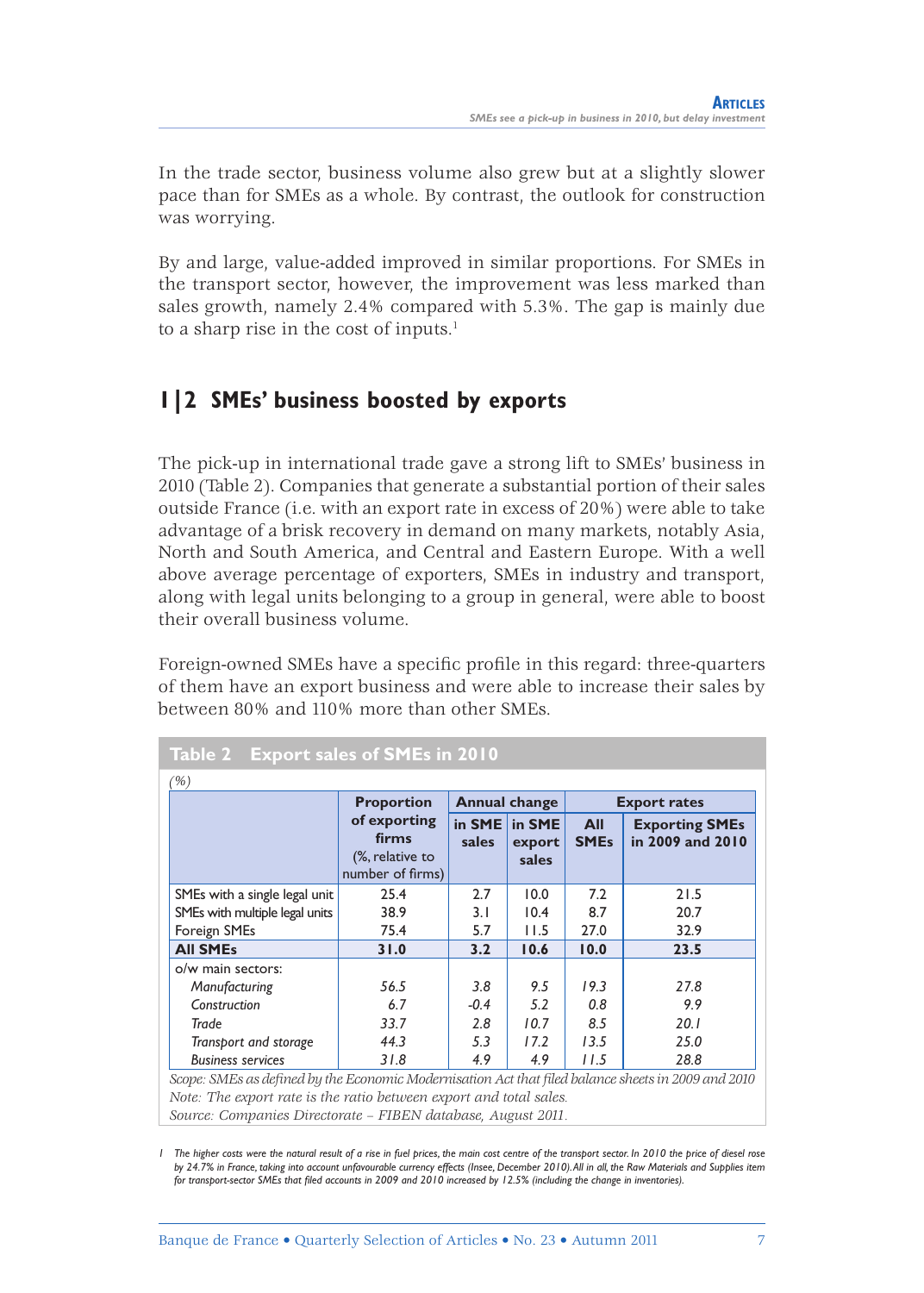#### *BOX 1*

### *Gradual recovery Trends in industry and trade*

*The economic recovery that began in 2010 did not proceed at the same pace over time. Measuring changes in SMEs' annual business for each quarter, it emerges that sales generally stopped falling only for companies that closed their accounts from third quarter 2010 onwards (Chart). This situation was particularly noticeable in two sectors, industry and trade, which together account for 68% of SMEs' sales and 80% of their export business.* 

The sub-annual breakdown emphasises two factors specific to the 2008-2009 crisis:

- *its markedly recessive nature, as compared with the previous slowdown (2001-2002), when activity did keep growing;*
- *its magnitude as regards companies with international exposure.*

Second, the gradual pace of recovery, and especially the fact that it is identified through financial statements whose year-end closes are staggered over time, skews *any measurements made before all the individual data have been collected.* 

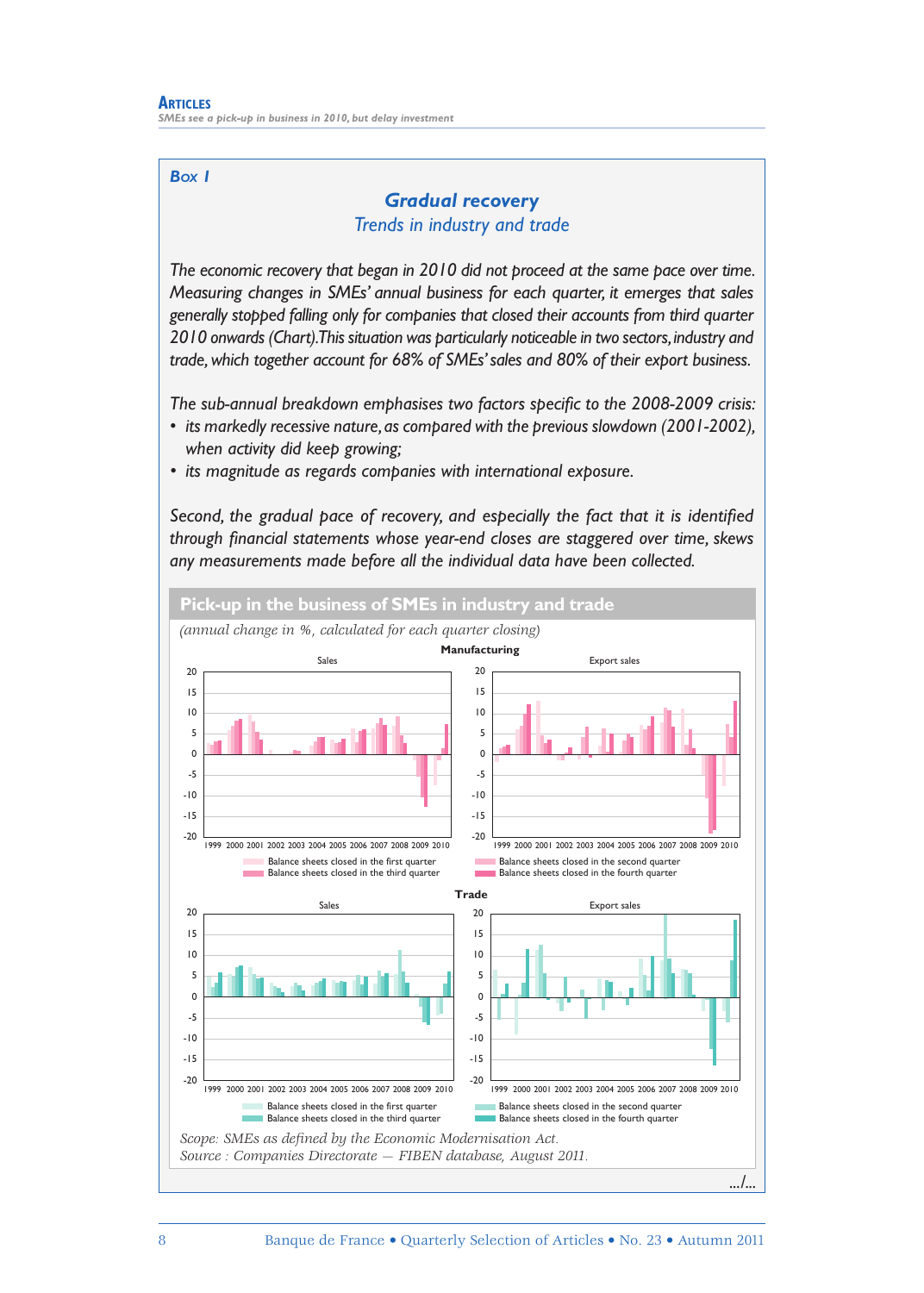*The weighting currently assigned to year-end balance sheets is adjusted based on the average share of SMEs' quarterly sales in total annual sales. Calculated in this way, the bias suggests that the rate of growth of SMEs' business has been underestimated by 0.6 percentage point in terms of total sales and by 1.1 points for export sales alone.*  Based on final data, therefore, the total sales and export sales of SMEs may have *increased by 3.8% and 11.7%, respectively, in 2010.* 

*In the case of industrial SMEs, the bias could be 0.7 point of both total sales and export sales. Accordingly, the growth rate for industrial SMEs' total sales in 2010 may reach 4.5% while exports sales may have increased by 10.2%.* 

*The bias in the trade sector is potentially of the same magnitude for total sales, i.e.* 0.6 point. It is more pronounced as regards export sales, at 2 points,' though this *has little effect on the overall business of the companies concerned because of their low export ratio (8.5%). On this basis, trade SMEs' total sales in 2010 grew by 3.4% and their export sales by 12.7%.* 

*1 Export sales in the trade sector in 2010 were highly volatile during the course of the year, with a sharp recovery – visible in the chart – at the end of the year.*

### **1|3 The cyclical upswing prompted a moderate increase in the operating WCR of SMEs...**

SMEs' operating working capital requirement (WCR) increased by a moderate 2.2% on average in 2010 (Table 3). The increase was 3.3% for SMEs comprising a single legal unit and slightly less among SMEs belonging to groups.

The factors behind the increase in SMEs' operating WCR varied from one sector to another. Fuller order books allowed SMEs in manufacturing to look ahead to a lasting upturn in demand and thus begin rebuilding inventory without delay.

For SMEs in trade and transport, however, this process combined with the emergence of financing needs owing to the change in trade credit. For these firms, the intensification of the production cycle coincided with an increase in accounts payable and an even larger increase in accounts receivable.

In the trade sector, trade credit was negative in 2009 and 2010, and fell by 17.3% year-on-year. Among affected companies, this meant a decline in funding resources in 2010 (Note (a) of Table 3). Still, the decline had only a limited impact on the change in operating WCR, the level of which varies chiefly with changes in inventory in this sector. The volume of inventory, which is higher in the trade sector than in the rest of the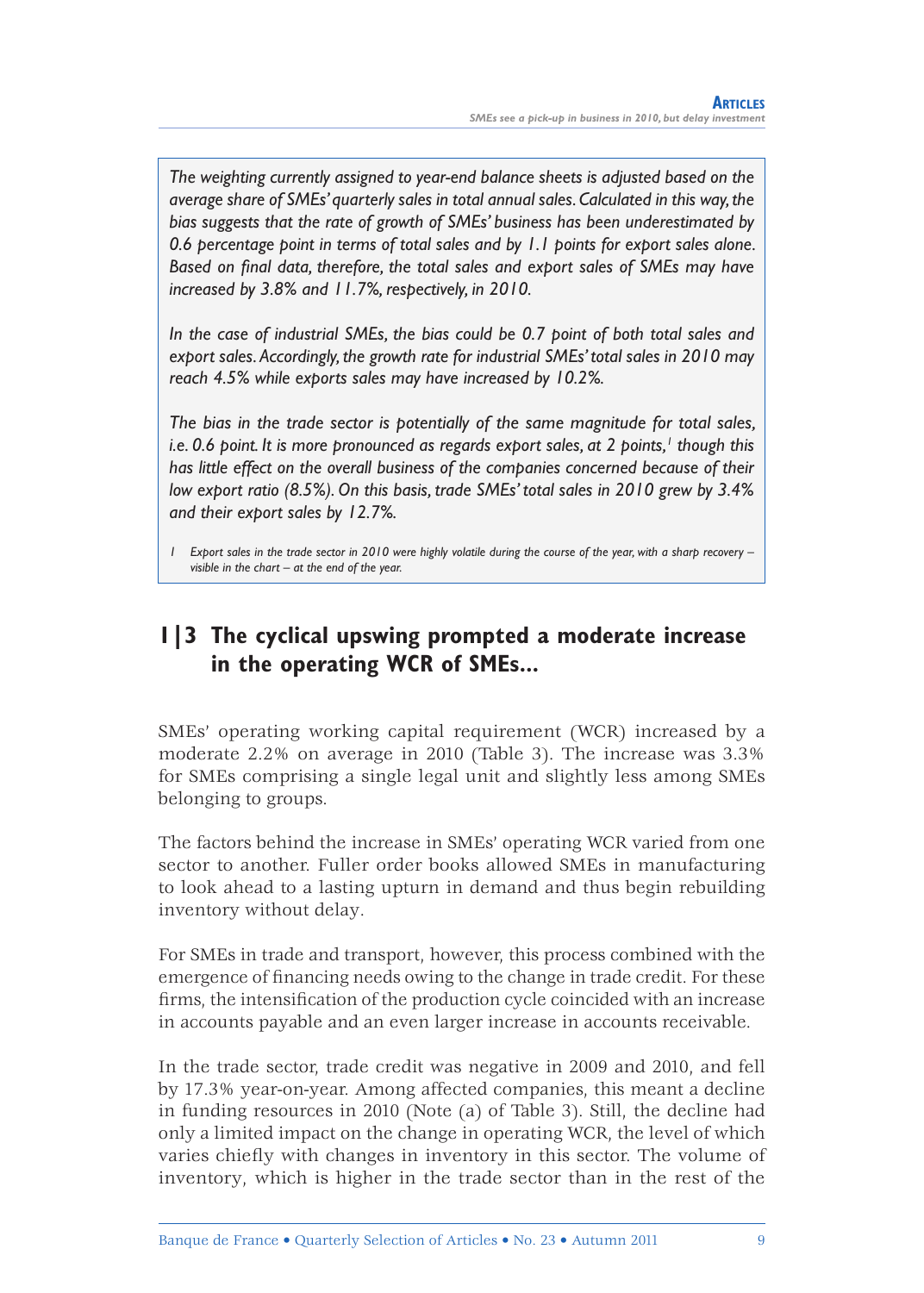economy, explains the dominant share (42.4%) occupied by the sector in the overall WCR of SMEs.

SMEs in construction had a second difficult year. Sales contracted by 0.4% in 2010 and operating WCR rose by 5.3% in the space of a year, propelled by the surge in trade credit. This situation may seem worrying since it is occurring in a sector that already has a long operating cycle. However, the movement mainly shows that, while business volume is contracting, payment conditions are becoming significantly tighter, with a rise in days sales outstanding and a decline in days payable outstanding.<sup>2</sup>

Some sectors benefit from a reduction in their operating WCR, albeit as part of activities that usually generate little in the way of financing needs. Of these sectors, the most representative from a macroeconomic perspective, namely business services (11.8% of value-added and 3.2% of the operating WCR of SMEs) benefits mainly from a reduction in its other accounts payable and receivable.

| (%)                            |                            |           |                     |                  |  |  |  |  |
|--------------------------------|----------------------------|-----------|---------------------|------------------|--|--|--|--|
|                                | <b>Distribution</b>        | Change    | Of which            |                  |  |  |  |  |
|                                | of operating<br><b>WCR</b> | 2010/2009 | <b>Trade credit</b> | <b>Inventory</b> |  |  |  |  |
| SMEs with a single legal unit  | 40.5                       | 3.3       | 11.3                | 2.3              |  |  |  |  |
| SMEs with multiple legal units | 46.9                       | 2.5       | 14.0                | 1.5              |  |  |  |  |
| Foreign SMEs                   | 12.7                       | $-2.5$    | $-0.5$              | 1.2              |  |  |  |  |
| <b>All SMEs</b>                | 100.0                      | 2.2       | 10.3                | 1.8              |  |  |  |  |
| o/w main sectors:              |                            |           |                     |                  |  |  |  |  |
| Manufacturing                  | 35.4                       | 3.2       | 0.8                 | 4.8              |  |  |  |  |
| Construction                   | 11.3                       | 5.3       | 18.4                | $-3.4$           |  |  |  |  |
| Trade                          | 42.4                       | 2.9       | $-17.3(a)$          | 1.9              |  |  |  |  |
| Transport and storage          | 1.2                        | 9.1       | 7.8                 | 8.4              |  |  |  |  |
| <b>Business services</b>       | 3.2                        | $-2.2$    | 6.9                 | 2.7              |  |  |  |  |

### **Table 3 SMEs' operating working capital requirement**

*Scope: SMEs as defined by the Economic Modernisation Act that filed balance sheets in 2009 and 2010.*

*Note: Operating working capital requirement is made up of trade credit, inventory and the balance of other accounts payable and receivable.*

*(a) Trade credit of SMEs in the trade sector was negative in 2009 and 2010. It was therefore a*  financing resource for companies, because the financing provided by suppliers exceeded credit *granted to customers. A decline in trade credit thus indicates a decline in fi nancing resources (or increased financing requirements), and vice-versa.* 

*Source: Companies Directorate – FIBEN database, August 2011.*

*<sup>2</sup> Average days sales outstanding (DSO) among SMEs in the construction sector increased by two days to 74 days of sales, while days payable outstanding fell by one day to 66 days of purchases. Without an improvement in DSO and unless their business sees a lasting recovery in 2011, construction SMEs could face real cash problems when the temporary exemption agreements relating to payment periods expire in late 2011.*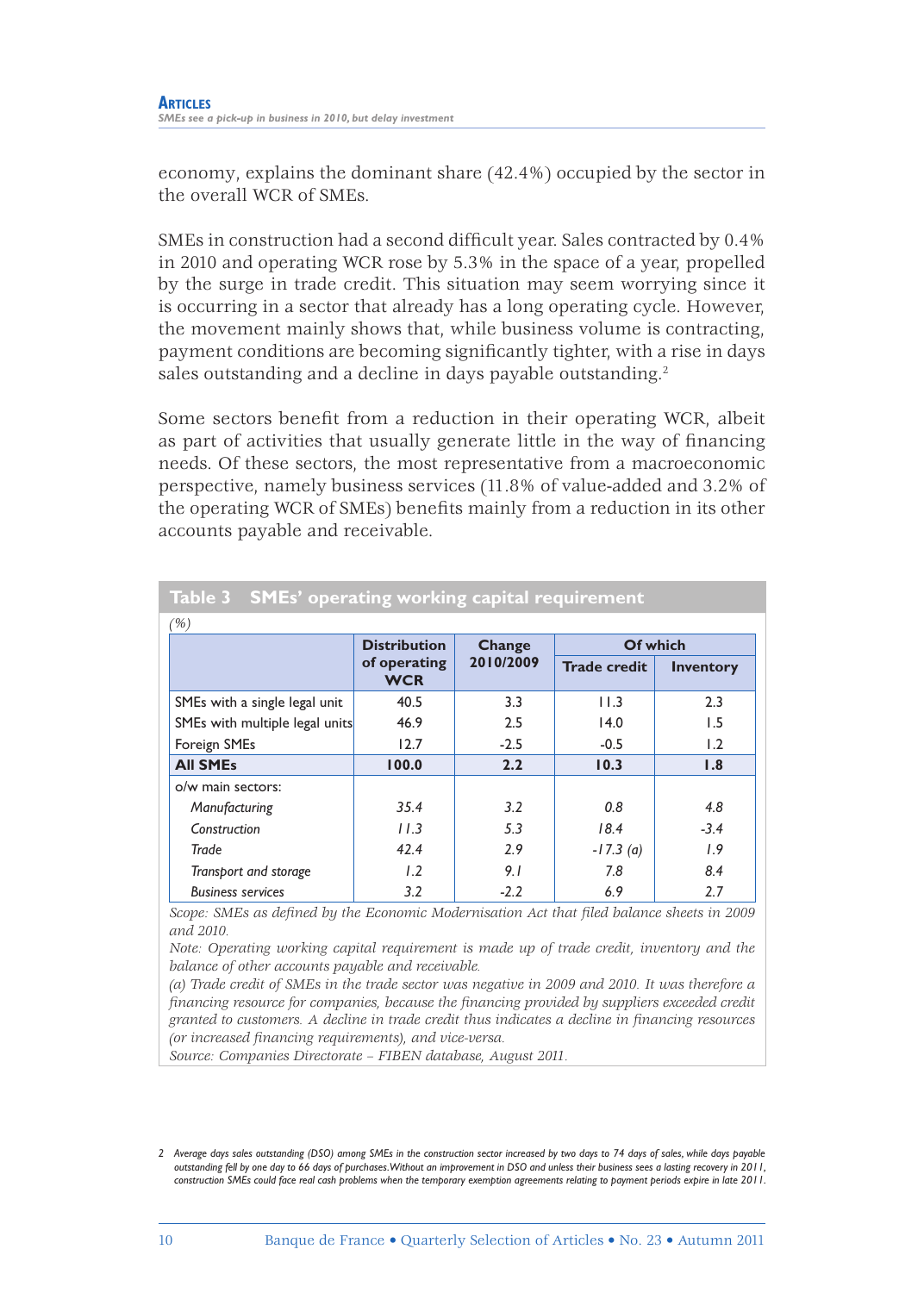### **I|4 ...and encouraged the use of outside personnel**

In 2010, SME employment grew by 1.9% (Table 4), with an especially noticeable increase among companies consisting of a single legal unit. Meanwhile, personnel expenses increased to a larger degree (3%), largely because of higher labour costs. Overall, labour costs increased by 2.9% in 2010, because of wage increases (2.6% year-on-year) as well as, to a lesser degree, cuts to exemptions on employer costs and measures to close loopholes included in the 2010 Social Security Funding Act (Insee statistics).

Use of temporary workers played a key role. Among manufacturing SMEs, the relative share of costs for external personnel in SMEs' total wage costs increased by 0.8 of a point, offsetting the expected downside impact of the decline in the staff.

Among companies that recorded above-average sales (SMEs with multiple legal units, as well as those in industry, transport and business services), use of temporary staff provided some flexibility in adjusting to the new demand situation.

| <u>Table 4 Staffing and personnel expenses</u>         |                                                 |                           |                              |                                              |                                                                |  |  |
|--------------------------------------------------------|-------------------------------------------------|---------------------------|------------------------------|----------------------------------------------|----------------------------------------------------------------|--|--|
| (%)                                                    |                                                 |                           |                              |                                              |                                                                |  |  |
|                                                        |                                                 |                           |                              | <b>Change 2010/2009</b>                      |                                                                |  |  |
|                                                        | <b>Distribution</b><br>οf<br>permanent<br>staff | <b>Permanent</b><br>staff | <b>Personnel</b><br>expenses | o/w<br>expenses<br>for external<br>personnel | % share of<br>expenses<br>for external<br>personnel in<br>2010 |  |  |
| SMEs with a single<br>legal unit<br>SMEs with multiple | 46.2                                            | 2.5                       | 3.0                          | 8.0                                          | 4.2 $(+ 0.2 \text{ pt})$                                       |  |  |
| legal units                                            | 46.9                                            | 1.5                       | 3.0                          | 10.3                                         | 6.7 $(+ 0.4 pt)$                                               |  |  |
| Foreign SMEs                                           | 6.8                                             | 0.5                       | 3.4                          | 12.7                                         | 5.3 $(+ 0.4 \text{ pt})$                                       |  |  |
| <b>All SMEs</b>                                        | 100.0                                           | 1.9                       | 3.0                          | 9.7                                          | 5.5 $(+ 0.3 pt)$                                               |  |  |
| o/w main sectors:                                      |                                                 |                           |                              |                                              |                                                                |  |  |
| Manufacturing                                          | 24.0                                            | $-0.3$                    | 2.3                          | 16.0                                         | $6.7$ (+ 0.8 pt)                                               |  |  |
| Construction                                           | 17.2                                            | 0.8                       | 1.7                          | 2.3                                          | $10.2$ (+ 0.1 pt)                                              |  |  |
| Trade                                                  | 29.0                                            | 1.9                       | 2.7                          | 7.4                                          | $3.2 (+ 0.1 pt)$                                               |  |  |
| Transport and storage                                  | 6.3                                             | 2.6                       | 3.9                          | 21.3                                         | 5.4 $(+ 0.8 \text{ pt})$                                       |  |  |
| <b>Business services</b>                               | 11.4                                            | 5.3                       | 4.7                          | 13.3                                         | 3.5 $(+ 0.3 pt)$                                               |  |  |

*Scope: SMEs as defined by the Economic Modernisation Act that filed balance sheets in 2009 and 2010.*

*Note: Permanent staff are measured and external personnel are excluded. However, personnel expenses are restated to capture expenses for external personnel. Permanent staff do however include personnel supplied by temp agencies that are themselves SMEs. Looking at the economy as a whole, the staff of temp agencies increased in 2010 by 15% for agencies that are SMEs and*  by 19% for agencies that are mid-tier firms.

*Source: Companies Directorate – FIBEN database, data for August 2011.*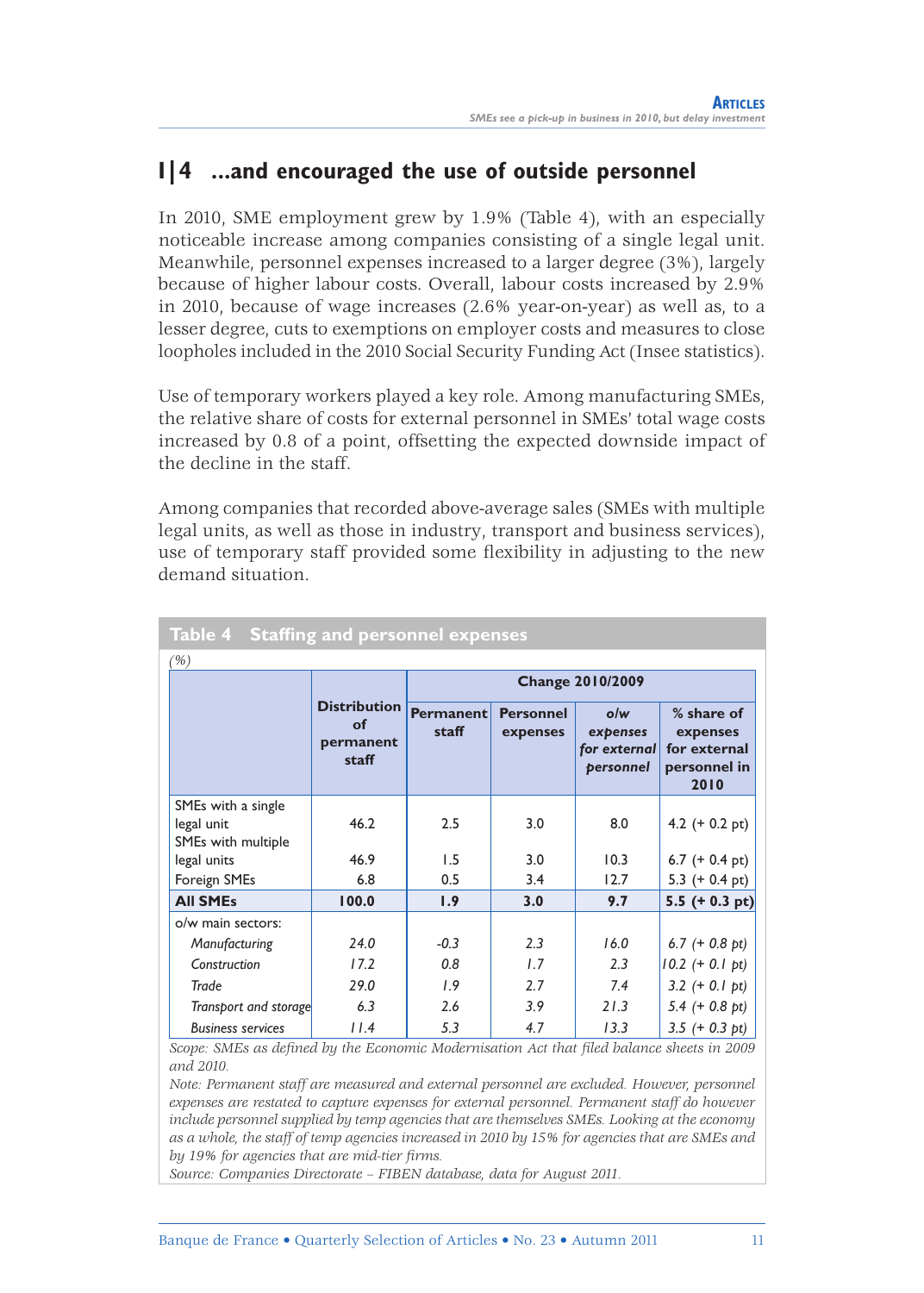### **1|5 SME performance indicators show an improvement, but questions remain over their long-run level**

Supported by more robust demand compared with a year previously, and helped by growing sales and a more measured increase in operating WCR, SMEs improved their profit margins and return on operating capital in 2010 (Charts 1 and 2).

However, the scale of this recovery, coming on the heels of a difficult period, should not be overestimated. Over the long run, the increase in SMEs' profit margins and return on operating capital remains relative. During the last 15 years, the two indicators have been on a neutral trend, highlighting genuine sector weaknesses.<sup>3</sup> The profit margin of manufacturing SMEs began shrinking in the 2000s and has never managed to climb back up to the average. Meanwhile, in the space of three years, construction firms lost the lead they had built up over SMEs as a whole during the decade before the crisis. Only SMEs providing business support services (11% of value-added and of the payroll employment of SMEs) have improved their profitability over the long term. This is a boon for these companies, which are exposed to fierce international competition and whose activities can most easily be moved abroad.4

In Europe, only German manufacturing SMEs managed to improve their economic performance between 2000 and 2008. But their situation, like that of small businesses in France, worsened in 2009 (ECCBSO, BACH ESD).<sup>5</sup>

Yet the cost variables that shape profit margins did not deteriorate markedly in 2010 (Table 5). Payroll costs increased to a controlled degree, reflecting the change in labour costs (moderate wage inflation) and increased use of temporary staff (previous point). At the same time, SMEs were helped by significant, across-the-board breaks in production-related taxes and duties, particularly as a result of reforms to the business licence tax.

This trend is part of a longer-term shift: since 1999, the share of personnel expenses has fluctuated in a range between  $71.4\%$  and  $73.7\%$ , while the share in value-added of production-related taxes and duties fell from 6.1% to 4.8% between 1996 and 2010 (FIBEN data).

Overall, this question of profitability – coupled with uncertainty about the strength of the global recovery and fears voiced by some companies

<sup>3</sup> Since some of the financial statements closed at the end of the year are temporarily unavailable, the 2010 profit margin is probably overestimated. *In fact, the margin is reverting to its level of 1996-1997, i.e. at the lower end of the range that the ratio has been in for the last 15 years. The bias, evidenced here in the series breaks in 2009, stems from the often inverse relationship between the quality of balance sheets and the date when they are made available, that is, for a given closing date, struggling companies tend to publish their accounts later (Charts). 4 Cf. El Mouhoub 2011.*

*<sup>5</sup>* Operating income divided by sales of German small and mid-sized industries (sales between EUR 10-50 million) was 3.8% in 2000, 5.3% in 2008 and 3.3% in 2009. Among the same group of firms in France, the ratio was 3.9% in 2000, 4.2% in 2008 and 2.8% in 2009.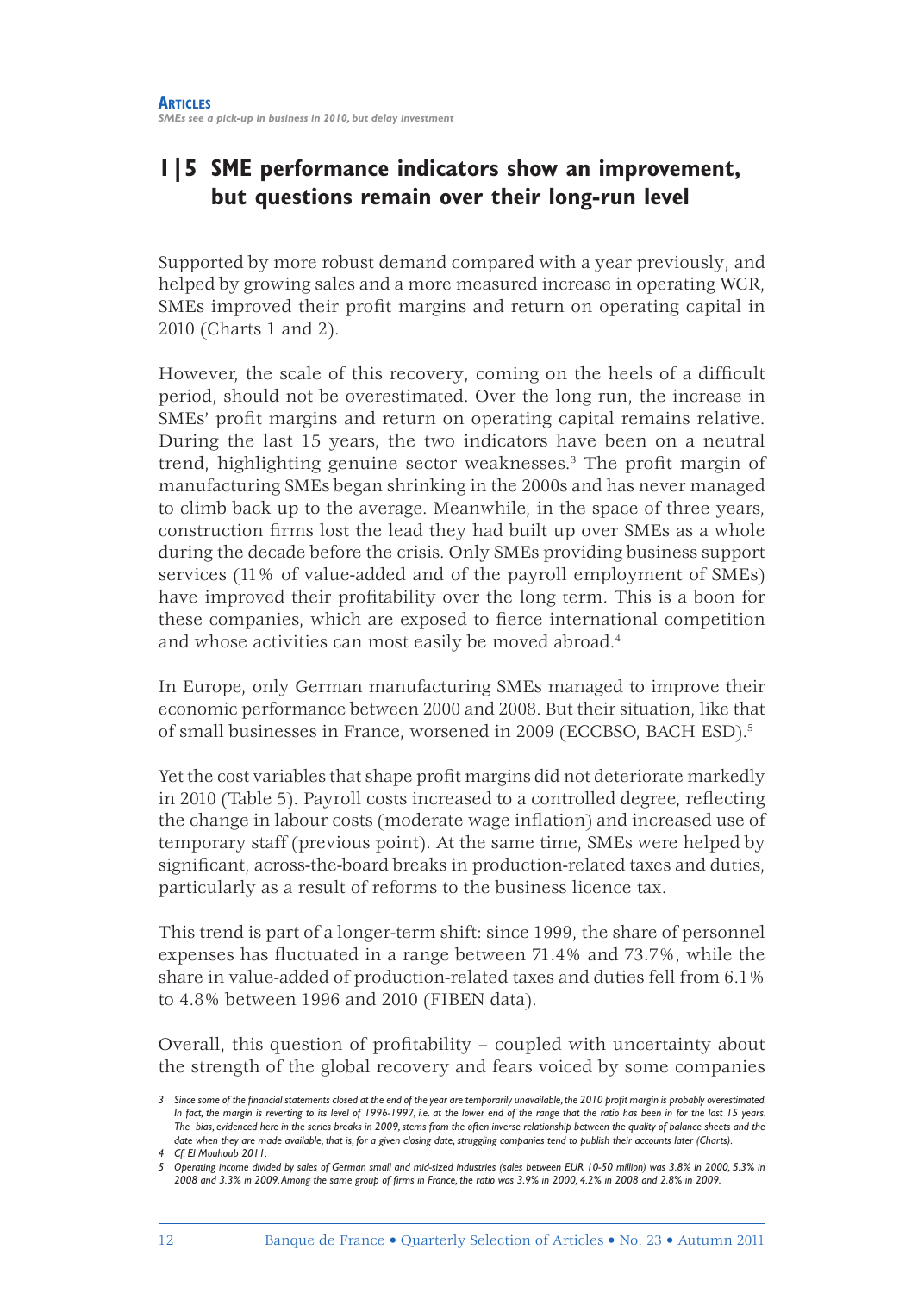about future access to credit – is probably one of the major reasons for the wait-and-see stance suggested by the measures taken by SMEs to boost cash, bolster equity and keep investment flat.



*based on a sample of companies that were present in both years, hence the last two separated points on each chart.* 

*Source: Companies Directorate – FIBEN database, August 2011.*

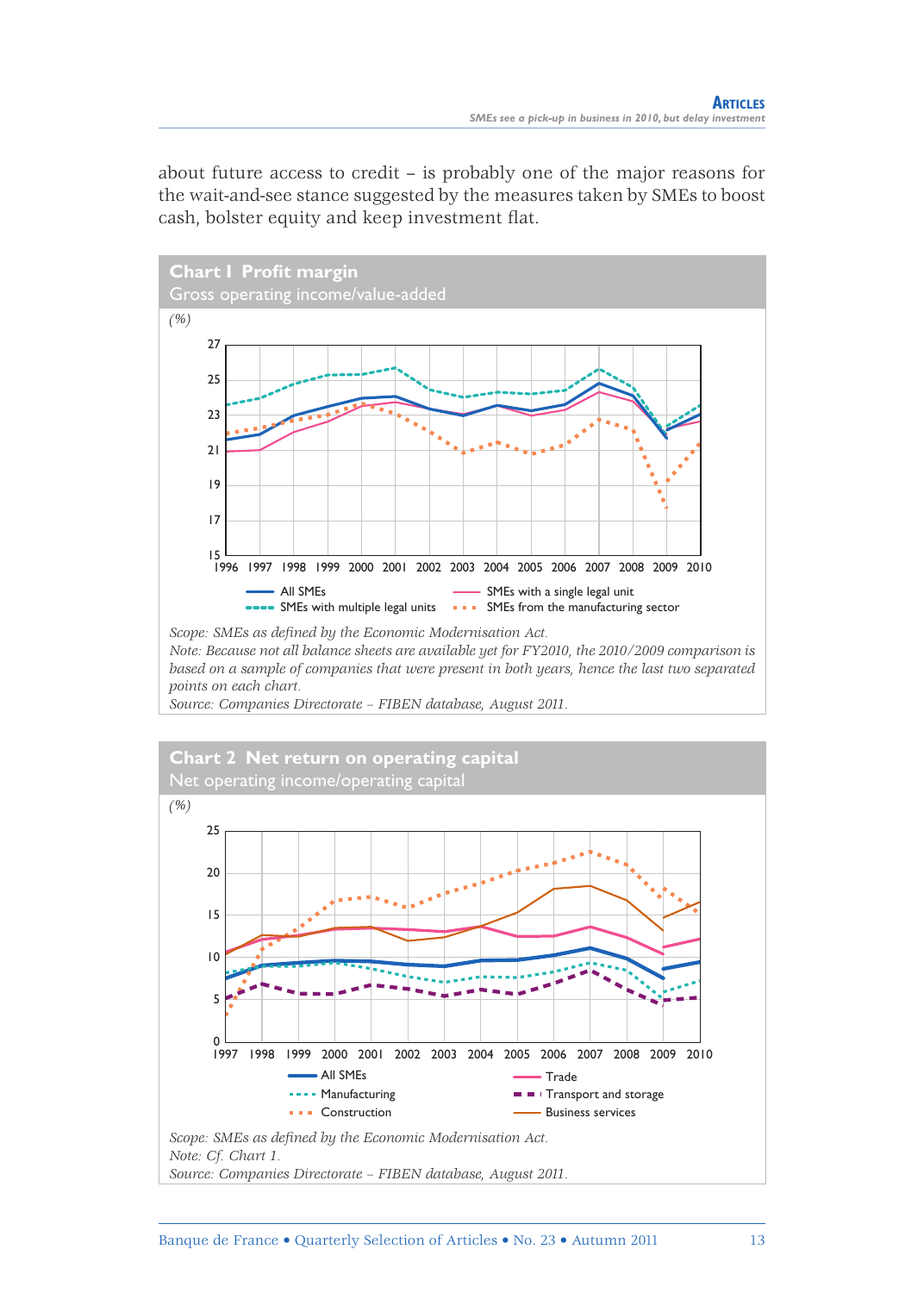|                          |                       |                                     | <b>Change 2010/2009</b>                                |                                      |                                     |
|--------------------------|-----------------------|-------------------------------------|--------------------------------------------------------|--------------------------------------|-------------------------------------|
|                          | <b>Value</b><br>added | <b>Personnel</b><br>expenses<br>(1) | Duties and taxes<br>linked to<br>production (a)<br>(2) | <b>Operating</b><br>subsidies<br>(3) | Gross<br>operating<br>income<br>(4) |
| SMEs with a single       |                       |                                     |                                                        |                                      |                                     |
| legal unit               | 2.3                   | 3.0                                 | $-14.7$                                                | 9.1                                  | 4.2                                 |
| SMEs with multiple       |                       |                                     |                                                        |                                      |                                     |
| legal units              | 3.8                   | 3.0                                 | $-9.2$                                                 | $-4.7$                               | 9.3                                 |
| Foreign SMEs             | 5.3                   | 3.4                                 | $-3.9$                                                 | 6.2                                  | 14.9                                |
| <b>All SMEs</b>          | 3.3                   | 3.0                                 | $-10.9$                                                | 2.5                                  | 7.5                                 |
| o/w main sectors:        |                       |                                     |                                                        |                                      |                                     |
| Manufacturing            | 3.9                   | 2.3                                 | $-13.6$                                                | 8.8                                  | 15.8                                |
| Construction             | $-1.5$                | 1.7                                 | $-18.1$                                                | 10.3                                 | $-10.8$                             |
| Trade                    | 3.3                   | 2.7                                 | $-8.3$                                                 | 4.1                                  | 8.2                                 |
| Transport and storage    | 2.4                   | 3.9                                 | $-17.0$                                                | 12.6                                 | 2.9                                 |
| <b>Business services</b> | 5.0                   | 4.7                                 | -8.1                                                   | 4.2                                  | 9. I                                |
| Structure of value-added |                       |                                     |                                                        |                                      |                                     |
| $(1) + (2) - (3) + (4)$  | 100                   | 72.7                                | 4.8                                                    | 0.6                                  | 23.1                                |

#### Table 5 Components of the profit margin, **change between 2009 and 2010**

*Scope: SMEs as defi ned by the Economic Modernisation Act that fi led balance sheets in 2009 and 2010. (a) Duties and taxes linked to production (= duties and taxes excluding corporate tax). Source: Companies Directorate – FIBEN database, data for August 2011.*

### **2| The balance sheet structure of SMEs reveals continued caution**

### **2|1 SMEs continue to boost cash holdings**

In 2010, SMEs increased cash levels still further, by 8.4% compared with 2009. Cash and cash equivalents now account for more than one-fifth of total assets, or almost double the share recorded in 1996 (Chart 3).

Cash occupies a higher share among single-legal-unit firms than among other SMEs (22% and 20% respectively); both the level and the growth rate are lower in the manufacturing sector.

Cash and cash equivalents consist of cash, securities held for sale and short-term claims on the group and associates. Cash proper accounts for half the total, or 10% of SMEs' total assets (13% in the case of SMEs comprising a single legal unit).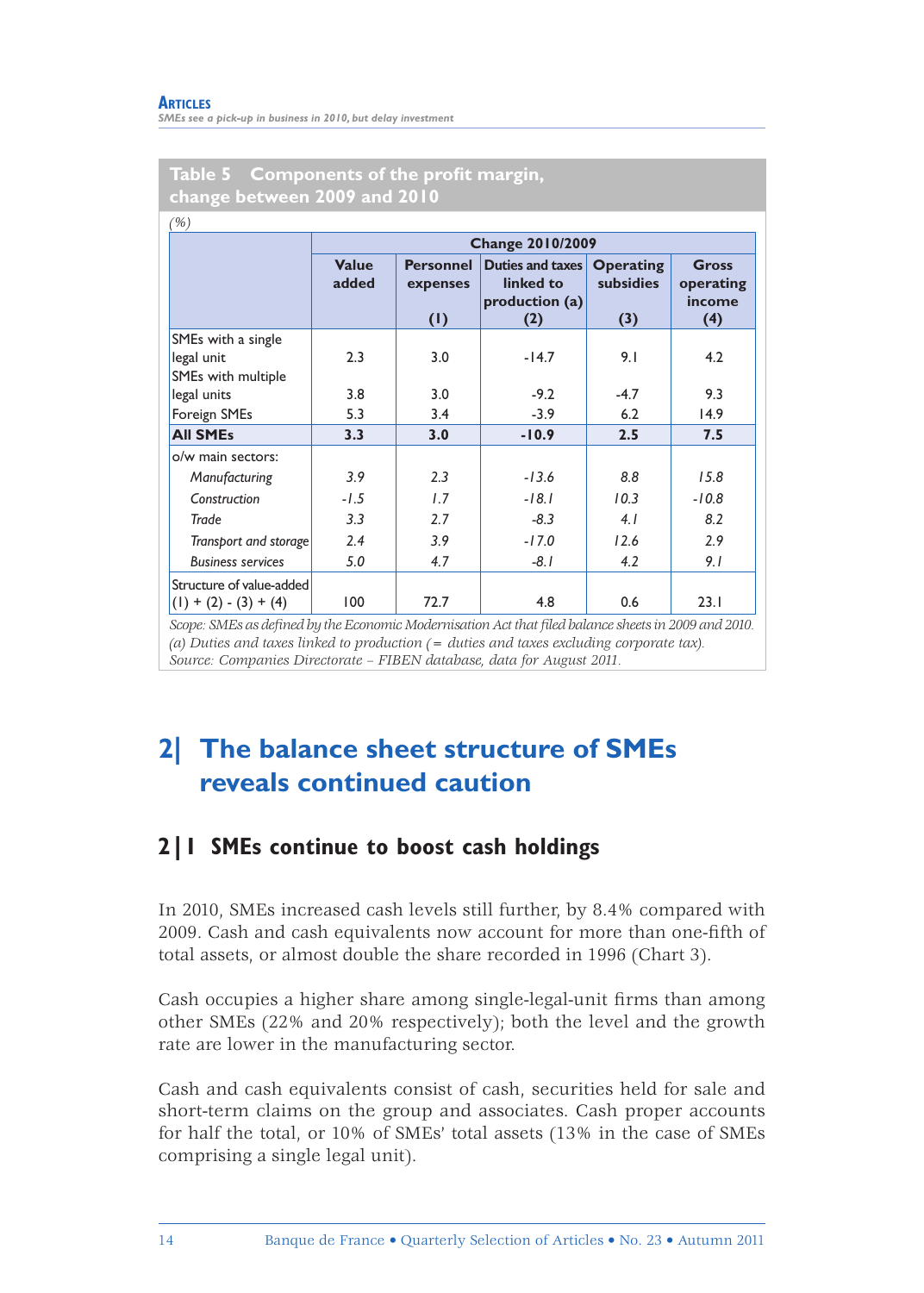

However, this overall result masks fairly wide disparities. Cash makes up less than 5% of assets among one-quarter of SMEs, but over 37% of assets among the quarter of firms at the other end of the spectrum.

Classifying SMEs into four groups (the same number of companies as defined by the Economic Modernisation Act) according to cash levels reveals very different standard profiles (Table 6 and Chart 4).

SMEs with high levels of cash (final quarter of the population, whose cash accounts for over 63% of assets on average) are characterised:

• on the funding side, by a substantial level of equity (61% of funding resources), combined with low financial debt (18% of funding resources);

• on the assets side of the balance sheet, by a low proportion of fixed assets (under 30%) and low WCR;

• by an investment rate (6% of value-added) that is half that of SMEs generally, but that is trending upwards, in contrast with the rest of the population;

• by higher net profitability, owing to low interest expense and net charges for depreciation, amortisation and provisions;

• by a relatively low saving rate (share of dividends paid out, and to a lesser extent government taxes and duties, particularly corporate tax).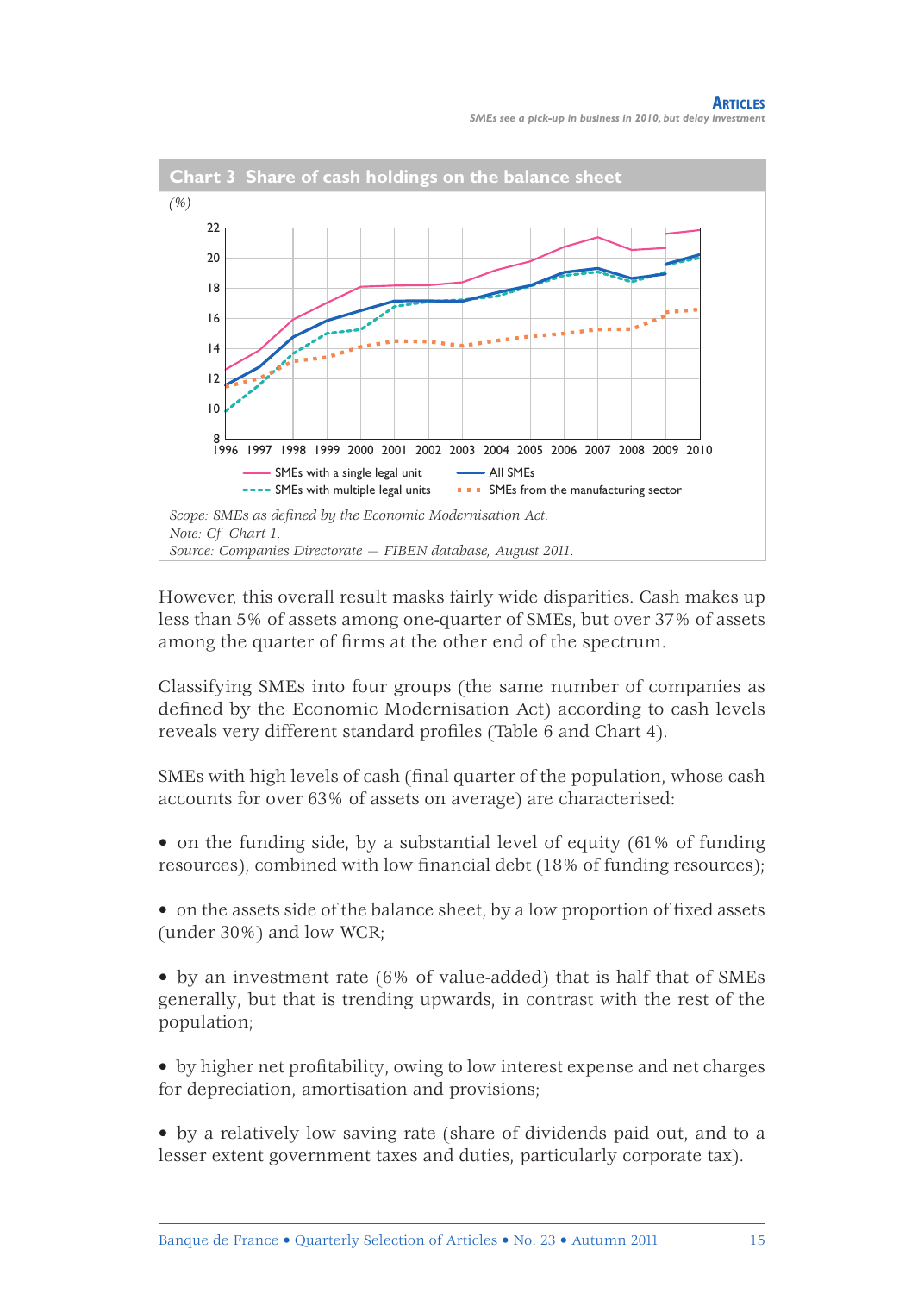Conversely, SMEs with low levels of cash (first quarter of the population, whose cash accounts for just 2% of assets on average) are characterised by:

• greater use of financial debt (around 43% of funding resources), notably bank debt;

- a high proportion of fixed assets (over 64% of assets);
- a high investment rate (25% of value-added);

• net profitability pulled down by interest expense and net charges for depreciation, amortisation and provisions;

• a saving rate boosted by the low share of dividends paid out and taxes.

These classifications are characteristic of certain sectors of activity. In particular, industry is well represented among SMEs with low levels of cash.

Return on investment also has to be considered in the light of firms' specific characteristics. Investment spending does not always give rise to a regular flow of expenditure in each accounting period. Productive capacities are usually overhauled after several years following a period in which cash is built up. Accordingly, the fact that SMEs with substantial savings are simultaneously increasing their cash levels (16%) and investment (7%) is not paradoxical; it may result in the subsequent transformation of a larger share of these savings into productive capital.<sup>6</sup>

The analysis reveals relationships between SMEs' cash levels and their capital structure (Chart 4). While the investment rate declines as the cash level rises, there is a threshold beyond which this relationship has little effect. Between the third and fourth quarters of companies examined, there is a substantial difference in cash, but only a small decline in investment. The impacts on profit margin and the saving rate are weaker. Furthermore, it appears that companies' cash levels go up as capital intensity (proportion of operating fixed assets) goes down and equity increases.

*<sup>6</sup> Indeed, the SMEs with the most cash are also those that have gone furthest towards paying off their productive capacities.*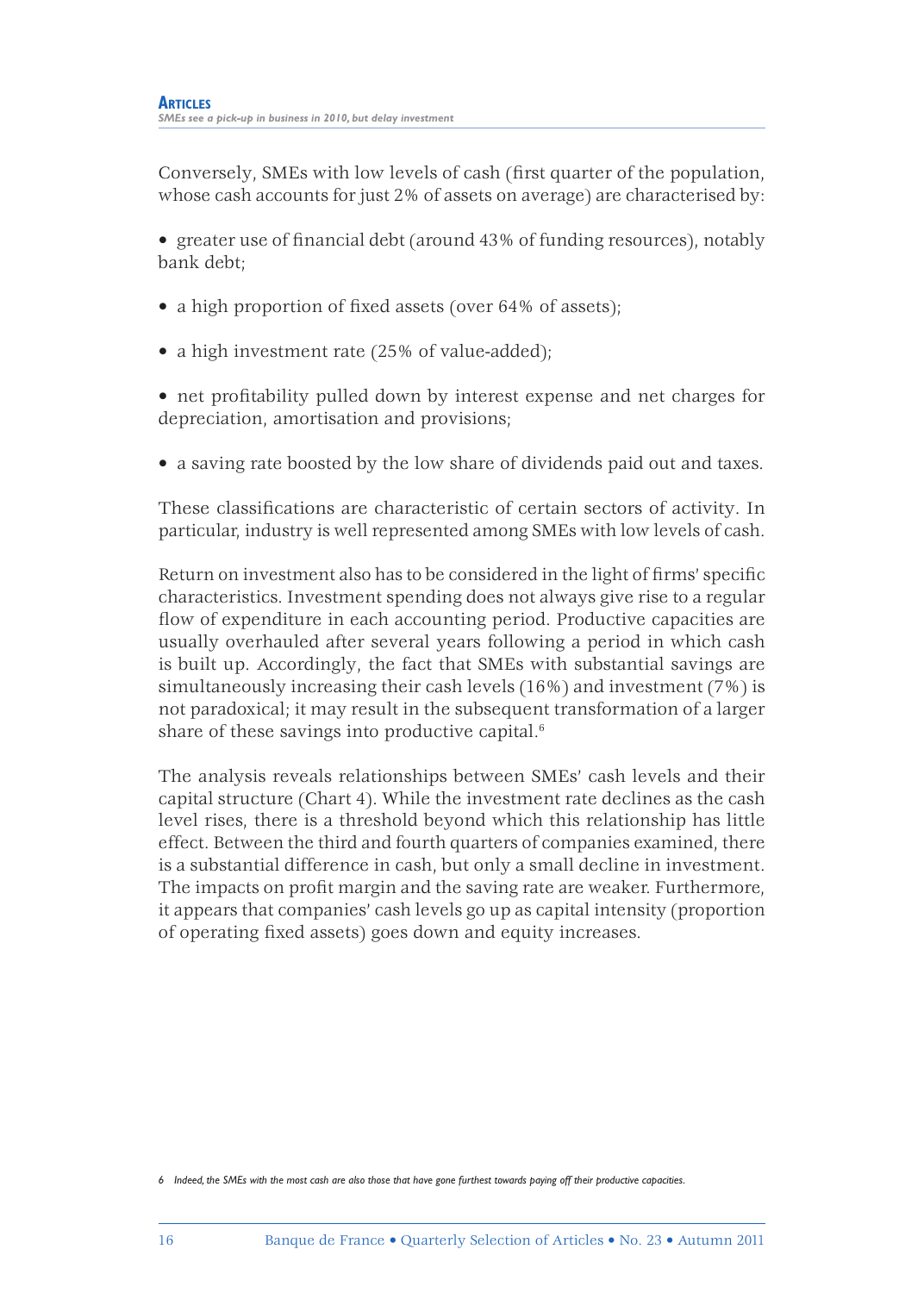|                                              | <b>Total</b> | I <sup>st</sup> quarter                                | $2nd$ quarter                        | 3 <sup>rd</sup> quarter | 4 <sup>th</sup> quarter |
|----------------------------------------------|--------------|--------------------------------------------------------|--------------------------------------|-------------------------|-------------------------|
| Share of cash holdings<br>on balance sheet   |              | Under 4.9%                                             | 4.9%<br>to 16.5%                     | 16.5%<br>to 37.3%       | Over 37.3%              |
|                                              |              | Average amounts (EUR thousand, except permanent staff) |                                      |                         |                         |
| Cash holdings                                | 705          | 84                                                     | 447                                  | 882                     | 1.408                   |
| Total funding resources                      | 3.559        | 4.029                                                  | 4.447                                | 3.529                   | 2.231                   |
| Shareholders' equity                         | 1.459        | 1.096                                                  | 1.667                                | 1.710                   | 1.363                   |
| Financial debt                               | 1.117        | 1.714                                                  | 1.470                                | 871                     | 411                     |
| o/w bank debt                                | 732          | 1,186                                                  | 1,023                                | 534                     | 186                     |
| Value-added                                  | 1.307        | 1.015                                                  | 1.450                                | 1.471                   | 1.292                   |
| Permanent staff                              | 20           | 17                                                     | 24                                   | 23                      | 18                      |
|                                              |              |                                                        | Restated asset structure (%) (a)     |                         |                         |
| Fixed operating assets                       | 50.0         | 64.2                                                   | 53.7                                 | 43.4                    | 27.6                    |
| Other fixed assets                           | 18.5         | 17.9                                                   | 22.4                                 | 19.2                    | 11.0                    |
| <b>Operating WCR</b>                         | 12.3         | 15.6                                                   | 13.7                                 | 12.8                    | 2.8                     |
| o/w trade credit                             | 4.3          | 3.9                                                    | 44                                   | 5.8                     | 2.7                     |
| o/w inventory                                | 14.4         | 15.4                                                   | 14.4                                 | 14.3                    | 12.8                    |
| Non-operating WCR                            | $-0.7$       | 0.2                                                    | 0.2                                  | $-0.4$                  | $-4.5$                  |
| Cash holdings                                | 19.8         | 2.1                                                    | 10.1                                 | 25.0                    | 63.1                    |
|                                              |              |                                                        | Restated liability structure (%) (a) |                         |                         |
| Shareholders' equity                         | 41.0         | 27.2                                                   | 37.5                                 | 48.5                    | 61.1                    |
| Depreciation, amortisation<br>and provisions | 27.6         | 30.2                                                   | 29.5                                 | 26.9                    | 20.5                    |
| Financial debt                               | 31.4         | 42.5                                                   | 33.0                                 | 24.7                    | 18.4                    |
| bank debt                                    | 20.6         | 29.4                                                   | 23.0                                 | 15.1                    | 8.3                     |
| o/w short-term bank loans                    | 33           | 5.2                                                    | 3.2                                  | 2l                      | 1.7                     |
| other financial debt                         | 10.8         | 13.1                                                   | 10.1                                 | 9.6                     | 10.1                    |
|                                              |              |                                                        | Structural ratios (%) (a)            |                         |                         |
| Financial debt/                              |              |                                                        |                                      |                         |                         |
| shareholders' equity<br>Investment rate      | 76.5<br>14.7 | 156.3<br>24.9                                          | 88.I<br>18.2                         | 50.9<br>11.9            | 30.2<br>6.1             |
|                                              | 23.1         | 21.6                                                   | 22.3                                 | 23.5                    | 24.6                    |
| Profit margin<br>Net cash flow/total funding |              |                                                        |                                      |                         |                         |
| resources<br>Net cash flow/                  | 4.0          | 0.9                                                    | 2.7                                  | 5.7                     | 9.3                     |
| shareholders' equity                         | 9.7          | 3.4                                                    | 7.1                                  | 11.7                    | 15.2                    |
| Saving rate                                  | 12.7         | 14.3                                                   | 14.0                                 | 12.6                    | 10.0                    |
|                                              |              |                                                        | Annual change (%) (b)                |                         |                         |
| Cash holdings                                | 8.4          | $-41.1$                                                | $-0.2$                               | 10.2                    | 15.9                    |
| Investment                                   | $-11.3$      | $-23.0$                                                | $-6.7$                               | $-6.9$                  | 6.7                     |
| Shareholders' equity                         | 6.7          | 6.7                                                    | 5.7                                  | 6.2                     | 8.4                     |

#### Table 6 Classification of SMEs, by share of cash holdings **on the balance sheet, 2010**

*Scope: SMEs as defined by the Economic Modernisation Act.* 

*Note: Total funding resources (restated liabilities) comprise shareholders' equity, fi nancial debt and total amortisation, depreciation and provisions. This total is therefore different from the non-restated balance sheet total (total assets or liabilities net of amortisation, depreciation and provisions and before restatement of WCR).*

*(a)* Non-sliding data (firms as defined by the Economic Modernisation Act).

*(b) 2009-2010 sliding data, based on legal units.*

*Source: Companies Directorate – FIBEN database, data for August 2011.*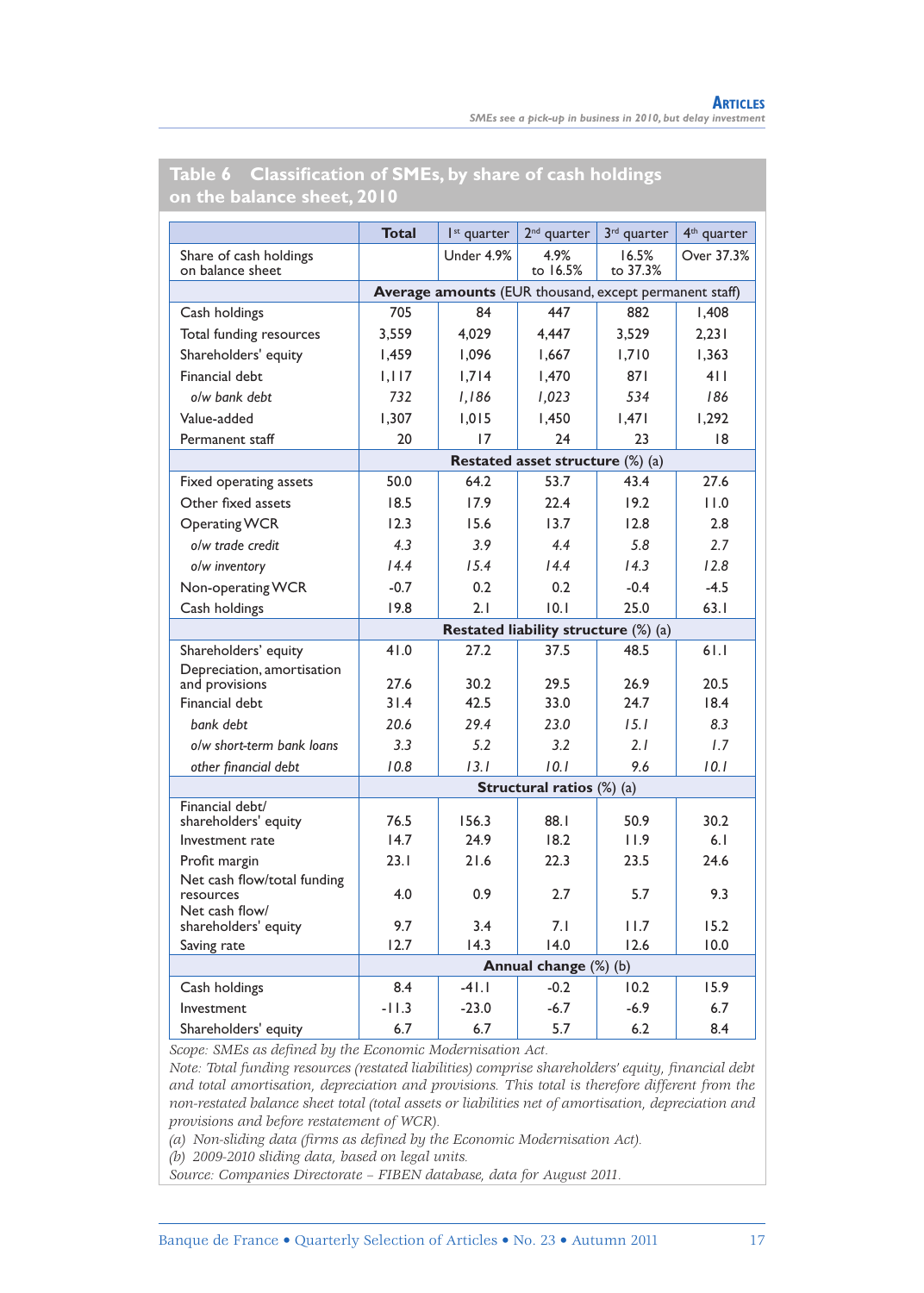#### **ARTICLES** *SMEs see a pick-up in business in 2010, but delay investment*

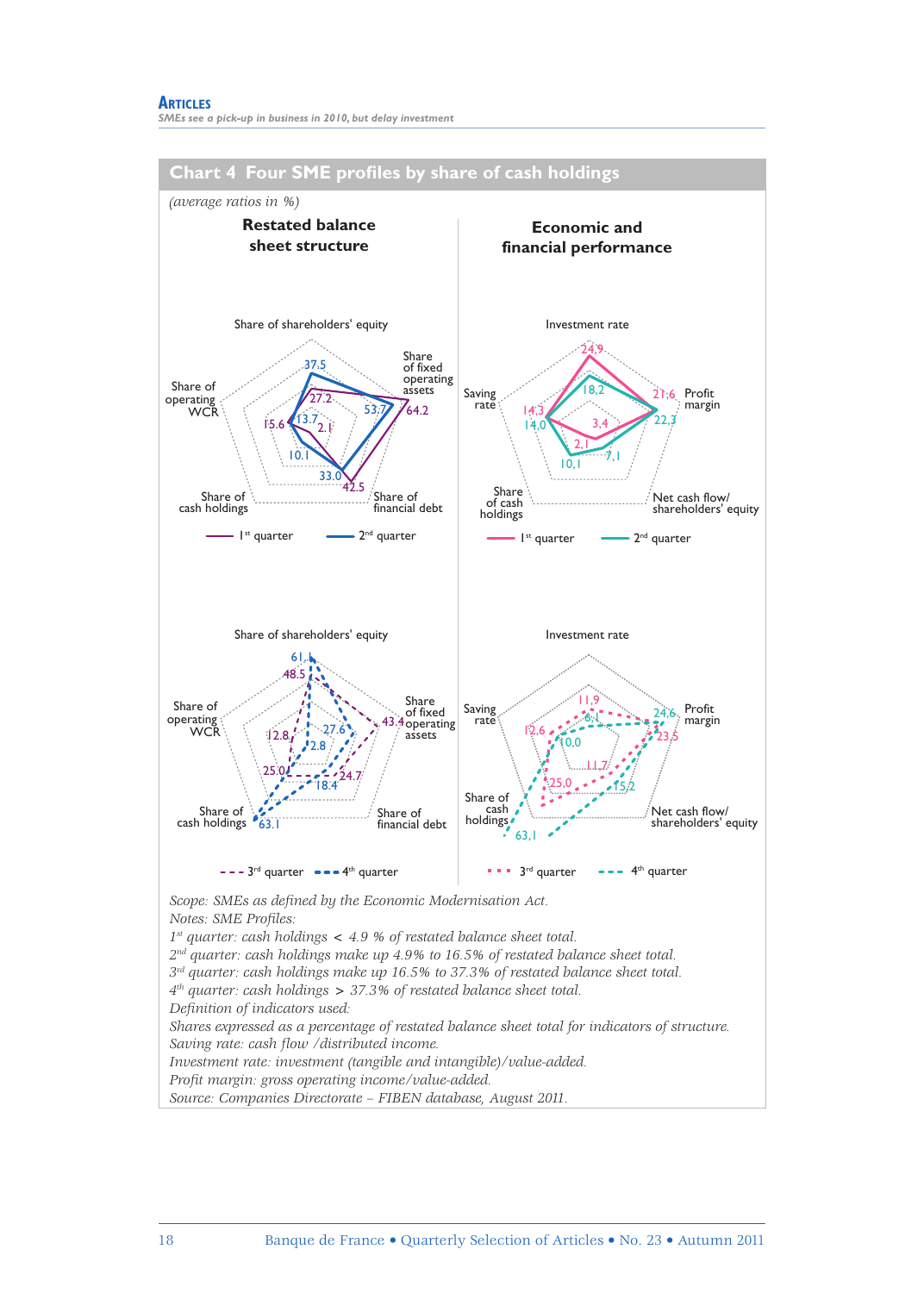### **2|2 Equity reaches high levels**

In 2010, the shareholders' equity of small and mid-sized fi rms increased by 6.7% after growing by 3.8% in 2009. The ratio of equity to total funding resources has risen constantly since the end of the 1990s, when it was below 35%, to climb to 41%.7 The crisis certainly slowed the increase in the ratio in 2008 and 2009, but as earnings improved, the ratio rose again in 2010 (Chart 5).



*7 Eliminating double counting caused by the aggregation of the balance sheets of legal units belonging to the same company would give a slightly lower ratio, but one that was still up compared with 2009. However, at the time when this study was carried out, not all balance sheets had been collected, so this measurement remains an approximation for now.*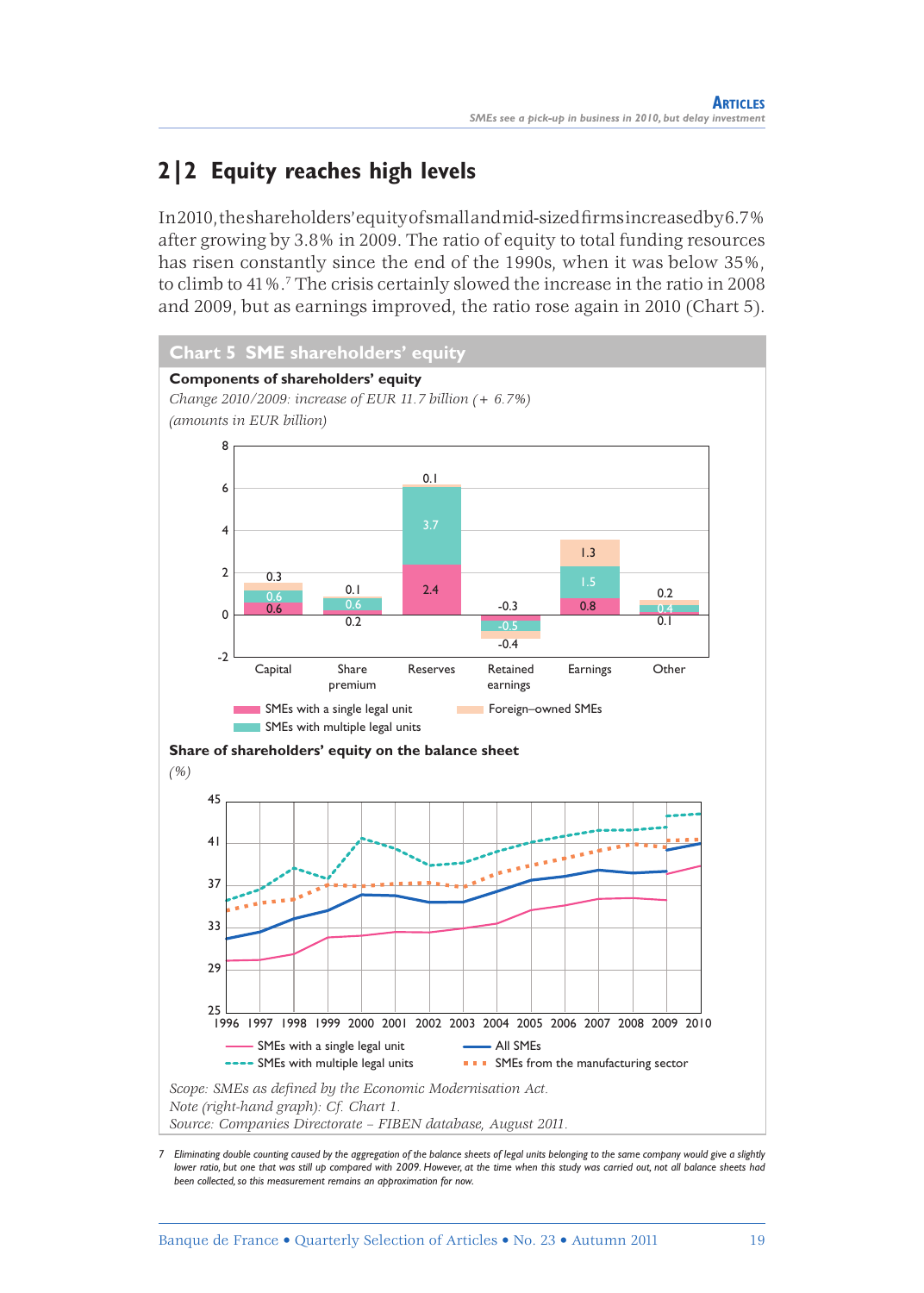Shareholders' equity has several components and is notably driven by the share of retained earnings from past years. Thus, 2010 showed a gain of around EUR 11.7 billion, stemming mainly from an increase in reserves but also from earnings growth in 2010. By contrast, retained earnings played a negative role in 2010, as a consequence of the fall in earnings in 2008 and 2009 (Chart 6).

Accordingly, lower earnings in those two financial years affected the change in equity, even though equity did continue to grow<sup>8</sup> (by  $6.4\%$  and 3.8% respectively). Before the crisis, all components contributed positively to equity growth (10.7% overall in 2007).



*shareholders' equity. For example, in 2009, the decline in earnings had a negative impact (2.8 points) on the change in shareholders' equity (+3.8%). Source: Companies Directorate — FIBEN database, August 2011.*

*8 For equity to decline in absolute terms over a year* n*, it is necessary, all other things being equal, for earnings in year* n *to fall by more than undistributed profi t in year* n-1*, since this profi t will increase reserves and retained earnings.*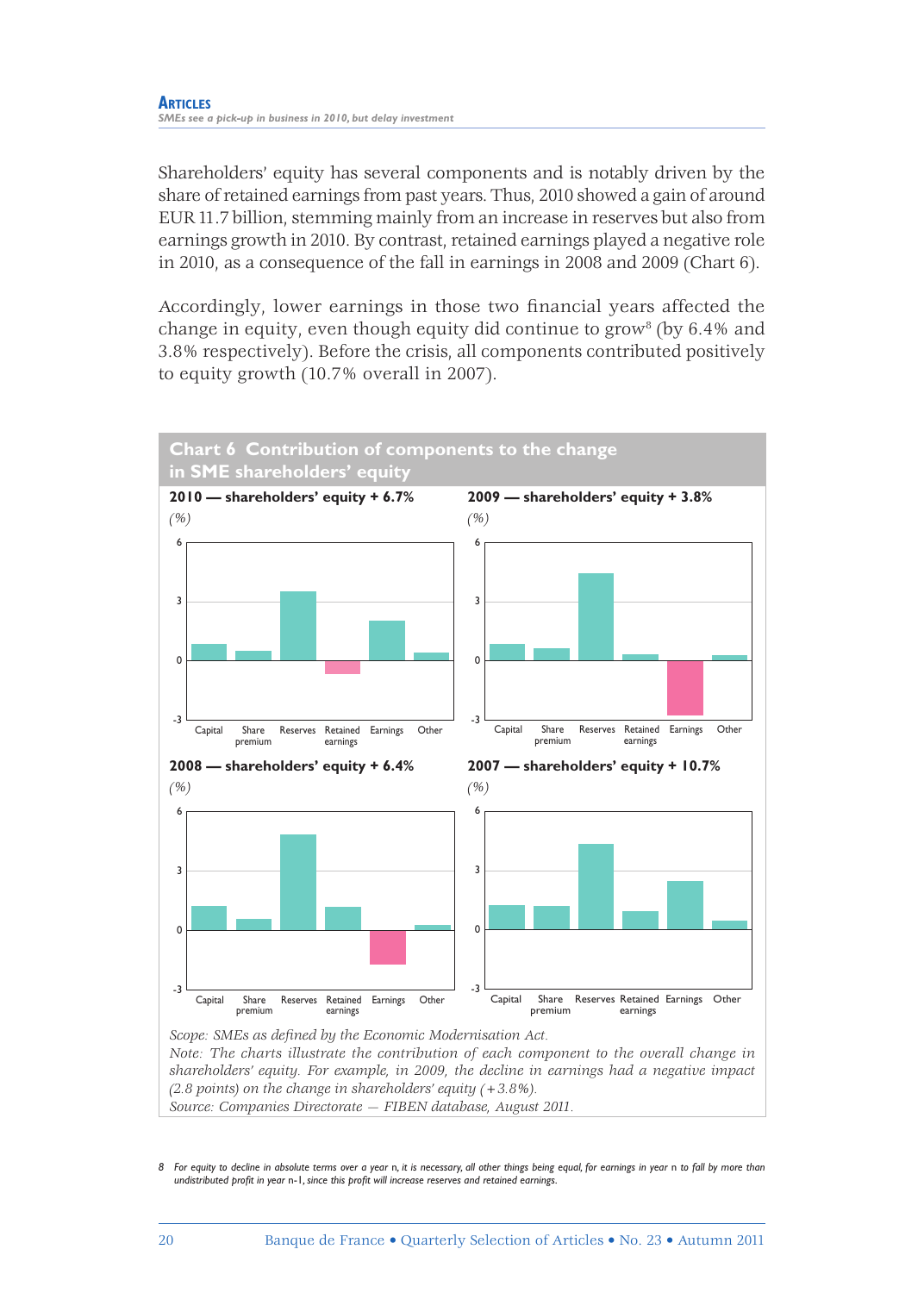The distribution of the equity ratio in 2010 reveals fairly wide disparities. One quarter of SMEs had equity of less than 26% of their funding resources in 2010, 10% had equity of less than 10%, and 5% had negative equity.<sup>9</sup> Based on 2009 financial statements, the capital needed to ensure that no SME exceeds a debt ratio (financial debt over equity) of 200% is estimated at EUR 18.7 billion.

### **2|3 The investment rate of SMEs is at one of its lowest levels since 1996**

The upturn in activity did not stimulate SMEs' capital expenditure, which fell by 11% in 2010. Relative to value-added, investment fell significantly between 2009 and 2010, reaching one of its lowest levels since 1996 in virtually all sectors (Chart 7). However, the decline was partly the result of the increase in value-added (3.3%) and was half the size of the fall of 2008-2009. Moreover, stripping out real estate activities, investment was down by less than 8%.10

Unlike large corporations, whose high levels of capital intensity often necessitate a structural investment flow, SMEs typically commit these expenses on a case by case basis, depending on visibility on the markets and the obsolescence of their equipment. A large proportion of SMEs make few regular fixed capital acquisitions annually (three-quarters of SMEs had

| Table 7 SME investment in 2010<br>(including acquisitions through leasing) |               |           |      |      |  |  |  |  |
|----------------------------------------------------------------------------|---------------|-----------|------|------|--|--|--|--|
| (%)<br><b>Distribution</b><br>Change<br><b>Investment rate</b>             |               |           |      |      |  |  |  |  |
|                                                                            | of investment | 2010/2009 | 2009 | 2010 |  |  |  |  |
| SMEs with a single legal unit                                              | 38.8          | $-11.1$   | 13.7 | 12.0 |  |  |  |  |
| SMEs with multiple legal units                                             | 51.4          | $-8.2$    | 16.3 | 14.5 |  |  |  |  |
| Foreign SMEs                                                               | 9.8           | $-25.3$   | 19.6 | 13.9 |  |  |  |  |
| <b>All SMEs</b>                                                            | 100.0         | $-11.3$   | 15.5 | 13.4 |  |  |  |  |
| o/w main sectors:                                                          |               |           |      |      |  |  |  |  |
| Manufacturing                                                              | 22.3          | $-4.1$    | 13.6 | 12.6 |  |  |  |  |
| Construction                                                               | 10.4          | $-12.3$   | 9.3  | 8.3  |  |  |  |  |
| Trade                                                                      | 22.3          | $-9.1$    | 12.0 | 10.6 |  |  |  |  |
| Transport and storage                                                      | 8.0           | $-12.1$   | 22.4 | 19.2 |  |  |  |  |
| <b>Business services</b>                                                   | 9.8           | $-8.2$    | 12.9 | 11.3 |  |  |  |  |

*Scope: SMEs as defined by the Economic Modernisation Act that filed balance sheets in 2009 and 2010. Note: Taking into account all available balance sheets (not only those present in 2009 and 2010), the investment rate is 14.7% in 2010 and 17% in 2009.*

*Source: Companies Directorate – FIBEN database, data for August 2011.*

*9* This ratio was likely underestimated at the time when the study was carried out, since the results for 2010 are based on an incomplete sample *mainly containing the balance sheets of the healthiest companies.*

*<sup>10</sup> The overall investment rate is highly sensitive (large variable total investment combined with weak value-added).*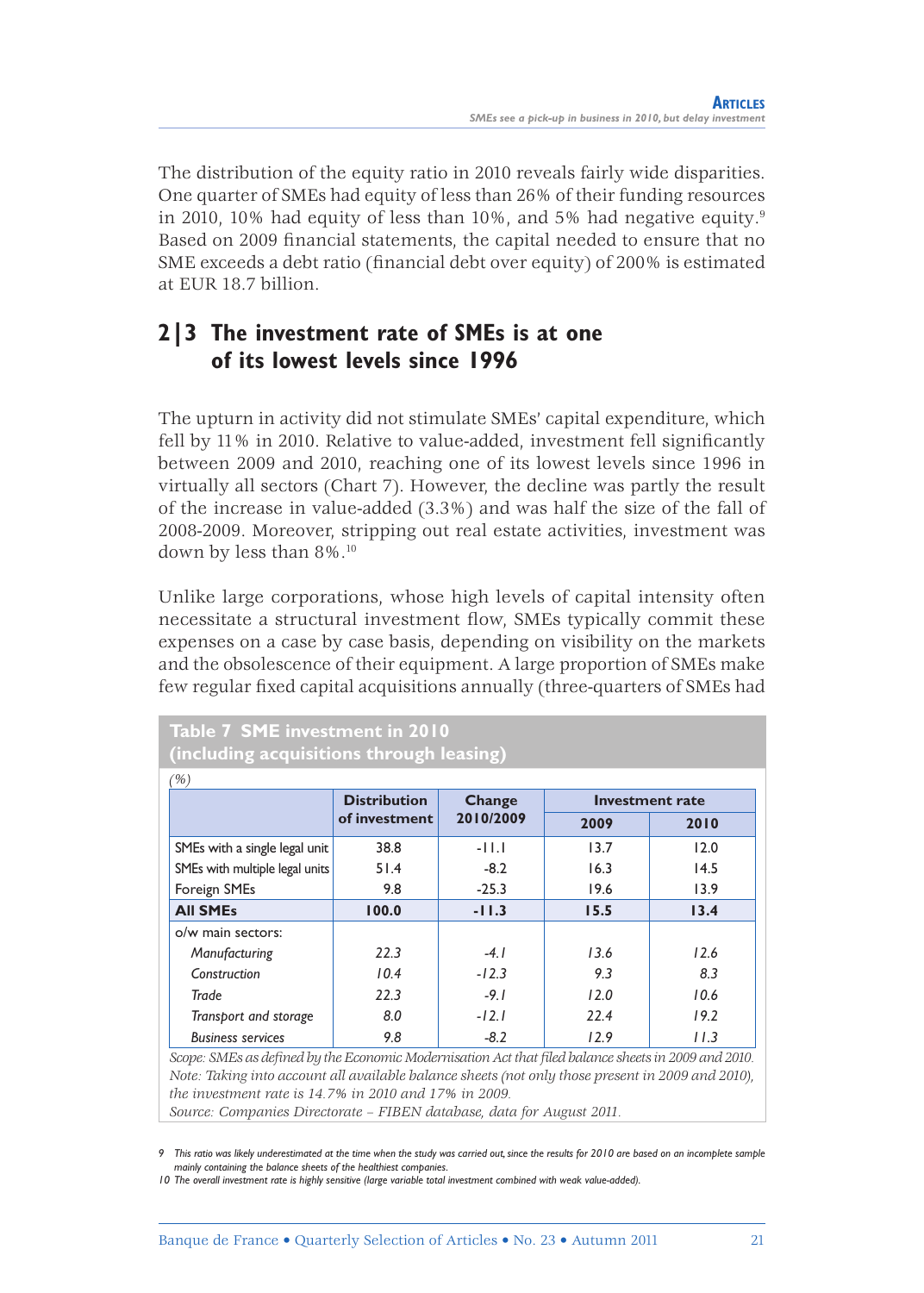



investment rates of less than 11% in 2010 and more than half of SMEs had rates of 4% or less) and there is significant turnover in the population of SMEs that do invest.

The increase in SMEs' cash levels since 2008 could have allowed some of them, particularly export-led firms, to boost their investments during 2010 (Chart 8). This was not the case, although the downturn in

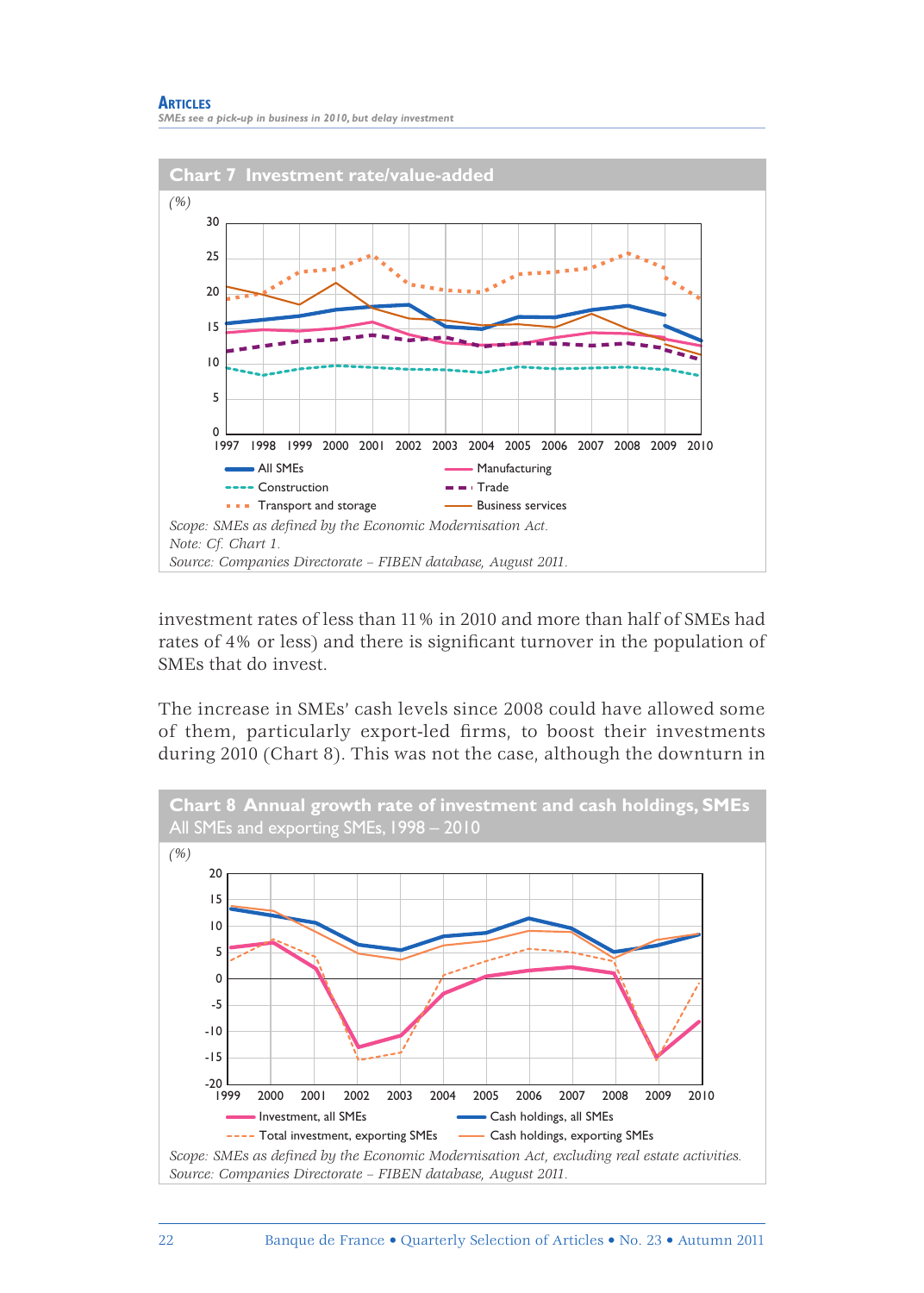2010, which was smaller than that of 2009, may be seen as a positive sign. The existence of a critical mass of cash seems to be a pre-requisite for any major programme, particularly as far as financial partners are concerned, but is not enough by itself. The perception of persistent economic risk may therefore have prompted some firms to cancel investments or postpone their main investment decisions to 2011 or beyond.<sup>11</sup>

### **3| SMEs are making little use of debt**

### **3** | **I** SMEs are keeping their financial debt contained...

Use of financial debt increased by just  $1.5\%$  in 2010 (Table 8). Of the components of financial debt, only short-term bank loans increased (2.9%), in connection with the pick-up in WCR. Factoring (18% of short-term bank loans) rebounded by more than 17%.<sup>12</sup>

Over the long run, SMEs have gradually modified their sources of financing, scaling back the share of short-term bank loans in their financial debt and significantly increasing medium and long-term bank financing. Since 1996, the share of short-term bank loans has halved to make up just 11% of the

| (%)                                                    |                                                       | <b>Change 2010/2009</b> |                                     |                                                |                    |                                               |  |
|--------------------------------------------------------|-------------------------------------------------------|-------------------------|-------------------------------------|------------------------------------------------|--------------------|-----------------------------------------------|--|
|                                                        | <b>Distribution Financial</b><br>of financial<br>debt | debt                    | $\mathbf{E}$<br><b>Bank</b><br>debt | 1.1:<br><b>Short-term</b><br><b>bank loans</b> | 2:<br><b>Bonds</b> | 3:<br>Intra-group,<br>associates<br>and other |  |
| SMEs with a single<br>legal unit<br>SMEs with multiple | 32.7                                                  | $-0.3$                  | $-1.4$                              | $\mathsf{I}$ .4                                | $-4.2$             | 3.5                                           |  |
| legal units                                            | 52.3                                                  | 3.4                     | 1.9                                 | $-0.8$                                         | 11.4               | 6.4                                           |  |
| Foreign SMEs                                           | 14.9                                                  | $-0.7$                  | -1.1                                | 27.7                                           | $-39.5$            | 2.2                                           |  |
| <b>All SMEs</b>                                        | 100.0                                                 | 1.5                     | 0.3                                 | 2.9                                            | $-5.3$             | 4.7                                           |  |
| o/w main sectors:                                      |                                                       |                         |                                     |                                                |                    |                                               |  |
| Manufacturing                                          | 19.2                                                  | 5.0                     | 5.6                                 | 0.6                                            | $-7.4$             | 4.5                                           |  |
| Construction                                           | 8.3                                                   | 0.3                     | $-0.9$                              | $-1.4$                                         | 18.3               | 2.5                                           |  |
| Trade                                                  | 27.1                                                  | 0.5                     | $-0.9$                              | 1.8                                            | 2.7                | 3.7                                           |  |
| Transport and storage                                  | 4.6                                                   | -0.8                    | $-1.4$                              | 18.6                                           | 4.9                | 1.6                                           |  |
| <b>Business services</b>                               | 7. I                                                  | 4.2                     | $-0.3$                              | 3.8                                            | $-7.3$             | 12.2                                          |  |

*Scope: SMEs as defi ned by the Economic Modernisation Act that fi led balance sheets in 2009 and 2010. Source: Companies Directorate – FIBEN database, data for August 2011.*

*<sup>11</sup> The OSEO half-yearly survey of business conditions in July 2011 showed that investment by SMEs picked up sharply in 2011.* 

<sup>12</sup> Owing to developments in financial analysis methods, it is now possible to include factoring in short-term bank loans, under the same heading *as unmatured discounted bills.*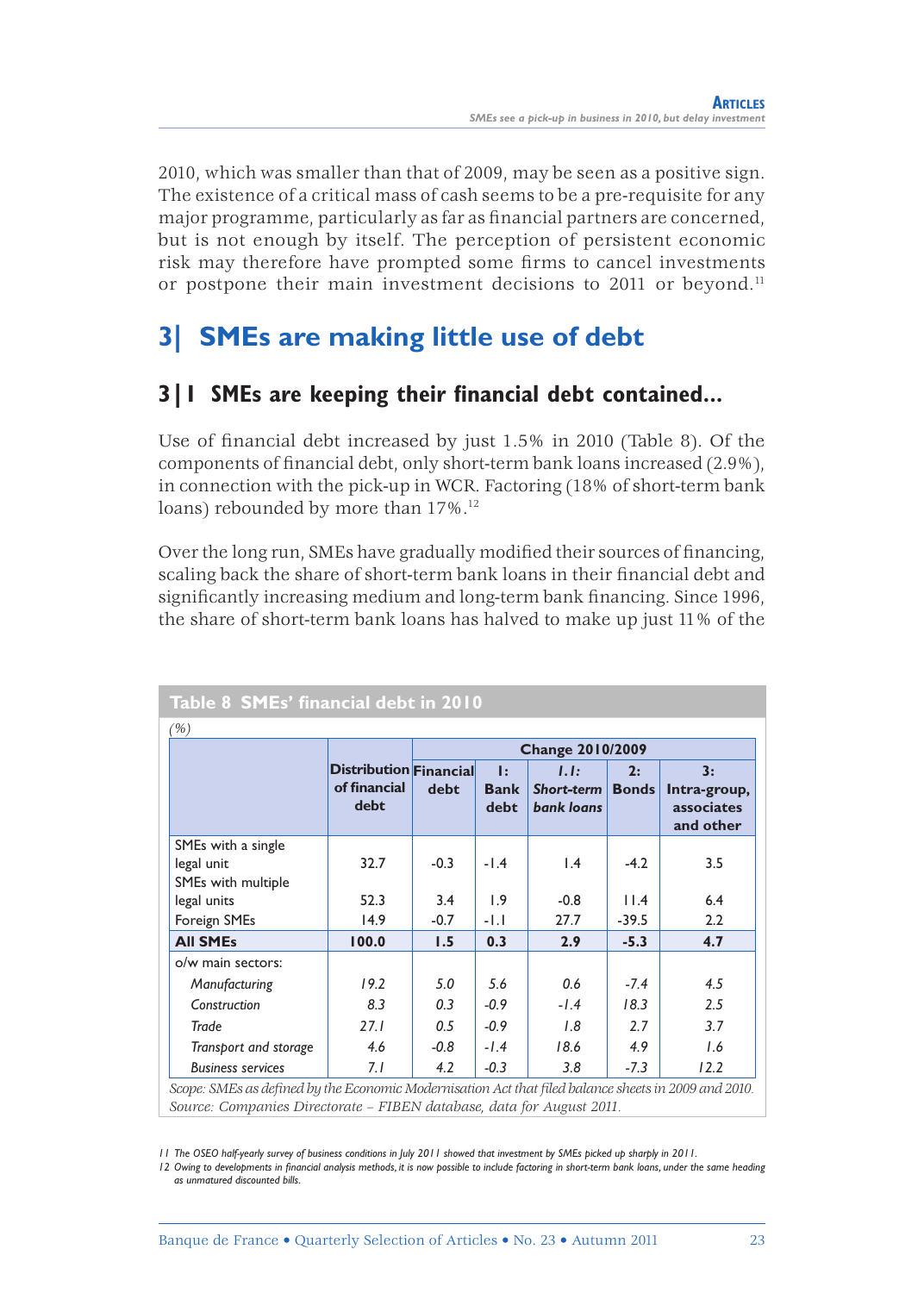#### **ARTICLES** *SMEs see a pick-up in business in 2010, but delay investment*



total financing of SMEs in 2010. The share of medium and long-term loans has increased from 34% to 46% over the same period (Chart 9).

Use of other types of financing has been very stable over the same period: non-bank non-market financing (other debt) accounts for about one-third of SMEs' financing (33% in 2010) while leasing accounts for between 10% and  $12\%$  (11% in 2010). SMEs are marginal users of market financing, mainly because the barriers to entry are relatively high for small firms.<sup>13</sup>

### **3**|2 ...as reflected in flat growth in bank debt

Bank debt is the main component of SMEs' financial debt, accounting for over 67% of the total. It showed flat growth in 2010. This trend can be compared against monthly data published based on information about credit distribution gathered by France's Central Credit Register.14 If these two statistical sources are rendered consistent, and taking care to measure credit across a comparable group of SMEs (i.e. only those for which a balance sheet is available in the FIBEN database, called "SMEs with balance sheets"), the year-on-year change in outstanding loans to SMEs with balance sheets was close to zero between 2009 and June 2011 (Chart 10).

*<sup>13</sup> SMEs have real problems in accessing equity and bond markets. The merger of several exchange operators, which has played a part in distancing SMEs from market intermediaries, is now compounding the longer-standing question of the cost of market access.*

*<sup>14</sup> These results are released every quarter in a STAT INFO report devoted to SMEs* (http://www.banque-france.fr/fristatistiquesieconomie/ economie-entreprises/ credit-type-entreprise.htm).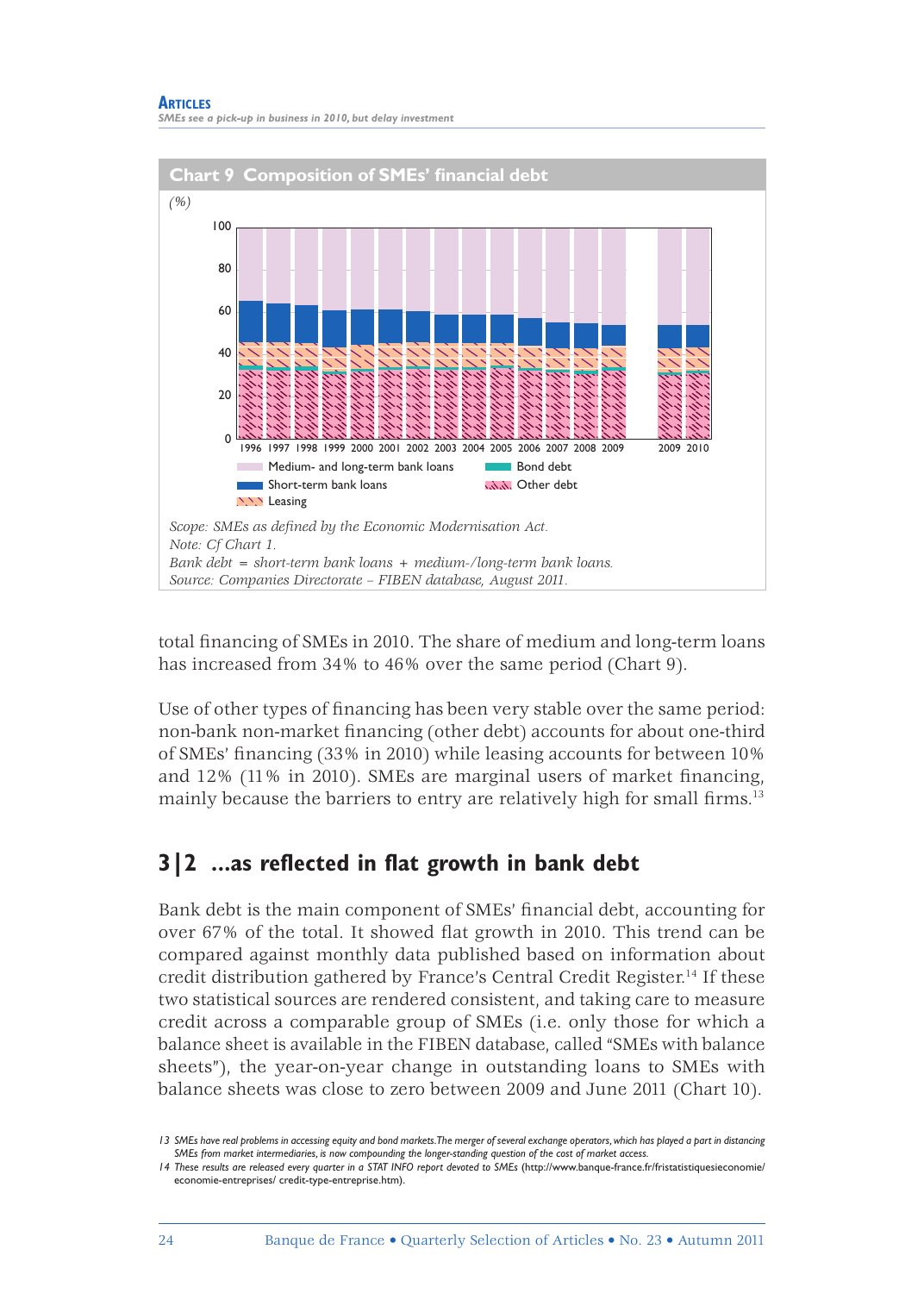

The growth in outstanding loans as measured by the Central Credit Register (5.6% year-on-year in June 2011) can be explained by several factors:

• this source covers an extremely broad sample of legal units classified as SMEs (over 1.3 million), compared with the population of SMEs with balance sheets (167,000 legal units); it includes information on companies for which no accounting data are available;

• the relative share of agriculture and social work activities is particularly high (more than one-third of outstandings, compared with 5% among SMEs with balance sheets);

• the information available in balance sheets makes it possible to identify SMEs based on criteria taken from the implementing decree for the Economic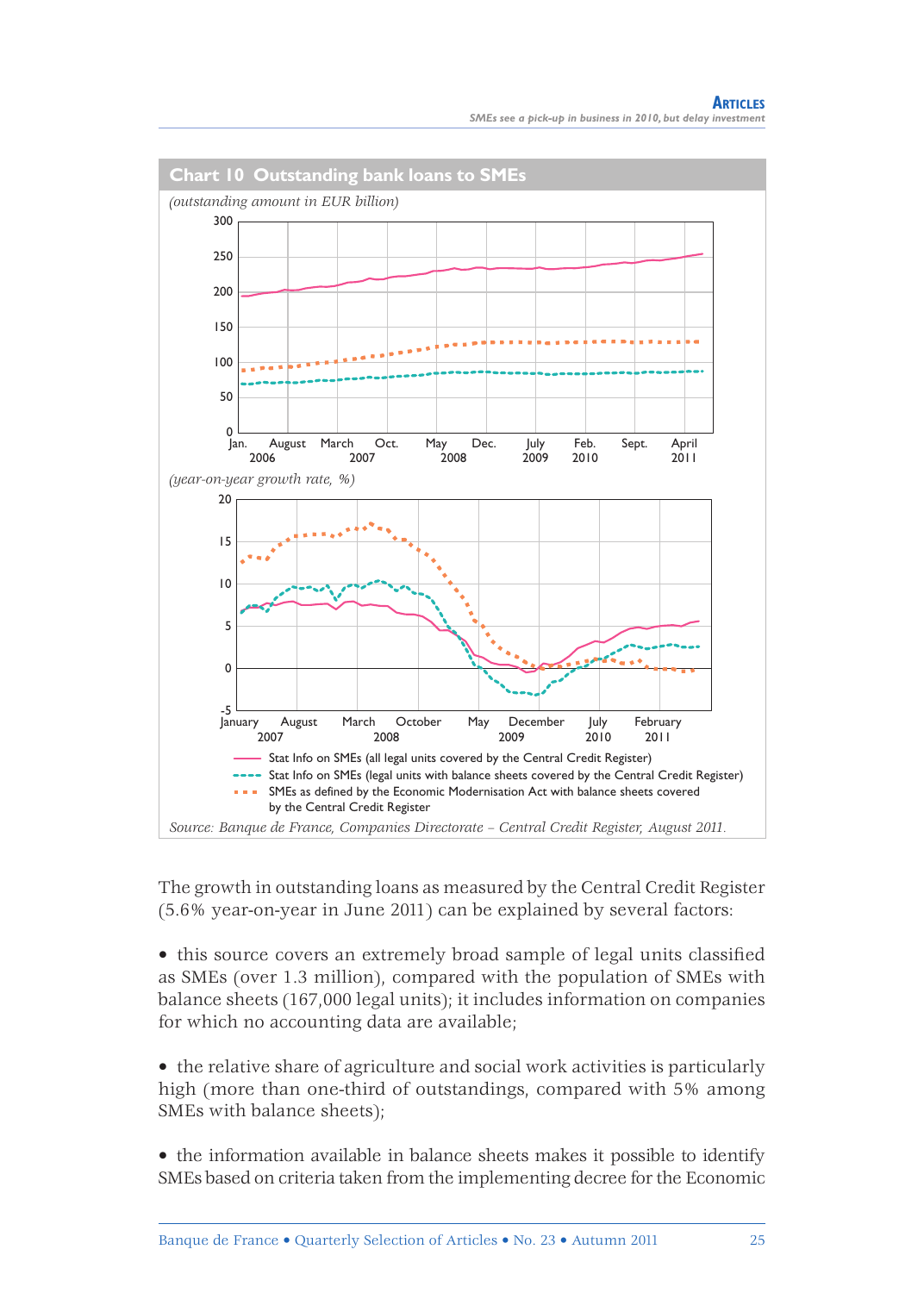

Modernisation Act (Annexes 1 and 2). This results in differences in the way that legal units are classified and hence in the composition of the two populations. Thus, according to the Central Credit Register, growth in outstanding loans was extremely sharp among SMEs belonging to groups (8.7% in June 2011), but some of these firms are reclassified as mid-tier enterprises or large companies under the definitions of the Economic Modernisation Act;

• finally, real estate activities, which are excluded from the scope of SMEs under the Central Credit Register's definition, are partly classified as SMEs in the balance sheets analysis (and this sub-group has seen a slowdown in outstanding loans over the recent period).

### **3|3 With the increase in equity, the debt ratio of SMEs is falling**

Against this backdrop, the debt-to-equity ratio has fallen for the second year in a row (Chart 11). After growing slightly between 2005 and 2008, it fell again to reach a record low in 2010 (75%).<sup>15</sup>

### **3|4 Return on equity and the saving rate are both up**

Helped by low debt and a favourable interest-rate environment, interest expense fell by 11%. This decline, combined with the reduction in charges for provisions, amortisation and depreciation, led to an improvement

*15 Once the process of gathering the 2010 balance sheets is over, this rate is likely to rise but the downtrend should remain in place.*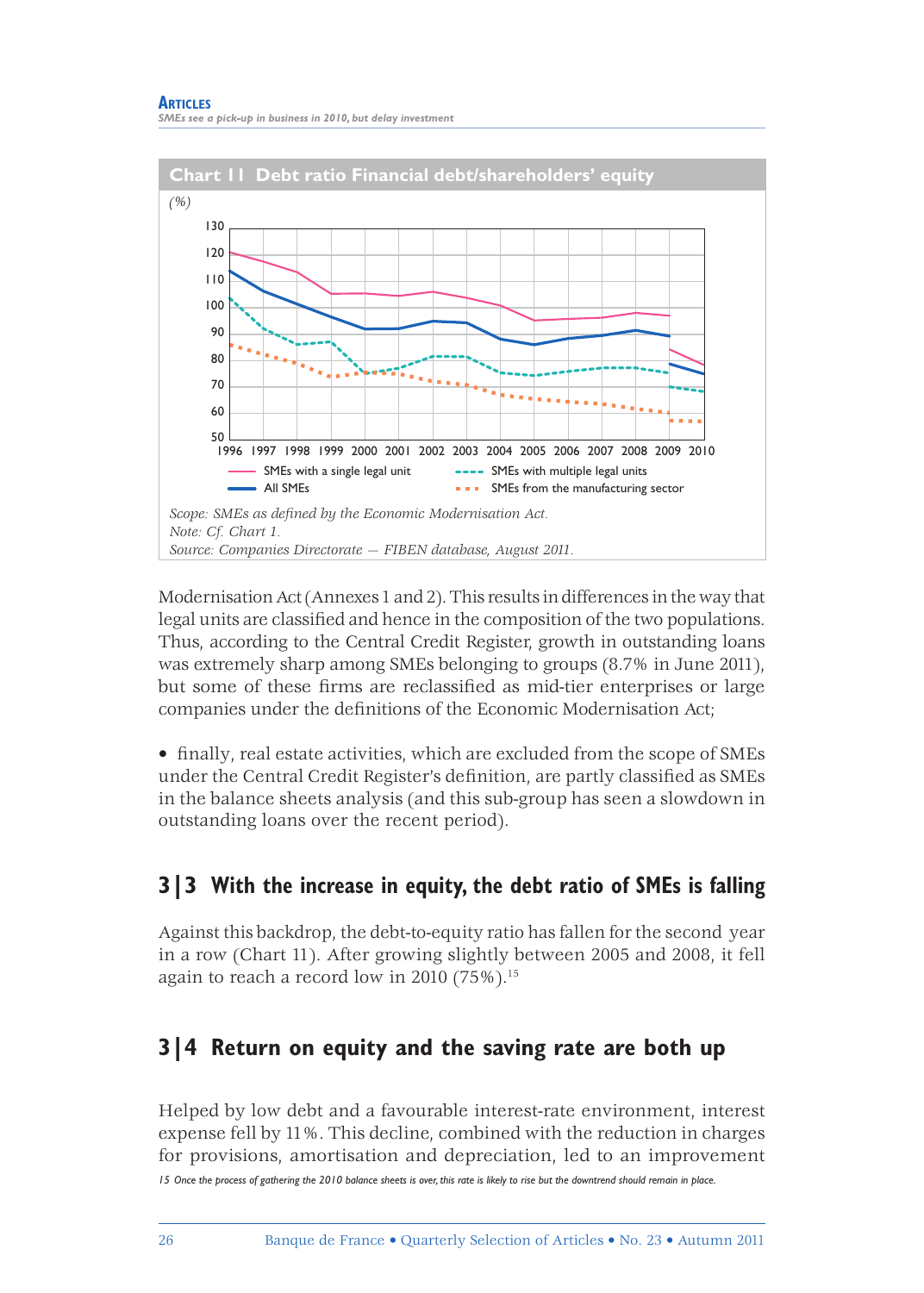in net cash flow  $(21\%$  increase in 2010). The return on equity  $(ROE)$  of SMEs improved in 2010, returning to around 10%. SMEs in manufacturing recorded ROE close to that of 2007 (Chart 12).

However, substantial differences exist: 20% of SMEs for which the 2010 balance sheet is available have negative net cash flow. The level of ROE below which 50% of SMEs analysed are to be found was stable (12.3%), as was the level of the first quartile (25% of the population has ROE of less than  $3.3\%$ ). The value of the first decile (first ten percentage points of the population) improved, however, from  $-11.4\%$  to  $-8.1\%$ . This reflects a significant improvement among companies that posted the worst performances in 2009.

The improvement in ROE lifted the saving rate, which gained 0.6 of a point to 12.6%, although it failed to return to its pre-crisis level (14% in 2007). The small increase is due to the stability of dividend payouts, whose share of total income declined slightly, and the reduced share of government taxes and levies (following reforms to the business licence tax) and more importantly of lenders (low debt and favourable interest rate conditions). Even so, many SMEs were unable to generate positive savings: 10% of them posted a negative saving rate of below –5 % of total income.

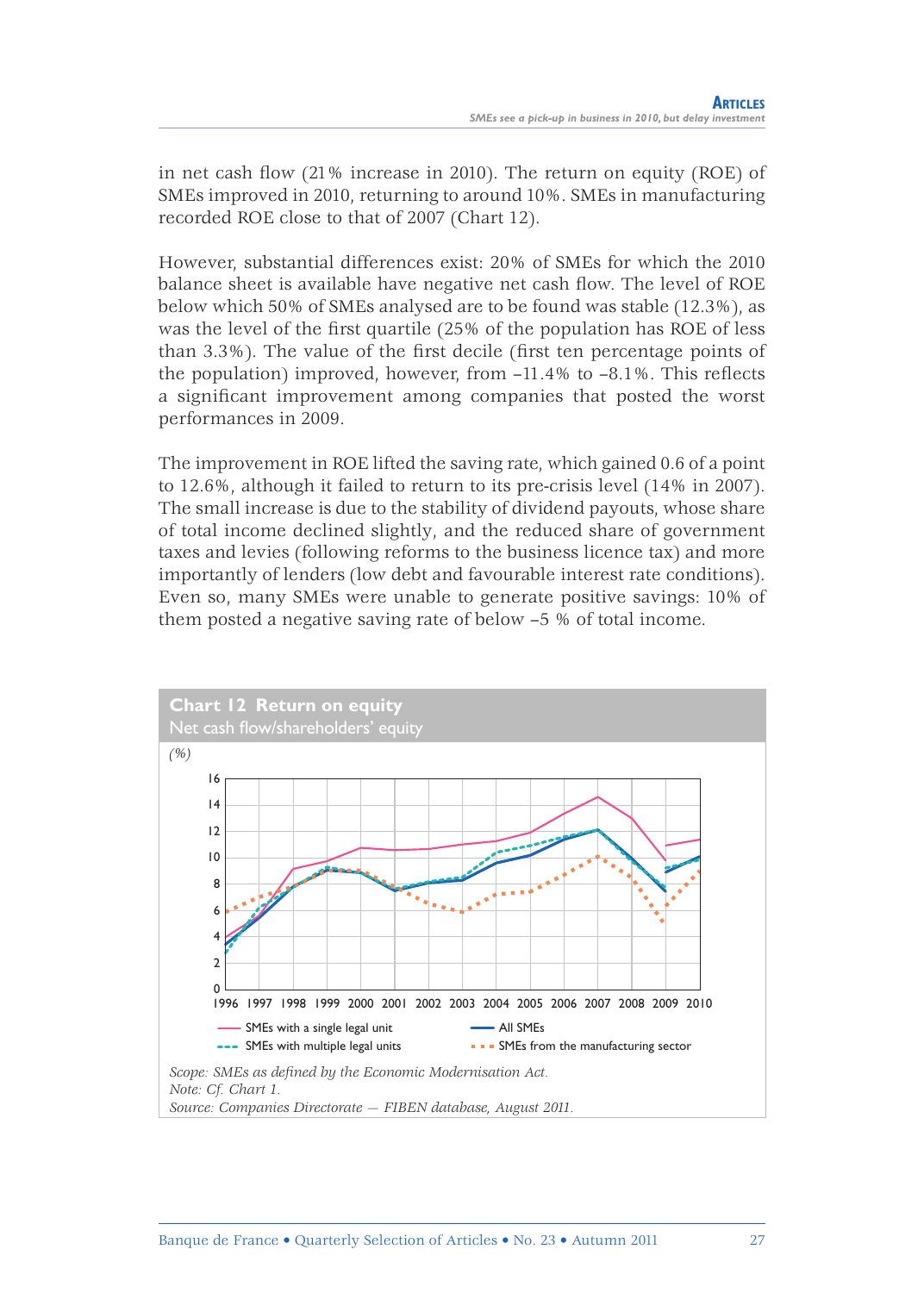### **Annex I**

### **FIBEN data**

#### **Database of individual company financial statements**

The branches of the Banque de France collect the financial statements of individual companies. These companies account for one-third of the companies taxed on their business profits or their real normal profits. Financial statements are collected for all enterprises doing business in France with sales greater than EUR 0.75 million or bank debt in excess of EUR 0.38 million. The enterprises covered account for more than 75% of jobs in most sectors and this percentage is 80% or more in trade and industry.

#### **Scope used for the analysis of individual company financial statements**

All commercial activities, except for the following sectors: KZ (finance, excluding holding companies) and OQ (General Government). Public establishments and semi-public companies are also excluded.

#### **The main ratios used**

The financial analysis methodology and definitions of the ratios used can be found at: *htp://www.banque-france.fr/fr/statistiques/telechar/economie/ entreprises/statent/OBS10\_142\_DOSSIER\_STAT SE\_2009\_Final.pdf*

### **Financial links**

The Banque de France records financial links and tracks the percentage of equity owned by other enterprises, distinguishing between non-financial companies (including holding companies), financial institutions (banks, collective investment schemes, insurance companies), natural persons (individual or employees), the government and non-resident enterprises. Standalone companies are distinguished from those that belong to a group, whether large or small.

### **The Central Credit Register**

Each month, the Central Credit Register records the loans granted by credit institutions to each of their customers for amounts that exceed a given threshold, which was set at EUR 25,000 in January 2006. The outstanding amounts are divided into "drawn loans" and "undrawn loans available". The drawn loans include short-term, medium-term and long-term loans, fi nancial leases and securitised loans.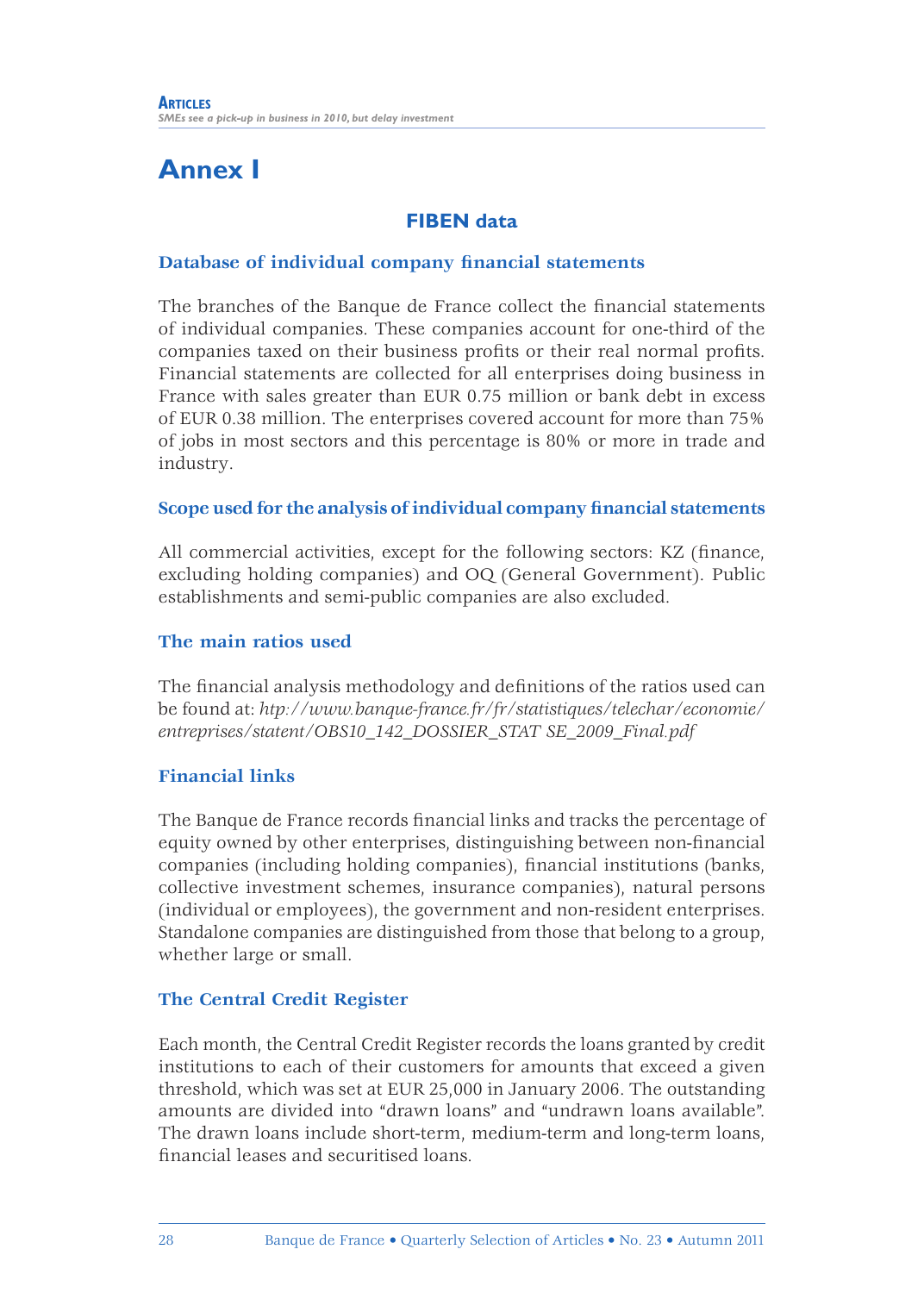### **Annex 2**

### **Definition and presence of SMEs in FIBEN**

#### **Attribution of sizes and sectors for the analysis of SMEs' individual company financial statements**

The implementing decree for the Economic Modernisation Act of December 2008 defines the statistical notion of an enterprise.<sup>1</sup> It follows the European Commission's definitions and specifies the size categories for enterprises and the criteria used to determine them. There are four such criteria: employees, sales, total assets of the legal units and the financial links between them.

The first three criteria are assessed for each enterprise, considered as the smallest combination of legal units constituting an organisational unit for the production of goods and services with a degree of autonomy for decision-making (defined by financial links). Financial links are considered when they represent ownership of 50% or more of the equity in a legal unit.

When an enterprise is made up of multiple legal units, as opposed to a single legal unit, the individual financial statements of the legal units are aggregated to define the "enterprise". This approach does not make it possible to eliminate double counting between units in the same enterprise.

SMEs are companies with fewer than 250 employees, with sales of less than EUR 50 million or total assets less than EUR 43 million. They may be a single unit or else be made up of several legal units that report to a French or foreign parent company.

**The activity sector** is based on the authorised 2008 classification, which is derived from the NAF rév. 2 classification. For enterprises made up of several legal units, the activity sector is determined by grouping the legal units by sector. The designated sector is the one of the legal units representing the largest proportion of sales in the enterprise, as long as this exceeds 50%. If this is not the case, the various "groups" of legal units are classified by sector according to the number of employees working in each sector, with the same requirement that the proportion be greater than 50%. Failing this, the classification reverts to a sales basis, and the sector of the units accounting for the largest share of sales is designated.

#### **Double counting** is not restated in this analysis.

The aggregation of the individual financial statements of legal units results in double counting, which should normally be restated at the level of each company. To be able to carry out this restatement correctly, it is necessary *1 Cf. Decree 2008-1354 at* http://www.legifrance.gouv.fr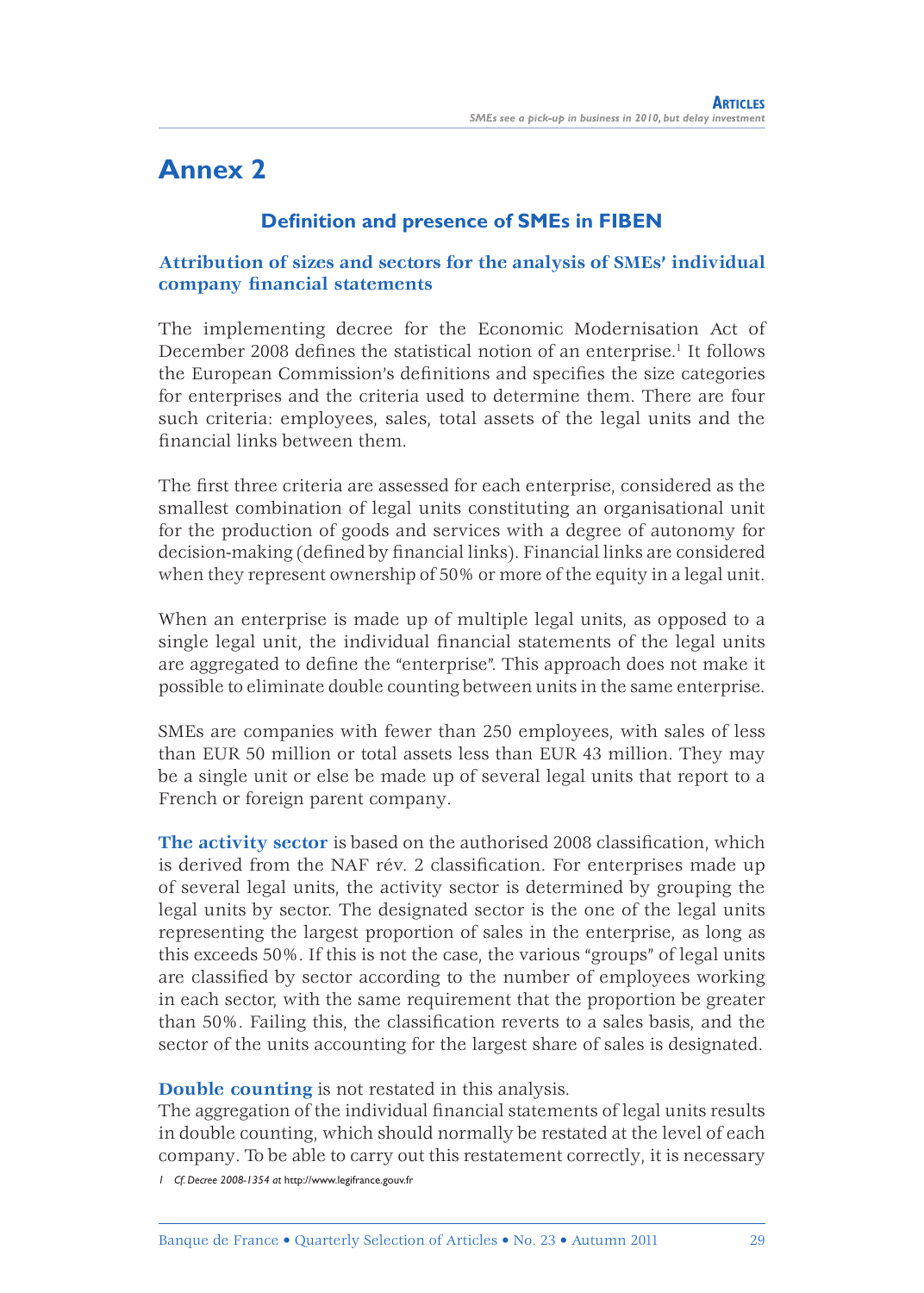to have all the 2010 balance sheets, which was not the case when the study was performed.<sup>2</sup> However, double counting, which affects, in particular, shareholders' equity, financial debt and interest expense or income, is of relatively small importance among SMEs.

### **Economic presence of SMEs in 2010, based on data available in early August 2011**

| (staff in thousands, sales, value-added, financial debt, bank debt and shareholders' equity in EUR billion) |                |                                  |                  |                 |                   |                     |               |  |
|-------------------------------------------------------------------------------------------------------------|----------------|----------------------------------|------------------|-----------------|-------------------|---------------------|---------------|--|
|                                                                                                             | of firms*      | <b>Number Permanent</b><br>staff | <b>Sales</b>     | Value-<br>added | Financial<br>debt | <b>Bank</b><br>debt | <b>Equity</b> |  |
| <b>Total</b>                                                                                                | 137,559        | 2,794.6                          | 611.8            | 179.8           | 153.6             | 100.7               | 200.7         |  |
| SMEs with a single                                                                                          |                |                                  |                  |                 |                   |                     |               |  |
| legal unit                                                                                                  | 95.076         | 1.285.4                          | 260.1            | 78.7            | 48.9              | 36.8                | 60.3          |  |
| SMEs with multiple                                                                                          |                |                                  |                  |                 |                   |                     |               |  |
| legal units                                                                                                 | 37.245         | 1,317.6                          | 286.3            | 84.5            | 82.0              | 53.4                | 118.9         |  |
| Foreign SMEs                                                                                                | 5,238          | 191.6                            | 65.5             | 16.6            | 22.8              | 10.5                | 21.5          |  |
| Main sectors                                                                                                | 22.417         | 205.2                            | 118.5            | 41.2            | 28.1              | 19.0                | 48.6          |  |
| Manufacturing                                                                                               | 23,680         | 472.3                            | 74.1             | 29.0            | 12.4              | 8.4                 | 21.2          |  |
| Construction                                                                                                | 50,597         | 800.8                            | 289.5            | 49.5            | 39.6              | 26.7                | 60.3          |  |
| Trade                                                                                                       | 5,709          | 175.1                            | 24.5             | 9.8             | 6.6               | 5.3                 | 6.2           |  |
| Transport and storage                                                                                       | 12,185         | 312.9                            | 42.5             | 20.9            | 10.5              | 6.0                 | 17.1          |  |
| <b>Business services</b>                                                                                    | 23,680         | 472.3                            | 74.1             | 29.0            | 12.4              | 8.4                 | 21.2          |  |
|                                                                                                             |                |                                  | Distribution (%) |                 |                   |                     |               |  |
| SMEs with a single                                                                                          |                |                                  |                  |                 |                   |                     |               |  |
| legal unit                                                                                                  | 69             | 46                               | 43               | 44              | 32                | 37                  | 30            |  |
| SMEs with multiple                                                                                          |                |                                  |                  |                 |                   |                     |               |  |
| legal units                                                                                                 | 27             | 47                               | 47               | 47              | 53                | 53                  | 59            |  |
| Foreign SMEs                                                                                                | 4              | 7                                | П                | 9               | 15                | 10                  | П             |  |
| Main sectors                                                                                                |                |                                  |                  |                 |                   |                     |               |  |
| Manufacturing                                                                                               | 16             | 7                                | 9                | 23              | 18                | 19                  | 24            |  |
| Construction                                                                                                | 17             | 17                               | 12               | 16              | 8                 | 8                   | $\frac{1}{2}$ |  |
| Trade                                                                                                       | 37             | 29                               | 47               | 28              | 26                | 27                  | 30            |  |
| Transport and storage                                                                                       | $\overline{4}$ | 6                                | 4                | 5               | 4                 | 5                   | 3             |  |
| <b>Business services</b>                                                                                    | 9              | $\mathcal{L}$                    | 7                | 12              | 7                 | 6                   | 9             |  |

Scope: SMEs engaging in all commercial activities except for sectors KZ (finance) and OQ *(general government).* 

*\* Companies as defi ned by the Economic Modernisation Act.*

*Source: Companies Directorate - FIBEN database, August 2011.*

*2 See the annual study carried out at the end of the year for all businesses.*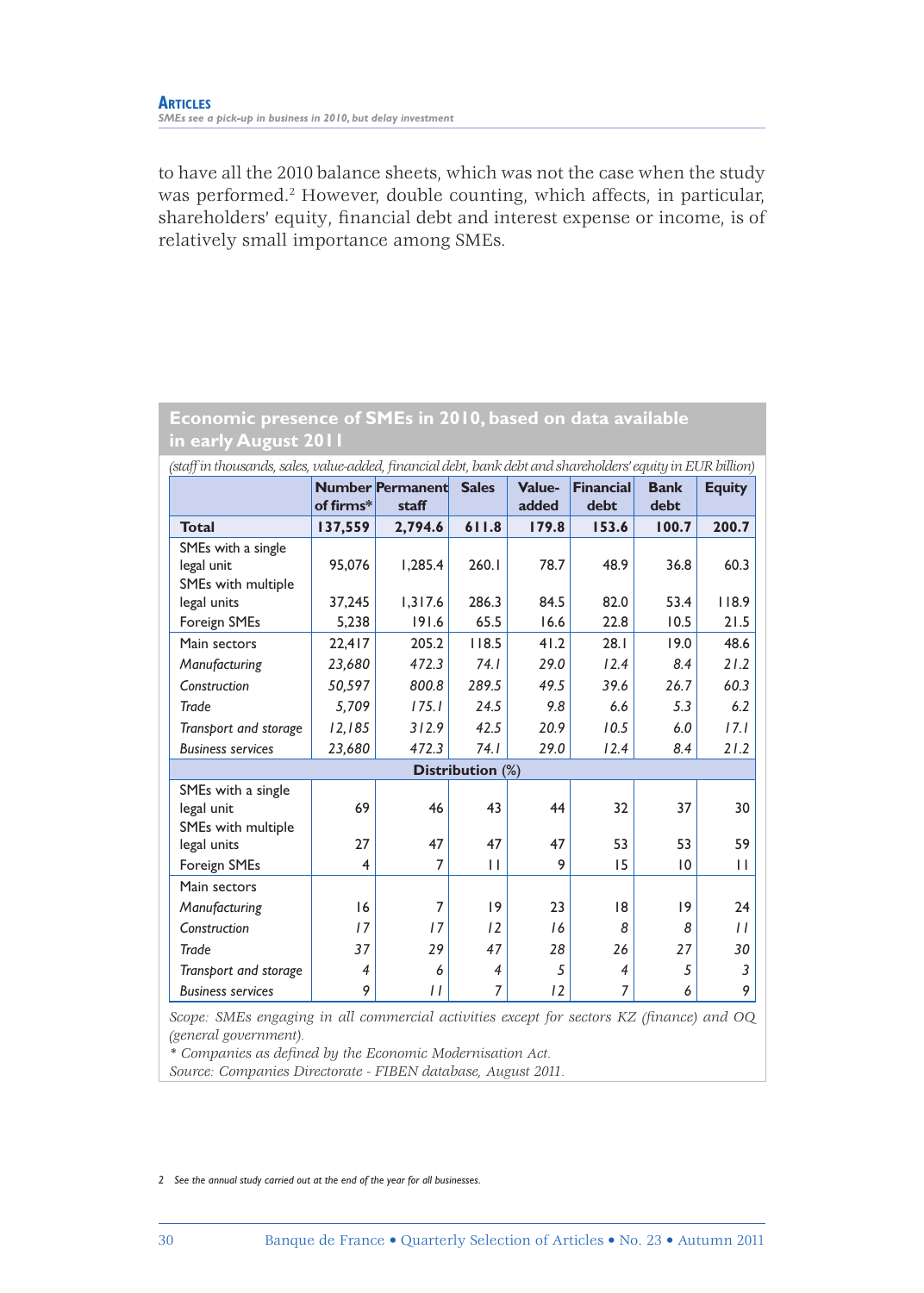| Average size of each SME category in 2009 |               |                                                |                  |                 |                   |                     |               |
|-------------------------------------------|---------------|------------------------------------------------|------------------|-----------------|-------------------|---------------------|---------------|
| (number or EUR million)                   |               |                                                |                  |                 |                   |                     |               |
|                                           | <b>Number</b> | <b>Average</b><br>of firms* permanent<br>staff | Average<br>sales | Value-<br>added | Financial<br>debt | <b>Bank</b><br>debt | <b>Equity</b> |
| <b>Total</b>                              | 137,559       | 20                                             | 4,448            | 1,307           | 1,117             | 732                 | 1,459         |
| SMEs with a single<br>legal unit          | 95.076        | $\overline{14}$                                | 2.736            | 827             | 514               | 387                 | 634           |
| SMEs with multiple<br>legal units         | 37,245        | 35                                             | 7.686            | 2.269           | 2,201             | 1.434               | 3,193         |
| Foreign SMEs                              | 5,238         | 37                                             | 12,504           | 3,175           | 4,345             | 2,000               | 4,100         |

*Scope: SMEs engaging in all commercial activities except for sectors KZ (finance) and OQ (general government).* 

*\* Companies as defi ned by the Economic Modernisation Act.*

*Source: Companies Directorate - FIBEN database, August 2011.*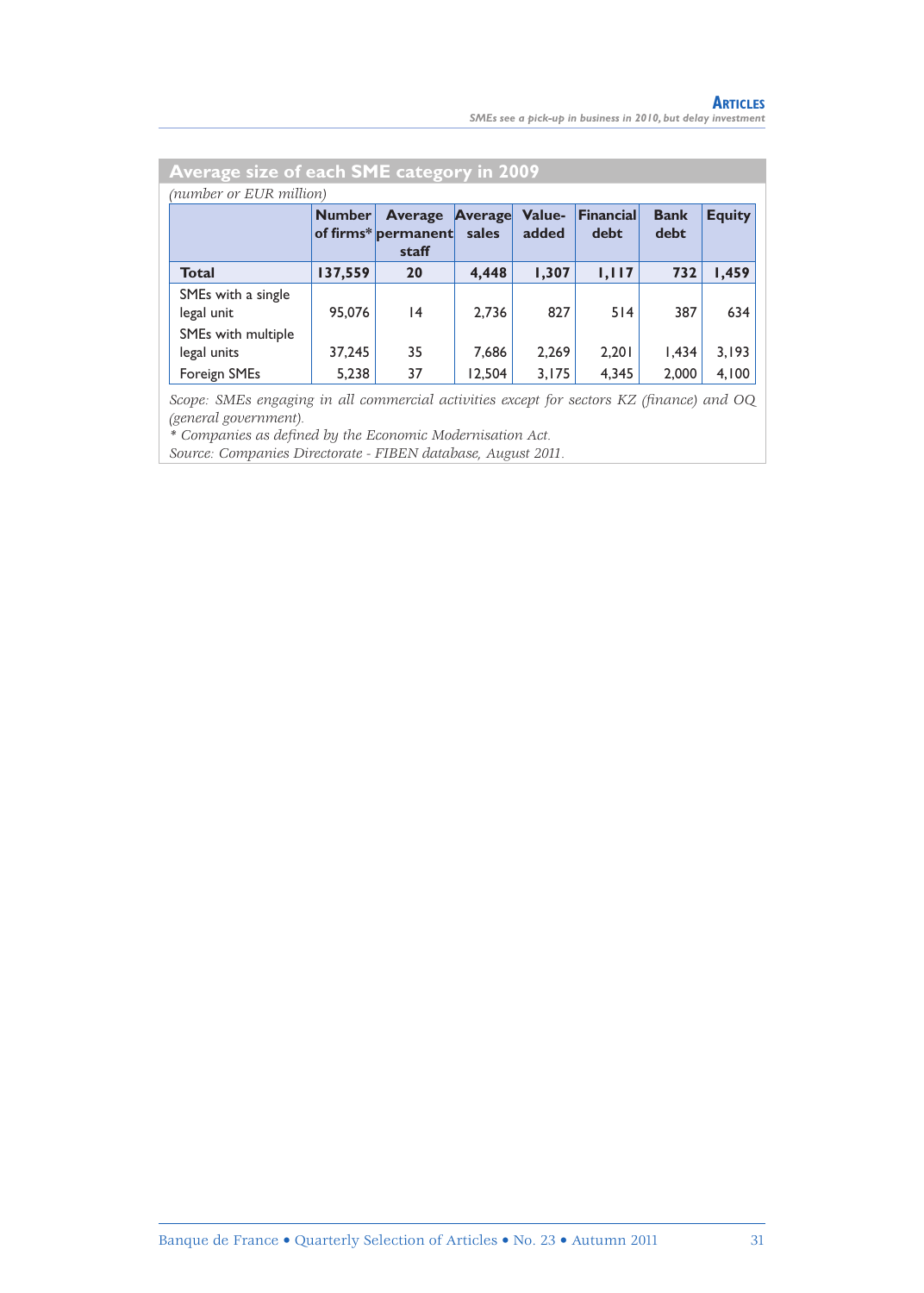### **References**

### **Autorité des Marchés Financiers (2011)**

"2011 Risk and Trend Mapping for Financial Markets and Savings" *http://www.amf-france.org/documents/general/9998\_1.pdf*

### **Banque de France (2011)**

*« Le fi nancement des PME en France - mars 2011 »*, *http: / /www.banquefrance.fr/fr/statistiques/telechar/economie/entreprises/2011-03-stat-infofi nancement-despme-france.pdf*

### **Brun (M.), Cayssials (J.-L.) and Kremp (É.) (2011)**

*« Les PME-ETI cotées en bourse: la crise accentue les disparités et souligne les différences de réactivité »*, *Bulletin de la Banque de France*, n° 184 *http://www.banque-france.fr/fr/publications/revues/Bulletin-de-la-Banquede-France/htm/Bulletin-de-la-Banque-de-France-184.asp?espace=null&interet =microéconomie*

#### **Cayssials (J.-L.) and Kremp (É.) (2010)**

"The position of firms in 2009: a decline in business and a reluctance to invest during the crisis", *Bulletin de la Banque de France*, n° 182 *http://www.banque-france.fr/gb/publications/telechar/bulletin/qsa/qsa20/ quarterly-selection-of-articles-winter-2010-20-etude\_1.pdf*

### **El Mouhoub (EM) (2010)**

*« Économie des services et développement des territoires »*, *Documentation française* (DATAR)

#### **European Committee of Central Balance-Sheet Data Offices (ECCBSO) (2011)**

European database of aggregate information on non-fi nancial corporations (BACH ESD) *http://www.bachesd.banque-france.fr/?lang=en*

#### **Insee (2011)**

*« L'économie française »*, *Insee références*, 2011 edition

#### **Insee (2011)**

*« Prix du pétrole et des matières premières importées, December 2010 »*, *Informations rapides* No. 10, January *http://insee.fr/fr/themes/info-rapide.asp?id=79&date=20110111*

#### **Insee (2011)**

*« Indice du coût du travail dans l'industrie, la construction et le tertiaire »*, 4th quarter 2010, *Informations rapides* No. 67, March *http: //insee. fr/fr/themes/info-rapide.fr/themes/info-rapide. asp?id= 101 &date = 20110316*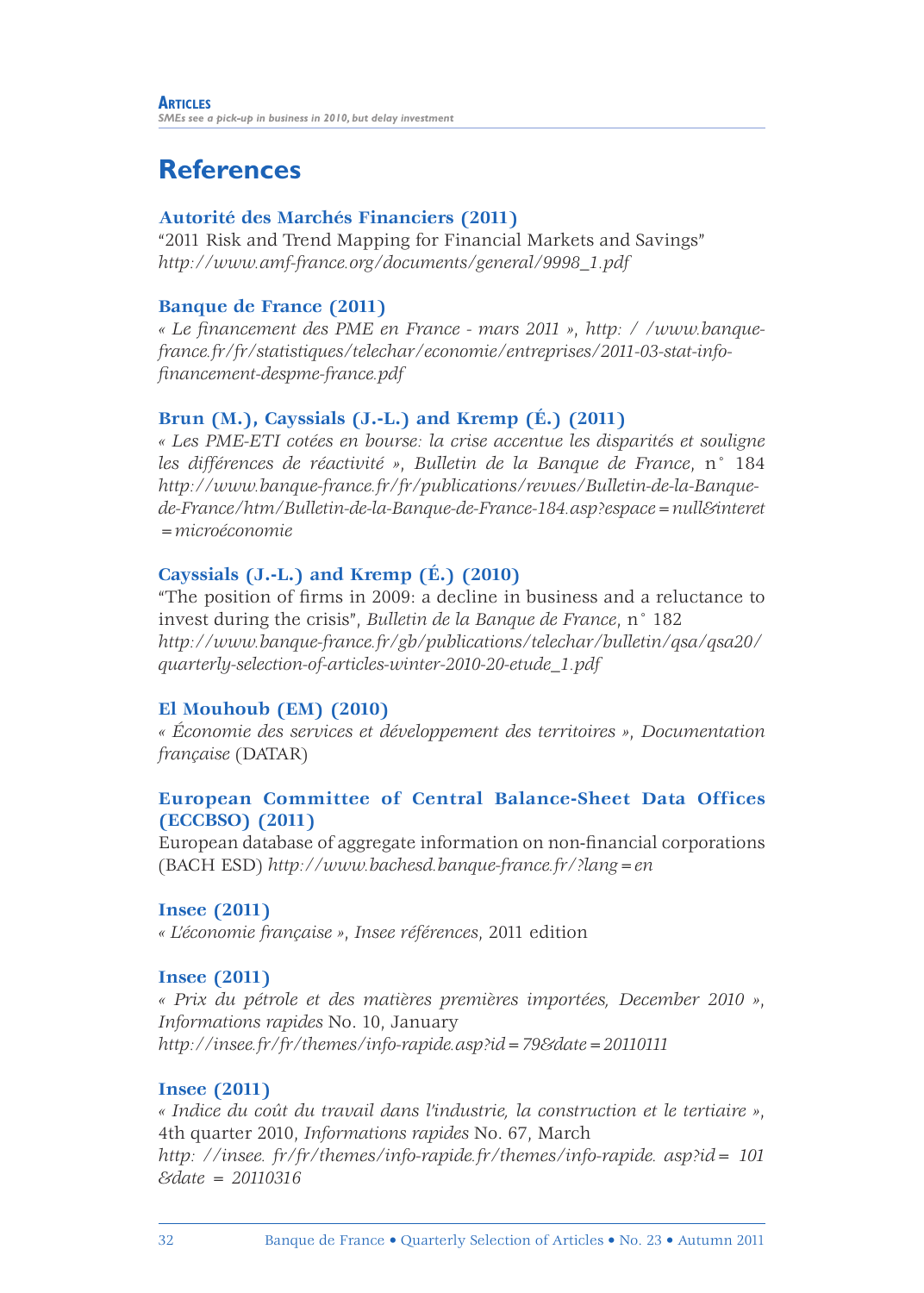#### **KPMG - IFOP - CGPME (2011)**

*« Baromètre sur le fi nancement et l'accès au crédit des PME »*, June *http://www.kpmg.com/FR/fr/IssuesAndInsights/ArticlesPublications/ Documents/barometre-ifop-kpmg-cgpme-juin2011.pdf*

#### **Observatoire des délais de paiement (2011)**

Observatoire des délais de paiements 2010 report: *« Une réforme en voie de succès, des zones d'ombre à explorer » http://www.banque-france.fr/fr/statistiques/economie/economie-entreprises/ rapports-observatoire-delais-paiement.htm*

#### **Observatoire des entreprises (2010)**

European corporate accounts: *« Les PME de l'industrie manufacturière en France: un positionnement intermédiaire par rapport à huit autres pays européens »*, June

*http://www.banque-france.fr/fr/statistiques/economie/ economie-entreprises/ comptes-entreprises-europe.htm*

#### **Observatoire des entreprises (2011)**

Credit by business category: *« Crédits aux entreprises, Mai 2011 » http://www.banque-france.fr/fr/statistiques/telechar/economie/entreprises/ 2011-05-france-stat-info-credits-aux-entreprises.pdf*

#### Observatoire du financement des entreprises (2011)

*Rapport sur le financement des PME-PMI et ETI en France*, April *http://www.mediateurducredit.fr/site/content/download/444/2637/fi le/ RapportObsfi %20.pdf*

#### **Oséo (2011)**

*« 53e enquête semestrielle, la conjoncture des petites et moyennes entreprises, juillet » http://www.oseo.fr/content/download/106596/1621899/version/1/ fi le/53e+enquête+de+conjoncture.pdf*

#### **La Tribune (2011)**

*« Bourse de Paris, le cri d'alarme des PME »*, No. 4720, 10 May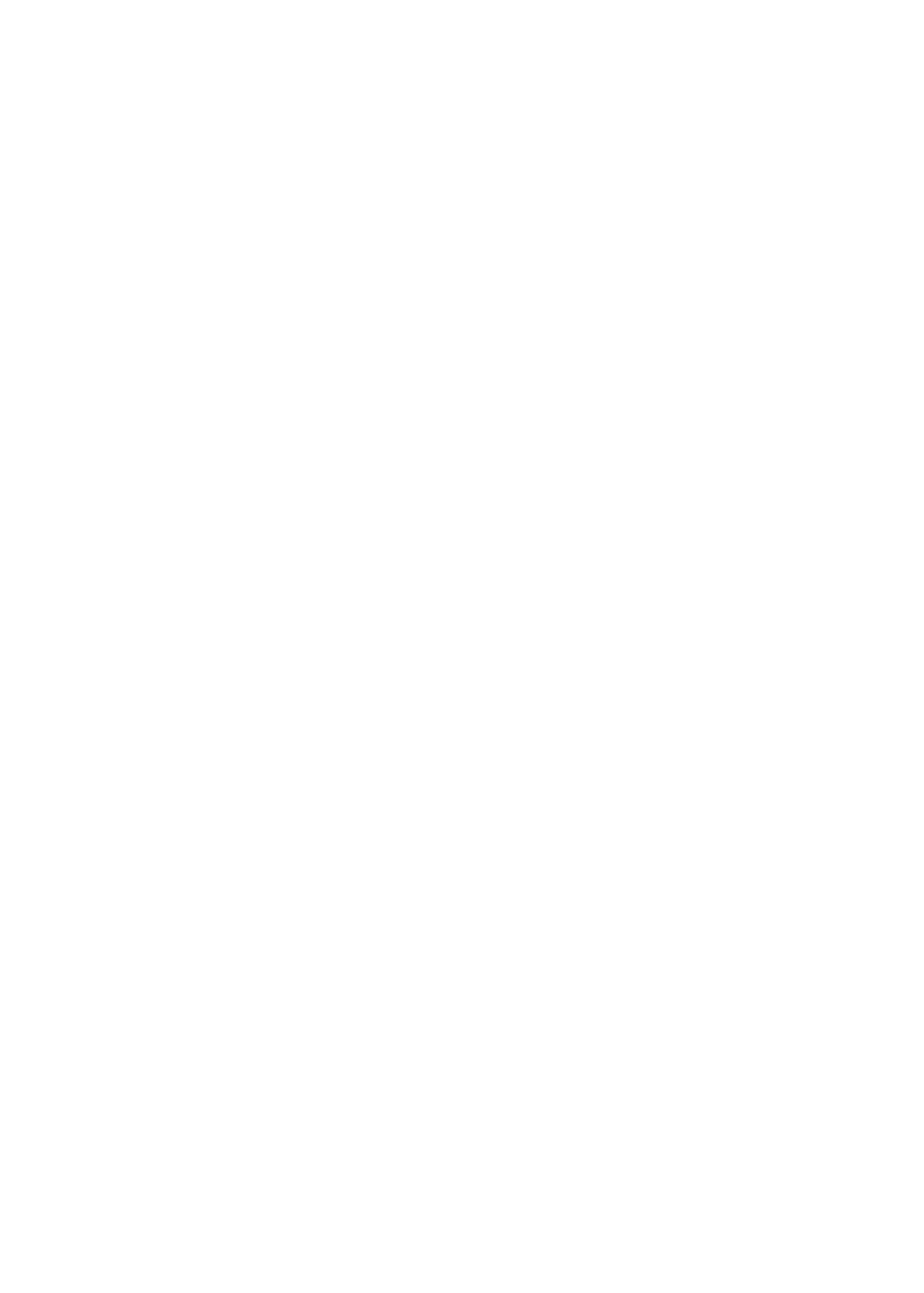### **Companies after the crisis** Banque de France Seminar - 28 June 2011

*Directorate General Cash Management and Branch Network Activities Directorate General Economics and International Relations Directorate General Statistics*

*At the initiative of the three Directorate Generals of the Banque de France, a seminar was organised on 28 June 2011 on the topic of "companies after the crisis".1 This seminar provided a forum to compare the points of view of institutional observers, bankers, business leaders and academics on the impact of the crisis on*  non-financial corporations, in particular with respect to their financing conditions and capacity for growth. A consensus emerged on several points. First, it is difficult to draw definitive conclusions on the impact of the crisis on companies for several reasons: *the uncertainties regarding macroeconomic trends, the persistence of major global*  imbalances and the absence of a recognised theoretical model capable of reflecting *the global economic situation. Second, all the available information — statistical and survey data, responses of those involved, etc. — tends to show that the impact of the*  crisis on companies has been manageable: on the one hand, their financing conditions *became stable as of 2009 and, overall, there has been no credit rationing; and, on the*  other, while the crisis may partly explain the significant growth in business failures *between 2008 and 2010, the demographic effect related to the large number of business formations between 2003 and 2007 appears to be an equally determining factor. Third, the rapid and effective mobilisation of all parties involved was stressed by everyone as having played an important role in companies' ability to weather the crisis. This mobilisation included the responsiveness of companies themselves (by adapting*  their market positioning or adjusting their financial structure), the intervention by *monetary authorities and governments (by deploying crisis management arrangements in particular) and banks' behaviour.*

Keywords: financial crisis, business failure, credit, production capacity

JEL codes: GO1, G33, E51, E22

*I The articles presented are available at:* http://www.banque-france.fr/fr/publications/revues/seminaires-et-colloques/htm/seminaires/2011/ colloque-Banque-de-France-les-entreprises-apres-la-crise.asp?espace=null&interet=macroeconomie*.*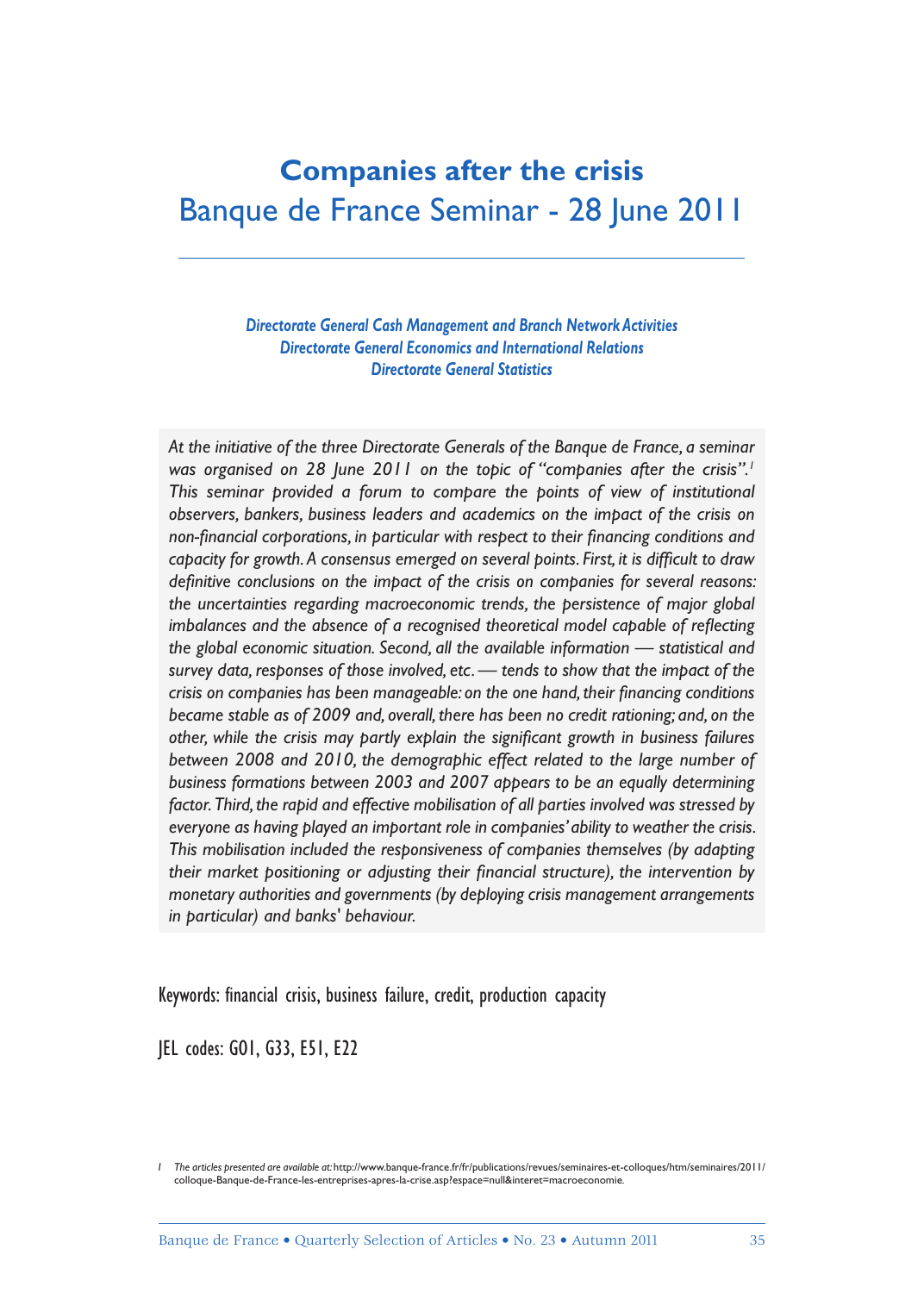Three Directorate Generals of the Banque de France (Directorate General Cash Management and Branch Network Activities, Directorate General Economics and International Relations, and Directorate General Statistics) organised a seminar on 28 June 2011 entitled "Companies after the crisis", which was held at the Centre for Strategic Analysis (CAS). This seminar brought together a broad audience, comprising economists, academics, business leaders and representatives of public institutions and banks.

Opening the seminar, Jean-Paul Redouin, Deputy Governor of the Banque de France, recalled that knowledge of companies was one of the strategic priorities of the Banque de France, making it a key player in the Eurosystem. In this respect, the Bank was naturally led to assess the impact of the unprecedented macroeconomic shock on the financial position of companies. First, should the increase in the number of business failures be attributed exclusively to the crisis or to other factors as well, such as demographic considerations in particular? Second, have companies encountered funding problems during the crisis? With regard to this question, Jean-Paul Redouin recalled that one of the major challenges in handling the crisis was for the central banks to maintain a financial intermediation function, in order to stabilise the financing conditions in the economy. Lastly, what conclusions can be drawn from the arrangements set up during the crisis for the prevention and treatment of corporate difficulties? In this respect, Jean-Paul Redouin pointed out that, thanks to the credit mediation duties entrusted to the Banque de France, of the 25,000 cases handled since November 2008, 63% of the negotiations between companies and their banks have been successfully resolved. In addition, the credit mediation initiative has contributed to a growing mutual awareness of the need to start discussions on possible funding difficulties at the earliest possible stage.

Vincent Chriqui, General Manager of the Centre for Strategic Analysis, recalled that the topic of the seminar was an important issue for the Centre, in particular in connection with its work on potential growth. He considered, in particular, the impact of the crisis going forward on companies' ability to innovate. The self-financing capacity of firms will be a determining factor for renewed investment, as will the allocation of external finance to the most productive uses.

### **1| Corporate financing during the crisis**

This session, chaired by Jacques Fournier, Director General, Directorate General Statistics of the Banque de France, was devoted to analysing financing flows and their characteristics during the crisis, in particular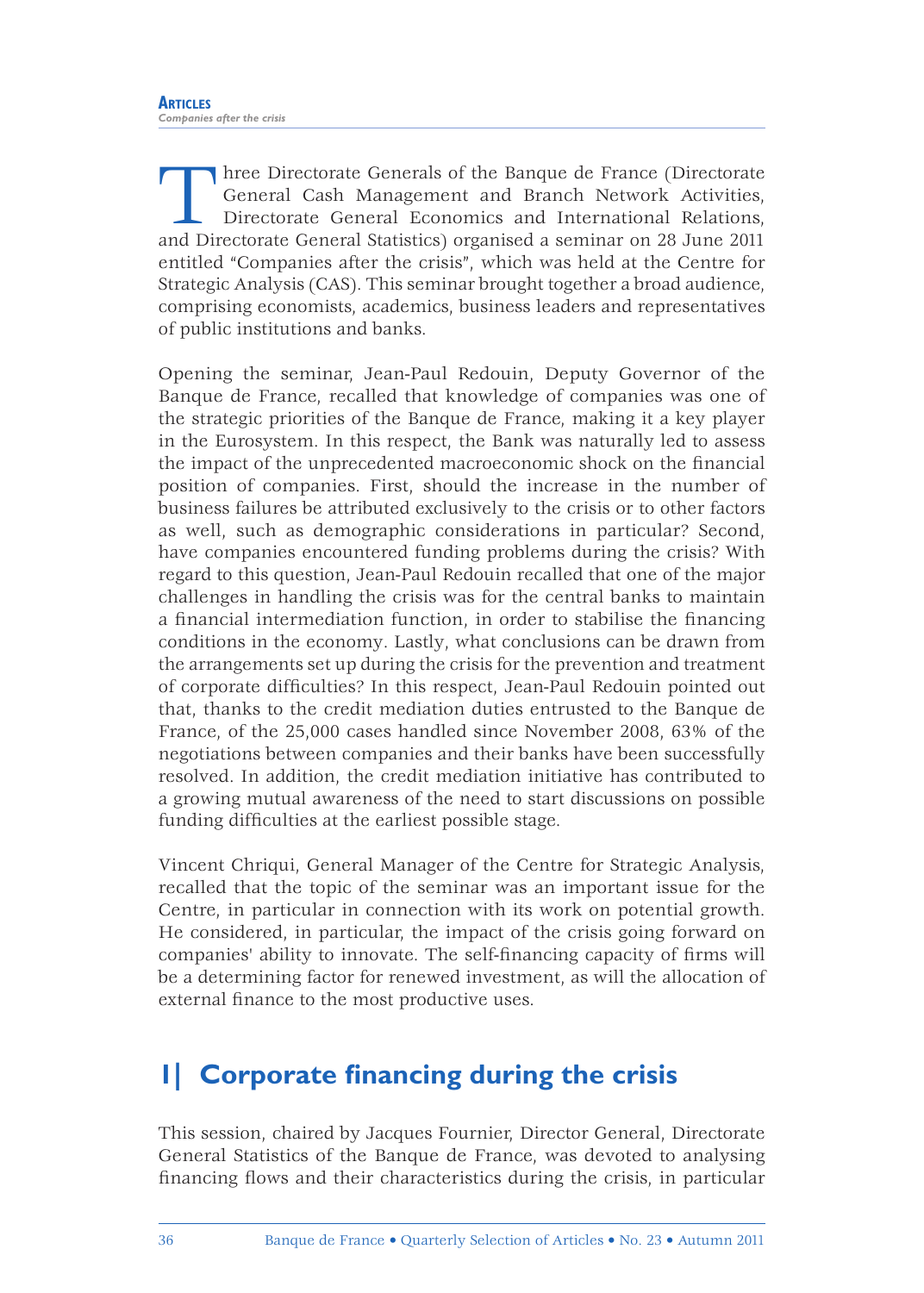the respective contributions of supply and demand factors to changes in firms' financing conditions.

Renaud Lacroix, Head of Division in the Monetary and Financial Statistics Directorate of the Banque de France, observed that changes in corporate lending (non-financial corporations) during the crisis had broadly been in line with changes in GDP in both France and the euro area.<sup>2</sup> The decline in short-term loans was the most marked, especially in the case of loans to large enterprises. This decline resulted principally from the lower demand for credit as of the first quarter of 2008 and from the tightening of credit standards; risk assessment, with a reassessment of counterparty risk, was a major factor in the tightening of credit standards during the crisis (see Chart 1). However, credit standards returned to normal before the demand for credit recovered. All in all, firms' financing needs and their debt flows continued to change at the same pace. Indeed, even in 2009, access to funding was not reported as a major obstacle by small- and medium-sized enterprises (SMEs) in France and the euro area. Credit approval rates for SMEs remained close to 80% in France, which is higher than that observed in Germany (around 65%).<sup>3</sup>

Élisabeth Kremp, head of the Companies Observatory of the Banque de France, presented the results of a study<sup>4</sup> aimed at determining whether the changes in lending to SMEs observed during the crisis resulted from



*<sup>2</sup> Renaud Lacroix: "Some lessons drawn from comparing sources available at the Banque de France".*

*<sup>3</sup> During the most recent period covered by the latest European Central Bank (ECB) survey (September 2010-February 2011), the rate was 76% in France whereas in Germany it had improved to 79%.*

*<sup>4</sup> Élisabeth Kremp and Patrick Sevestre: "Did the crisis result in an increase in credit rationing for French SMEs?".*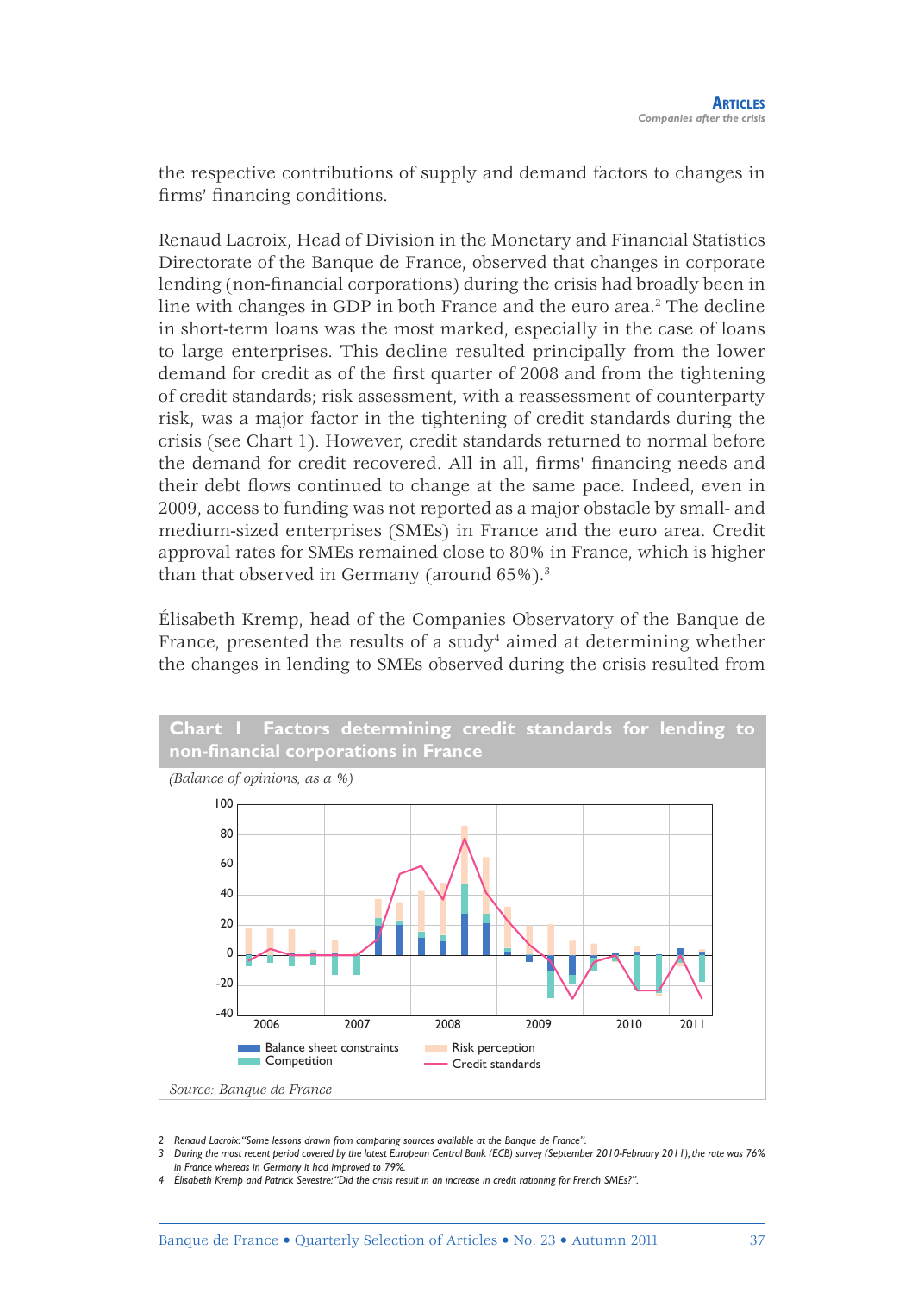a decline in demand for credit or from a reduction in the supply, which could have induced credit rationing. As bank credit is the main source of external finance for SMEs, independent SMEs are the most likely to suffer rationing, while SMEs controlled by a group can draw on financial resources collected at group level. The model estimated by the authors was derived from the standard economic disequilibrium models, but has been adapted to the microeconomic data used. Indeed, at the firm level, the absence of bank lending does not necessarily reflect credit rationing, but potentially the lack of demand for credit (in which case, no interest rate is observed). The estimates, obtained from balance sheet data on nearly 60,000 independent SMEs for the period 2000–2010, produced results consistent with those derived from the ECB's half-yearly surveys on SMEs' access to credit in the euro area: in France, only a small proportion of SMEs appear to have suffered from credit rationing, including during the crisis years, 2008 and 2009.

Patrick Ordonneau, head of the retail market benchmarking group at BNP Paribas, drew on experience in the field to underline the excellent responsiveness of companies themselves to deal with the crisis, in particular with regard to their working capital management. The crisis has also served as a catalyst for the changes currently under way, such as seeking out new markets, even through investment projects and external growth strategies were necessarily hampered. Overall, SMEs appear to have weathered the crisis fairly well. Changes in amounts of external financing were relatively small compared with the strong decline in activity, with sharp falls seen only in short-term loans, associated directly with the decrease in working capital requirements.

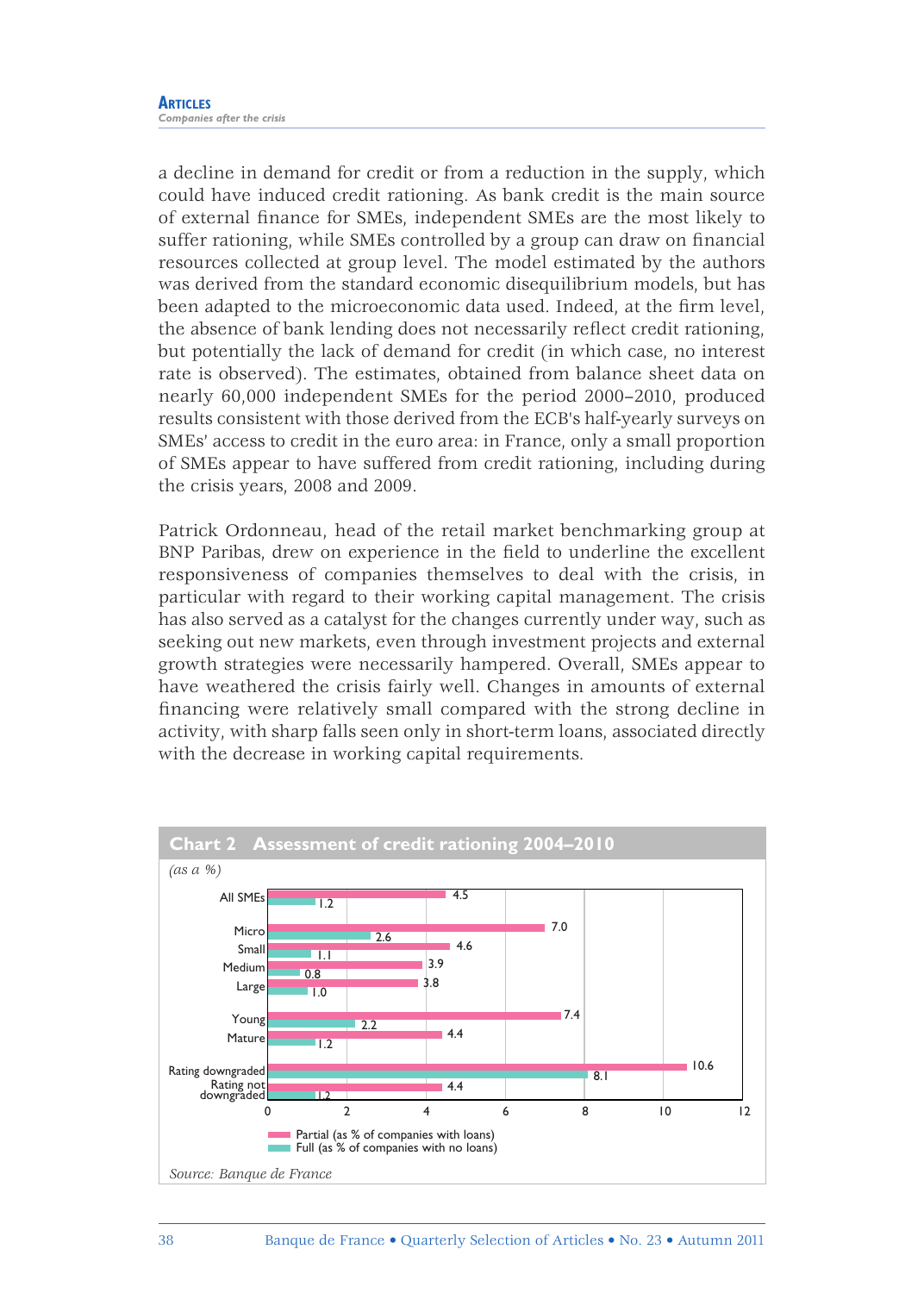Philippe Messager, President of the French Corporate Treasurers' Association, recalled that the crisis affected the financial system before companies. Like Patrick Ordonneau, he observed that the responsiveness of all players  $-$  companies, banks, the authorities  $-$  had contributed significantly to reducing the scale of the crisis. However, as regards the future, Philippe Messager remained concerned about the adoption of the new Basel III regulations. Because of their impact on banks' capital and liquidity, the new regulatory requirements could lead to a reduction in the intermediation function of banks, which would penalise companies.

In his closing remarks for this session, Jacques Fournier stressed that the new international regulations on liquidity, by leading to a lengthening of maturity of bank funding, should contribute to limiting the impact of an impaired functioning of the very short-term interbank market on the financing of the economy. This should in turn make the economy more stable. In the shorter term, it must be acknowledged that French firms have benefited from financing conditions that are among the most favourable in Europe both in terms of interest rates and loan volumes.

# **2| Crises and business failures**

This session, chaired by Henri Jullien, Director General, Directorate General Cash Management and Branch Network Activities of the Banque de France, considered two questions: to what extent can the increase in business failures during the crisis be said to be due to the crisis, and what conclusions can be drawn from the authorities' crisis management arrangements?

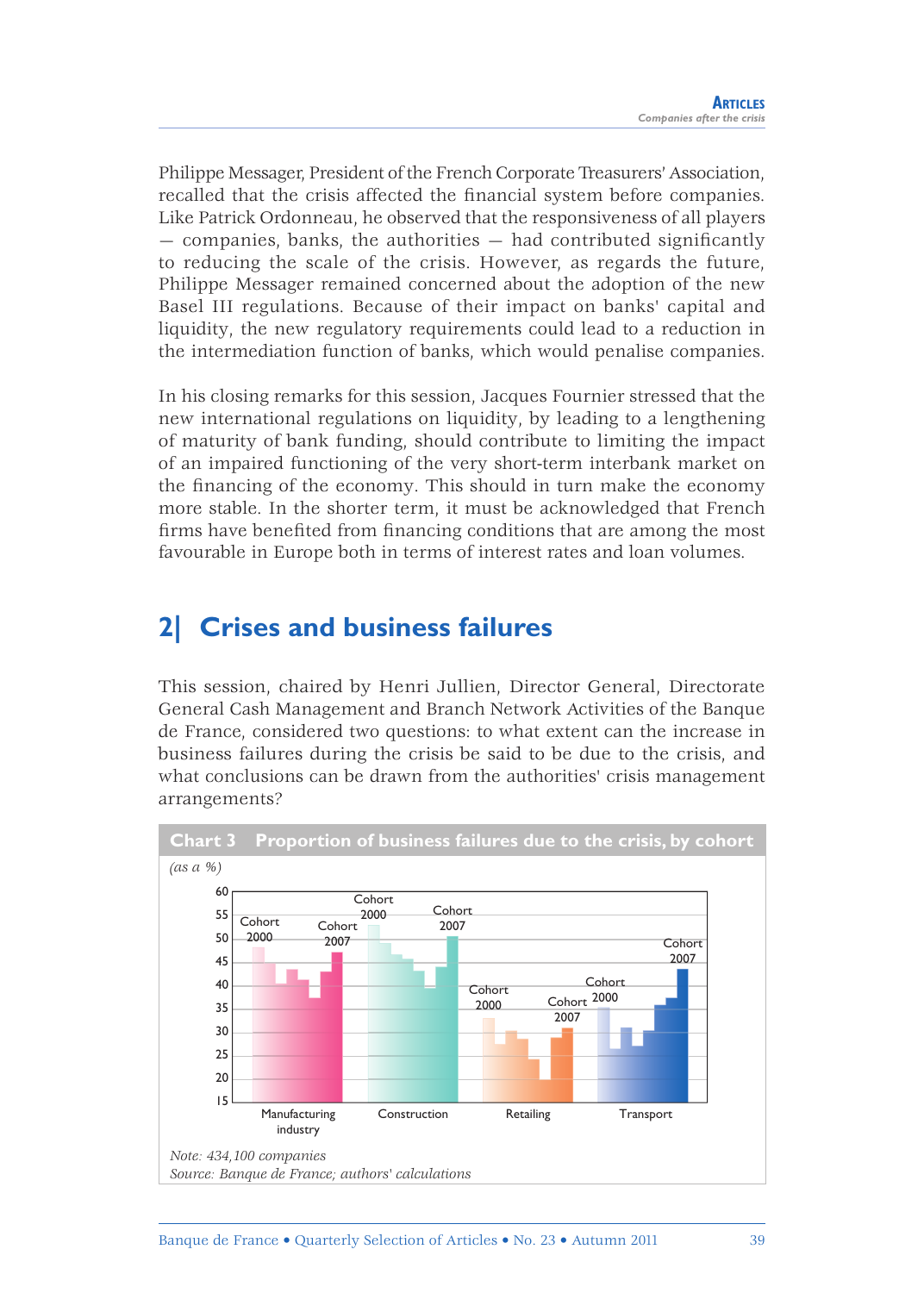Business failures were analysed using two complementary approaches, a microeconomic approach based on individual data, and a macroeconomic approach, in which the fundamental determinants of business failures were examined at an aggregate level.

First, Denis Fougère and Cécile Golfier, economists in the Microeconomic and Structural Analysis Directorate and the Companies Directorate of the Banque de France, presented the results of a microeconomic study<sup>5</sup> that aimed to distinguish between those business failures in 2008–2010 that were due to the crisis and those resulting from the acceleration in business formations in 2003. The sample, drawn from the Banque de France database, comprised more than 400,000 firms created between 2000 and 2007 and operating in the four sectors most exposed to the risk of failure: construction, transport, manufacturing and retailing. For each of these sectors, the occurrence of failure was studied using a semi-parametric proportional risk duration model taking account of the quarter in which the company was created, its age at the time of failure, the occurrence and the number of payment incidents involving trade bills due to inability to pay, and incorporating time indicators showing whether the failure occurred between 2008 and 2010. The 2008 crisis had a material impact that varied between sectors: in retailing, 27% of failures in 2008–2010 appear to have been due to the crisis, compared with 46% in construction. The most recent firms (those created in 2006 and 2007) were more affected than those created between 2003 and 2005.



5 Denis Fougère, Cécile Golfier, Guillaume Horny and Élisabeth Kremp: "What is the impact of the crisis on business failures?".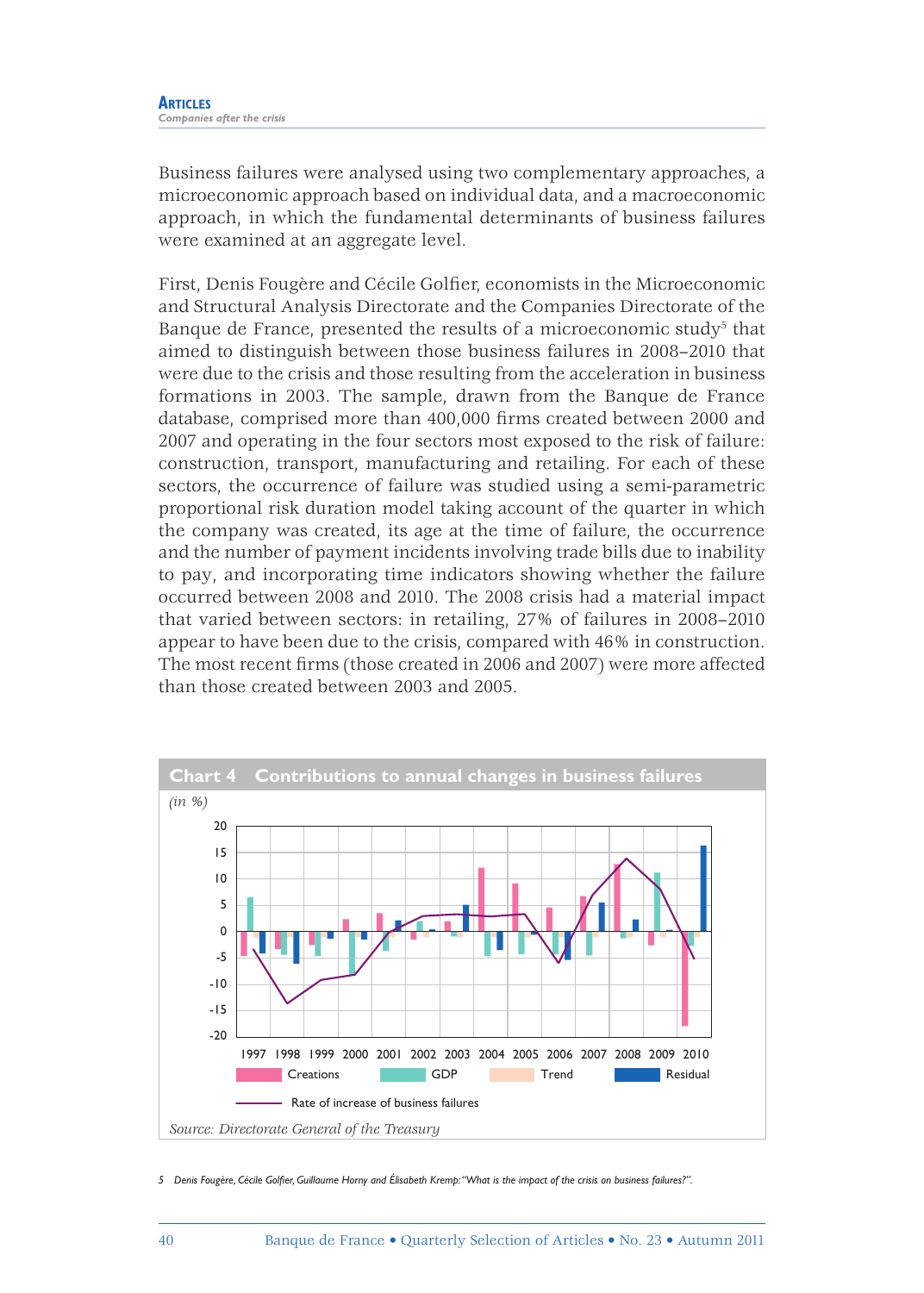On the basis of a macroeconometric analysis of factors underlying business failures,<sup>6</sup> Thibault Guyon, head of the economic analysis Division at the French Treasury (DGT), observed that the strong increase in the number of business failures between 2007 and 2009 can partly be explained by the economic crisis (because of lower activity levels) but also by a demographic effect: the large number of companies created between 2003 and 2007 led to an almost mechanical increase in business failures in the later period (see Chart 4). In 2008, in particular, the increase in failures can mainly be explained by this demographic effect. Nevertheless, in 2009, changes in business failure rates result more from a macroeconomic effect (a decrease in activity). However, thanks to measures to stimulate and support corporate cash flows, the increase in failures observed in 2009 was less marked than the severity of the economic crisis could have suggested. Conversely, business failures remained at high levels during the first half of 2010, despite the recovery in activity and more favourable demographics, no doubt due to the effects of the stimulus measures and the introduction of the *auto-entrepreneur* status.

Fanny Letier, General Secretary of the Interministerial Committee on Industrial Restructuring (CIRI) recalled the origins of this committee, set up in 1982 to assist companies with more than 400 employees faced with financial and/or industrial restructuring.<sup>7</sup> The CIRI's role is to verify the industrial and economic relevance of projects with all the partners of the company, while respecting the order of responsibilities (shareholders, banks and other creditors, and the State, which plays a secondary role on an exceptional basis). During the crisis, the CIRI worked in liaison with the operational unit set up at the end of 2008 at the departmental level to direct cases of struggling companies towards the most appropriate body. Between the start of the crisis and the end of 2010, of the 108 companies (mainly industrial and with 1,600 employees on average) that applied for assistance from the CIRI, 57 cases were successfully resolved, saving 76,000 jobs. Despite the recovery, the CIRI's activities have remained sustained in 2011, with a number of medium-sized enterprises continuing to experience financial difficulties.

Jean-Claude Volot, mediator for inter-industrial relations and subcontracting, assessed the mediation system he has headed for just over a year. Implemented at the regional level by 25 regional mediators, it aims to improve relations between contractors and subcontractors. Given the volume of trade credit, but also often the imbalance in financial and operational relationships between companies, the crisis has sometimes revealed significant tensions that prove harmful to some

*<sup>6</sup> Thibault Guyon: "Business failures during the crisis: a macro-econometric analysis" (in collaboration with Cathy Dolignon: "Explanatory factors for recent trends in French business failures: an econometric analysis"* TRÉSOR-ECONOMICS No. 84 – February 2011 *Marie Bessec: DGT internal note).*

*<sup>7</sup> Fanny Letier: "CIRI's action in a crisis period".*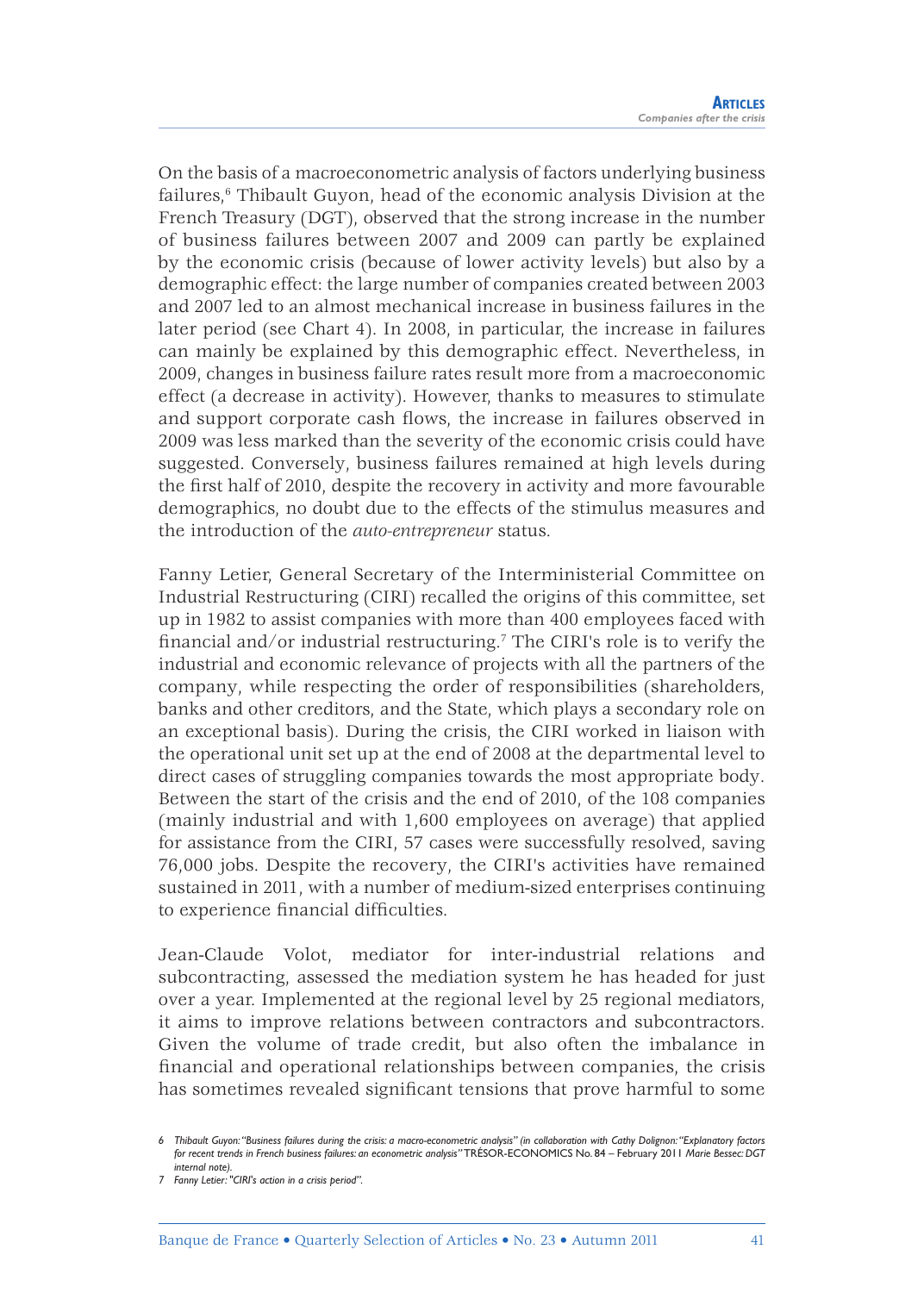companies. The Mediator has intervened at two levels. First, following identification of "bad practices" (36 identified to date), a Charter of Best Practices governing relations between contractors and SMEs was adopted on 11 February 2010 under the aegis of the Ministry of the Economy and Finances (approximately 130 companies have signed it). Second, the Mediator intervenes in conflicts regarding the application of a contractual clause or the performance of a contract, when one or more applications for assistance are received. To date, the mediation for inter-industrial relations and subcontracting has had an 85% success rate.

Winding up this session, Henri Jullien stressed that the impact of the crisis on companies was limited by their responsiveness. Other players such as monetary and government authorities and banks were also highly responsive. Fairly paradoxically, it is often in the area of inter-company relations that a degree of harmful inertia has been observed during the crisis.

# **3| How are companies placed as the crisis ends?**

This session, chaired by Pierre Jaillet, Director General of the Directorate General Economics and International Relations of the Banque de France, sought to throw light on the situation of companies as the crisis ends, in particular as regards their debt policy, adopting both an empirical and theoretical approach, in an economic and financial context marked by numerous sources of uncertainty.

Pierre-Olivier Cousseran, Director of Monetary and Financial Statistics Directorate of the Banque de France, first observed that French companies' business investment had started to recover in 2010, whereas destocking was interrupted.<sup>8</sup>

However, companies' self-financing ratios also improved after declining sharply in 2008, but nonetheless did not return to pre-crisis levels. However, use of external funds has remained moderate: most external funding took the form of bank loans, with companies making less use of market-based debt financing than in 2009, when many large enterprises successfully secured and consolidated their funding by significantly increasing their bond issuance. Although bank lending rates have increased slightly since mid-2010, they remain at historically low levels and, on average, French companies' financing conditions continue to be more favourable than in the euro area as a whole (see Chart 5). In this context, growth in lending is becoming gradually firmer: at the beginning of 2011, outstanding cash loans returned to a positive trend and investment loans continued to grow

*<sup>8</sup> Adeline Bachellerie and Pierre-Olivier Cousseran: "Financial behaviour and conditions of fi nancing of business: recent trends and outlook".*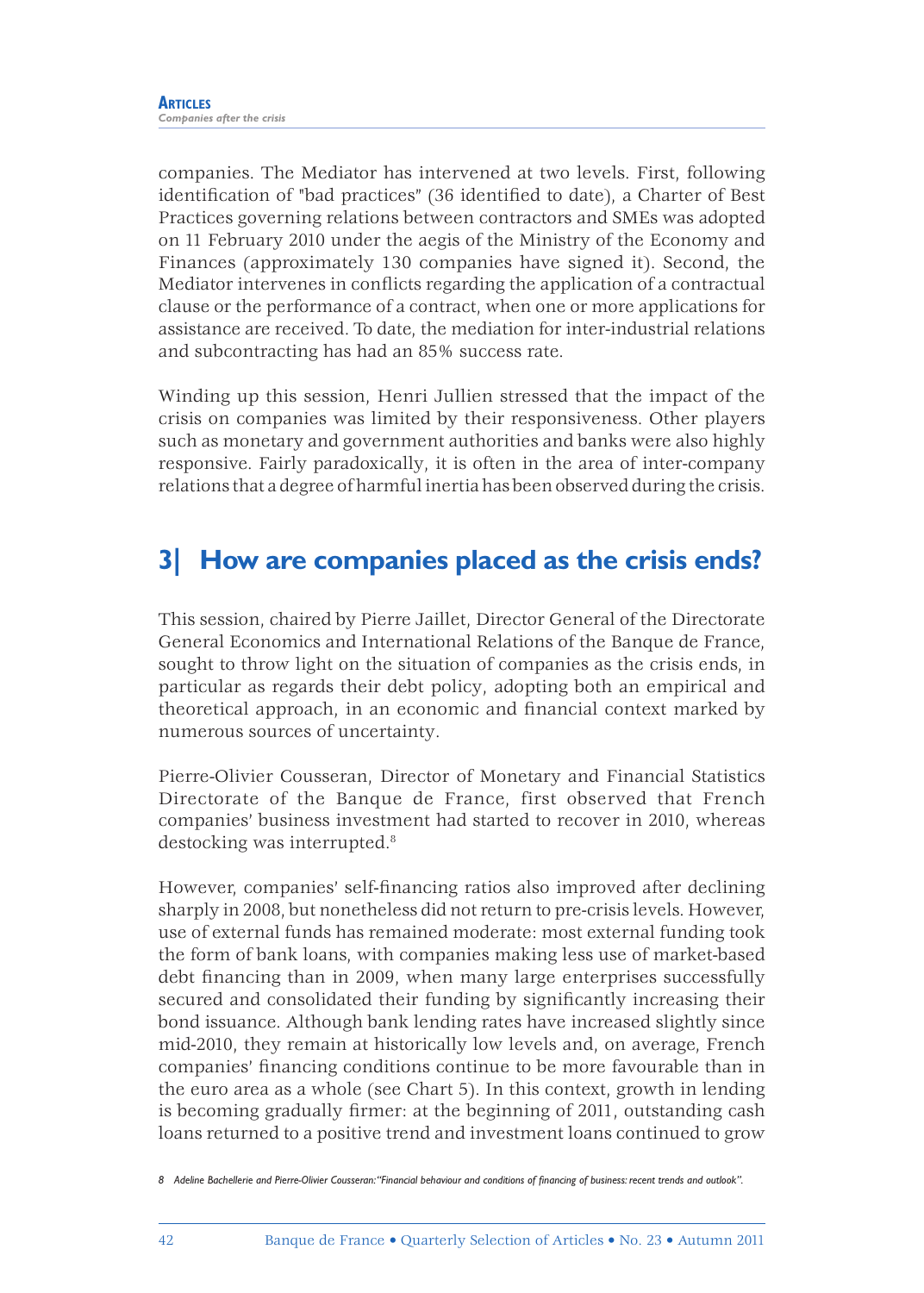at an annual rate of 3 to 4%. It should be noted that the recovery in lending was greater for SMEs than for large enterprises and parent companies. In the current end-of-crisis phase, the outlook for credit remains positive: lending hardly seems dampened by supply factors and companies' demand for financing should continue to grow as inventories are rebuilt and the recovery in investment accelerates.

Guillaume Horny,<sup>9</sup> an economist in the Microeconomic and Structural Analysis Directorate of the Banque de France, recalled that in the 2000s, debt ratios of non-financial corporations had increased strongly in France, Italy and Spain and have then fallen slightly since the last quarter of 2010. While a number of specific domestic factors are naturally at play, this trend is primarily driven by bank lending dynamics in all the countries considered. The corporate deleveraging currently observed both vis-à-vis banks and markets reflects in particular companies' strategies to adapt their capital structure to a more uncertain environment. This situation is likely to continue until default risks return to a level considered satisfactory. Relevant economic literature points to a relatively long period of deleveraging of around 6 to 7 years after fi nancial crises. Furthermore, these periods are generally characterised by a reduction in investment, in particular in research and development (R&D). In this context, this raises questions as to long-term trends for growth, potential growth and productivity, which are strongly linked to growth in R&D investment.

Éric Dubois, Director of the Economic Studies and National Accounts Directorate of INSEE, based his analysis of the outlook



9 Juan Carluccio and Guillaume Horny: "Corporate finance and the crisis: International comparisons".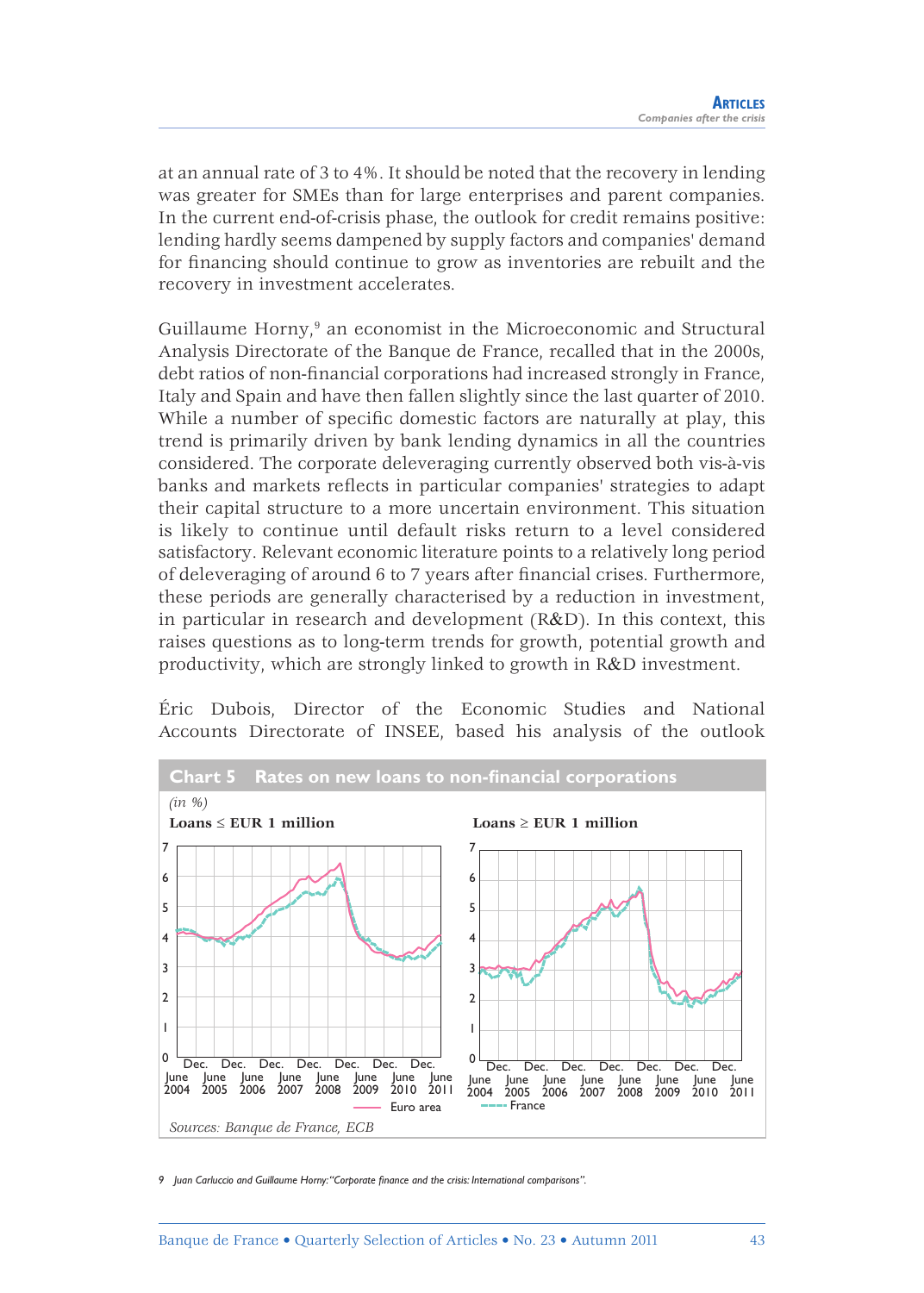for companies' financial positions on possible changes in profit margins.<sup>10</sup> He started by noting that while non-financial corporations' profit margins remained relatively high at the end of the crisis, they had nevertheless reached their lowest point in the last 20 years in 2009. Based on an accounting breakdown of profit margins, Éric Dubois showed that a number of factors made the outlook for companies' financial positions uncertain. First, the impact of the reform of French business tax on profit margins, while positive in 2010, remains uncertain in the long term. Second, profit margins could deteriorate via the terms of trade, given the continuing high risk of a further increase in commodity prices. Third, depending on the factors underlying lacklustre productivity since 2008 – an atypical productivity cycle or a lasting decline in productivity growth – profi t margins could evolve in very different ways in the medium term.

Jean-Paul Betbèze, Chief Economist of Crédit Agricole S.A, stressed companies' astonishing resilience when faced with a sharp and rapid deterioration in their sales, compared with the previous crisis of 1992-1993.11 Companies themselves have used several levers, such as adjustment of inventories, postponement of investment projects, nonrenewal of fixed-term employment contracts, etc. Moreover, supported in particular by the *Société de financement de l'économie française*, French banks have also enabled companies to stabilise their financing conditions. As the crisis recedes, companies appear to be less indebted and more responsive. However, as the recovery has been less marked than expected, they have adopted a wait-and-see attitude, questioning their ability to invest in new markets, as can be seen from the fact that recovery in investment remains constrained. From a more structural viewpoint, French companies, in particular when compared to their German counterparts, continue to suffer from a certain number of well-known handicaps in a very competitive environment, including in particular the limited size of exporting firms.

In conclusion, Pierre Jaillet recalled that prudence was required before drawing definitive conclusions as to the impact of the crisis on companies, given the uncertainties surrounding the economic and financial environment and the models used to explain the crisis. At this stage, the information available to us, and in particular that presented in this seminar, tend to show that companies, overall, have displayed an undeniable resilience, thanks to the rapid and effective mobilisation of all parties involved.

*<sup>10</sup> Éric Dubois: "What outlook for companies' fi nancial positions?".*

*<sup>11</sup> Jean-Paul Betbèze: "How are companies placed as the crisis ends?.*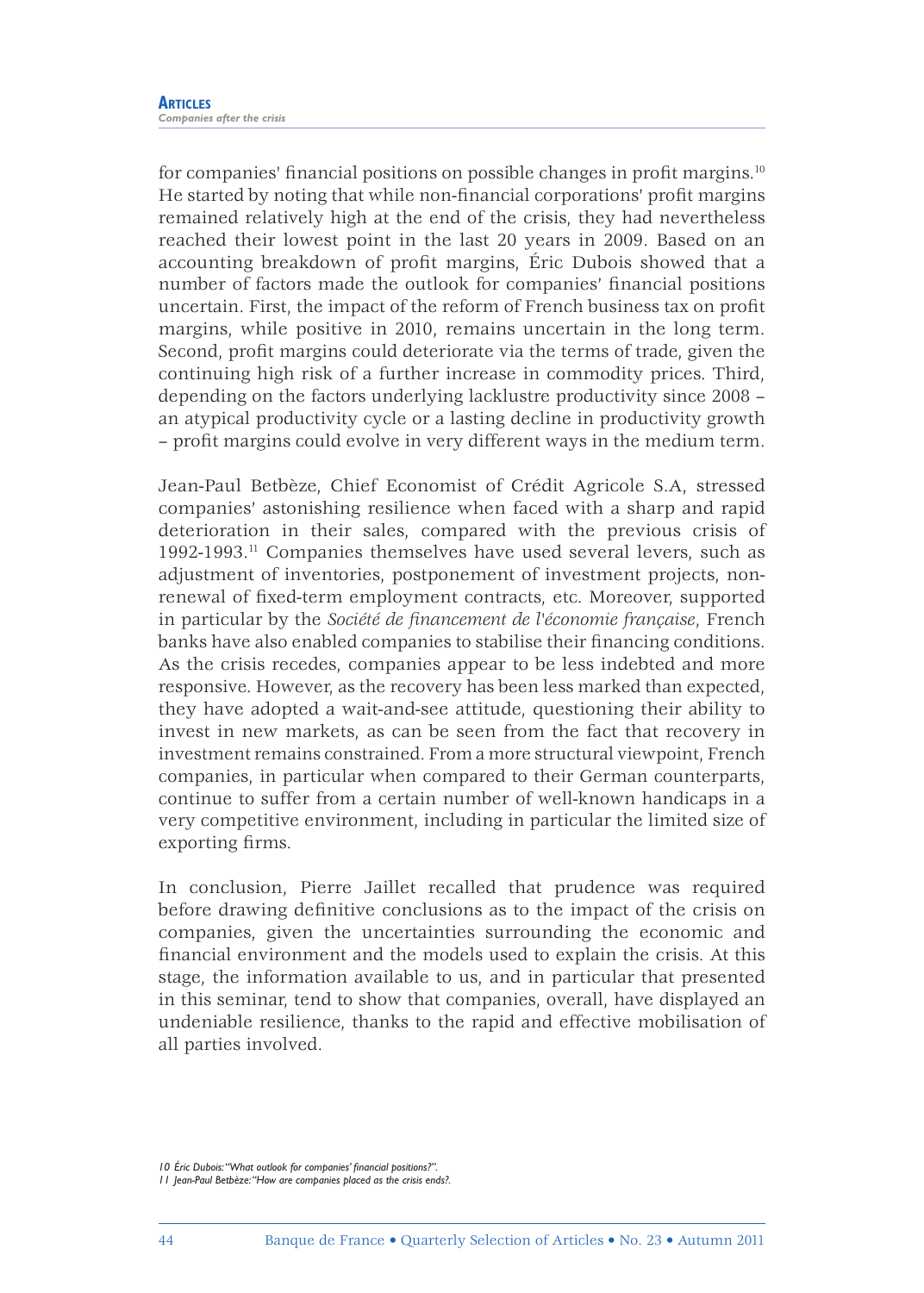# **Fiscal and monetary policy challenges in the short and long run**

Summary of the Banque de France-Bundesbank conference held on 19 and 20 May 2011 in Hamburg

**Laurent Clerc Thubert Kempf and Xavier Ragot**  *Financial Stability Directorate Monetary and Financial Analysis Directorate Monetary Policy Research Division*

*On 19 and 20 May 2011 in Hamburg, the Bundesbank and the Banque de France held their third joint conference, following those in Eltville in 2007 and Montvillargenne in 2009. The conference was devoted to the challenges that macroeconomic policy*  -in the form of monetary, fiscal and tax policy- must address in the short and *long run. Organised by Heinz Erhmann (Deutsche Bundesbank), Laurent Clerc and Hubert Kempf (Banque de France), it brought together ten contributions from leading academics, a speech by the Governor of the Banque de France, Christian Noyer, on*  "Monetary policy: lessons from the crisis", and one of the very first public speeches *given by the President of the German central bank, Jens Weidmann.1 These contributions made it possible to assess the management of public debt, fiscal and tax policy, and macro-prudential policy, in the face of financial crises.* 

Keywords: crisis, monetary policy, public debt, fiscal consolidation, macro-prudential policy

JEL codes: E3, E4, E5, E6, G2, G3

*1 All of the articles presented are available on the Bundesbank's website:*  http://www.bundesbank.deNfevfz\_lconferenzen\_aktuellen.php#fruehjahrskonferenz*.*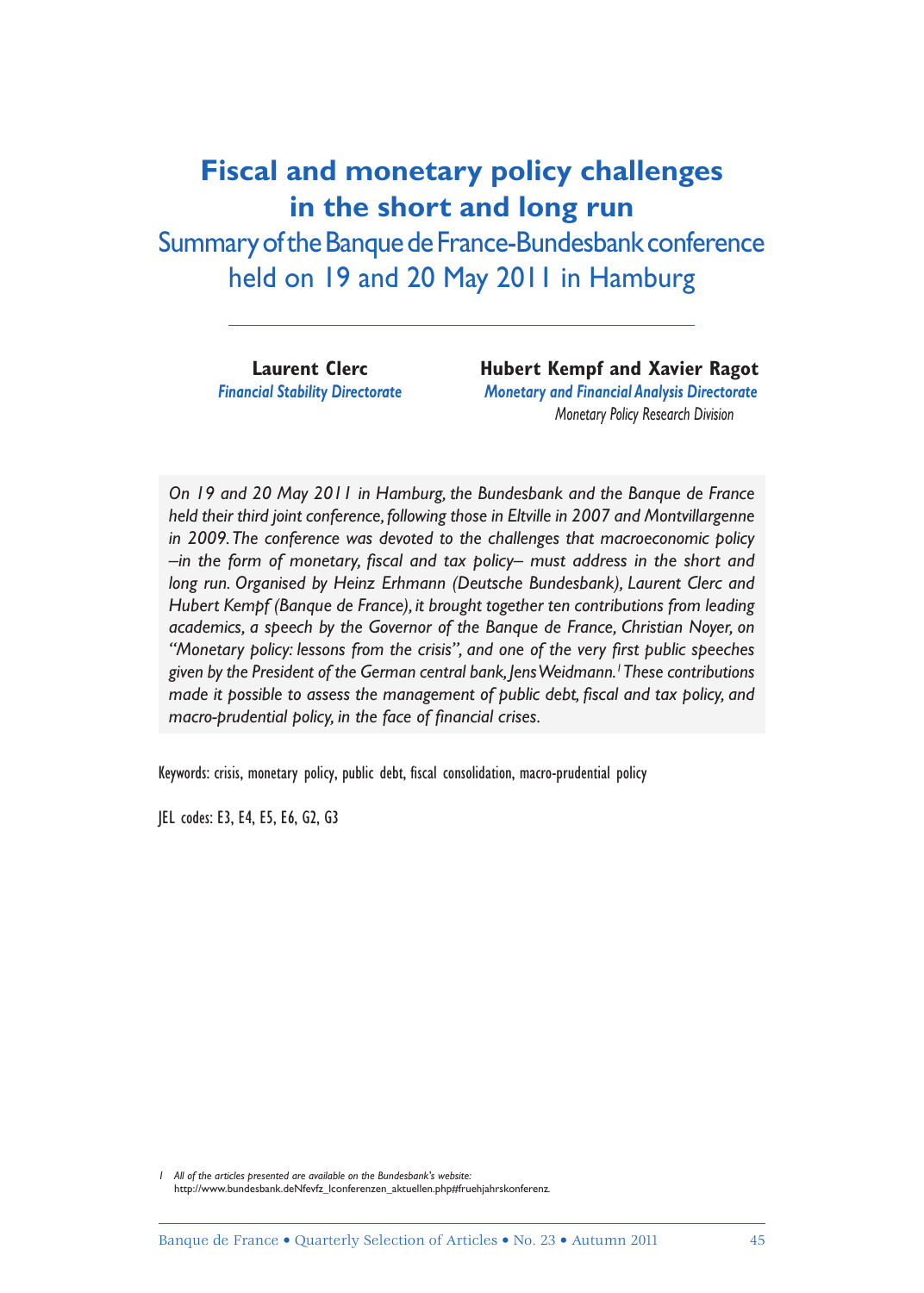In 19 and 20 May 2011 in Hamburg, the Bundesbank and the Banque de France held their third joint conference. The conference was devoted to the challenges that macroeconomic policy – in the short and form of monetary, fisca de France held their third joint conference. The conference was devoted to the challenges that macroeconomic policy –in the long run. Organised by Heinz Erhmann (Deutsche Bundesbank), Laurent Clerc and Hubert Kempf (Banque de France), it brought together ten contributions from leading academics, a speech by the Governor of the Banque de France, Christian Noyer, on "Monetary policy: lessons from the crisis", and one of the very first public speeches given by the President of the German central bank, Jens Weidmann. These contributions made it possible to assess the management of public debt, fiscal and tax policy, and macro-prudential policy, in the face of financial crises.

The first part of the conference, which focused on public debt, began with a presentation by Alan Auerbach (UC Berkeley) on the institutions that are desirable in a currency union. The other contributions addressed two types of response to the drift in public finances that are particularly noteworthy in the economic debate: raising inflation and sovereign default.

Fiscal and tax policies were addressed in the second part of the conference. The aim was first of all to quantify the optimal profile of fiscal consolidation, by seeking a trade-off between short-term macroeconomic costs and longer-term gains. The research presented also addressed the issue of international cooperation between countries involved in international trade when monetary policies are liable to reach the zero lower bound. The remainder of the session was devoted to assessing the robustness of the fiscal multipliers estimated using macroeconomic models of the DSGE type, and taking account of wealth disparities between agents in the study of the effects of tax policy.

The last session was devoted to the topic of macroprudential policy in response to financial crises. Possible overborrowing by private agents and the means of curbing it were the subject of the first presentation. Bank runs were the theme of the second presentation.

Jens Weidmann summarised the contributions of different pieces of research. In particular, he stressed the importance of sound scientific research for central banks, both from the point of view of decision-making and communication to the public. In this perspective, he also underscored the need for central banks and fiscal authorities to learn the lessons from the current crisis. While they have been able to manage the crisis, they must now organise a return to normal policies, failing which they will subject their economies to the increased risk of further crises.

The conclusions to be drawn from this research were summed up by the Banque de France's Governor, Christian Noyer. After stating that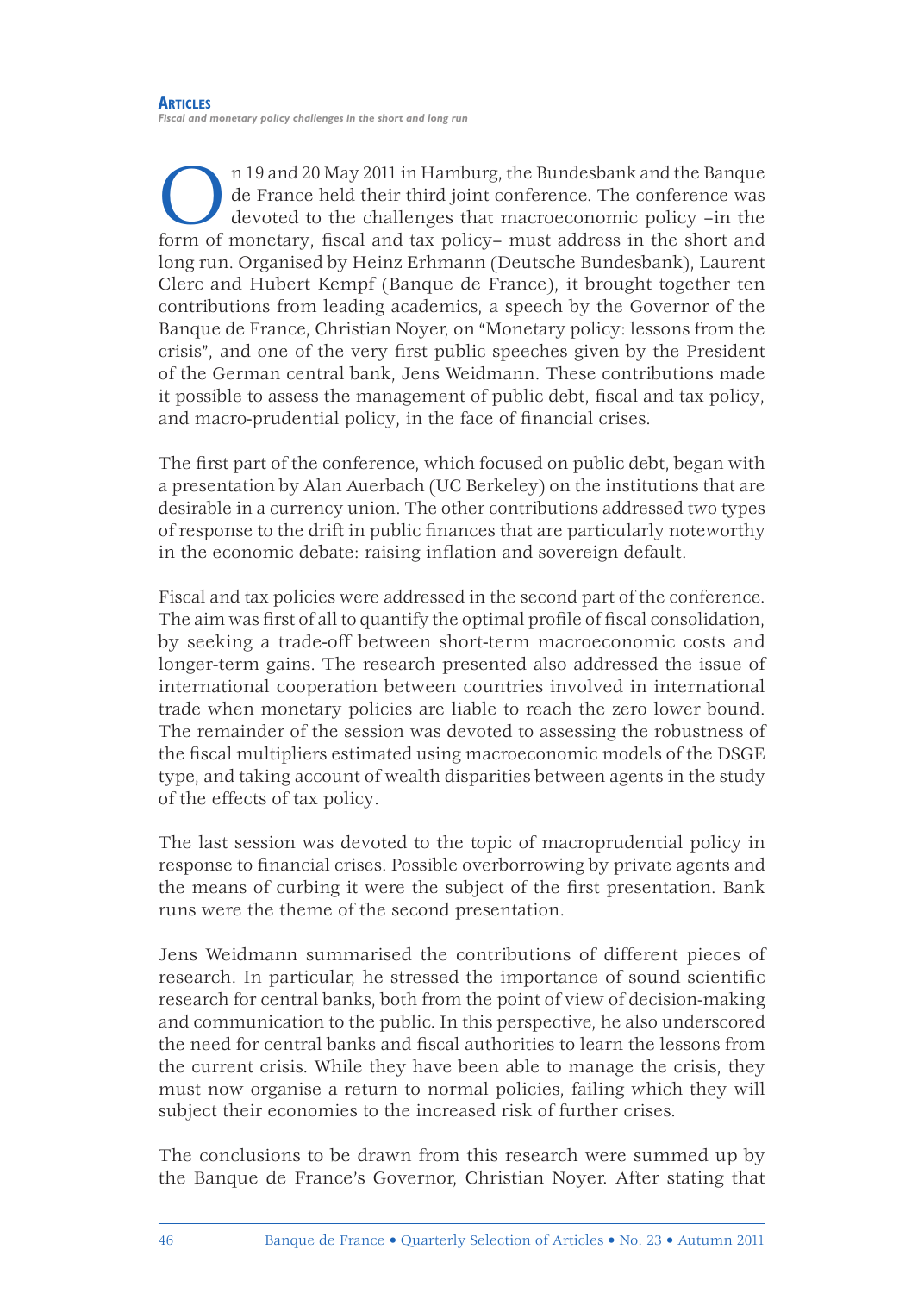the foundations of modern monetary policy, namely the absence of a long-run trade-off between inflation and unemployment and the merits of an objective of low and stable inflation have not been invalidated by the crisis, the Governor pointed out that the crisis has shown up some limits to the consensus on monetary policy, making necessary a reappraisal of the latter both in theoretical terms and in terms of the practical conduct of monetary policy. Christian Noyer nevertheless concluded that central banks are well-equipped to cope with the future monetary and financial problems that the crisis has thrown up.

# **Public debt**

Alan Auerbach undertook a wide-ranging discussion of the institutions desirable in a currency union, particularly in terms of tax and fiscal discipline, based on a comparison between the euro area and the United States. Of course, an important difference between the two areas is that the United States has a federal government and therefore a federal Treasury, whose macroeconomic weight is significant, which is not the case for the euro area. Alan Auerbach bases his discussion on a simple methodological observation: the external cross-border effects of national fiscal and tax policies create interdependence among Member States of a currency union that needs to be managed. Two mechanisms allow this to be done: on the one hand, countries can cooperate or coordinate fiscal and tax policies; and on the other, they can impose "fiscal discipline" on themselves in order to limit the negative cross-border effects. This is the choice that the euro area had to make. The Stability and Growth Pact that was established by the Treaty of Amsterdam (1997) is an example of a disciplinary process. But the EU countries' recent interventions to bail out Greece, Ireland and Portugal are examples of cooperation. In Alan Auerbach's view, fiscal rules are justified when they are designed to assist governments in identifying the fiscal and tax policies that are in their own interest, rather than forcing them to follow pre-defined policies.

Two types of response to the drift in public finances, which in economists' jargon is referred to as the unsustainability of public debt, are particularly noteworthy. The first is raising inflation, the second is sovereign default. Michael Krause and Stéphane Moyen (Deutsche Bundesbank) study the former, Francisco Roch and Harald Uhlig (University of Chicago), and Klaus Adam (European Central Bank) and Michael Grill (Mannheim University), the latter.

Inflation can reduce a country's debts so long as they are not inflation-linked and the inflation expectations at the time of issuance, factored into the contractual interest rates, are lower than the inflation recorded. In this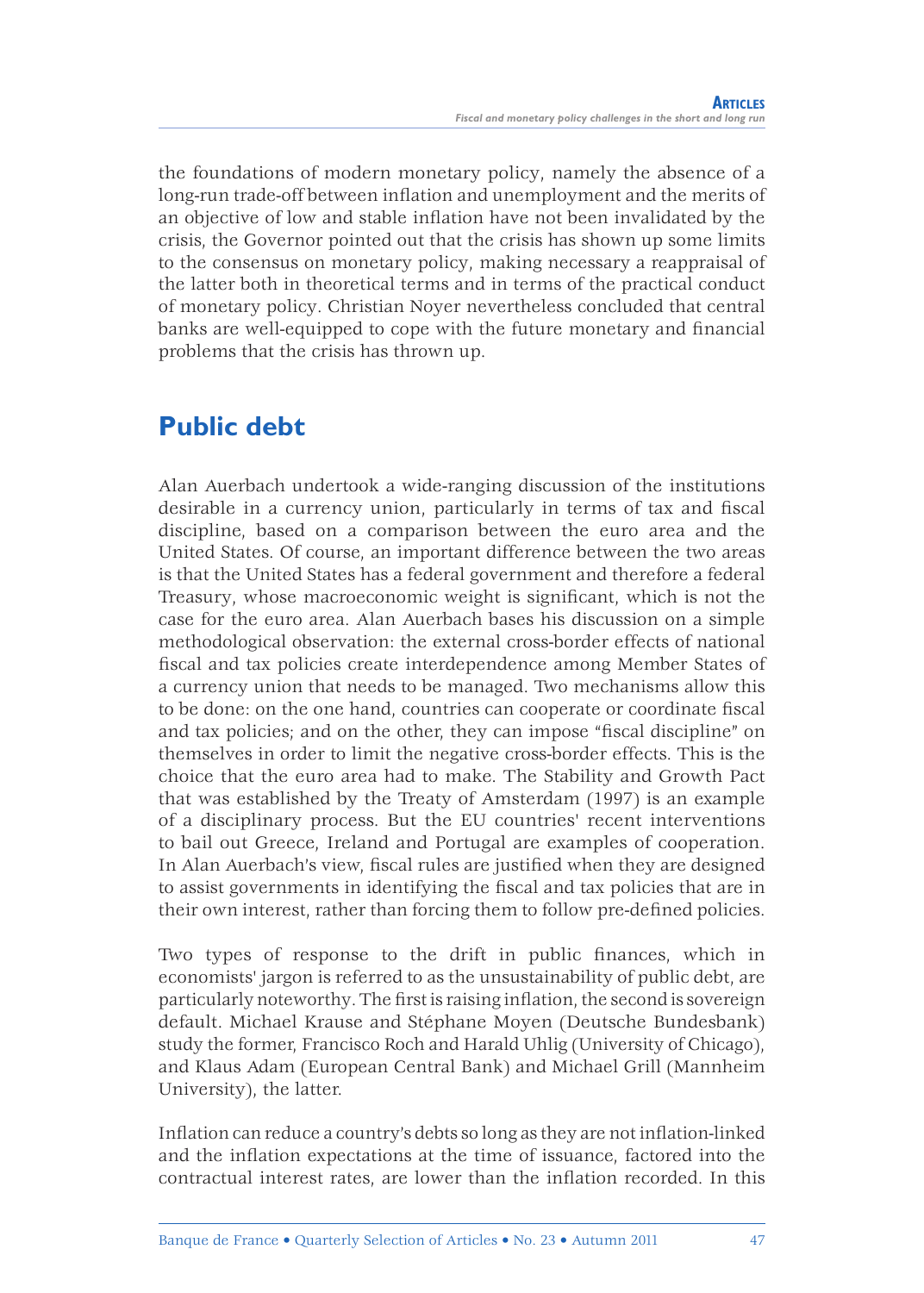situation, economists speak of an inflation tax. However, Michael Krause and Stéphane Moyen note that the effectiveness of unexpected inflation in reducing public debt depends on two key factors: the response of inflation expectations and the maturity structure of newly-issued debt. The first factor determines nominal interest rates at the time of issuance, the second the fraction of public debt that can be inflated away. Michael Krause and Stéphane Moyen develop a New-Keynesian DSGE model calibrated on US data in order to assess the impact of these two key factors. In particular, they show that the additional public debt caused by the 2007 crisis could be erased by a sudden and lasting 4% increase in inflation. By contrast, a temporary increase in inflation would have only negligible effects after ten years. In other words, it would require a very substantial increase in inflation to achieve a significant effect. Given the negative consequences of infl ation, the question needs to be asked as to whether such a policy is appropriate. Francisco Roch and Harald Uhlig investigate the default option. They start by looking at the time preference of the fiscal authority and show how this can cause it to precipitate default for reasons of political expediency. The fact that the country can be bailed out can only reinforce this risk-taking behaviour, without structurally improving the position of the indebted country. Francisco Roch and Harald Uhlig went on to address the problem of sovereign default in the context of a monetary union. Being part of a monetary union changes the terms of a country's sovereign debt crisis. On the one hand, the country no longer has at its disposal a major instrument of economic management, i.e. its exchange rate, which makes it more difficult for the country to become solvent again and to regain access to financial markets. It is therefore much more constrained financially speaking than if it had full monetary sovereignty. However, it is extremely difficult to exit a monetary union as the time needed to prepare this exit is such that it leaves the country extremely exposed to a large-scale banking and financial crisis. On the other hand, it gives the country the possibility of being helped by its partners, if only out of self-interest: first, the default of a country inevitably has macroeconomic consequences via the economic and financial linkages that bind the member countries of a currency union together; and second, the risk of contagion from the default through self-fulfilling mechanisms is high. As Francisco Roch and Harald Uhlig state, sovereign default in a monetary union is a "tragedy of the commons" situation.

Klaus Adam and Michael Grill investigate the optimal default policy when governments can credibly commit themselves to their future policy.2 They start by studying the scenario in which default costs are low. These costs may be a loss of credibility in the eyes of lenders or ostracism by the international community. When the costs are low, the authors show that it may be optimal to default frequently as this allows countries to

*<sup>2</sup> Klaus Adam and Michael Grill: "*Optimal sovereign debt default*".*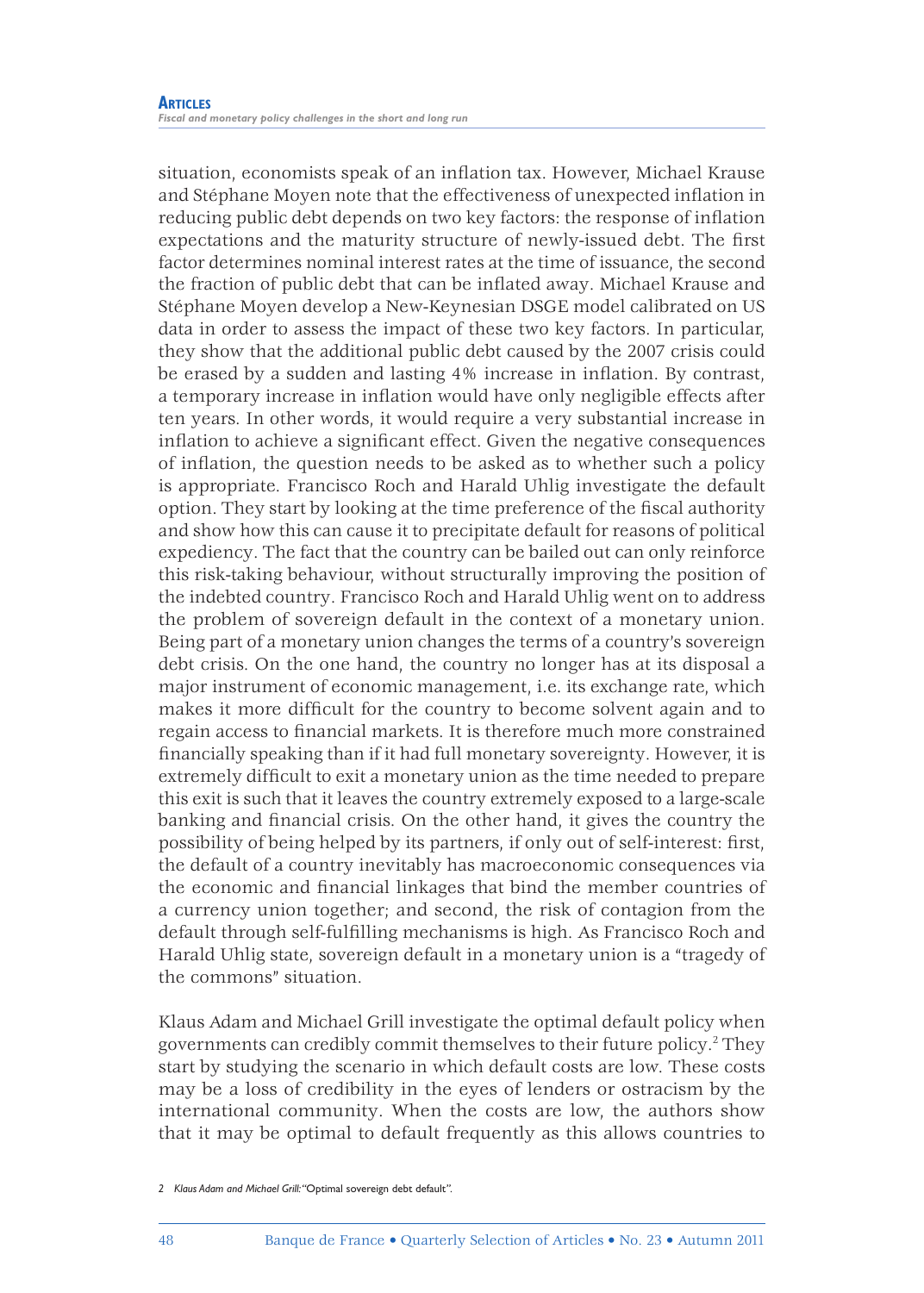respond to negative economic shocks. The default policy can thus make the repayment of the debt contingent on certain events. When the default costs are high, the optimal policy is to only default in the event of a major negative shock. This analysis is based, however, on the assumption that lenders anticipate the government's default policy perfectly.

# **Fiscal and tax policy**

The current high levels of public debt raise the question of the optimal moment for fiscal consolidation via tax increases or spending cuts. On the one hand, rapid fiscal retrenchment might lead to a serious recession as a result of the negative effect on aggregate demand. On the other hand, delaying consolidation causes the debt to rise, which tends to push up interest rates and discourage investment. This trade-off is studied by Giancarlo Corsetti (Cambridge University), Keith Kuester, André Meier and Gernot Muller (Bonn University) in a New Keynesian model. The authors show that, for most parameters, gradual consolidation is the least negative for economic activity. However, when the monetary policy interest rate reaches the zero lower bound and public debt levels are very high, an early reduction in public spending may be desirable.

The coordination of fiscal and tax policies is one response to an international crisis, i.e. a crisis that affects several countries simultaneously, either because they experience the same shock or as a result of their economic and financial interdependence. But this coordination may come up against obstacles that limit their room for manoeuvre. This is the type of situation that David Cook and Michael Devereux (University of British Columbia) investigate, looking at the international cooperation between countries involved in international trade in a scenario in which monetary policy is liable to reach the zero lower bound. Using a theoretical two-country model, David Cook and Michael Devereux show how the degree of trade openness between two countries determines their coordinated response to a demand shock affecting one of them. First, the degree of trade openness determines whether a liquidity trap arises; second, it affects the coordinated response to a demand shock. In particular, the "adjustment burden" may be unequally shared between the partner countries. For example, one country may have to implement a less accommodative monetary policy than if it decided on its policy unilaterally, because the terms of trade might exacerbate rather than cushion the impact of demand shocks. David Cook and Michael Devereux conclude that the international pass-through of shocks and therefore the economic policy responses to them are determined by the trade openness of the economies concerned.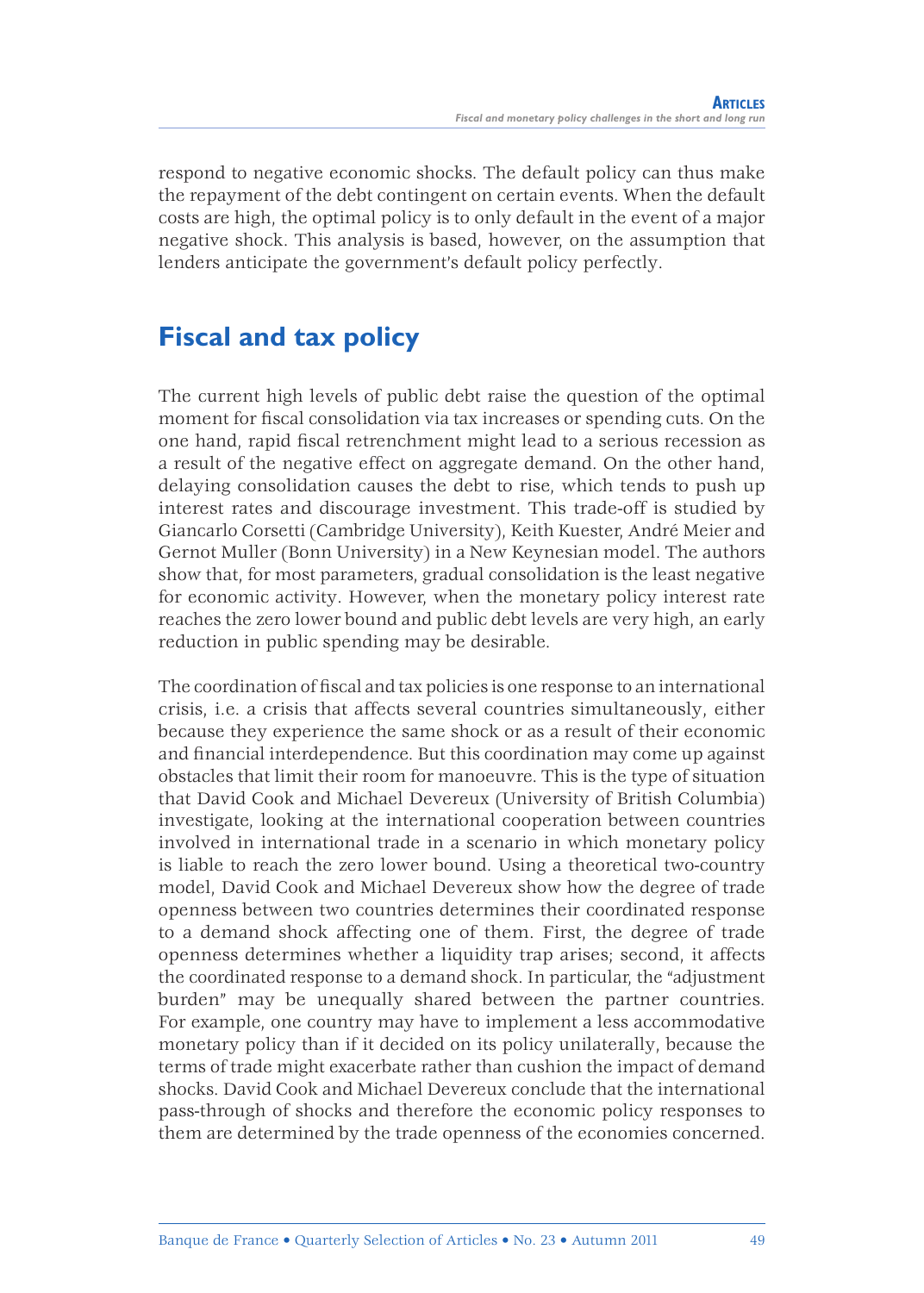The issue of the value of the fiscal multiplier is once again at the heart of macroeconomics in the current crisis. This value determines the effectiveness of fiscal policies in restarting the economy. Eric Leeper, Nora Traum and Todd Walker (Indiana University) presented a study that estimates the fiscal multiplier empirically using three different DSGE models.3 They show that the choice of model can bias the *a priori* results, sometimes in opposite directions. They conclude that the empirical estimation of multipliers based on DSGE models cannot provide a robust estimate of these multipliers at this stage as the latter are too dependent on theoretical approaches on which there is no consensus.

Taking into account disparities in wealth between economic agents is important to understand the impact of tax policy. In particular, high-income households have a greater propensity to save than poor households after a tax cut. Tommaso Monacelli and Roberto Perotti (Bocconi University) study the impact of tax policy in an economy in which the poorest households face borrowing constraints.4 These constraints depend negatively on the cost of borrowing, i.e. on the interest rate. The authors show that the impact of tax policy depends on the degree of price stickiness of the final goods. If prices are sticky, a tax policy that taxes high-income households and redistributes resources to poor households may increase total output in the short run, whereas output may fall if prices are flexible. An essential element to achieve an expansionary effect with sticky prices is the sensitivity of borrowing levels to the interest rate. These levels need to be sufficient to obtain an expansionary effect.

# **Financial crises and macroprudential policy**

Possible overborrowing by private agents and the means of curbing it are the subject of the article by Javier Bianchi and Enrique Mendoza (University of Maryland).<sup>5</sup> The authors investigate a small open economy in which agents have to provide collateral against their borrowing. In other words, banks only lend to agents a fixed fraction of the value of their financial and real estate assets. They show that the sale of assets by agents leads to a fall in prices and therefore to a drop in the assets' value. The amount of lending to the economy falls, which leads to a further drop in prices. This mechanism is an externality: the agents that sell off their assets have not internalised the impact of their actions on the amount of lending extended to the economy. The authors show that having a benevolent planner that has taken this externality on board would lead to less debt. This lower debt would reduce the magnitude of the fall in output during

*<sup>3</sup> Eric Leeper, Nom Traum and Todd Walker: "*The Fiscal Multiplier Morass: A Bayesian Perspective*".*

*<sup>4</sup> Tommaso Monacelli and Roberto Perotti : "*Tax Cuts, Redistribution and Borrowing Constraints*".*

*<sup>5</sup> Javier Bianchi and Enrique Mendoza: "*Overborrowing, Financial Crises and Macro-prudential Policy*".*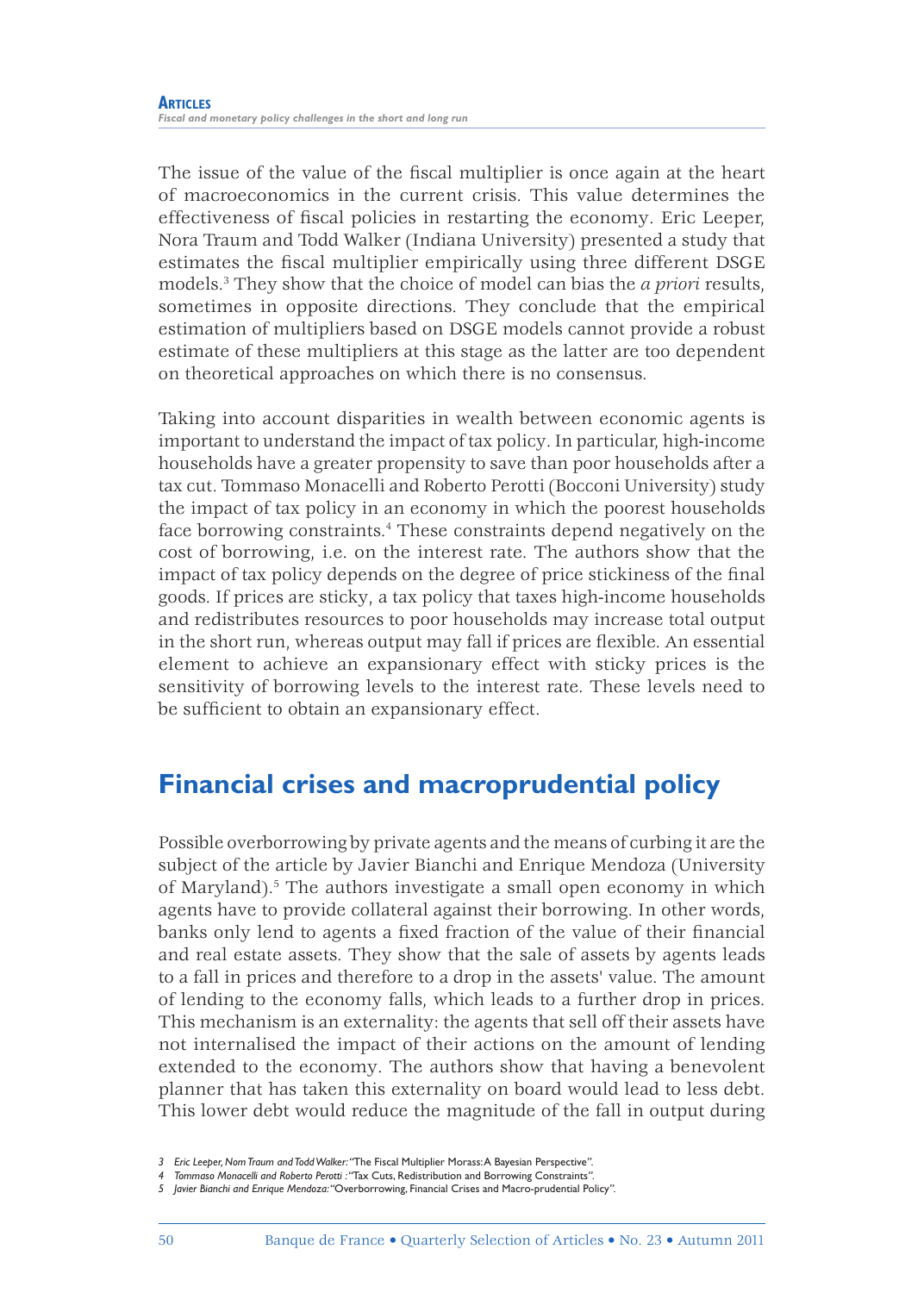a recession. The authors therefore develop a theory of overborrowing based on the externality deriving from the value of collateral. Lastly, they show that an optimal borrowing policy can be achieved by taxing debt and subsidising dividends.

The crisis that started in 2007 saw the re-emergence of a phenomenon that the developed economies thought they had eradicated: bank runs. The UK bank Northern Rock was subject to a bank run in September 2007 and was only rescued by being nationalised by the UK Government. A year later, the failure of the US investment bank Lehman Brothers triggered a financial crisis on an unprecedented scale that resembled a bank run. Evidently, the bank deposit insurance mechanisms in place proved inadequate, contrary to what was generally expected. Russell Cooper and Hubert Kempf undertook a theoretical investigation of the issue of public intervention after a bank run, when a bank is no longer able to honour its commitment of ensuring that its depositors can freely withdraw their funds. The public authority, which has the ability to levy taxes, can use them to make transfers between agents that have been able to withdraw their deposits and the less fortunate depositors that have not been able to do so. In other words, the authors do away with the traditional assumption made since the seminal study by Douglas Diamond and Phil Dybvig  $(1983)$ <sup>6</sup> that the public authority can commit itself ex ante to guaranteeing withdrawals. By introducing an assumption of heterogeneous agents in terms of their income and therefore in terms of the size of their bank deposits, they show that the decision to intervene is the result of a trade-off between welfare gains due to deposit insurance and welfare costs due to the potentially distortionary taxes levied by the public authority.

The Bundesbank President, Jens Weidmann, summarised the contributions of the different pieces of research. In particular, he stressed the importance of sound scientific research for central banks, both from the point of view of decision-making and communication to the public. In this perspective, he also underscored the need for central banks and fiscal authorities to learn the lessons from the current crisis.

• Stabilisation is of particular concern during a crisis, but it should not be at the expense of a market economy's ability to give private agents appropriate incentives. The consequences of stabilisation measures therefore need to be assessed well beyond their immediate effects during the crisis.

• Monetary policy and fiscal policy have succeeded in stabilising financial markets and the real economy. The challenge is now to return to the normal policy mix, even if this is particularly difficult in a volatile macroeconomic environment.

*<sup>6</sup> Douglas Diamond and Phil Dybvig: "*Bank runs, deposit insurance and liquidity*", Journal of Political Economy, No.91, pp. 401-419.*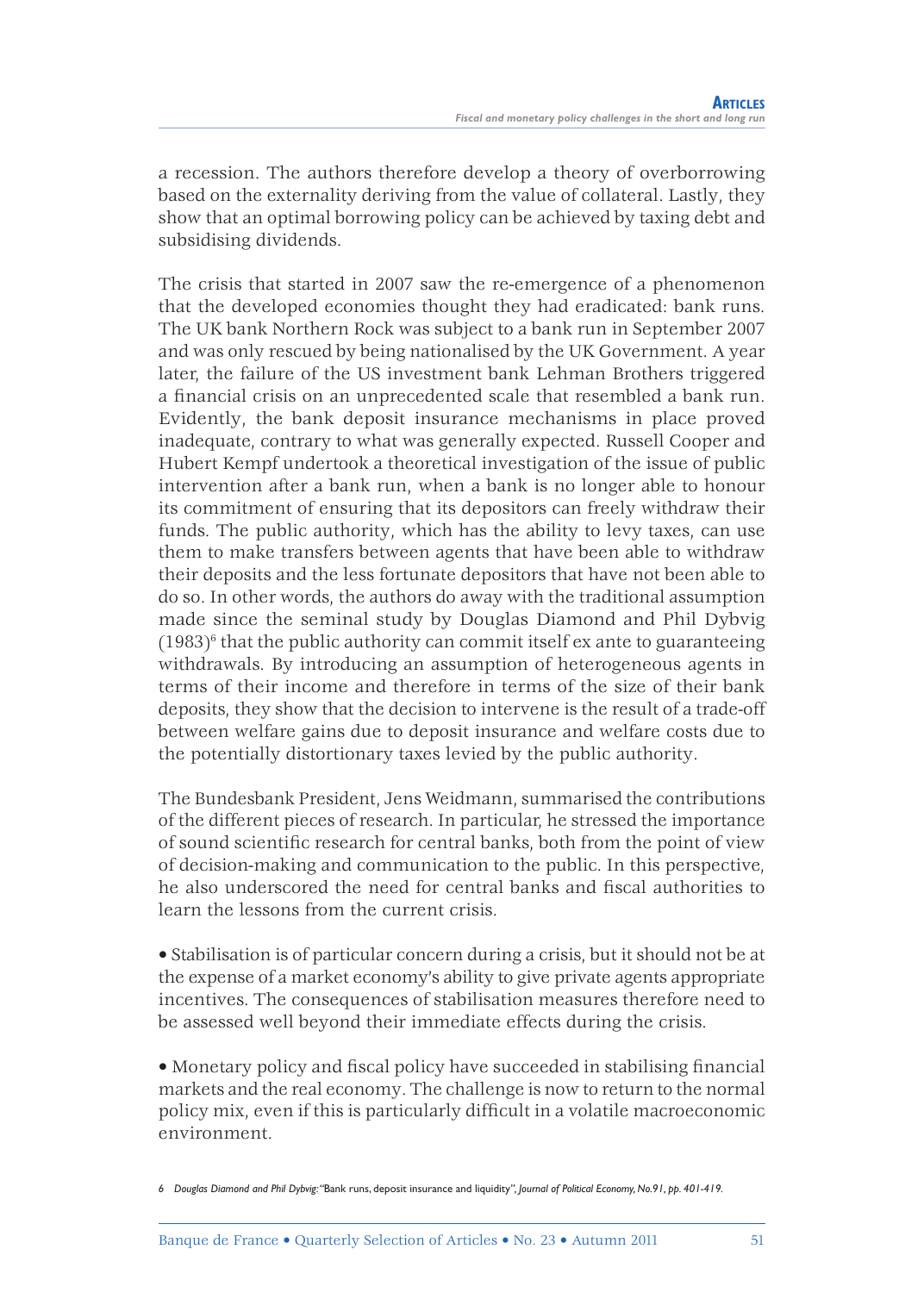• The crisis should therefore encourage decision-makers to think how they can improve the current framework in order to limit future crises, with priority given to new rules for financial markets and public finances.

• Public support is crucial to the success of economic policy measures, particularly crisis exit strategies.

The conclusions to be drawn from this research were summed up by the Banque de France's Governor, Christian Noyer, whose speech dealt with the lessons to be learned from the crisis in terms of monetary policy. After stating that the foundations of modern monetary policy, namely the absence of a long-run trade-off between inflation and unemployment and the merits of an objective of low and stable inflation have not been invalidated by the crisis, the Governor pointed out that the crisis has shown up some limits to the consensus on monetary policy, making necessary a reappraisal of the latter both in theoretical terms and in terms of the practical conduct of monetary policy. In his view, five lessons need to be learned from the crisis:

• As suggested by Charles Kindleberger,<sup>7</sup> at that time a dissenting voice, macroeconomic stability does not of itself guarantee financial stability and may even sow the seeds of future financial instability.

• The conjunction of macroeconomic (in)stability and financial (in)stability should lead policy-makers to supplement monetary policy proper with macroprudential policy and to coordinate monetary and macroprudential instruments as necessary.

 $\bullet$  Inflation forecasts are not on their own sufficient statistical indicators for the conduct of monetary policy. Having a range of indicators, in particular monetary indicators, like those used by the European Central Bank, makes it possible to better anticipate the build-up of systemic risks.

• The liquidity trap (and the zero lower bound) is in all likelihood a lasting problem that central banks will have to manage.

• In this context, there is a need to broaden the spectrum of views available to central bank policy-makers and to beware of "groupthink" and "intellectual capture".

Christian Noyer concluded that central banks are well-equipped to cope with the future monetary and financial problems that the crisis has thrown up.

*<sup>7</sup> Kindleberger (C.), 2005, Manias, panics, and crashes: a history of financial crises, Palgrave Macmillan, 5' edition.*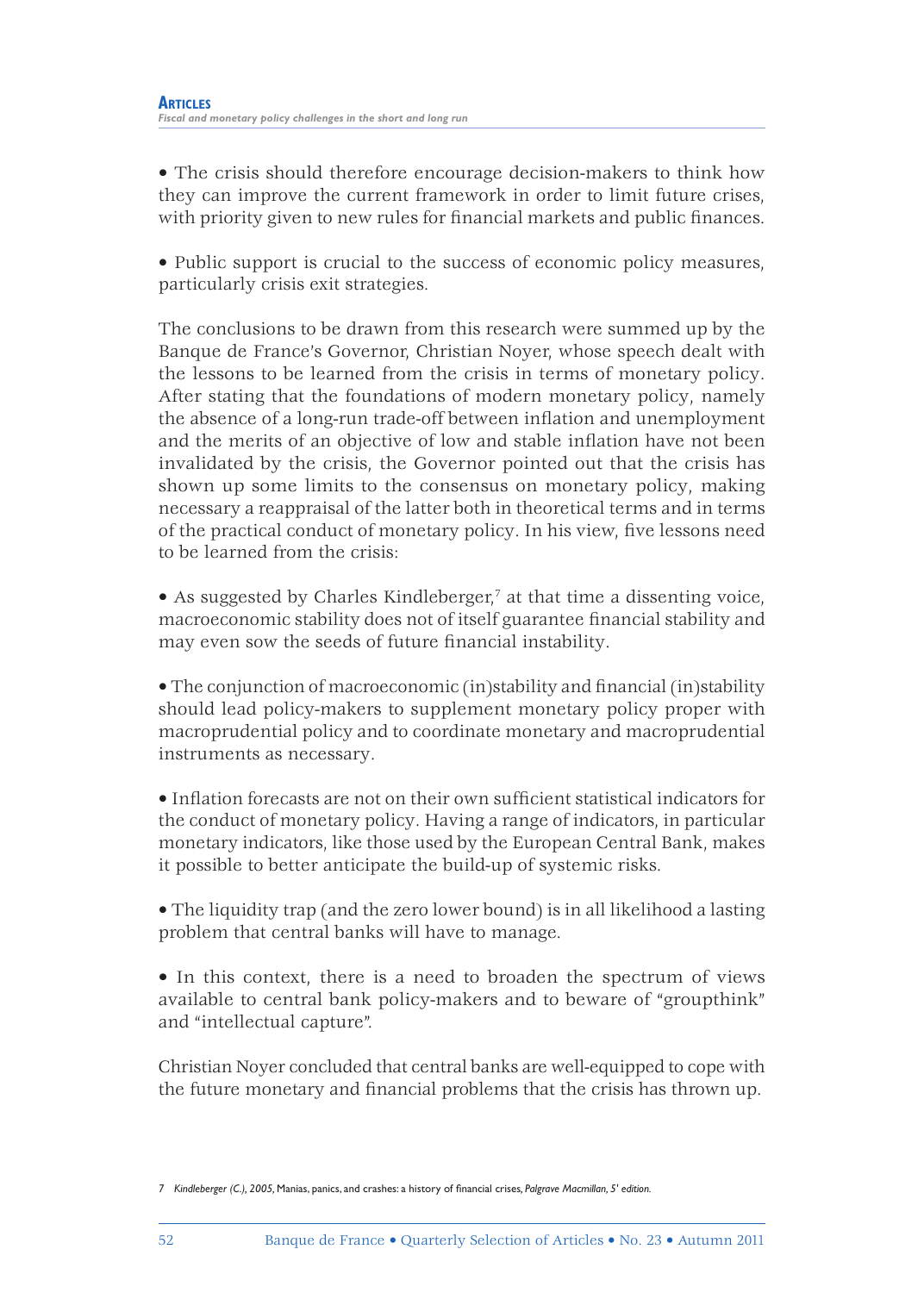# **After the collapse, the reshaping of international trade**  Summary of the BdF/PSE/CEPII conference of 25 and 26 May 2011

**Pauline Bourgeon, Jean-Charles Bricongne and Guillaume Gaulier** *Microeconomic and Structural Analysis Directorate*

*Competitiveness and Foreign Trade Research Division*

*Following the sudden, massive and synchronised plunge in global trade towards the end of 2008 and in early 2009, a recovery was subsequently observed. The conference co-organised by the Banque de France (BdF), the Paris School of Economics (PSE G-MonD) and the* Centre d'études prospectives et d'informations internationales *(CEPII) set out to ascertain the sustainability of this recovery.*

*While efforts by the World Trade Organization (WTO) to alleviate tensions between countries succeeded in limiting protectionist measures and enforcing multilateral rules, the world economy nevertheless remained extremely fragile as it became increasingly*  difficult for a country to rely on its partners, which were also affected by the global *crisis, in order to stabilise output.*

Furthermore, the ongoing trade imbalance between surplus countries, such as China or Germany, and deficit countries, like the United States, appears to be widening again after *having stabilised for several months, due to a combination of industrial competitiveness gaps and macroeconomic imbalances (e.g. savings-investment).*

*The over-reliance of African countries on commodity exports, which often constitute their main source of foreign currency, was stressed. Moreover, the relative weakness of*  African countries' financial systems was another adverse factor for exporters.

*All these factors act as a headwind to a strong recovery in global trade, which was growing twice as fast as GDP before the crisis. There are no guarantees that trade will regain its pre-crisis vigour.*

Key words: financial crisis, international trade, global imbalances, intensive and extensive margins, protectionism, emerging countries

JEL codes: F02, F10, G01

*<sup>1</sup> The programme and the articles presented may be consulted at the following address:*  http://www.banque-francefrigb/publicationsIseminaireslarticles-presentes-After-the-collapse-the-reshaping-of-trade.htm.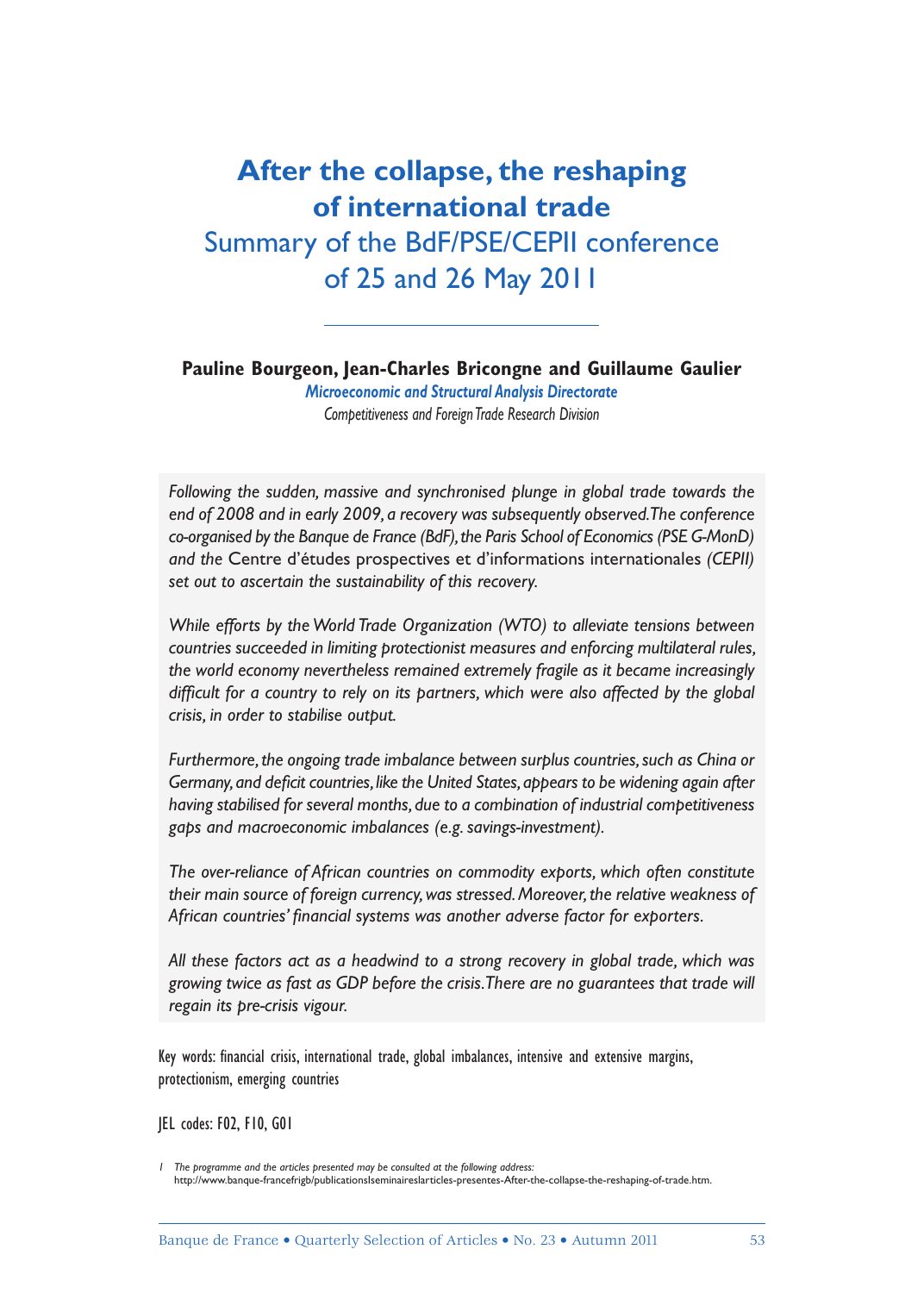Following the sudden, massive and synchronised plunge in global trade towards the end of 2008 and in early 2009 in most countries, the ensuing recovery raises a number of questions.

- Is this recovery sustainable?
- Will trade growth return to its pre-crisis trend?
- To what extent will trade be redistributed between countries?

The symposium was divided into three sessions, chaired respectively by Christian Pfister (Banque de France), Gunther Capelle-Blancard (CEPII) and Thierry Verdier (PSE).

- Is the trade crisis over?
- Will developed countries return to growth?
- Reshuffling of trade in favour of emerging countries.

Nine studies were presented, giving rise to three discussions by Matthieu Bussière (Banque de France), Thierry Mayer (*Sciences Po Paris* and CEPII) and Frank van Tongeren (OECD) respectively.

Two lectures were given; the first by François Bourguignon (PSE): "Can Africa benefit from the recovery in trade?", and the second by Kevin O'Rourke (Trinity College): "The 2008-2009 trade collapse in historical perspective".

The symposium was brought to a close with a round table chaired by Marc Roscam Abbing (Centraal Planbureau – Netherlands – CPB). The latter brought together Marc Bacchetta (WTO), Fabien Besson (Directorate General of the Treasury), Lucian Cernat (European Commission), Willem van der Geest (formerly at the International Trade Center – ITC, Geneva), Stéphanie Guichard (OECD) and Pierre Jacquet (*Agence française de développement* – AFD).

Firstly, this one-and-a-half-day conference revealed that the recovery in trade, which did actually occur, did not take place at the same pace in all countries, and does not necessarily imply a return to pre-crisis trends. While compliance with multilateral rules, notably in the framework of the WTO, has limited the use of protectionist measures that would have exacerbated the crisis, any direct gains that could be expected from a possible conclusion of the Doha Round should not be overestimated. It is likely that future trade dynamics will shift towards trade between emerging countries, while the conclusion of the Doha Round will primarily consolidate the framework of multilateral trade rules.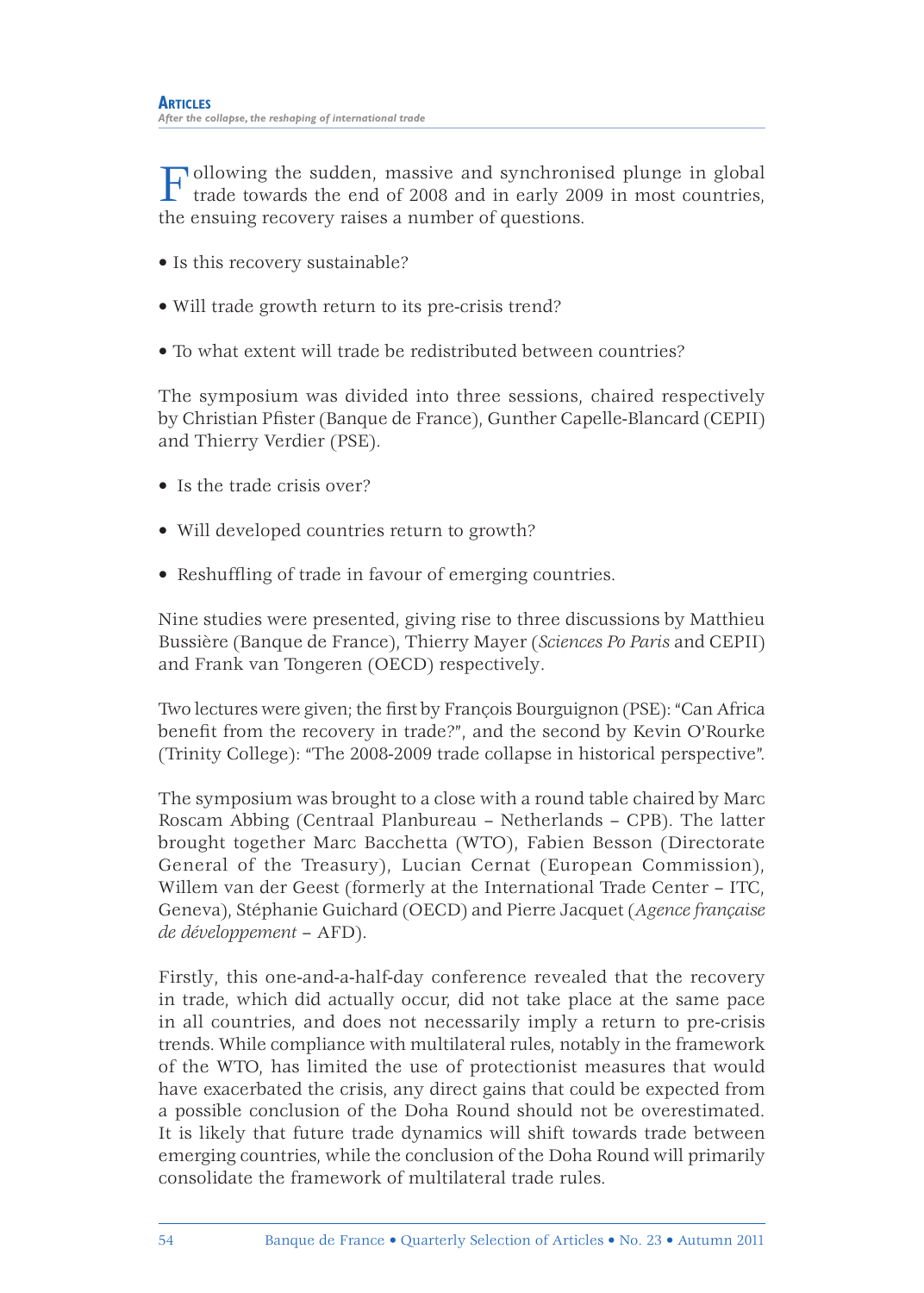## **I| Is the trade crisis over?**

Despite the undeniable recovery in world trade (where 100 = 2008 on a three-month moving average basis, global trade volumes fell to 82.7 points in May 2009 and only exceeded the 100 mark in October 2010, see Chart), numerous uncertainties remain as to the shape of trade after the crisis.

First, not all countries recovered to the same extent. Second, even though the recovery in trade can partly be attributed to catching-up effects, the factors behind this recovery are not necessarily the same as those responsible for its collapse, as shown by Andrei Levchenko, Logan Lewis and Linda Tesar (University of Michigan).<sup>1</sup>

Indeed, as credit only played a minor role in the collapse of trade, which mainly affected durable and intermediate goods, trade may not correspondingly benefit from an improvement in financing conditions. Similarly, it is unlikely that the recovery in the demand for capital goods and more generally durable goods will be as marked as its collapse was at the end of 2008.

Using an augmented gravity model,<sup>2</sup> Abdul Abiad, Prachi Mishra and Petia Topalova (International Monetary Fund – IMF) analyse import and export dynamics in the light of 179 crisis episodes from 1970 to 2009 to assess how lasting the effects on trade might be. They find that there is a sharp



*1 Andrei Levchenko, Logan Lewis and Linda Tesar, "The US trade recovery: what goes down must come up?".*

2 Abdul Abiad, Prachi Mishra and Petia Topalova, "How does trade evolve in the aftermath of financial crises?". International trade gravity models transpose the gravity model used in physics into the area of international trade. The "weights" are often represented by GDP or a similar variable *and the distances by those between countries, giving an estimate of transport costs.*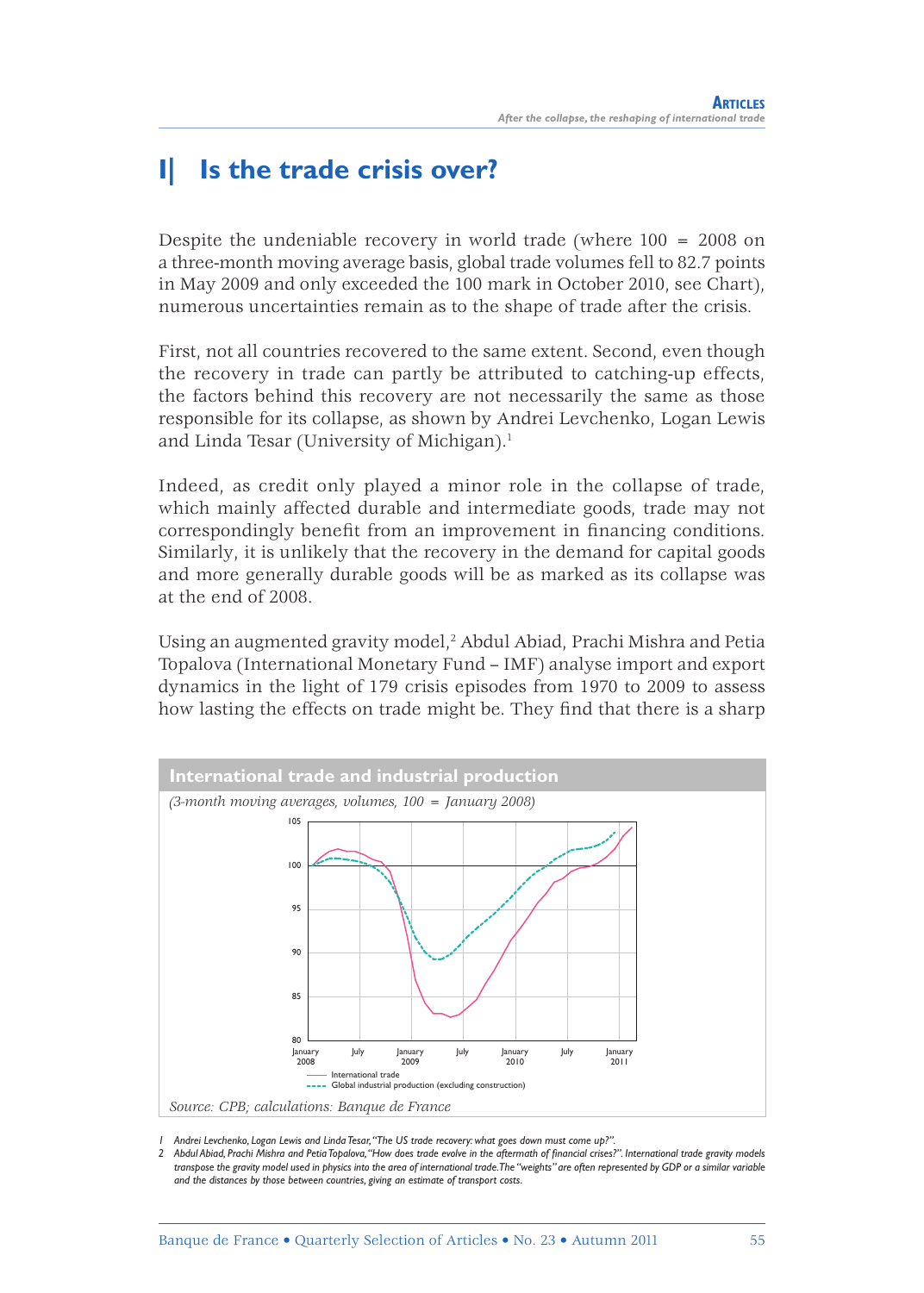decline in a country's imports in the year following a financial crisis  $(19\%$ , on average) and that this decline is persistent, with imports recovering to their gravity-predicted levels only after 10 years. A global crisis, as is the case of the current crisis, is an aggravating factor. Indeed, when all partner countries are simultaneously affected by a financial crisis, international trade is impacted for a more prolonged period.

The sustainability of this recovery may be threatened by measures to consolidate public finances implemented by most developed countries, which could weigh on their imports. Daria Taglioni (World Bank) shows that this risk is nevertheless limited in view of the growing trade autonomy among Southern countries.<sup>3</sup> To do this, she analyses past developments, the structure of and outlook for the trade of Southern countries.

The share of Southern countries exports to other Southern countries has thus increased, with South-South trade outstripping North-South trade since the start of the 2000s. Moreover, exports of low and middle-income countries are buoyant in both the manufacturing sector and in many parts of the service sector, which points to a degree of diversification.

In the 2000s, growth in Southern trade was notably underpinned by the development of export capacities (total factor productivity, the supply of input factors, the increase in intermediate goods imports, etc.) and the fragmentation of value added chains. The reduction of trade barriers also remains an essential long-term determinant for South-South trade dynamics, even though the impact of the conclusion of the Doha Round on world growth appears to be limited (see Part 3).

# **2| Will developed countries return to growth?**

Using a unified error-correction framework, Filippo di Mauro (ECB) draws conclusions from a collective study available on the European Central Bank website.<sup>4</sup> He stresses that the gap between the current level of trade and its equilibrium level is closing slowly worldwide, but more rapidly in the United States where markets of destination/sectoral specialisation, and the exchange rate, play a key role. While supply chains do not appear to have contributed to structural change in trade elasticities, they have increased trade volatility.

*<sup>3</sup> Daria Taglioni,* "Is the pre-crisis model of South export-led growth over?".

*<sup>4</sup>* "Recovery and beyond: lessons for trade adjustment and competitiveness", http://www.ecb.intipub/pdf/other/recoveryandbeyond\_en.pdf.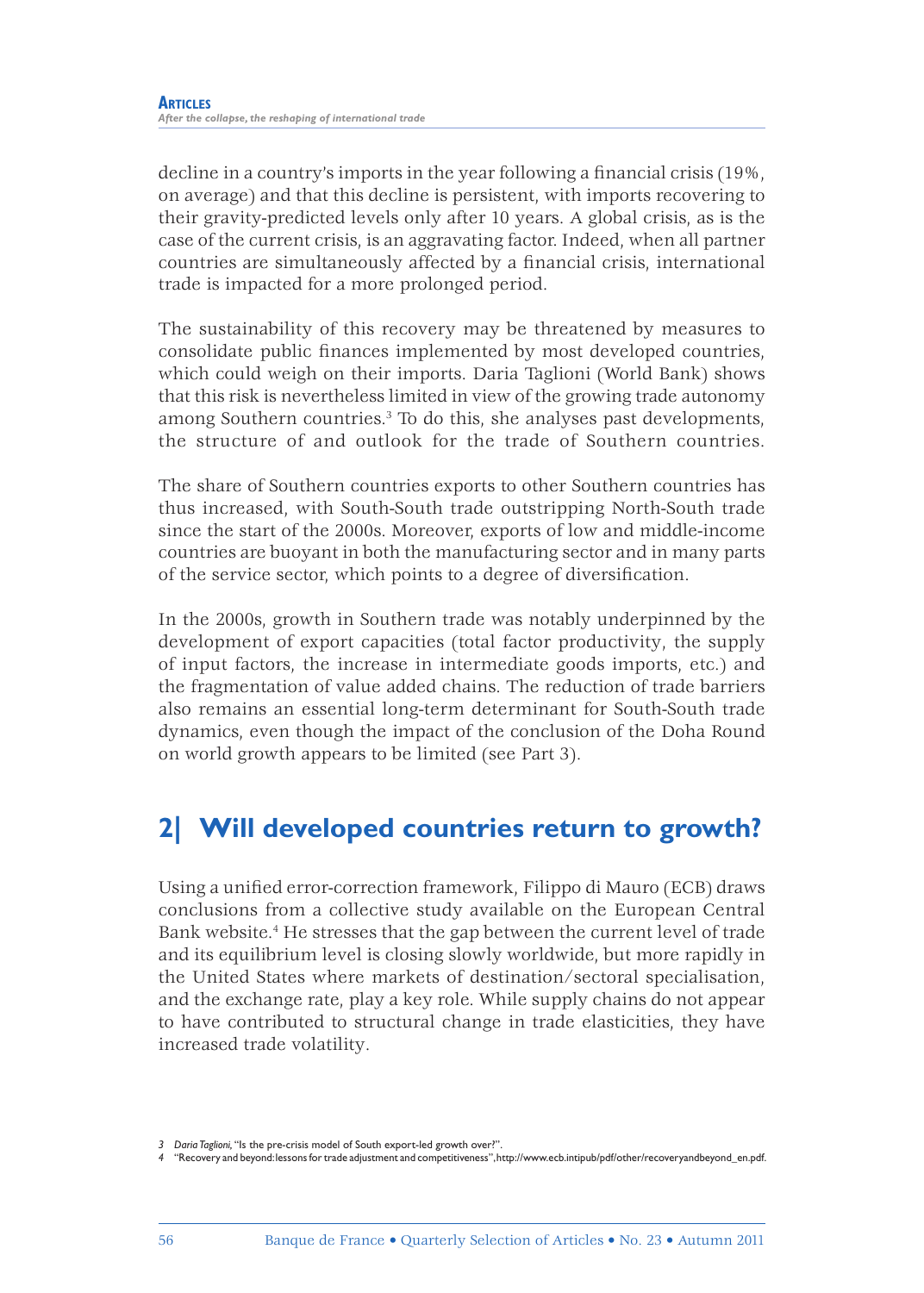Following the trade crisis, global imbalances (record deficits in the United States, surpluses in China, Germany, and Japan in particular) initially narrowed slightly before widening again. As an illustration, Robert Dekle (University of Southern California), Jonathan Eaton (University of Pennsylvania), and Samuel Kortum (University of Chicago) assessed the implications of eliminating current account imbalances for relative GDP, real wages, and real absorption.5 How much relative GDP needs to change depends on flexibility of two forms: factor mobility and the adjustment in sourcing of imports, with more flexibility requiring less change. Changes in relative GDP may be significant but are partially offset by the contemporaneous decline in domestic prices, so that changes in real GDP are small.

Bernard Hoekman (World Bank) stresses the role of structural reforms<sup>6</sup> in reducing global imbalances. He advocates both voluntary mechanisms focusing on reform agendas for services and international cooperation that result in policy commitments. These approaches are consistent with the fact that a reduction in trade deficits is not just a trade issue but would also require a decrease in domestic savings-investment imbalances, as recalled in the final round table.

To establish the possible avenues for trade following the current crisis, a broader view should be taken, which is what Kevin O'Rourke does in his historical perspective on the crisis. The collapse in global trade was greater but it recovered much faster than in the crisis of the 1930s. The over-adjustment of global trade in the current crisis can partly be explained by a composition effect. Indeed, at present, trade is more intensive in industrial products, particularly durable goods, whose sales are more affected in times of crisis. This relatively faster recovery compared with the 1930s can be ascribed notably to the more sizeable automatic stabilisers and more responsive monetary policy. Kevin O'Rourke notes that, in the 1930s, protectionist policies did not cause the crisis but rather were a result of it, due to a breakdown in consensus on trade liberalism, in particular on the part of the gold-bloc countries that were hampered by inappropriate monetary and exchange-rate policies. He questions the soundness of the world trade system given the current wariness about globalisation in Western democracies, confronted with entrenched unemployment and seeking the security of supplies. History has shown that balances based on confidence in the openness of international markets are fragile.

*<sup>5</sup> Robert Dekle, Jonathan Eaton and Samuel Kortum,* "Global rebalancing with gravity: measuring the burden of adjustment".

*<sup>6</sup> Bernard Hoekman,* "Structural reform to support rebalancing of global growth".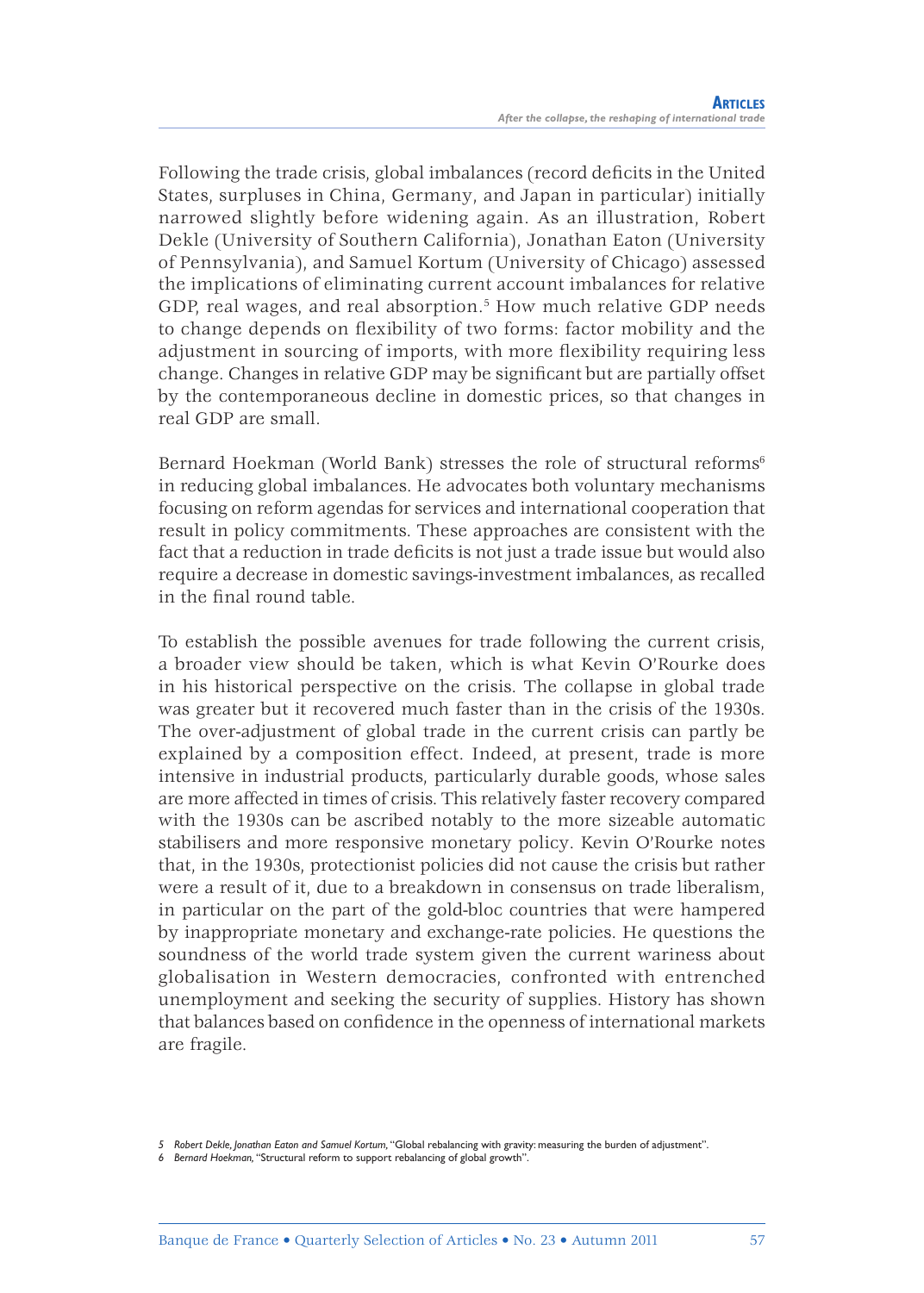# **3** Reshuffling of trade in favour **of emerging countries**

As regards the trade of African countries, two weaknesses emerge; one associated with the crisis and the other predating it. Nicolas Berman (*Institut de hautes études internationales et du développement* – IHEID) and Philippe Martin (*Sciences Po Paris*) show that the relative under-development of fi nancial systems in sub-Saharan Africa make them more vulnerable to the disruption of trade during a crisis.7 Moreover, François Bourguignon stresses the fact that African exports are still overly reliant on commodities, as there is not a large enough industrial sector. But the development of such a sector presupposes a series of reforms, in particular in the area of governance. The poor quality of infrastructures remains a major obstacle, limiting the possible benefits of a better access to developed and emerging markets.

Alessandro Nicita (United Nations Conference on Trade and Development - UNCTAD), Hiau Looi Kee and Cristina Neagu (World Bank) showed that the use of protectionist measures was limited during the crisis.8 Indeed, only some countries such as Russia, Argentina, Turkey and China raised their import duties significantly on certain imported goods. However, the United States and the European Union mainly used antidumping rights to protect their industry. Overall, while the increase in import duties and antidumping rights may have led to a decline in trade of around USD 43 billion, it explains less than 2% of this decline during the crisis. The current moderate recourse to protectionism can, no doubt, chiefly be ascribed to WTO multilateral rules, even though it is not easy to quantify the gains achieved through compliance with these rules.

In the future, the expected benefits from a further goods and services trade liberalisation in the framework of the WTO, together with trade facilitation measures and an improvement in port infrastructures are around USD 187 billion in the medium term, according to an estimate by Yvan Decreux (International Trade Center) and Lionel Fontagné (PSE).<sup>9</sup> Trade facilitation accounts for half the gains expected from this Doha Round. As regards developing countries, the erosion of the trade preferences they currently enjoy could result in losses, which, precisely, could only be offset by an ambitious trade facilitation programme. This estimate explains the importance negotiators place on trade facilitation in the run-up to the forthcoming ministerial meeting.

*<sup>7</sup> Nicolas Berman and Philippe Martin, `The vulnerability of sub-Saharan Africa to the fi nancial crisis: the case of trade".*

*<sup>8</sup> Hiau Looi Kee, Cristina Neagu and Alessandra Nicita, "Is protectionism on the rise? Assessing national trade policies during the crisis of 2008" .*

*<sup>9</sup> Yvan Decreux and Lionel Fontagné, "Economic impact of potential outcome of the DDA".*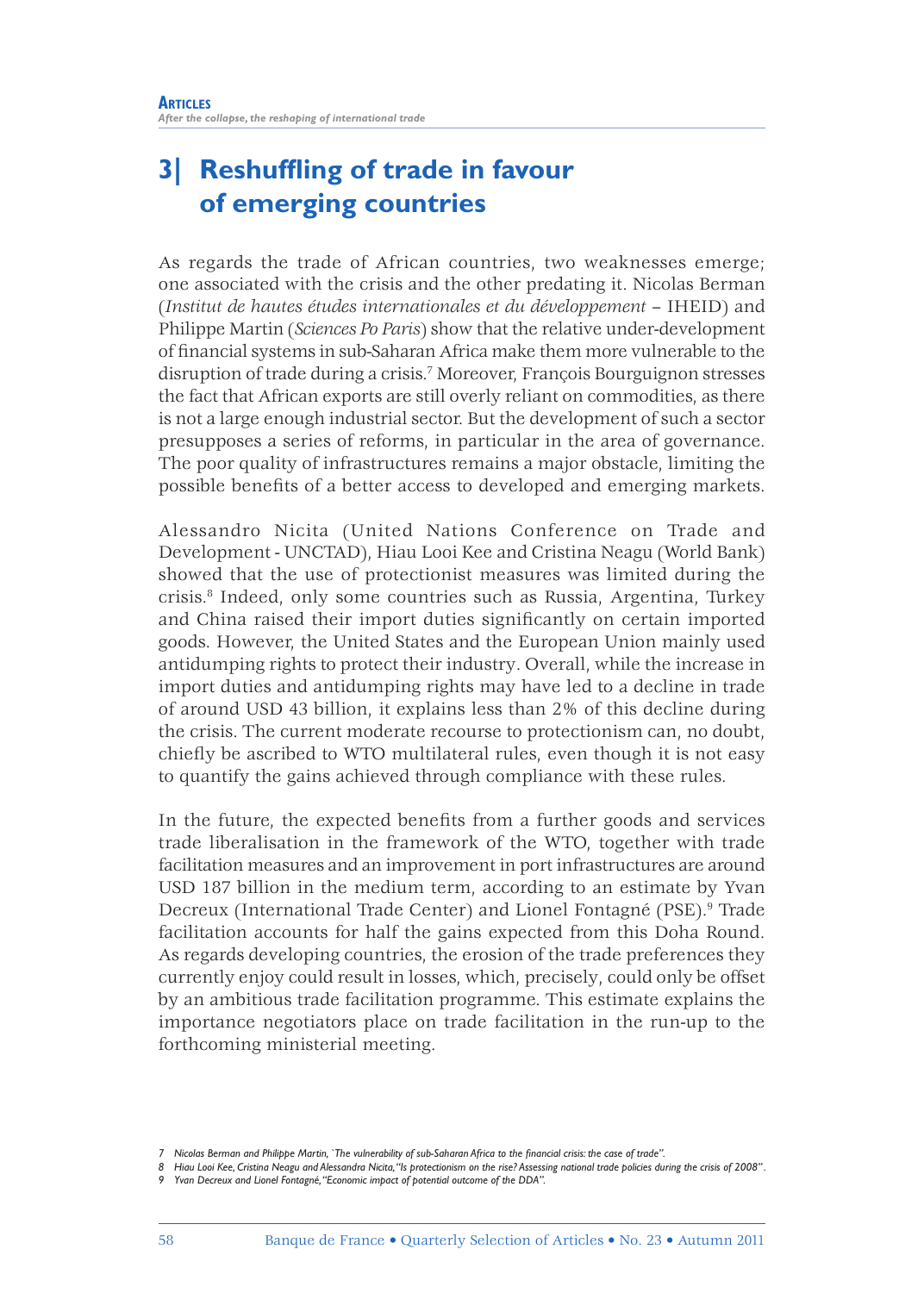# **Insurance companies' investments at the end of 2010**

**Sarah Gandolphe, Gaël Hauton and Sandrine Viol** *General Secretariat of the Prudential Supervisory Authority Studies Directorate*

**Omar Birouk and Alain-Nicolas Bouloux** *Directorate General Statistics Monetary and Financial Statistics Directorate*

*Investments by French insurance companies, whose total outstandings amounted to close*  to EUR 1,700 billion at end-2010, play a vital role in the financing of the economy by *virtue of their sheer size. This article provides an analysis, the third of its kind, of these investments. One of the main inputs this analysis brings to the table this year is the look-through approach it applies to the Undertakings for the Collective Investment of Transferable Securities (UCITS) funds that insurance companies hold in their portfolios.*  The look-through approach makes it possible to identify the final beneficiaries of the *investments managed by insurance companies. The study also examines households' life insurance investments, regardless of whether they are placed in euro or unit-linked contracts.*

Generally speaking, insurance companies have not significantly restructured their portfolios since 2009. They continue to invest chiefly in securities issued by originators resident *in France and the other euro area countries. The former account for 40.5% of these securities, and the latter for 34.7%. These are mainly (68.3%) long-term debt securities,*  and particularly securities issued by governments and financial institutions. Investments in *equities, including UCITS equity funds, remain a small fraction of investments at 11.6%.*

*Including debt securities held indirectly by insurance companies, via their UCITS*  investments, in this analysis modifies neither returns nor levels of total credit risk *exposure to this asset class. The average rate of return on debt securities held directly and indirectly hovers at 4% before and after application of the look-through approach, and their creditworthiness remains virtually unchanged, with some 80% of these securities rating as investment-grade. However, it does lead to the lengthening, by over one year, to close to 10 years, of the average residual maturity of the portfolios examined.*

Keywords: Insurance companies, life insurance companies, mixed life insurance companies, non-life insurance companies, technical provisions, euro contracts, unit-linked contracts, financial investments, look-through approach, household savings, financing channels, debt securities, bonds, equities.

JEL code: G22.

*NB*: The authors wish to thank Franck David, Sylvaine Ravaux and their teams at the Cross-functional and Specialised Supervision Directorate of the *General Secretariat of the Prudential Supervisory Authority for the considerable work they put into collecting and processing preliminary data.*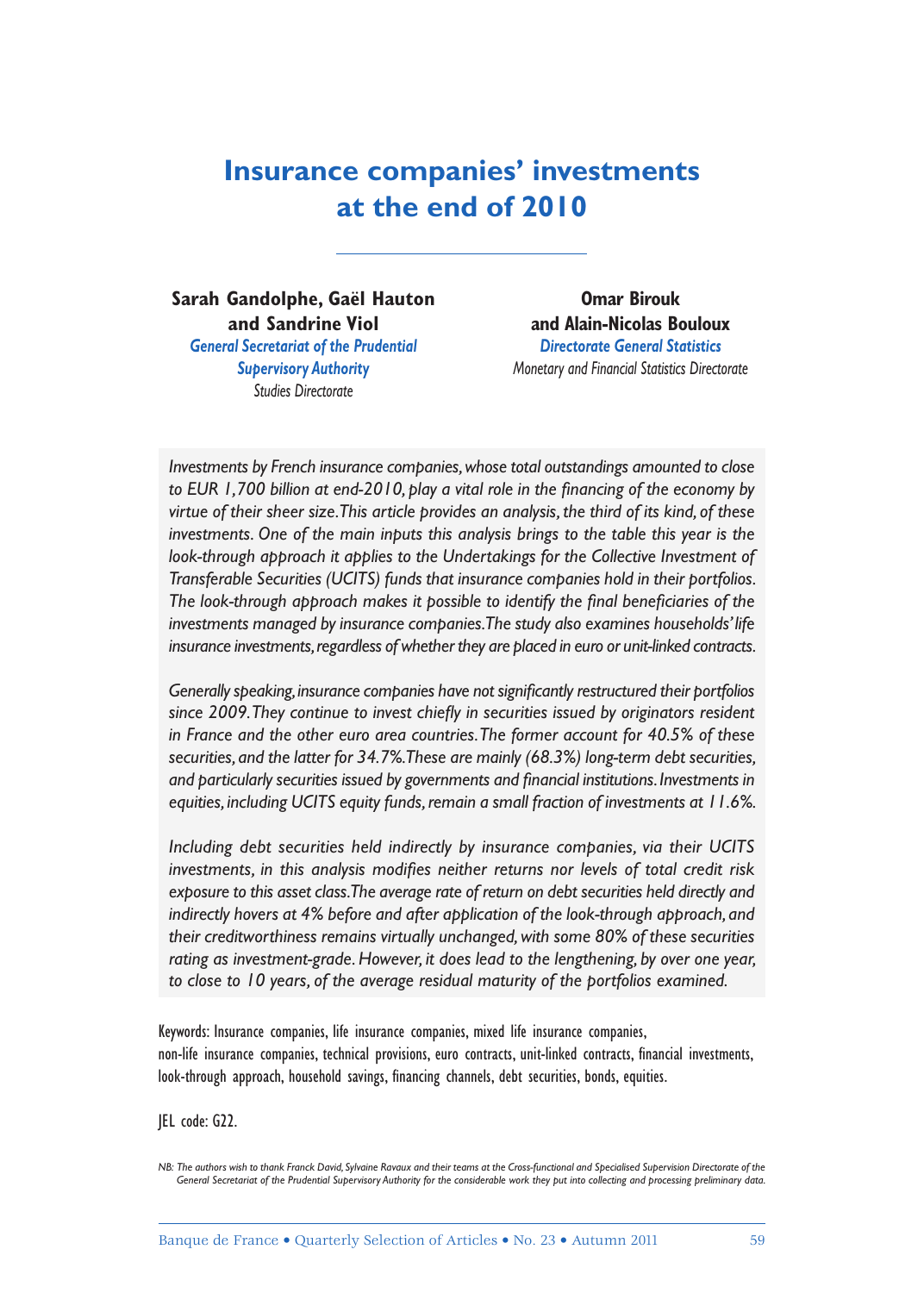This study on the investments made by insurance companies in  $2010<sup>1</sup>$ conducted jointly by the Banque de France's Prudential Supervisory Authority *(Autorité de Contrôle Prudentiel – ACP)* and Directorate General Statistics, is the third of its kind. Like the previous studies, it uses the data provided in the various annual investment statements submitted by insurance companies to the *ACP*, cross-referenced with the Banque de France's databases on securities and issuers.<sup>2</sup> For 2010, it also draws on the new regulatory statements filed by insurance companies. The standardised content of these statements makes it possible to refine and enhance the analysis in different areas.

As in previous years, the study makes a distinction between two types of companies within the insurance sector: life and mixed life insurance companies on the one hand, and non-life insurance companies on the other. Life and mixed life insurers manage the lion's share of "euro contracts" and all "unit-linked contracts", insurance products that are mainly household savings vehicles. Non-life insurance companies cover most types of risk of damage to property as well as personal risk: they mainly undertake short-term commitments (one year on average) and, in general, settle outstanding claims within a period of less than two years, with a few exceptions, such as civil liability and construction risk. Life insurance companies are therefore the source of most of the investments made by the insurance sector.

In the first section, we analyse the structure of insurers' investments by type of instrument, receiving sector and geographical origin of the issuer.

In the second section, we examine households' investments, more than half of which are in life-insurance products. Comparisons are drawn between euro contracts and unit-linked contracts. This is a crucial distinction from the prudential standpoint because the risk is borne by the insurer in the first instance and by the policyholder in the second.

#### *Source Data*

The analysis is mainly based on the annual statements filed with the Prudential *Supervisory Authority by insurers, pursuant to Article A.344-3 of the* French Insurance Code*: summary statements of investments as well as the TCEP (*tableau complémentaire aux états des placements*) – the new supplementary tables to*  investment statements filed with the ACP since 2010, which record all assets held, *security by security, and present the information previously disclosed in the detailed investment statements in a standardised and enhanced format.*

*.../...*

<sup>1</sup> This study is based on data submitted by insurance companies for the closing of accounts for the 2010 financial year. It therefore does not take into account changes on the financial markets since the start of 2011.

<sup>2</sup> See "Recent developments in the structure of insurers' investments", Banque de France – Quarterly Selection of Articles, No.16, Winter 2009- 2010.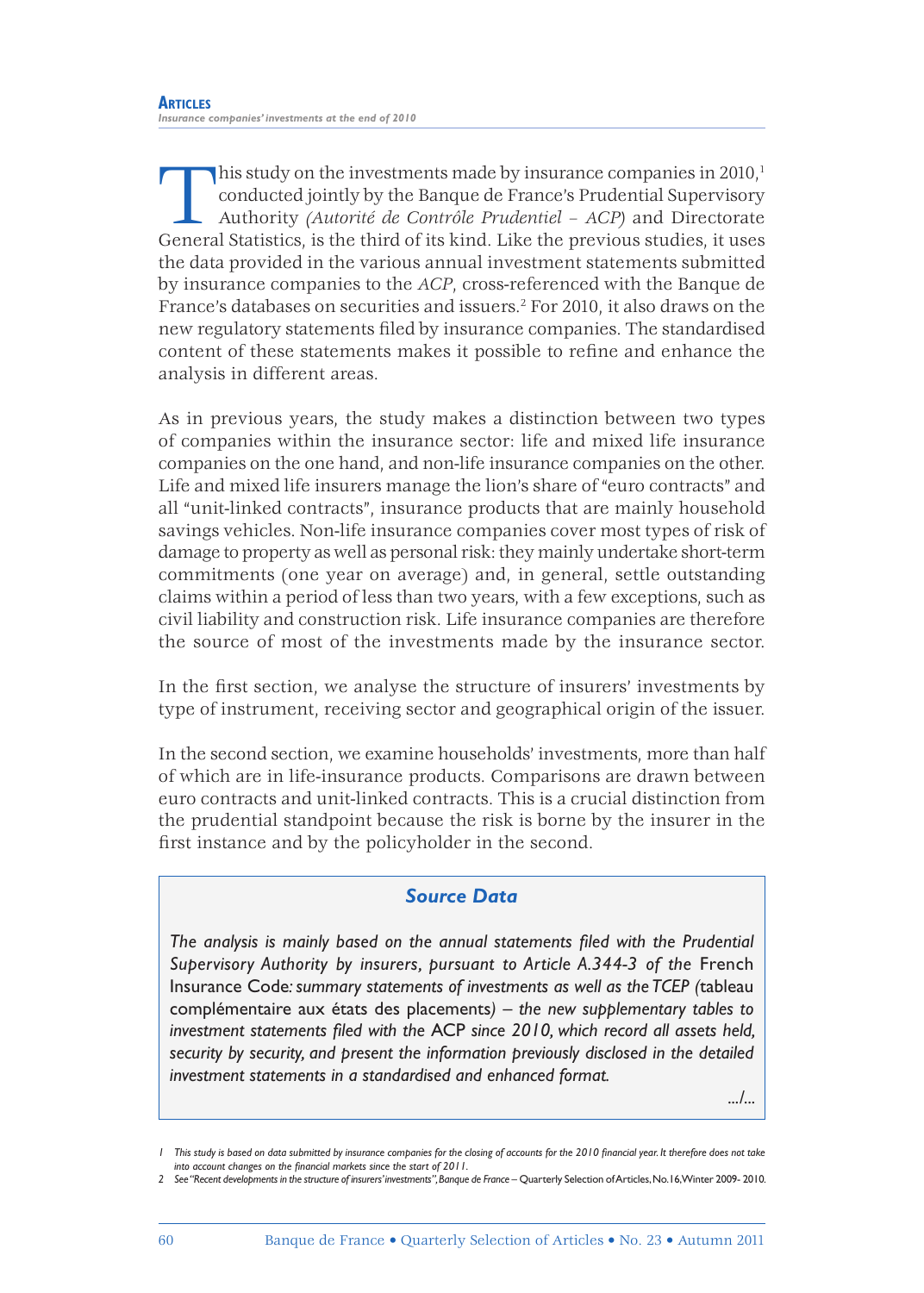*The study centres on a sample of 314 insurance companies operating in France, which hold a total of EUR 1,676 billion in investments, i.e. over 99% of the total portfolio of EUR 1,687 billion held by insurance companies (excluding reinsurance companies) regulated by the* French Insurance Code*. In addition to reinsurance companies, provident institutions and mutual insurance companies are also excluded from the sample. Unless otherwise stated, the data present assets at realisable value1 on 31 December of each year considered. Investments by life and mixed life insurers amount to close to 90% of the assets of insurance companies in the sample, i.e. a share identical to that observed for the sector as a whole.*



*Data from the TCEP make it possible to break down all the portfolios by type of*  financial instrument, geographical origin and issuing sector, as well as by maturity and *yield of the investment vehicles. In addition, the look-through analysis of UCITS held by the insurance companies, using data on French UCITS collected by the Banque de France, makes it possible to substantively identify the final beneficiaries of investments. Rather than considering the UCITS funds held by insurers, this analysis pinpoints the securities in which the UCITS invest on the insurers' behalf. When certain instruments cannot be identified using an ISIN code (International Securities Identification Numbers) or any other feature, the assets are grouped under the "Other investments" heading. This is the case for unlisted shares, real estate (identified as such in the summary statements) and derivatives, which in certain cases, are not itemised on the detailed statements or represent a smaller share than that recorded on the corresponding summary statements. For instance, at 4.7%, the proportion of directly-held equities*  that can be identified in the detailed statements is significantly smaller than the 7.9% *recorded in the summary statements. Obviously, because it identifies the equities held .../...*

*1 The realisable value is the market value of insurance companies' investments and thus includes unrealised gains and losses. The latter are calculated as the difference between the realisable value and the net book value.*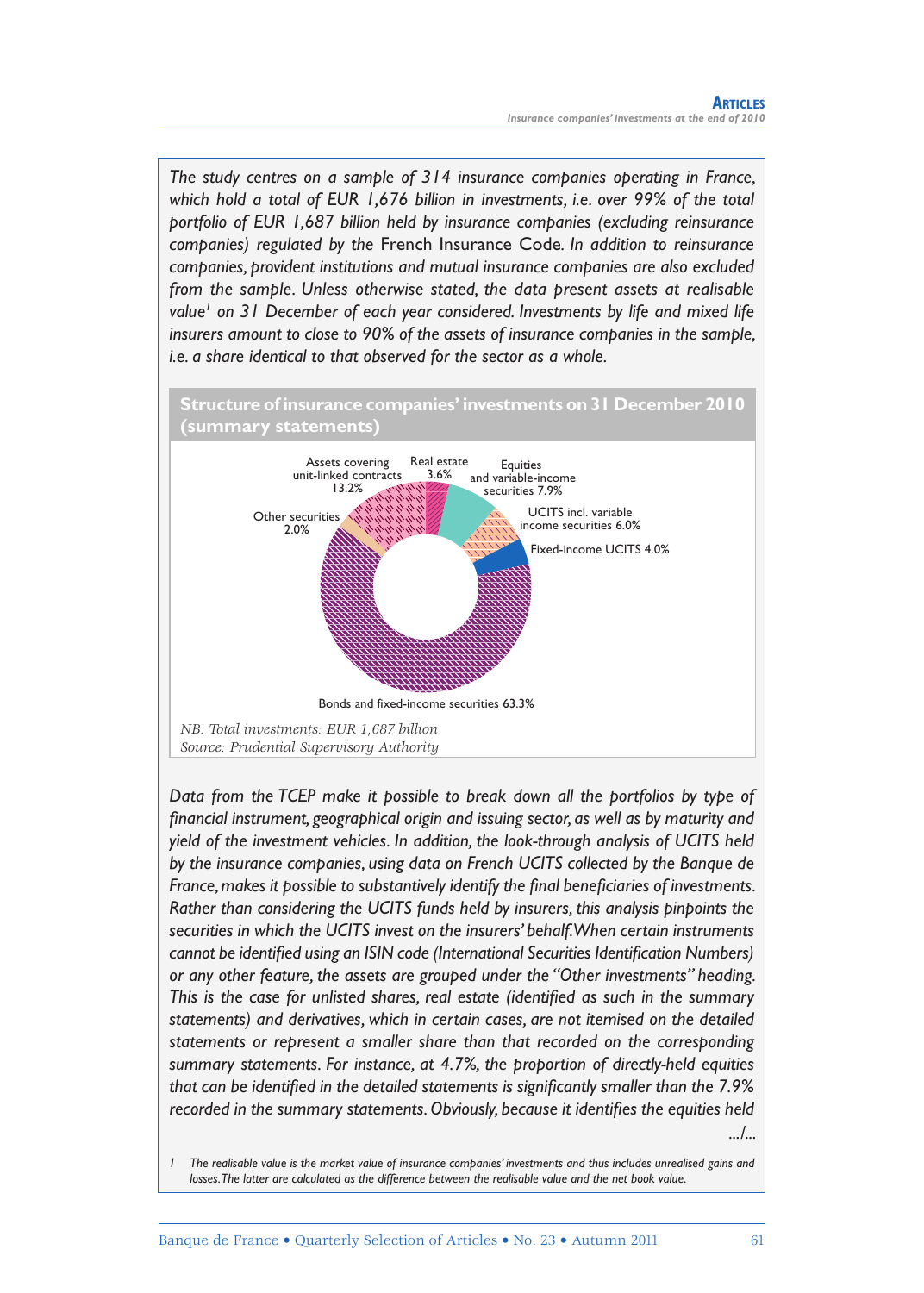in UCITS' portfolios, the look-through analysis ultimately results in a significant increase *in the proportion of equities held in insurance companies' portfolios (11.6%).*

*The charts present the structure of insurance companies' investments on 31 December 2010 as shown by the study's three data sources: summary statements of investments, detailed statements and UCITS data collected by the Banque de France.2* The first chart represents the information derived from the summary statements, *which present investments in their accounting categories (real estate, equities, UCITS, etc.). The next two charts present the investment structure based on the data from the detailed statements, before and after the look-through analysis of UCITS held by insurers. The look-through approach covered 21.4% of the securities held by insurers.*  These securities were then divided into three categories of financial instruments: debt *securities (8.8%), equities (6.9%) and UCITS (5.7%).*

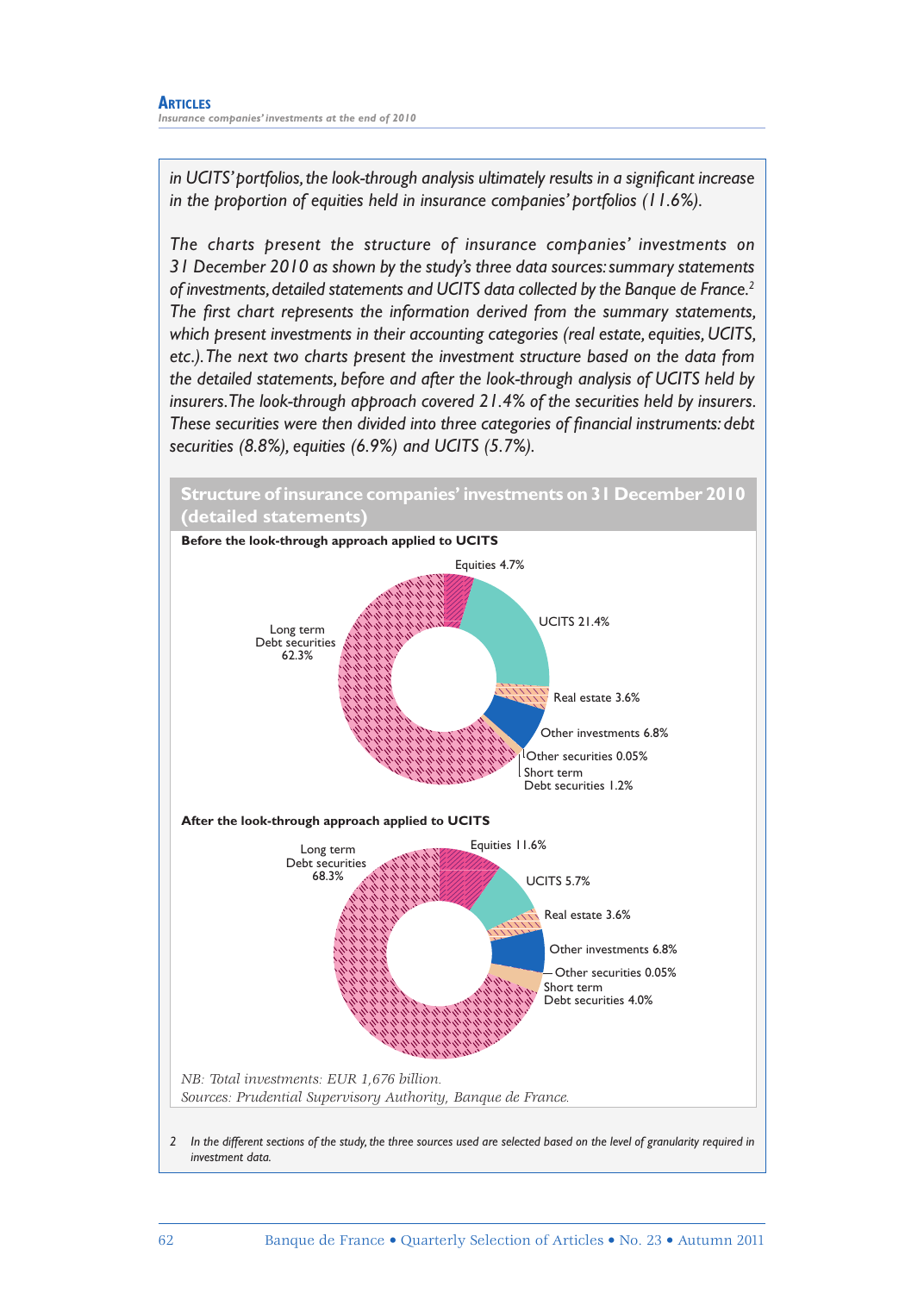# **1| Structure of insurers' financial investments by type of instrument and receiving sector**

In this study, investments have been analysed without regard for the prudential criteria usually implemented in the area of insurance. The breakdown obtained therefore groups investments matching regulated liabilities, those matching unit-linked contracts and the so-called "free" assets, which are capital resources in excess of minimum regulatory requirements. With more than 87%, the first category accounts for the largest proportion of investments by far.

### **1|1 Geographical and sectoral breakdown of investments**

The look-through analysis applied to mutual fund holdings showed that, at end-2010, securities issued by non-residents amounted to 49.1% of all investments, a slightly higher percentage than the 46.4% recorded in 2009. These non-resident issuers were still mainly from other euro area economies and they accounted for 34.7% of all investments, compared to 35.6% in 2009. However, euro area issuers' share decreased as that of issuers from other European economies rose from 4.3% to 6.4%, and that of issuers operating outside the European Union rose from 6.4% to 8%.

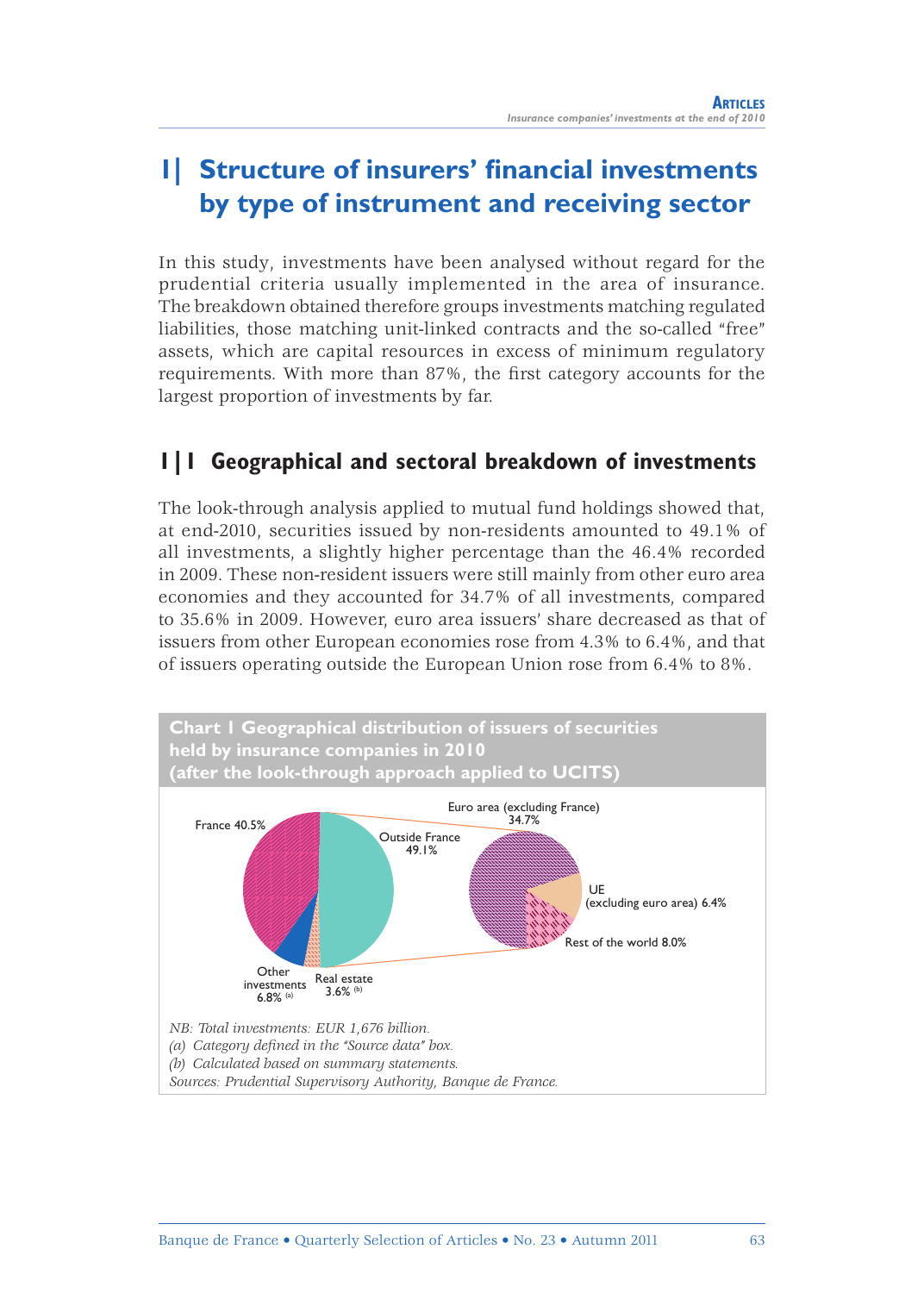#### **ARTICLES**

*Insurance companies' investments at the end of 2010*



Securities issued by French institutions made up 40.5% of insurance companies' portfolios at end-2010, up from 36.7% at end-2009. 14.4% of these securities were government securities, issued primarily by central government. This was a significant increase from the 12.3% of government securities recorded in 2009. Insurers also increased their share of securities issued by resident financial institutions (excluding insurance) from 14.6% in 2009 to 17.1%. However, the proportion of their assets made up of listed securities issued by resident non-financial companies (NFC) remained fairly stable at 7%, after 7.1% in 2009.

As Table 1 shows, the sectoral breakdown of investments in securities issued by other euro area residents is similar to that of investments in securities issued by French residents. General government securities amounted to 13.6% of assets in 2010, down from 15.1% in 2009, while securities issued by financial institutions slipped to  $12.5\%$  from  $13.2\%$  in 2009 and those issued by non-financial companies rose to 4.6% from 3.8% in 2009.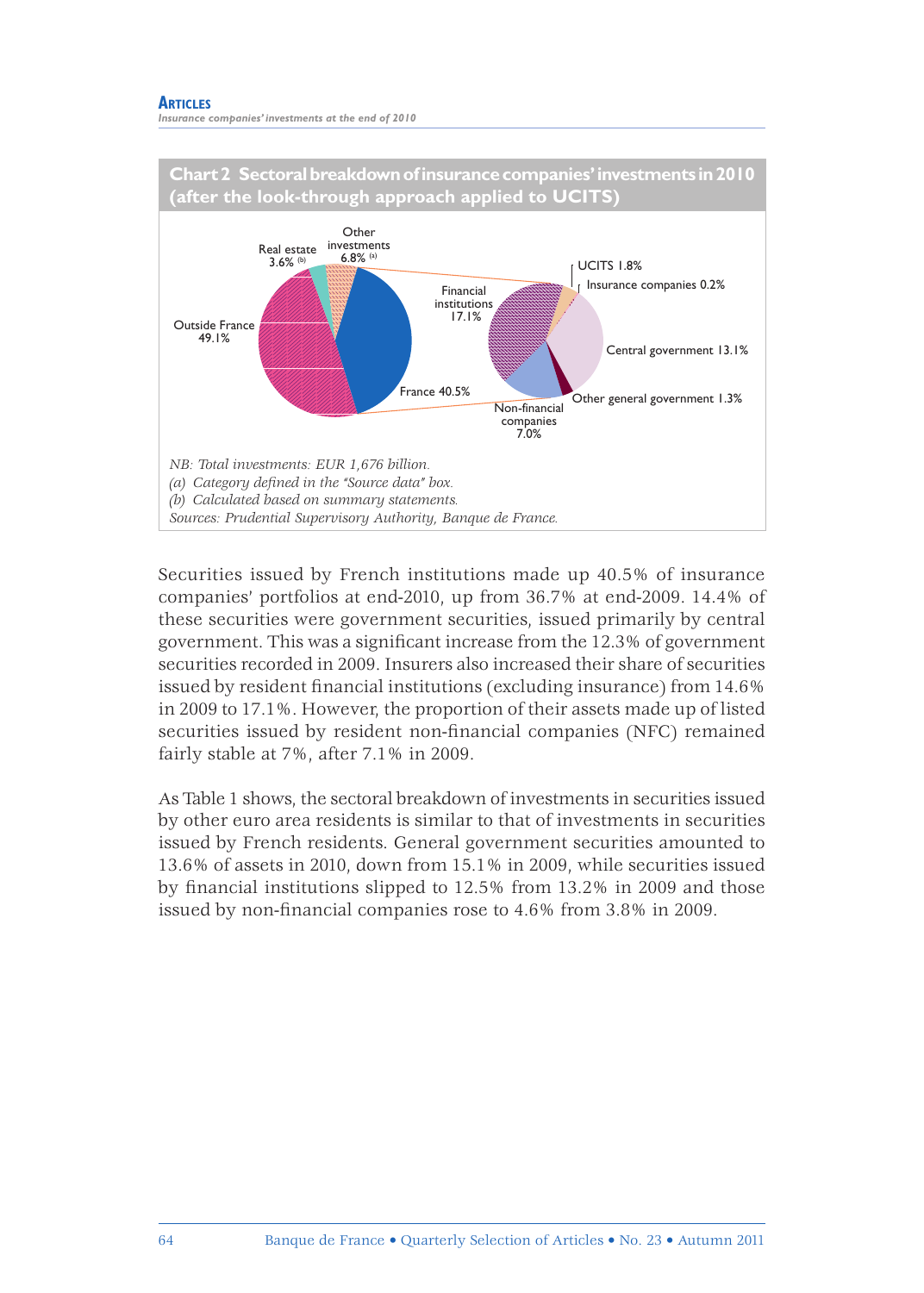| % of total investments)   | ີ                         |                |                               |                   |                  |                                          |                                  |     |                               |                  |                   |                                       |                        |           |                                  |                          |              |                    |                                | investments in 2010, after the application of the look-through approach to portfolio UCITS |                  |
|---------------------------|---------------------------|----------------|-------------------------------|-------------------|------------------|------------------------------------------|----------------------------------|-----|-------------------------------|------------------|-------------------|---------------------------------------|------------------------|-----------|----------------------------------|--------------------------|--------------|--------------------|--------------------------------|--------------------------------------------------------------------------------------------|------------------|
|                           |                           | France         |                               |                   |                  |                                          |                                  |     | Euro area excluding France    |                  |                   |                                       |                        |           |                                  | EU excluding euro area   |              |                    |                                |                                                                                            | <b>TOTAL</b>     |
| <b>NEC</b>                | Financial<br>Institutions |                | UCITS Insurance Central Local | gov.              | gov. France      | $\overline{BC}$<br><b>Total</b>          | <b>Financial</b><br>Institutions |     | UCITS Insurance Central Local | gov.             | gov.              | sectors excluding<br>France<br>Other  | Total EA NFC           |           | Institutions<br><b>Financial</b> | UCITS Insurance Central  | gov.         | sectors<br>Other   | Total<br>EU<br>excluding<br>EA | TOTAL<br>Rest of<br>the world                                                              |                  |
| Debt securities           |                           |                | $\overline{\circ}$            | $\overline{13}$ . | $\mathbf{r}$     | 2.3<br>32.6                              | 12.0                             |     | 0.2                           | 13.3             | $\overline{0}$    | $\begin{array}{c} 3 \\ 0 \end{array}$ | 28.4                   | 0.7       |                                  |                          |              | 0.2                | 5.3<br>0.3<br>$\hat{\Xi}$      | 5.0                                                                                        | 72.3             |
| $2.3$<br>$0.1$<br>$2.2$   |                           |                |                               | 0.4<br>12.7       | $\overline{1}$ . | 2.2<br>$\overline{\circ}$<br>29.8<br>2.8 | 11.6<br>$\ddot{\circ}$           |     | 0.2                           | 13.3             | $\overline{0}$ .3 |                                       | 27.6<br>$\overline{0}$ | 0.7       | $3.4$<br>$0.2$<br>$3.4$          |                          | 0.2          | $\overline{\circ}$ | $\overline{\circ}$             |                                                                                            | 4.0<br>68.3      |
|                           |                           |                | $\frac{1}{\circ}$             | 12.5              | 0.7              | $\tilde{c}$<br>20.5                      | 6.7                              |     | $\overline{0}$ .              | 11.8             | 0.2               |                                       | 19.8                   | 0.2       | Ξ                                |                          |              | $\overline{0}$     | 5.6<br>1203                    | $5.4$<br>2.3                                                                               | 44.3             |
| <b>BTMN-EMTN</b>          |                           |                |                               |                   | 0.4              | $\tilde{c}$<br>9.0                       | 4.6                              |     |                               | $\overline{0}$ . | $\bar{\rm o}$     |                                       | 6.0                    | 0.4       | 2.2                              |                          |              |                    | 3.4<br>0.8                     | 2.9                                                                                        | 21.3             |
| 0.0<br>other long term DS |                           |                | 0.0                           | 0.2               | $\vec{o}$        | $\overline{0.0}$<br>0.3                  | 0.3                              |     | $\overline{0}$ .              | 1.4              | O.O               |                                       | $\overline{8}$         | $\bar{o}$ | $\overline{a}$                   |                          | 0.2          | 0.0                | 0.5                            | 0.2                                                                                        | 2.7              |
| $4.6$<br>0.0              | $\tilde{c}$               |                | $\overline{\circ}$            | $\overline{0}$    | 0.0              | 2.3<br>6.0                               | 0.5                              |     | 0.2                           |                  |                   |                                       | $\overline{3}$         | 0.4       | $\overline{\circ}$               |                          |              |                    | $\frac{15}{0}$                 | 2.0                                                                                        | $\frac{1}{2}$    |
|                           |                           | $\frac{8}{1}$  |                               |                   |                  | $\frac{8}{1}$                            |                                  | 3.2 |                               |                  |                   |                                       | 3.2                    |           |                                  | $\overline{\circ}$       |              |                    |                                | 0.6                                                                                        | 5.7              |
|                           |                           |                |                               |                   |                  |                                          |                                  |     |                               |                  |                   |                                       |                        |           |                                  |                          |              |                    |                                |                                                                                            | 3.6              |
| "Other investments"       |                           |                |                               |                   |                  |                                          |                                  |     |                               |                  |                   |                                       |                        |           |                                  |                          |              |                    |                                |                                                                                            | $6.\overline{8}$ |
| 7.0                       | I7.                       | $\frac{8}{10}$ | 0.2                           | $\overline{13.1}$ | $\overline{13}$  | 4.6<br>40.5                              | 12.5                             | 3.2 | 0.4                           | 13.3             | $\ddot{0}$        | 0.3                                   | 34.7                   | $\equiv$  | 3.7                              | $\overline{\phantom{a}}$ | $\ddot{0}$ . | 0.2                | 6.4<br>$\ddot{ }$              | 8.0                                                                                        | $\overline{0}$   |

## **ARTICLES** *Insurance companies' investments at the end of 2010*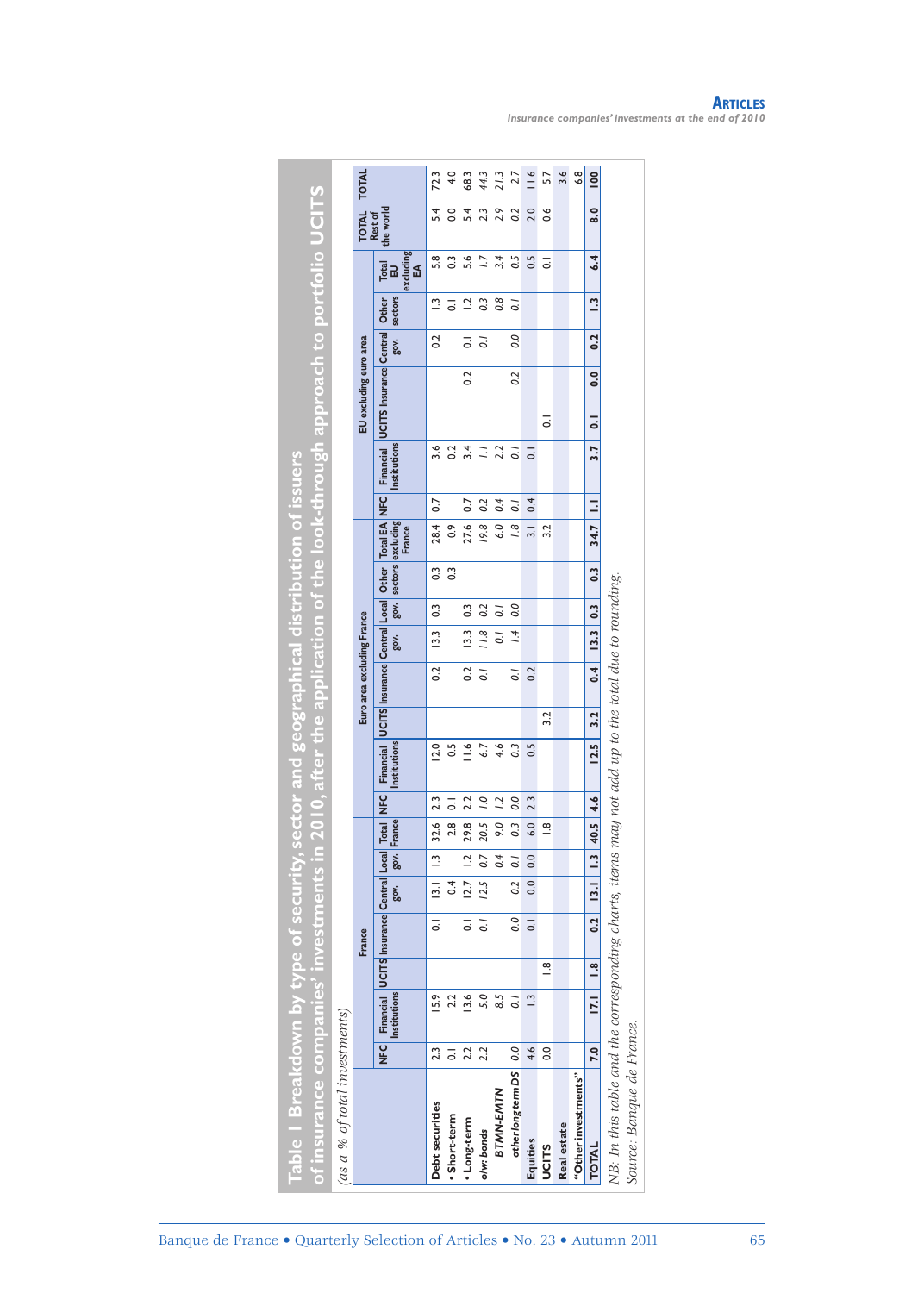# **1|2 Debt securities**

### 1|2|1 General structure of debt security portfolios

The management of insurance companies' assets is subject to several constraints, chief among them being the need to be able to meet commitments to policyholders at all times, while also ensuring duration matching of assets and liabilities; and the need to maintain the company's profi tability while complying with regulatory requirements. The guaranteed minimum remuneration rate on euro contracts, which make up 85% of life insurance policies, is an incentive for life insurance companies to hold mainly debt securities, preferably at fixed rates, as this class of assets best meets this constraint.

In 2010, debt securities accounted for 72.3% of all insurers' investments; this was a sharp rise from the 66.8% posted in 2009. While 63% of these debt securities were held directly, 9.3% were held indirectly via portfolio mutual funds. Application of the look-through approach allowed the corresponding outstanding amounts to be broken down as follows: 4% of short-term securities, including 2.9% of certificates of deposit, 44.3% of bonds, 21.3% of euro medium-term notes and 2.7% of other medium and long-term securities (see above, Table 1).

Caution must be exercised when analysing changes in the structure of debt securities held by insurance companies observed from 2009 to 2010. On the one hand, they reflect not only investment choices but also valuation changes stemming from interest rate movements: the sharp increase in the share of bonds from 38% in 2009 to 44.3% in 2010 is at least partially traceable to the rate drop in 2010, which led to a rise in securities' market value. On the other hand, the increased reliability provided by the new statements filed by insurance companies has made it possible to more accurately identify securities, and therefore, has contributed to increasing the share attributed to debt securities rather than "other investments".

The sectoral breakdown of issuers of debt securities highlights the relative stability of the share of government securities, which amounted to 40% of outstandings at end-2010, a proportion which changed little from 2009. That being said, there has clearly been a portfolio shift favouring French government securities: in 2009, these securities made up 44% of all government securities held, while other euro area governments accounted for 55%. In 2010, French government securities amounted to 50.3%, with other euro area government securities making up 47%. This shift to domestic issuers was also observed for securities issued by financial institutions, which rose slightly overall from 30.9% in 2009 to 33.4%: within this group, the share of domestic institutions spiked, climbing from 47% in 2009 to 51% in 2010.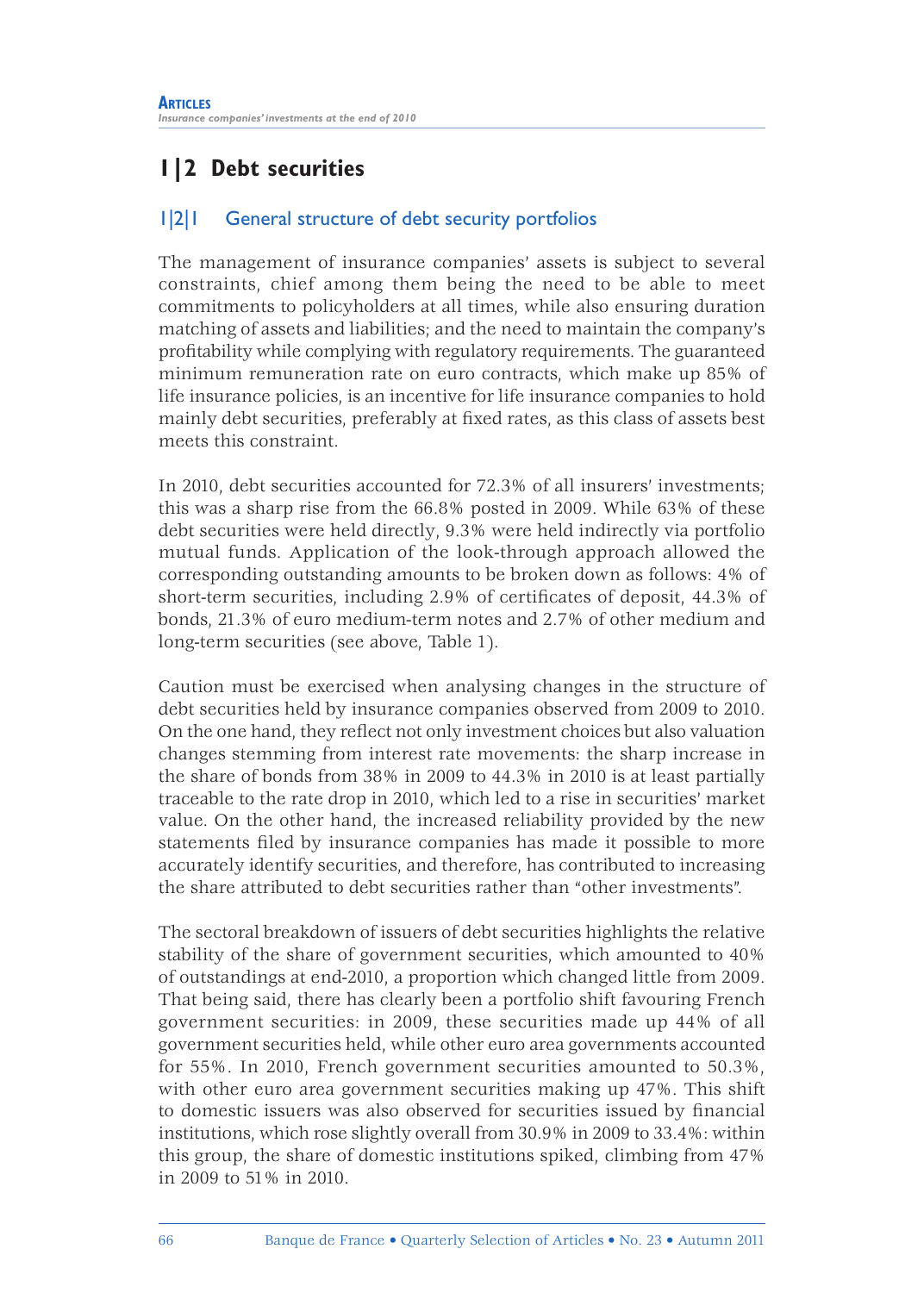### 1|2|2 Analysis of the main features of debt security portfolios

#### Rate of return

Analysis of the rate of return on portfolios, which, in 2009, was carried out solely on bond portfolios, was extended in 2010 to all debt security portfolios as a result of the improvement in the data coverage rate, which is now close to 100%, and the quality of the data gleaned from the TCEP. These tables provide more details on securities held, which facilitates cross-referencing with the Banque de France's securities databases.

In line with observations made in previous years, the analysis of the breakdown of debt securities by coupon type confirms the predominance of fixed-rate securities for 2010. These securities accounted for 89% of all debt securities outstanding, 1% of which were zero coupon securities. Floatingrate securities, for their part, amounted to 11%. Some of the floating-rate securities that can now be identified are inflation-indexed securities, which, at-end 2010 represented 3.7% of debt security portfolios (3.6% for life insurance companies and 4.3% for non-life insurance companies).

The average rate of return<sup>3</sup> on all debt security portfolios, defined as the weighted average of rates of return on each line of securities held, was not significantly different depending on whether it was calculated before or after application of the look-through approach: it was 4.07% before the look-through approach, and 4.05% afterwards. In addition, this average rate of return was slightly higher for life and mixed life insurance companies, standing at 4.05% after the look-through analysis, compared with 3.9% for non-life insurers.

On the segment of bonds issued by residents, which was the sample analysed in the last two studies, the average rate of return on securities held amounted to 3.85% in 2010, down by 35 basis points from the 4.2% recorded in 2009.

The rates of return observed must nevertheless be set against the other features of portfolio debt securities, i.e. their maturity and credit risk level.

#### Residual maturity of debt securities

Before the look-through analysis of UCITS funds, the average residual maturity of insurance companies' debt security portfolio stood at 8.7 years in 2010: 8.8 years for life insurance and 6.8 years for non-life insurance. After the look-through, the investment horizon appeared to be longer: it expanded to an average of 9.8 years, with an average horizon of 10 years for

<sup>3</sup> An average annual rate of the reference index was used for floating-rate bonds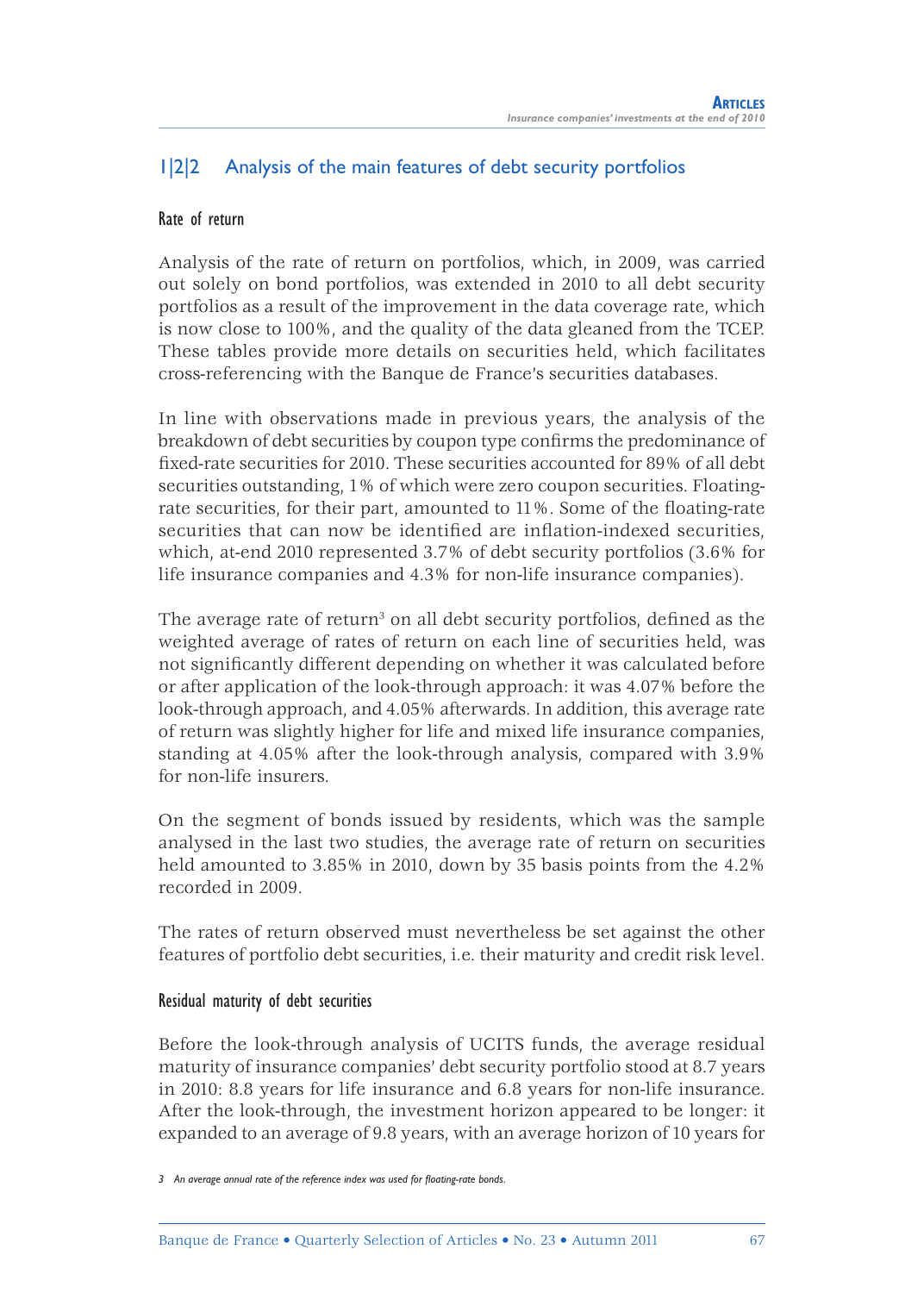#### **ARTICLES** *Insurance companies' investments at the end of 2010*



life insurance companies and 9.1 years for non-life insurance companies. The lengthening of the average maturity of debt security portfolios obtained de facto via UCITS therefore does not result in an increase in average returns (see above).

In 2010, the average residual maturity for investments in bonds issued by residents, which were specifically analysed in 2009 and 2008, stood at 7 years for non-life insurance companies, returning to its 2008 level. However, for life insurance companies, it lengthened further to stand at 9.8 years.

#### Credit risk level

In this study, credit risk was assessed through a line-by-line examination of securities' ratings as well as their ability to fulfil Eurosystem eligibility criteria.

Analysis of the rating of debt securities held by insurance companies highlights the quality of portfolios, which were composed of close to 83% of investment grade category<sup>4</sup> securities before the look-through analysis. After the look-through, this proportion dipped to 78%. The disparity was partly a result of the increase from 10% to 14% of the share of unrated securities, two-thirds of which were issued by residents. There was therefore no proportional increase in the share of speculative grade securities, which remained confined to 8% in 2010, even though they rose from the 3% recorded

*<sup>4</sup> Bonds that are rated BBB– or above by Fitch ratings and Standard & Poor's, and Baa3 or above by Moody's. Speculative grade securities are those rated below BBB– by Fitch ratings and Standard & Poor's, and below Baa3 by Moody's. The criterion used is the lowest rating assigned by one of the three main rating agencies.*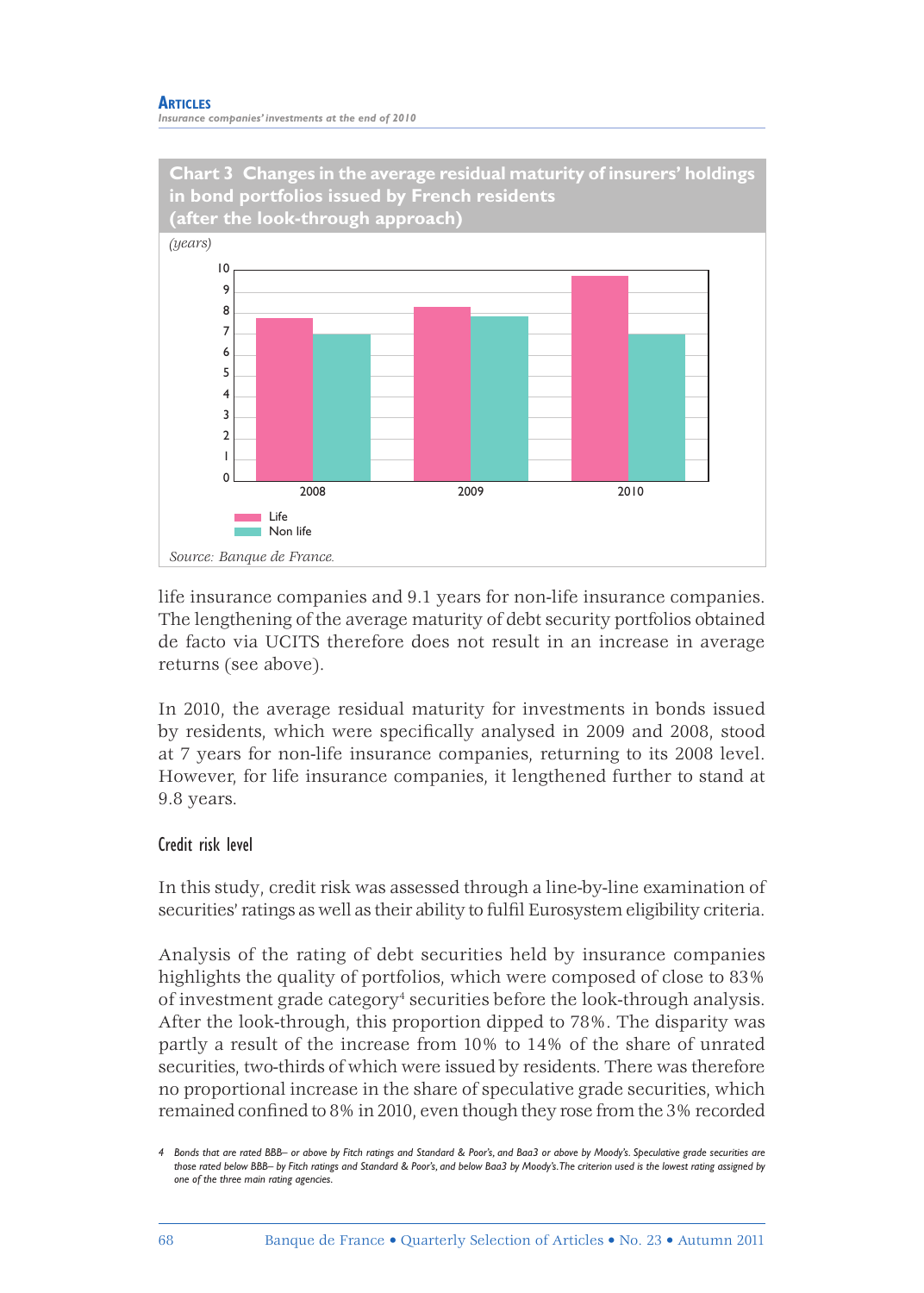in 2009. Analysis of the quality of the portfolio against Eurosystem eligibility criteria yielded similar results: the debt security portfolios of insurance companies were made up of 83% of eligible securities before look-through analysis and 80% of eligible securities after look-through analysis.

### 1|2|3 Holdings in covered bonds

Covered bonds,<sup>5</sup> debt securities with specific guarantees, which are in theory the highest rated, may currently appear to be relatively attractive investment products compared with government securities or bank bonds – traditionally the preferred investments of insurance companies (see above  $1|2|1$ ) – nonetheless, they are now more varied in terms of risk, depending on the issuer.

Outstandings of covered bonds held by insurance companies rose from EUR 99 billion at end-2009 to roughly EUR 110 billion in 2010. Their share in all debt security portfolios remained stable, amounting to 9% in 2010 after 9.5% in 2009. Securities issued by domestic residents accounted for approximately half of all outstandings and could be broken down as follows: 58% of mortgage bonds, 29% of CRH bonds (bonds issued by CRH, France's Residential Mortgage Refinancing Fund) and 13% of bonds issued by several large resident credit institutions in the framework of covered bond programmes. Some two-thirds of outstandings of bonds issued by originators resident in the euro area, excluding France, came from Spain. Issuers resident in Germany accounted for 13% of these outstandings and issuers in the Netherlands for 8%. Almost all securities issued fell within the investment grade category, with speculative grade securities accounting for a mere 2.5% of outstandings.

|              | Table 2 Insurance companies' holdings in covered bonds<br>by type of insurance                      |           |                               |                                                                        |                                                             |                                              |  |  |  |
|--------------|-----------------------------------------------------------------------------------------------------|-----------|-------------------------------|------------------------------------------------------------------------|-------------------------------------------------------------|----------------------------------------------|--|--|--|
|              | (amount and as a percentage of total debt securities)<br><b>Total</b><br>outstandings<br>(billions) |           |                               | <b>Total outstandings</b><br>as a % of debt securities                 |                                                             |                                              |  |  |  |
|              |                                                                                                     | All areas | <b>Issued</b><br>by residents | <b>Issued</b><br>by euro<br>area<br>residents<br>(excluding<br>France) | <b>Issued</b><br>by EU<br>residents<br>(excl. euro<br>area) | <b>Issued</b><br>by the rest<br>of the world |  |  |  |
| Non-life     | 8                                                                                                   | 0.7       | 0.4                           | 0.3                                                                    | 0.0                                                         | 0.0                                          |  |  |  |
| Mixed life   | 102                                                                                                 | 8.3       | 4.2                           | 3.2                                                                    | 0.8                                                         | 0.1                                          |  |  |  |
| <b>Total</b> | 110                                                                                                 | 9.0       | 4.6                           | 3.5                                                                    | 0.8                                                         | 0.1                                          |  |  |  |

*Source: Banque de France.*

*5* In this study, these instruments are defined as securities that are backed by mortgage loans and protected in the event of the originator's default. This *protection is either provided by the law (e.g. French mortgage bonds, as well as home-purchase bonds – "obligations de financement de l'habitat"– OFH since the Act of 22 October 2010), or contractual (see covered bonds). In this study, covered bonds include mortgage bonds, CRH bonds and home-purchase bonds, various securities offerings issued under covered bond programmes developed by large French banks in recent years.*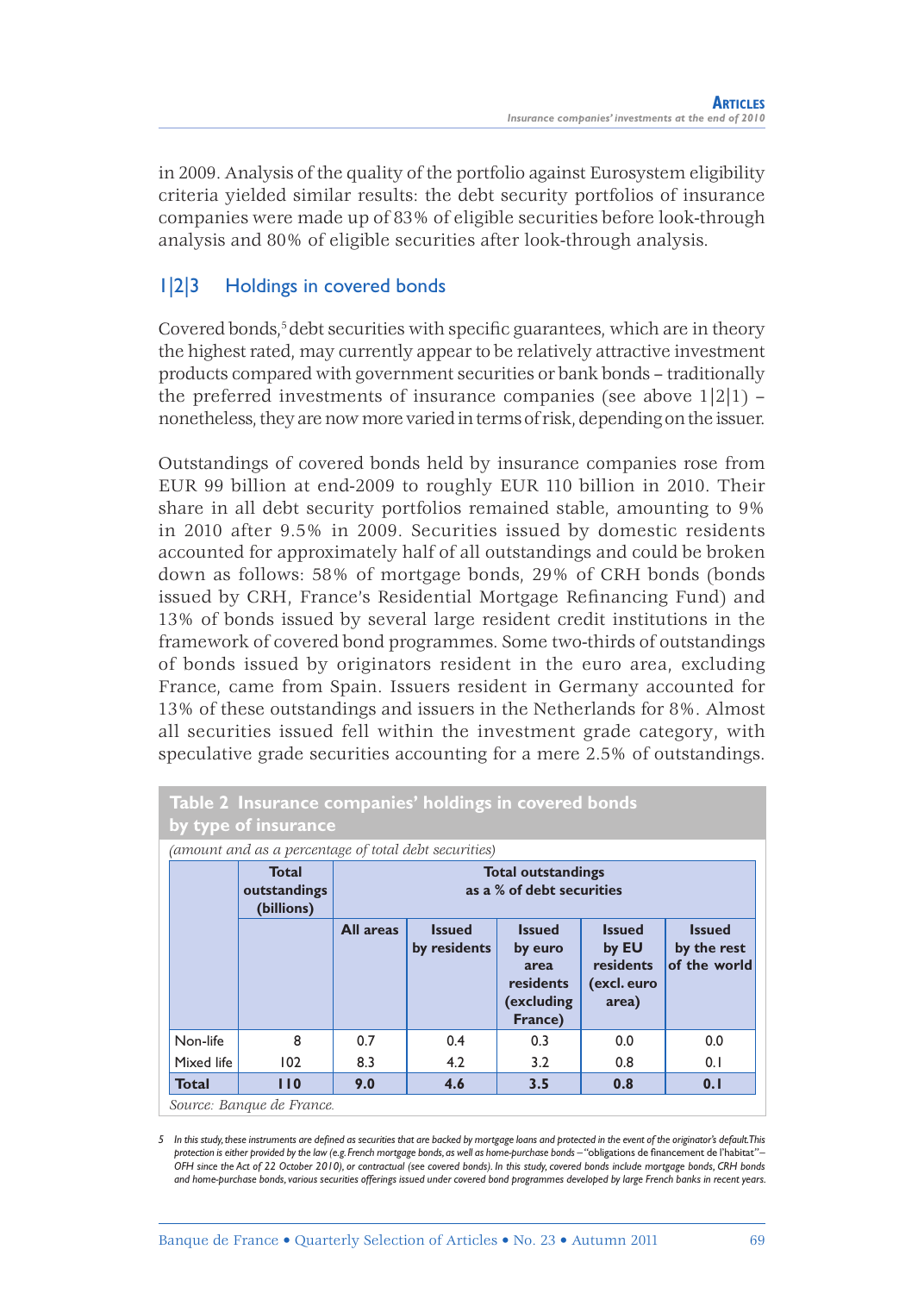## **1|3 Equity investments**

Analysis of insurance companies' equity holdings based on the detailed investment statements provides little information on unlisted shares which are not identified by an ISIN code. It is therefore necessary to use the summary statements, which record investments at net book value<sup>6</sup> and make it possible to identify the holdings $^7$  included in the "Equity and variable-income securities" item. Non-life insurance companies hold a substantial share of equity. This is because they manage a larger proportion of "free" assets, i.e. the company's surplus capital relative to minimum requirements, and also because they are obliged to cover very long-term risks. This is however generally not the case for life and mixed life insurance companies: though some of these have substantial equity investments, this is generally because they hold interests in a subsidiary's equity capital.

In addition to directly held securities, insurance companies also held equities via their UCITS investments. The summary investment statements showed that directly-held equities made up 7.9% of insurance companies' portfolios, compared with 8.3% in 2009. The look-through analysis of mutual fund holdings showed that they included 44% of equities.<sup>8</sup> This pushed the share of equity in insurers' investments from 7.9% to 11.6%.



*<sup>6</sup> Net book value or carrying value is used to assess holdings for which it is diffi cult to estimate a reliable market value.*

*<sup>7</sup> Securities issued by companies in which insurance companies have holdings, as defi ned in Appendix A.343-1 of the* French Insurance Code*. 8 This is on the assumption that the UCITS that were not analysed using a look-through approach hold equity securities in the same proportion as those that were.*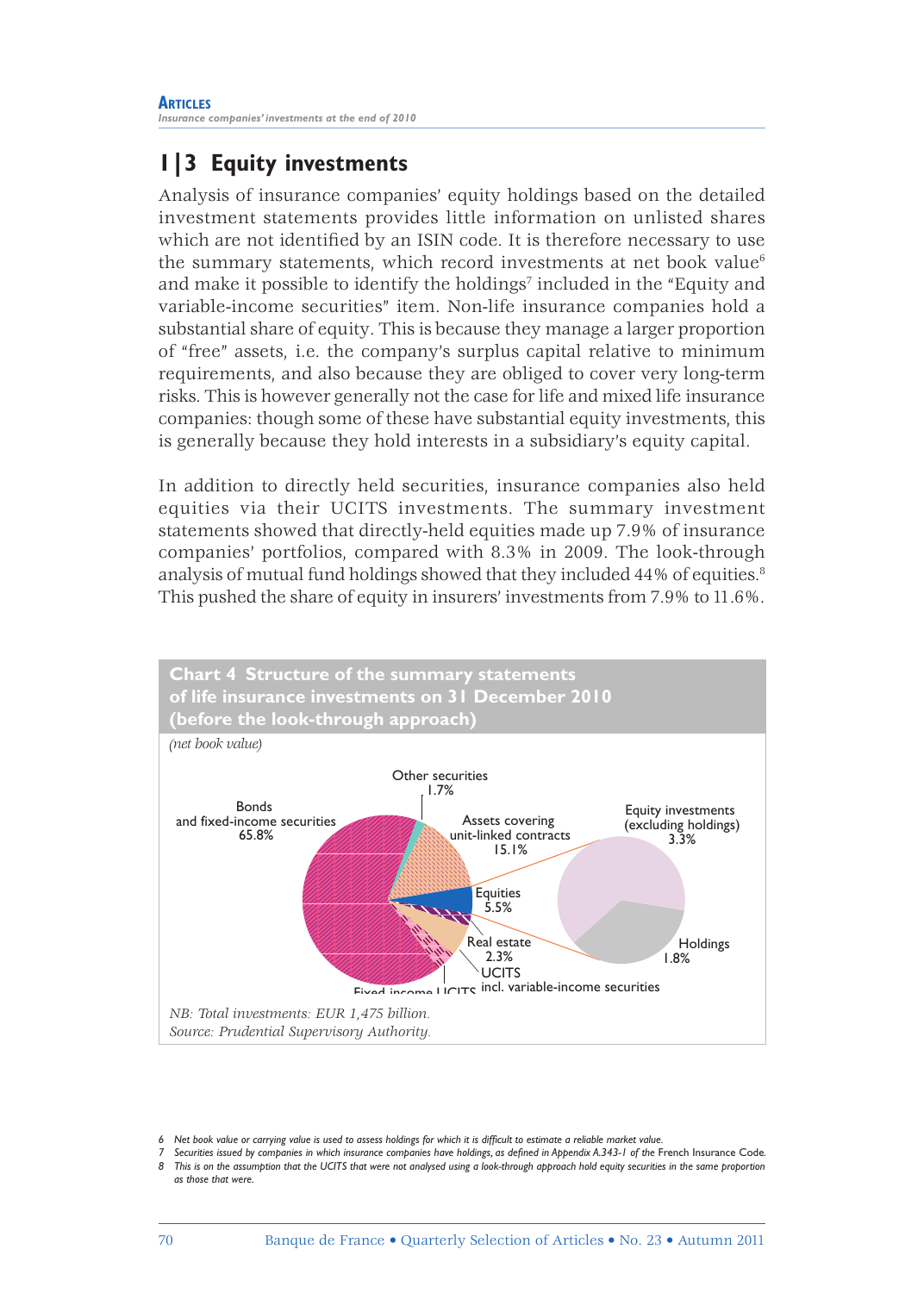

### **1|4 Changes in unrealised gains or losses in the various asset classes**

At end-2010, unrealised gains in insurance companies' portfolios amounted to EUR 57 billion. This was a decline of more than 12% from end-2009, however, unrealised gains were still substantial because they represented over 3% of all outstanding investments.



*NB: Total investments: EUR 1,687 billion at realisable value, EUR 1,630 billion at net book value. Source: Prudential Supervisory Authority.*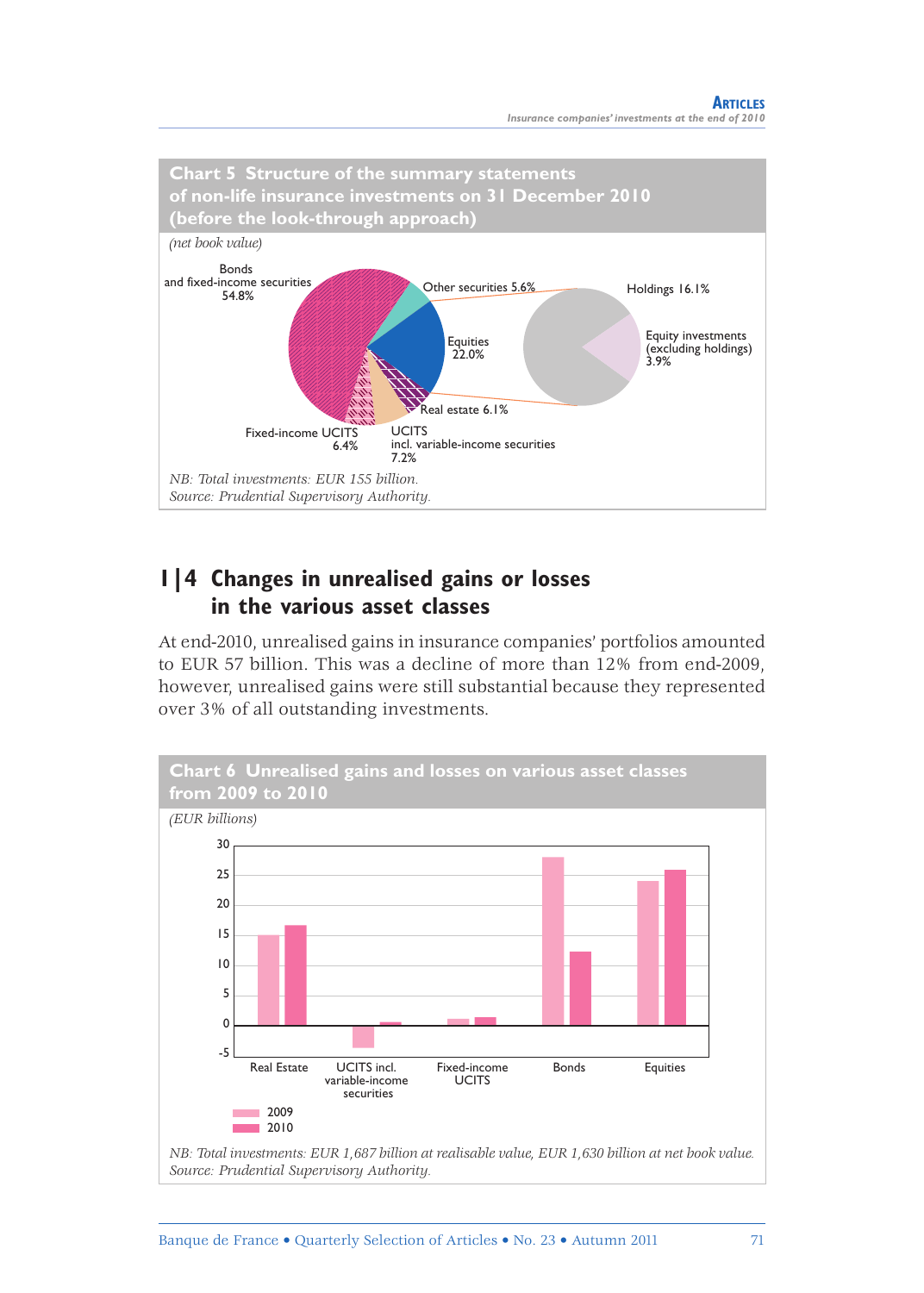The decline was linked to the sharp 56% drop in unrealised bond gains, mainly due to the increase in risk premiums on the government securities segment in 2010. Given the share of debt securities in total investments, these adverse developments largely overrode the 10.4% rise in gains on mortgage-related securities and the 7.8% increase in gains on equity investments.

UCITS also posted unrealised gains of EUR 2.1 billion at end-2010, following two consecutive years of unrealised losses: EUR -15.3 billion and EUR -2.4 billion in 2008 and 2009 respectively.

# **2| Households' investments in life insurance policies**

## **2|1 Share of life insurance in households' savings9**

In 2010, households' net acquisition of financial assets amounted to a total of EUR 152 billion. Over half of these investments, i.e EUR 77.4 billion, was in life insurance. While this was an amount equivalent to the EUR 76 billion recorded in 2009, it was a substantially smaller share of total net acquisition, which amounted in 2009 to EUR 122 billion (see Chart 7).



*9* The data for investment flows derived from the 2010 financial accounts are estimates and subject to revision.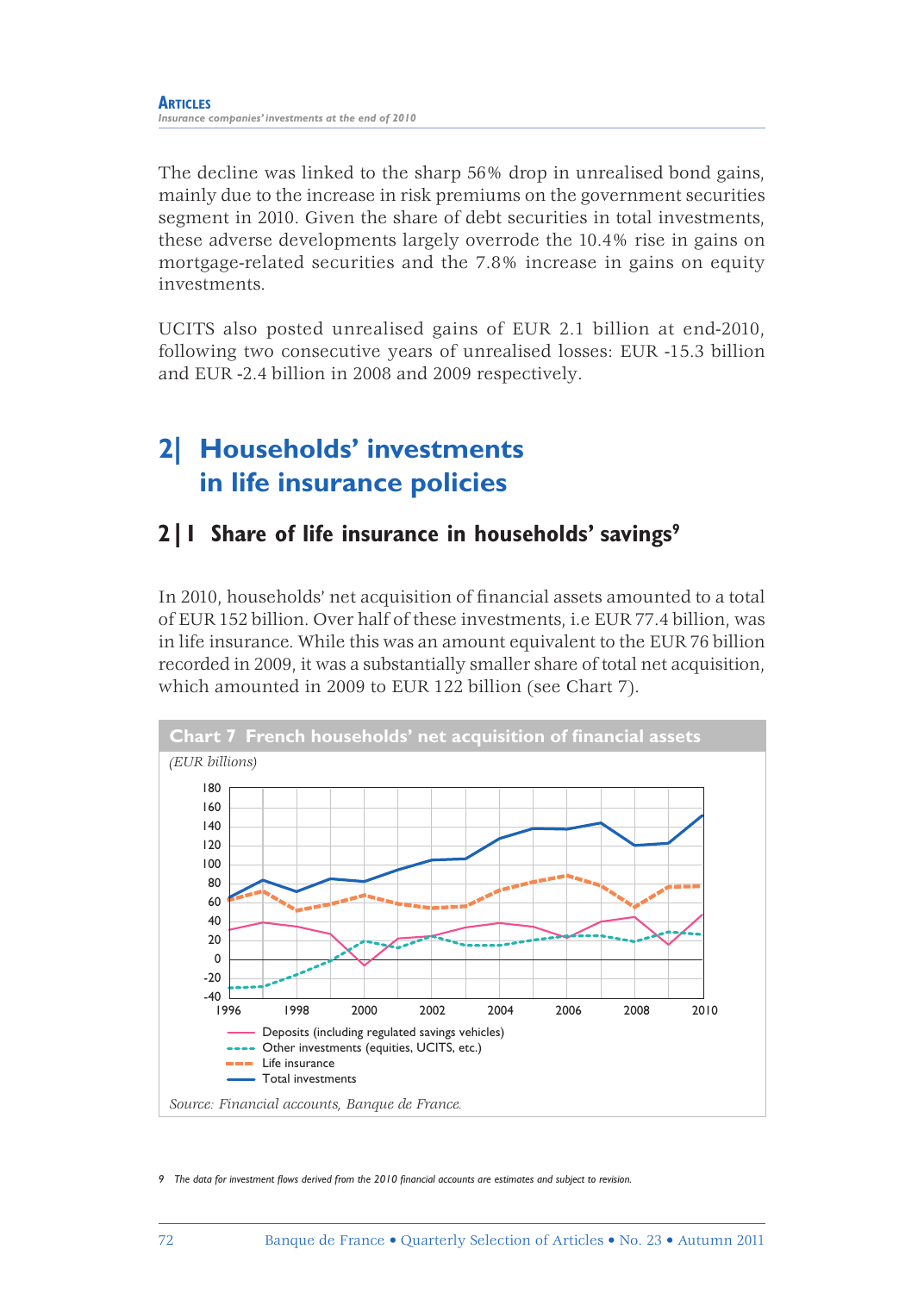Households' relative disaffection for life insurance benefited deposits and passbook accounts, especially regulated savings products. Their net acquisition of the latter rose from EUR 16 billion in 2009 to EUR 47.5 billion in 2010. Households' renewed interest in deposits and passbook accounts was due mainly to the upsurge in the interest rates on these products – the rate on the "A" passbook account, for instance, was raised by a half point in 2010 from 1.25% to 1.75%. The reallocation also came against the backdrop of the rising preference for liquidity and risk aversion spurred by the uncertainty about the prospects for economic growth. At the same time, the average revaluation rate of life insurance policies slipped from 3.65% in 2009 to 3.40% in 2010, and there was a perception that taxation of this investment product would be unfavourably revised in the not-too-distant future.10

While the bulk (EUR 71.6 billion out of EUR 77.4 billion) of households' new investments in life insurance in 2010 were in euro contracts, there was nonetheless a rise in the uptake of unit-linked contracts, which rose to EUR 5.8 billion. In 2009, net investments in unit-linked contracts had amounted to only EUR 0.12 billion, inching up from a net decline of EUR 7.6 billion in 2008 (see Chart 8). The slightly more favourable situation of unit-linked plans in 2010 may be traced mainly to the upswing in stock market indices in the second half of the year.

Outstandings of life insurance investments amounted to a total of EUR 1,505 billion at end-2010, of which EUR 1,286 billion worth of policies were in euro and EUR 219 billion were in unit-linked contracts. Life insurance investments accounted for 40% of households' financial investments (National Financial Accounts, 2010).



*10 The rate of social contributions paid on life insurance policies edged up from 12.1% to 12.3% on 1 January 2011.*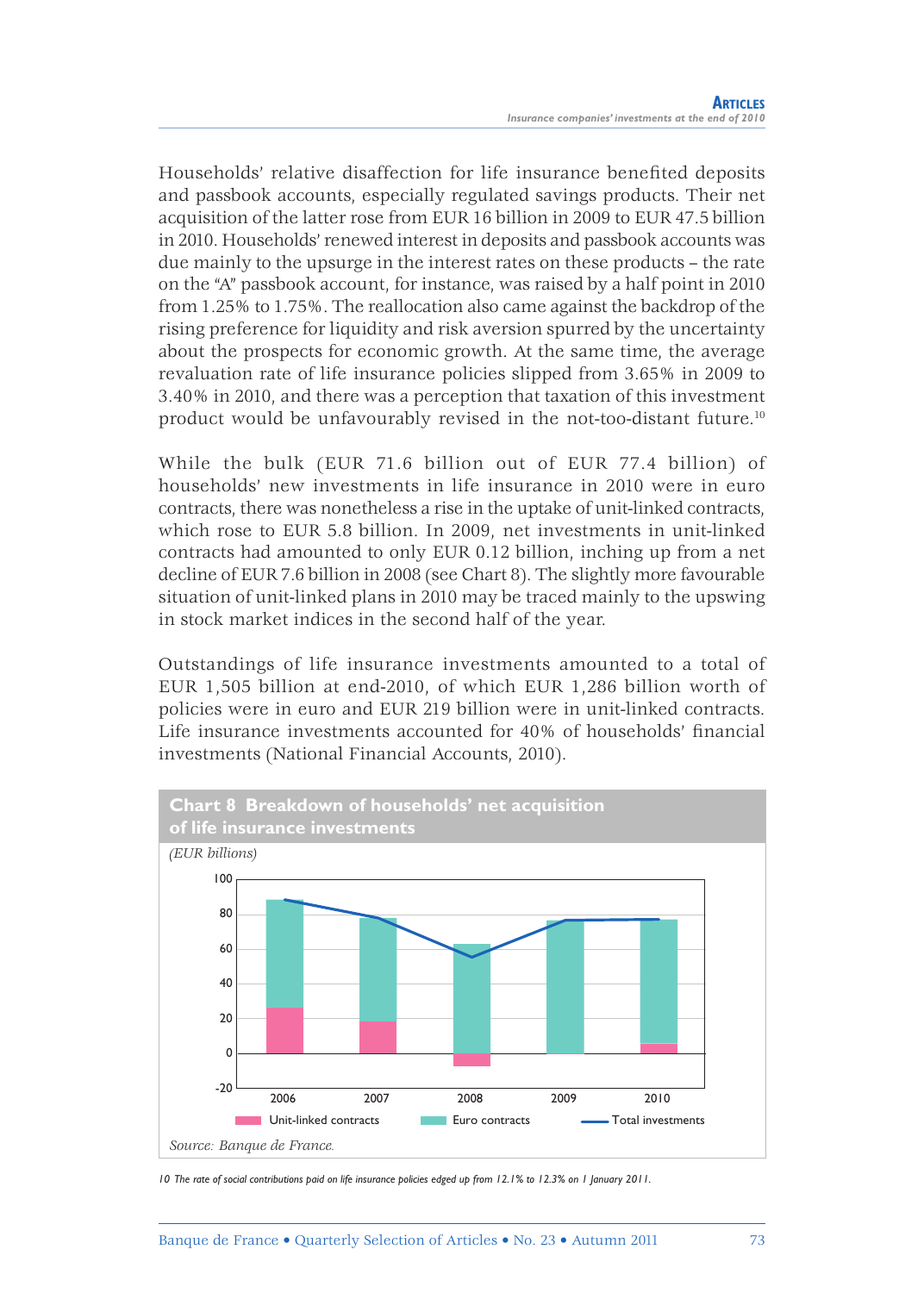# **2|2 Analysis of investments held against life insurance policies**

Investment statements filed by life insurers make it possible to identify the features of securities investments held according to the type of policies they cover. This distinction makes it possible to highlight the differences in terms of asset allocation that result from the specific features of these contracts, beyond the substantial disparity observed between the respective shares of each type of contract. Outstandings of euro contracts were up to six times larger than those of unit-linked insurance plans. The latter pay the policyholder a return that is most often linked to indices that are monitored or calculated by the life insurance company, and vary with the performance of the financial markets. Insurance companies do not generally offer guarantees on unit-linked contracts. Euro contracts, however, offer policyholders not only a capital guarantee but also a minimum rate of return.

These management constraints oblige life insurance companies to hold separate asset portfolios for each type of contract in order to meet the outlays to be paid out to policyholders: up to 87.3% of unit-linked contracts were invested in UCITS. The guarantees included in euro contracts make it necessary for these plans to be invested mostly in debt securities (75% of the total, see Chart 9).



The look-through approach applied to UCITS held against unit-linked and euro contracts makes it possible to better identify life insurance companies' final portfolio exposure. The look-through analysis showed assets held to cover unit-linked contracts to be more diversified than those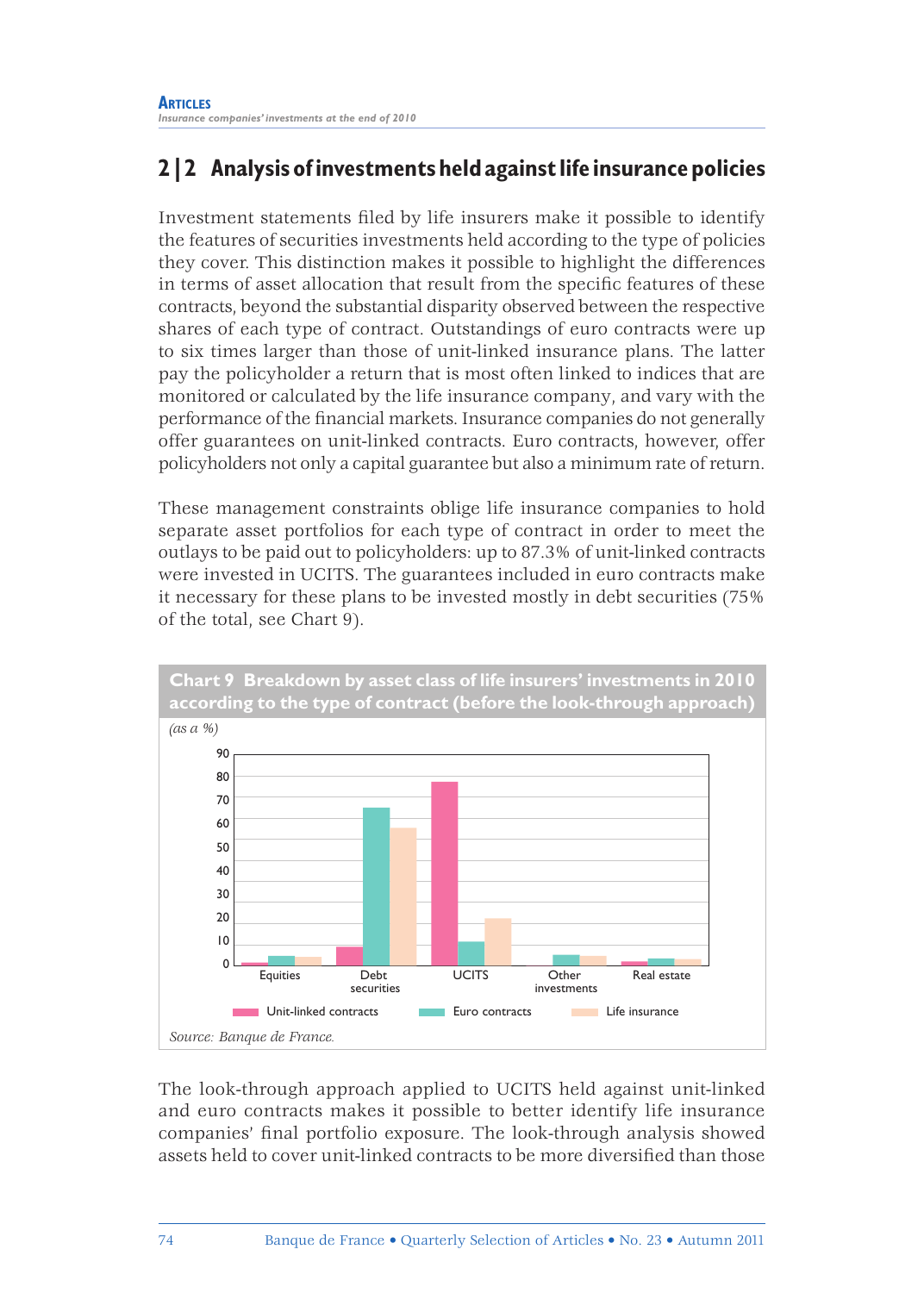covering euro-denominated policies. Up to 33.7% of unit-linked contract funds were deployed in equity securities, compared with only 7.8% for euro contracts. Debt securities therefore ultimately amounted to only 39.1% of investments against unit-linked policies, compared with 80% for euro contract investments (see Chart 10).



Analysis of the final structure of insurers' portfolios also highlights the economic sectors that benefit from households' investments through their investment choices. Up to 16.2% of unit-linked contracts were invested in securities issued by non-financial companies, compared with only 5.6% for euro contracts (in absolute terms, non-financial companies were nonetheless financed chiefly by the funds from euro-denominated plans, which amounted to EUR 72 billion, compared with EUR 36 billion from unit-linked plans). In contrast, 16.7% of outstandings of euro-denominated contracts were invested in government securities, compared with only 2.8% for unit-linked contracts (see Chart 11).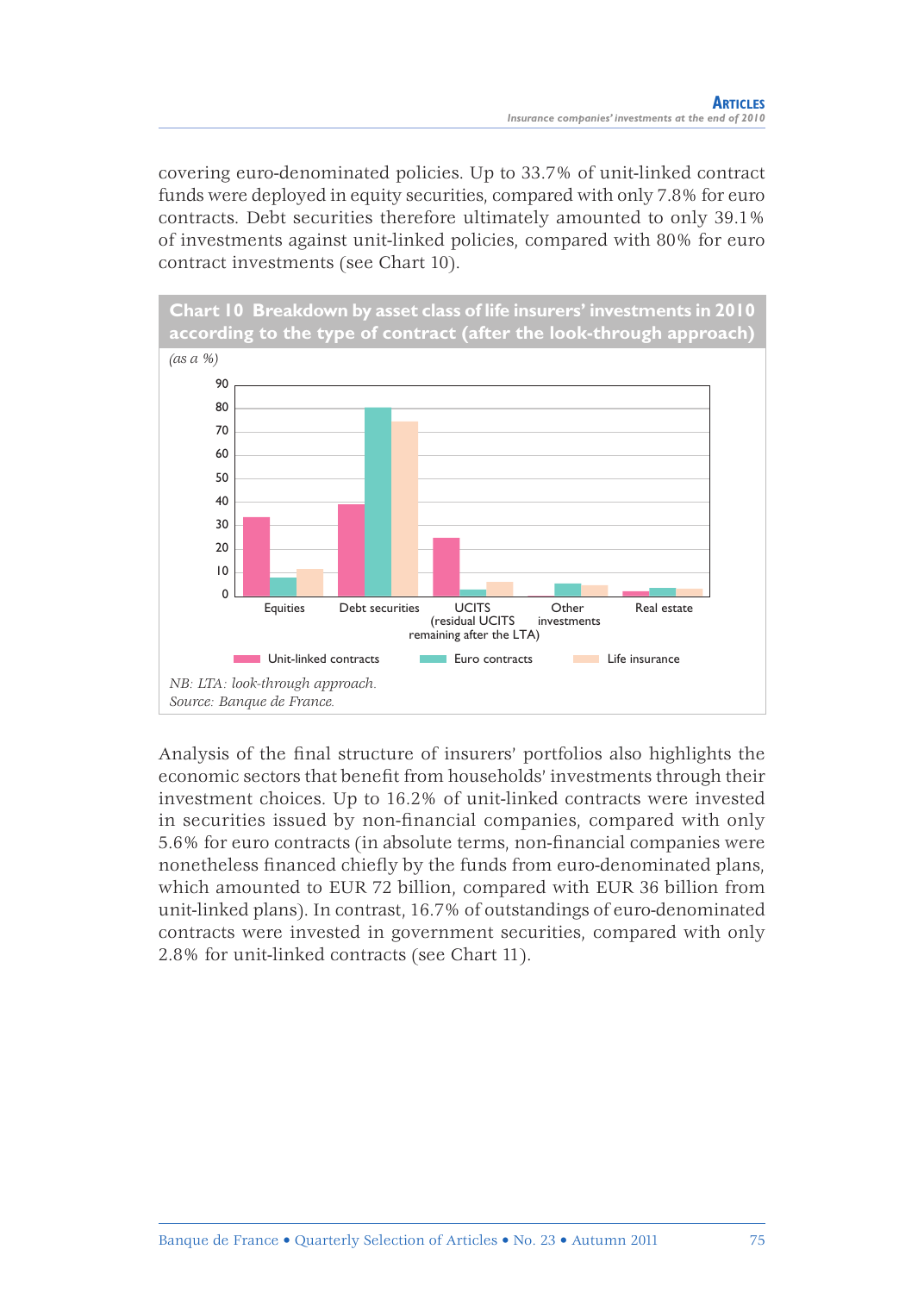#### **ARTICLES** *Insurance companies' investments at the end of 2010*



The differences were however less marked in terms of the geographical distribution of the investments (see Chart 12). Some 47.7% of unit-linked contracts were invested in the French economy, a slightly larger share than the 43% posted by euro contracts. The euro area accounted for one-third of all financing for both types of life insurance policies, with a slightly larger share for unit-linked contracts.

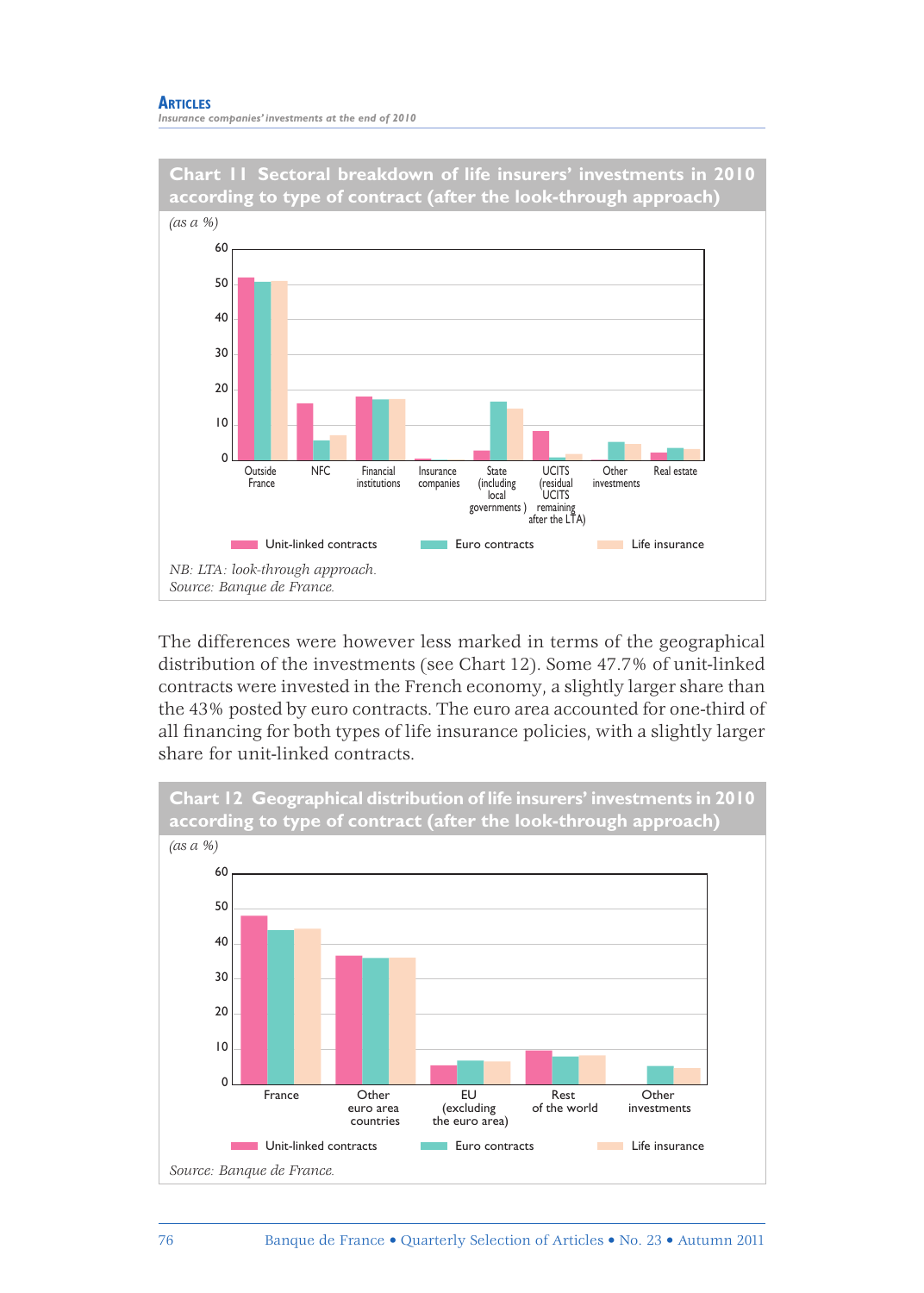# **Methodology**

The TCEP tables closed at the end of 2010 record in detail, line by line, the assets held by insurance companies on 31 December 2010. Each line is presented at realisable value, gross value and net book value. Using the ISIN codes for each security, the TCEP were cross-referenced with the Banque de France's security and issuer databases in order to identify securities and specify their features (type, initial maturity, issuing institutional sector and geographical origin).

The coverage rate of TCEP tables was highly satisfactory at over 99% in 2010.

| Coverage rate of the data derived from the detailed statements<br>of insurance companies' investments by type of insurance                                                                        |                        |       |      |  |  |  |  |  |  |
|---------------------------------------------------------------------------------------------------------------------------------------------------------------------------------------------------|------------------------|-------|------|--|--|--|--|--|--|
| (EUR billions of outstanding investments, coverage rate as a %)                                                                                                                                   |                        |       |      |  |  |  |  |  |  |
| <b>Total investments</b><br><b>Total investments</b><br>Coverage rate<br>of companies<br>(summary statements)<br>that were analysed<br>of investments)<br>(detailed statements<br>of investments) |                        |       |      |  |  |  |  |  |  |
| Life and mixed life                                                                                                                                                                               | 1.498                  | 1,505 | 99.5 |  |  |  |  |  |  |
| Non-life                                                                                                                                                                                          | 178                    | 182   | 97.7 |  |  |  |  |  |  |
| <b>Total</b>                                                                                                                                                                                      | 1,687<br>1,676<br>99.3 |       |      |  |  |  |  |  |  |

*Sources: Prudential Supervisory Authority, Banque de France.*

The following were used for 2010: the TCEP of 258 companies representing EUR 1,676 billion, and the summary statements (of the annual files) of 314 companies representing EUR 1,687 billion.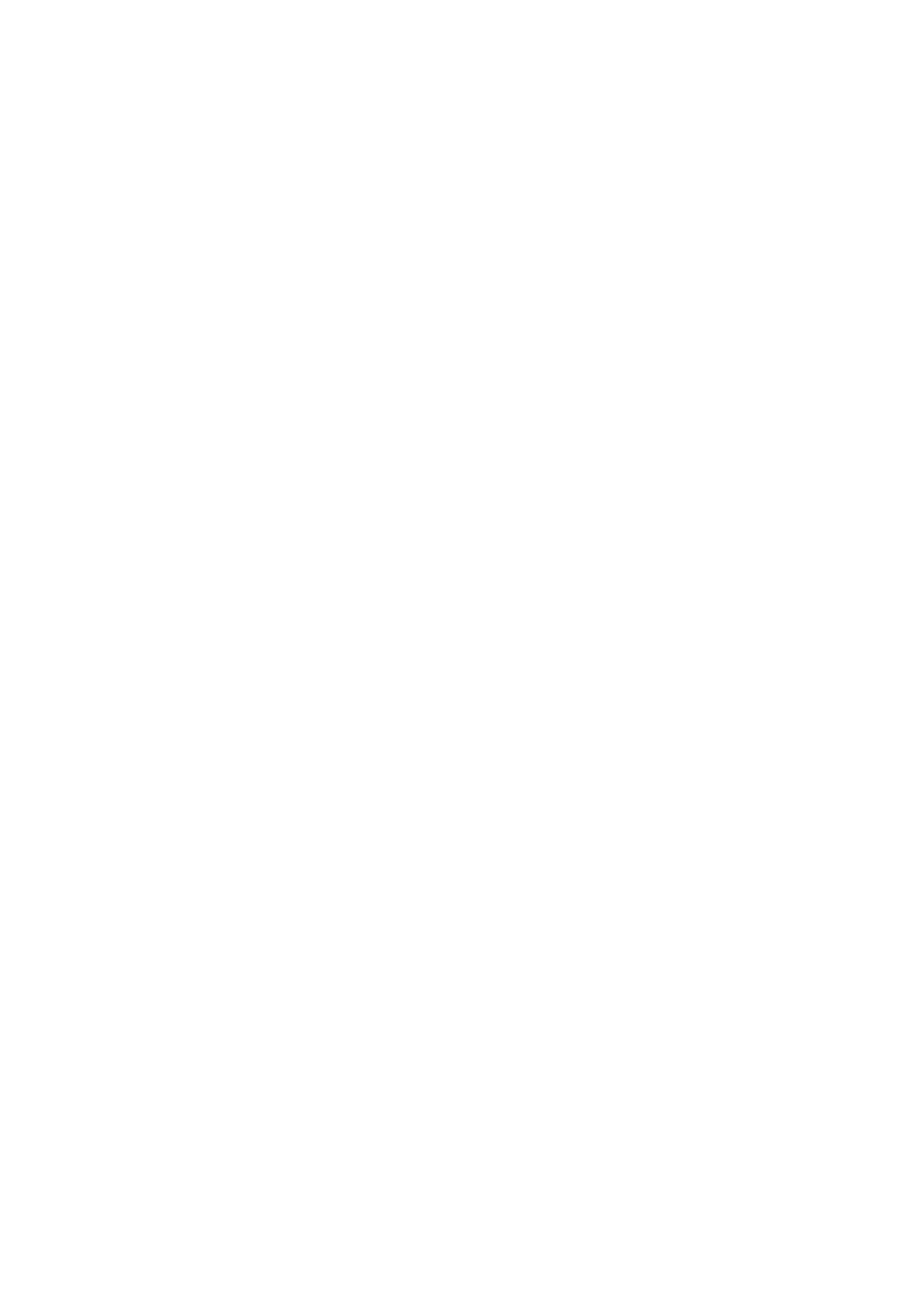# **PUBLISHED ARTICLES**

# **Quarterly Selection of Articles**

### **Autumn 2005**

– The single monetary policy and the interest rate channel in France and the euro area

- Fourth Economic Policy Forum: Productivity and monetary policy
- Measuring corporate profitability

## **Winter 2005/2006**

– Some hypotheses regarding an infl ation regime change in France

- Inflation dynamics in France
- Price-setting in the French and euro area manufacturing sectors: specifi c survey results

# **Spring 2006**

– "Productivity, competitiveness and globalisation" – Banque de France international symposium – Concluding remarks

– Interaction between regional economic integration and institutional integration: the European experience

– The weaknesses of Chinese financial markets: reforms essential to diversifying the financing of the economy

– An analysis of business and credit cycles: The cases of Poland, Hungary, the Czech Republic and the euro area

### **Summer 2006**

- Re-examining the money demand function for the euro area
- Target2: From concept to reality
- French households' financial investment: Comparison with Europe (1995-2004)

### **Autumn 2006**

- Are we heading towards a heightening of global inflationary pressures?
- A national central bank within a federal system
- Progress towards the Single Euro Payments Area
- Are house prices in the USA and Europe sustainable?
- Banque de France scores: development, applications, and maintenance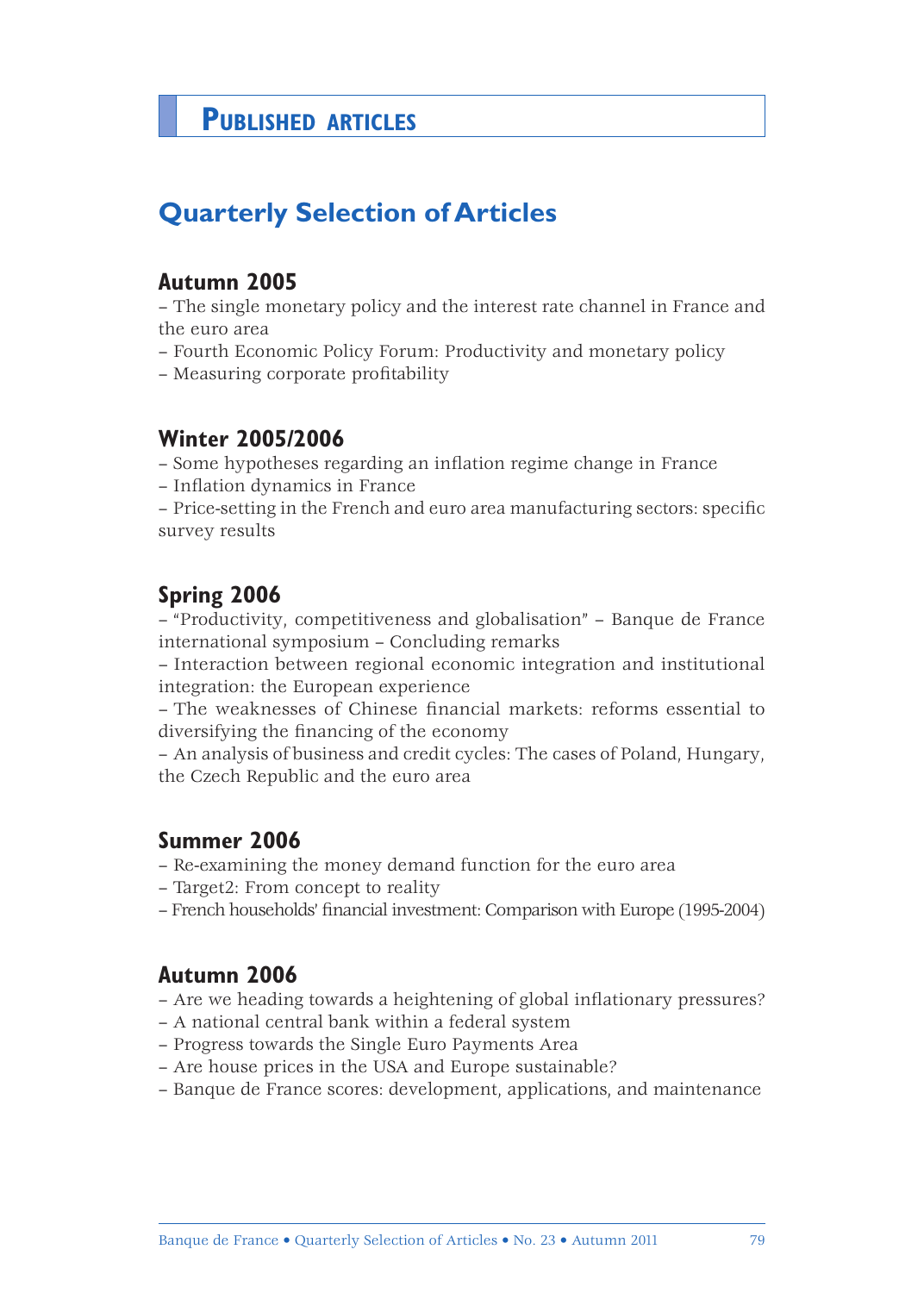### **Winter 2006/2007**

– Monetary policy making in the euro area and in the US

– Adjustment scenarios for the US current account balance: an assessment based on different NiGEM calibrations

– Risk contagion through defaults on trade bills

# **Spring 2007**

– The credibility of monetary policy from a New Keynesian perspective – Perspectives on productivity and potential output growth:

a summary of the joint Banque de France/Bank of Canada workshop, April 2006

– New borrowing post-debt relief: risks and challenges for developing countries

# **Summer 2007**

– Debt retrenchment strategies and control of public spending

- Estimating the sacrifice ratio for the euro area
- The position of industrial firms in 2005

# **Autumn 2007**

– National Financial Accounts in 2006

Further increase in private sector debt, central government debt on the decline

– The geographical breakdown of direct investment: a group-based approach

– DSGE models and their importance to central banks

# **Winter 2007**

– Issues regarding euroisation in regions neighbouring the euro area

– France's balance of payments and international investment position in 2006

– The position of manufacturing firms in 2006

– Labour market flexibility: what does Banque de France research tell us?

# **Spring 2008**

- The macroeconomic impact of structural reforms
- Recent trends in productivity: structural acceleration in the euro area and deceleration in the United States?
- Productivity decomposition and sectoral dynamics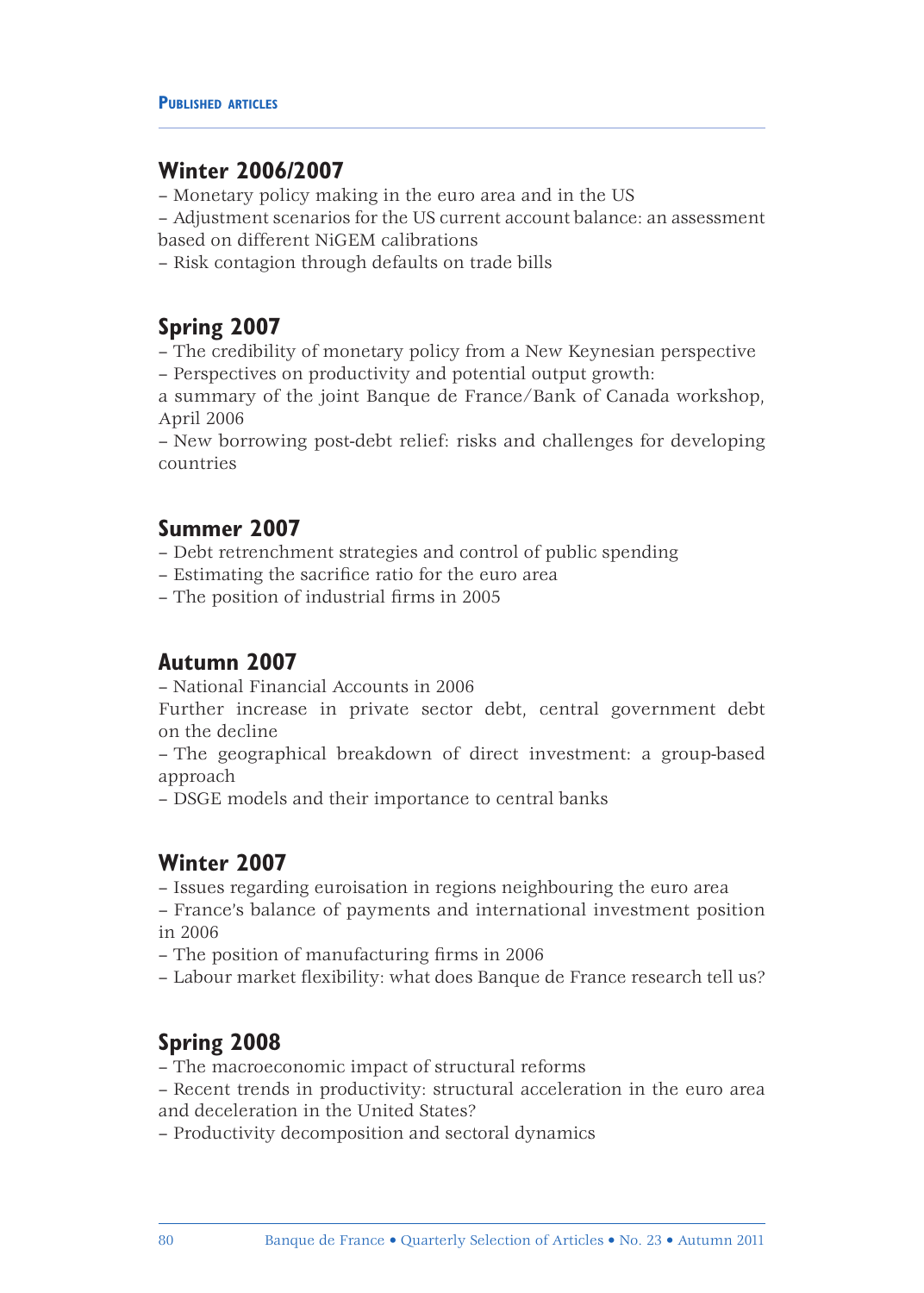### **Summer 2008**

– TARGET2 and European financial integration

– Supplementing settlement functions with a decision-support system in TARGET2

– Globalisation, infl ation and monetary policy Banque de France's international symposium

– The Euro-Mediterranean economic and financial partnership

– Foreign investors' participation in emerging market economies' domestic bond markets

– The composition of household wealth between 1997 and 2003

# **Autumn 2008**

– France's balance of payments and international investment position in 2007

- Why calculate a business sentiment indicator for services?
- OPTIM: a quarterly forecasting tool for French GDP
- The contribution of cyclical turning point indicators to business cycle analysis
- Is credit growth in central and eastern European countries excessive?

– Migrant workers' remittances: what is the impact on the economic and financial development of Sub-Saharan African countries?

# **Summer 2009**

– Developments in money and credit in France in 2008

– France's national economic assets, 1978-2007: 30 years shaped by real estate and stock market capital gains

- The position of firms in France at end-2008 Recent developments
- The impact of the financial crisis on transfer systems
- Situations of overindebtedness: a typology

# **Autumn 2009**

– Government debt markets in African developing countries: recent developments and main challenges

- Payment periods and corporate trade credit between 1990 and 2008
- National Financial Accounts in 2008: a further rise in non-fi nancial sector debt
- Non-residents' equity holdings in French CAC 40 companies at end-2008

# **Winter 2009-2010**

– Measuring banking activity in France

– Analysis of the scope of the results of the bank lending survey in relation to credit data

- The position of firms in 2008
- Credit Mediation
- Recent developments in the structure of insurers' investments
- A new standard for compiling and disseminating foreign direct investment statistics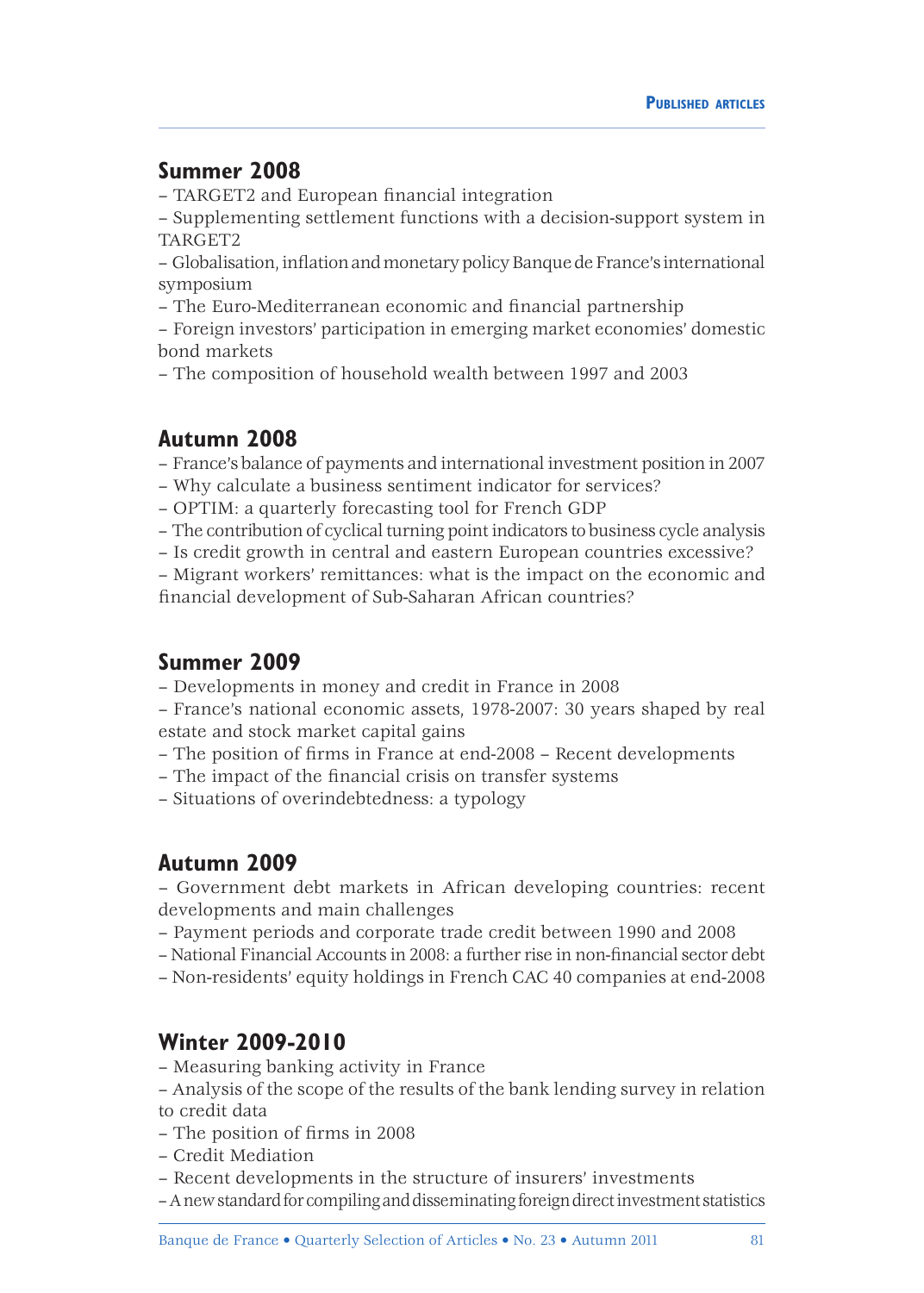# **Spring 2010**

– Firms' wage policies during the crisis: survey findings

– The economic impact of business failures in 2008 and 2009

– Housing markets after the crisis: lessons for the macroeconomy

– Borrowing requirements and external debt sustainability of Sub-Saharan African countries

– Valuation of unquoted foreign direct investment stocks at market value: methods and results for France

# **Summer 2010**

– National financial accounts in 2009: a shift in financing flows towards general government

– Non-residents' equity holdings in French CAC 40 companies at end-2009

– SMEs in the manufacturing sector in France an intermediate position compared with eight other European countries

– Developments in France's foreign trade in services: analysis by sector and by country

– The Banque de France rating system: an asset for the Central Bank and a tool for commercial banks

– Economic linkages, spillovers and the financial crisis – Summary of the BdF/PSE/IMF conference of 28 and 29 January 2010

# **Autumn 2010**

– France's national economic wealth declined in 2009 for the second year in a row

– Developments in regulated savings since the reform of the "A" passbook savings account distribution network

– The financial position of SMEs in 2009: a financial structure that has proven resilient to the crisis

– Post-crisis monetary policy strategies

– Cohesion policy and the new Member States of the European Union

# **Winter 2010-2011**

 $-$  The position of firms in 2009: a decline in business and a reluctance to invest during the crisis

- Payment periods in 2009 One year on from the Economic Modernisation Act
- French outward and inward foreign direct investment in 2009

– The future of monetary policy – Summary of the conference held in Rome on 30 September and 1 October 2010

– New challenges for public debt in advanced economies – Summary of the conference held in Strasbourg on 16-17 September 2010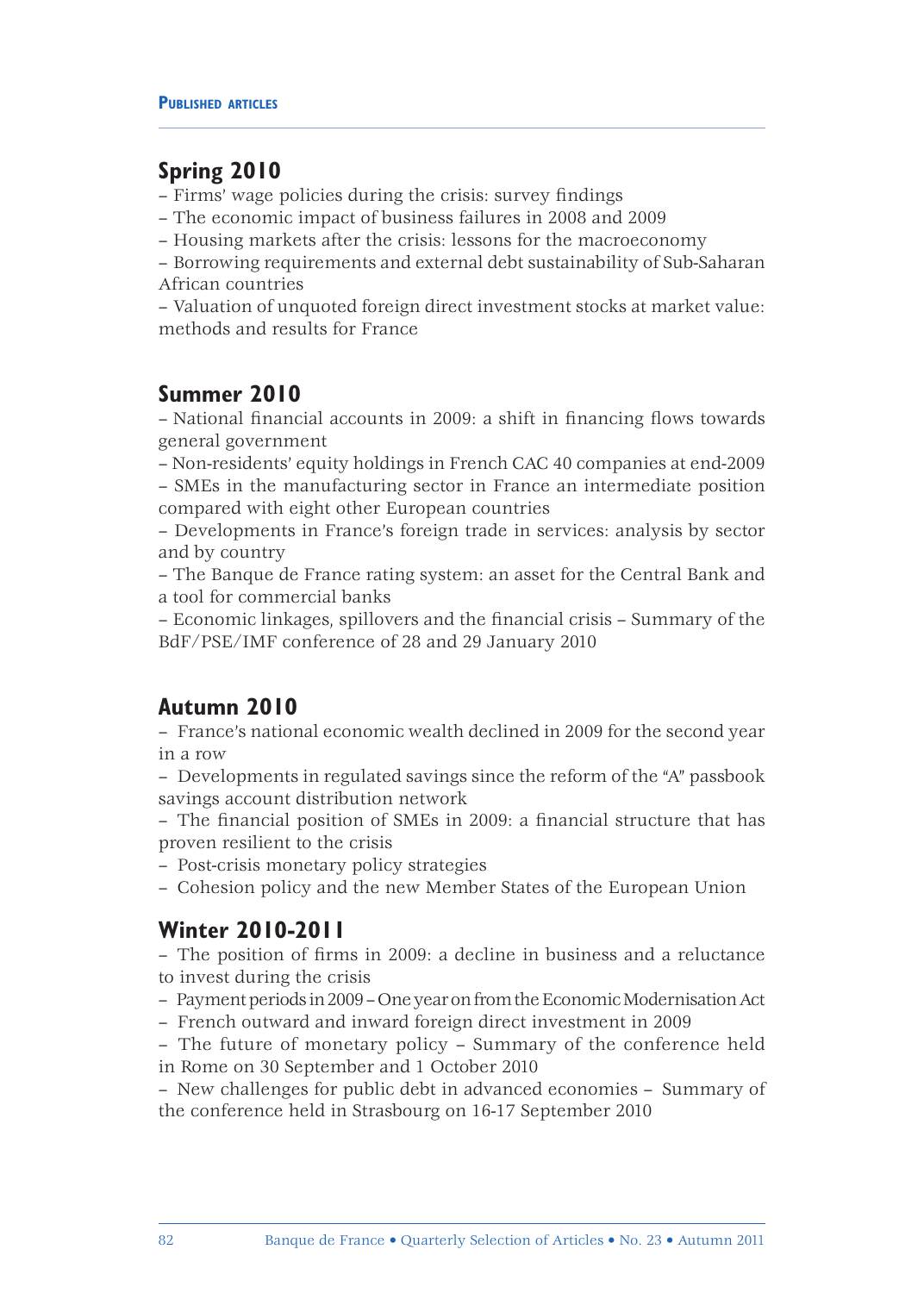### **Spring 2011**

– The impact of the earthquake of March 11th on the Japanese economy and the rest of the world

– Monetary and credit developments in France: 2010, the year of the recovery

– Inventories in the crisis

– Structural reforms, crisis exit strategies and growth OCDE-Banque de France Workshop, 9 and 10 December 2010

– Structural analysis in times of crisis Banque de France symposium, 29 and 30 November 2010

– The Banque de France in European and international organisations

# **Summer 2011**

– Summary of the international symposium organised by the Banque de France "What is the appropriate regulatory response to global imbalances?"

– The relationship between capital flows and financial development: a review of the literature

– Households' savings and portfolio choices: micro and macroeconomic approaches

– National financial accounts in 2010: recovery in lending and ongoing rise in debt ratio

– Household savings behaviour in 2010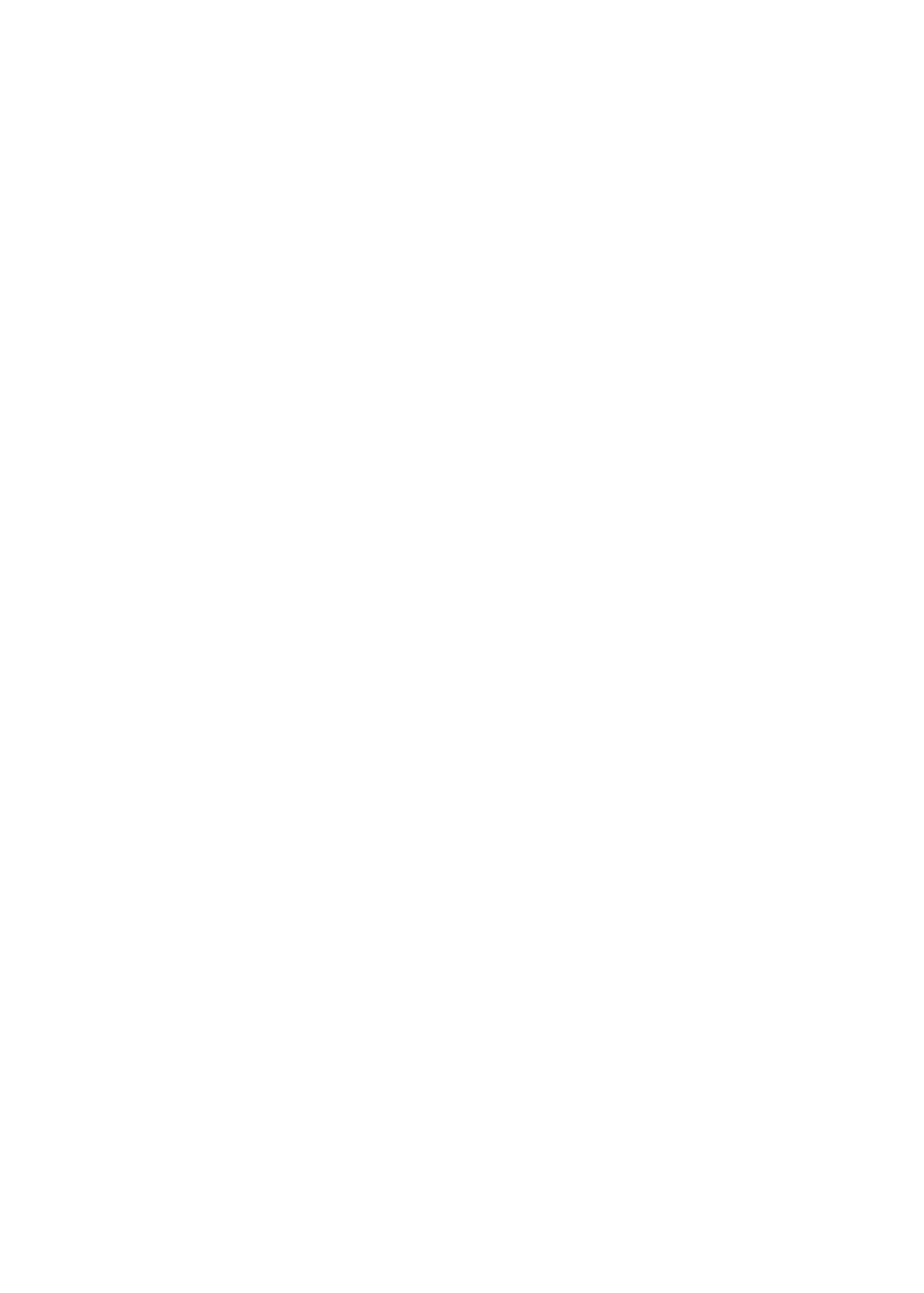# **OTHER PUBLICATIONS AVAILABLE IN ENGLISH**

### **Freely downloadable from the Banque de France's English website**

*(http://www.banque-france.fr/gb/publications/publications.htm)* 

- **•** Annual Report
- Financial Stability Review
- Quarterly Selection of Articles
- Research Newsletter
- Seminars and symposiums
- Working paper series (*Documents de travail*, Mostly in English)
- Occasional papers
- Documents and Debates
- Focus
- Current issues
- Free downloads

### **Printed versions available from:**

Direction de la Communication 07-1397 Service de la Documentation et des Relations avec le public 48 rue Croix-des-Petits-Champs, 75049 Paris Cedex 01 Telephone: + 33 (0) 1 42 92 39 08 – Fax: + 33 (0) 1 42 92 39 40

### **For:**

- **• Financial Stability Review** – Derivatives – Financial innovation and stability (July 2010) – Global imbalances and financial stability (February 2011)
- **• Documents and Debates No. 3**  "Financial crisis – Economic crisis"
- **Banque de France 2010 Annual Report** to be published (*http://www.banque-france.fr/gb/publications/rapport/ rapport.htm*)*.*
- **Oversight of means of payment and transfer systems 2010 Report** (*http://search.banque-france.fr/index.php?rub=on&prof=*)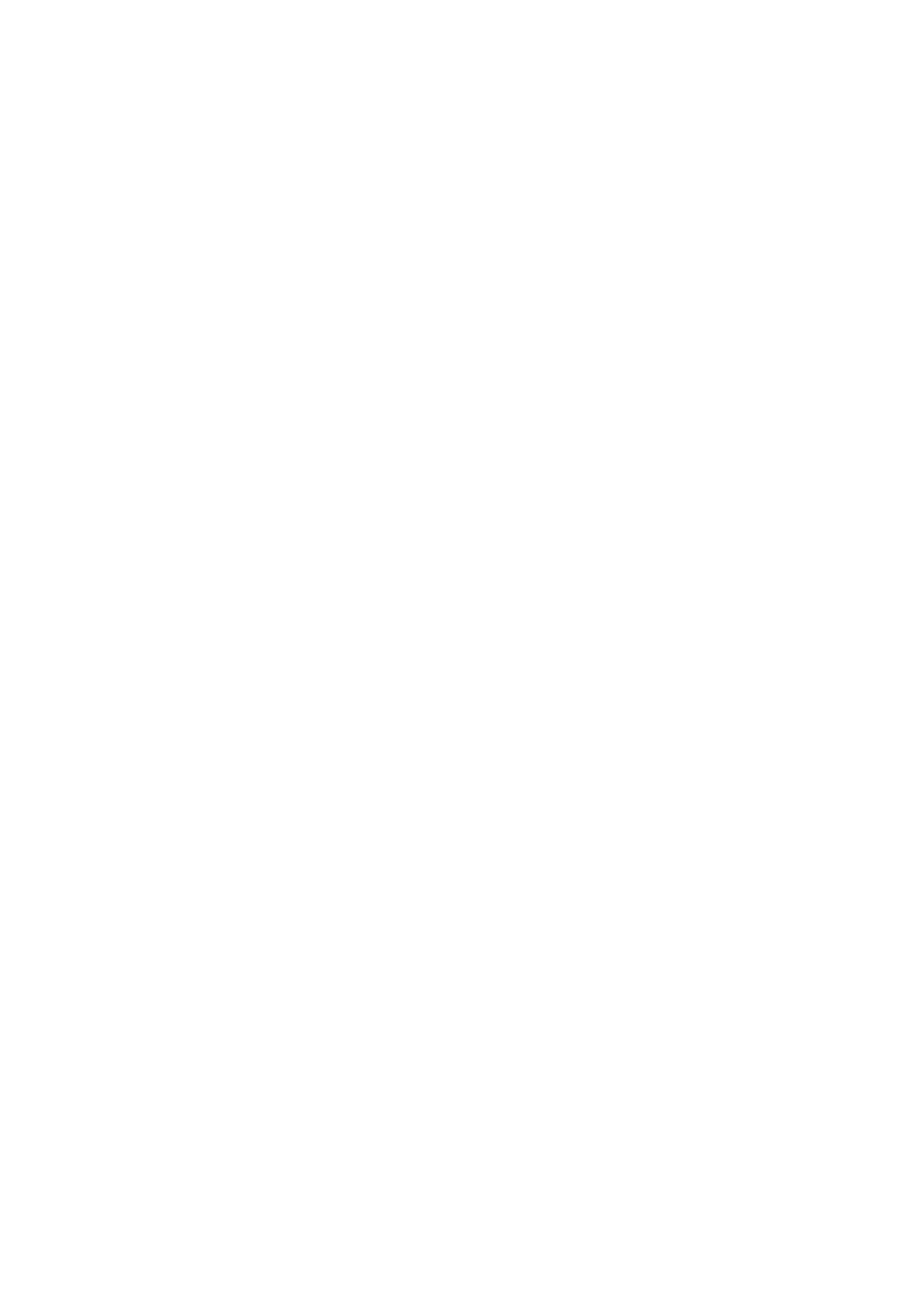# **STATISTICS**

# **Contents**

# **Economic developments**

| $\overline{1}$ | Industrial activity indicators - Monthly Business Survey - France                | $\mathsf{S}3$ |
|----------------|----------------------------------------------------------------------------------|---------------|
| $\mathbf{2}$   | Industrial activity indicators - Monthly Business Survey - France                |               |
|                | (NAF revision 2; seasonally-adjusted data)                                       | S4            |
| 3              | Consumer price index                                                             | S5            |
| 4              | The competitiveness of France's economy                                          | S6            |
| 5              | Balance of payments $-$ Main components (quarterly data) $-$ France              | S7            |
| 6              | Balance of payments $-$ Current and capital accounts (quarterly data) $-$ France | S8            |
| 7              | Balance of payments $-$ Financial flows (quarterly data) $-$ France              | S9            |
| 8              | Balance of payments $-$ Geographical breakdown (quarterly data) $-$ France S10   |               |
| 9              | Balance of payments (monthly data) $-$ France                                    | SII           |
| 10             | France's international investment position                                       |               |
|                | (direct investment measured at book value)                                       | S12           |
|                | <b>Money, investment and financing</b>                                           |               |
| $\mathbf{H}$   | Main monetary and financial aggregates - France and the euro area                | SI3           |
| $ 2\rangle$    | Balance sheet of the Banque de France                                            | SI4           |
| 13             | Balance sheet of monetary financial institutions (MFIs)                          |               |
|                | excluding the Banque de France                                                   | SI5           |

14 Deposits – France S16 15 Time deposits – France S17 16 Loans extended by credit institutions established in France to French residents – France S18 17 Loans from credit institutions broken down by counterpart and by financing purpose  $-$  France and euro area  $S19$ 18 New loans to residents – France S20 19 Investment and financing - Insurance corporations and pension funds – Euro area and France S21 20 Investment and financing  $-$  Households  $-$  Euro area S22 21 Investment and financing  $-$  Households  $-$  France  $S23$ 22 Investment and financing  $-$  Non-financial corporations  $-$  Euro area S24

23 Investment and financing  $-$  Non-financial corporations  $-$  France  $S25$ 24 Interest rates on deposits – France and the euro area S26 25 Cost of credit – France and the euro area S27 26 Cost of credit – France S28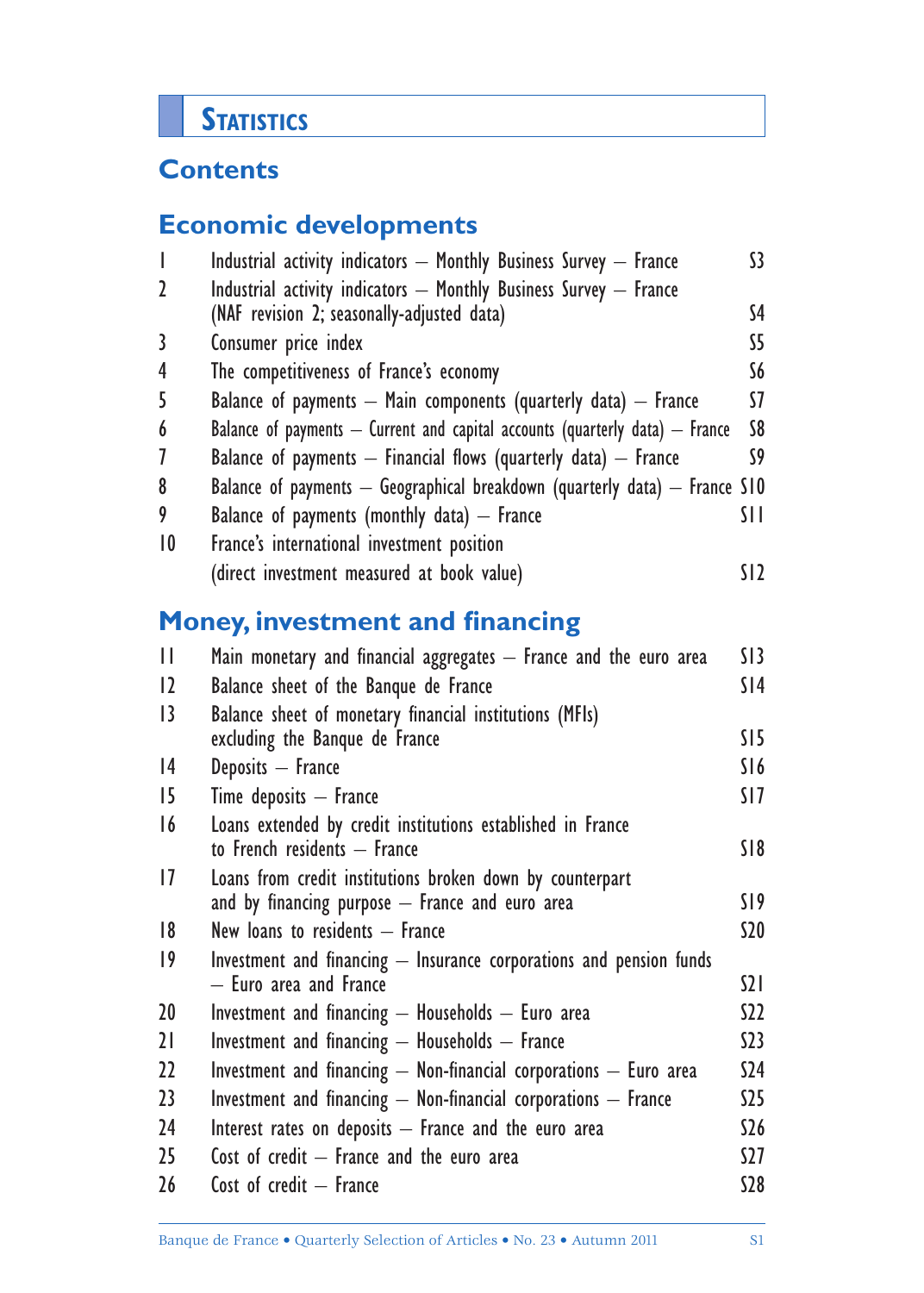# **Financial markets and interest rates**

| 27              | Interest rates                                                          | S29             |  |  |  |  |
|-----------------|-------------------------------------------------------------------------|-----------------|--|--|--|--|
| 28 <sup>°</sup> | Banking system liquidity and refinancing operations $-$ Euro area       |                 |  |  |  |  |
| 29              | Eurosystem key rates; minimum reserves                                  | $\overline{31}$ |  |  |  |  |
|                 | 30/31 Negotiable debt securities - France                               | S32/33          |  |  |  |  |
| 32              | Mutual fund shares/units - France                                       | \$34            |  |  |  |  |
| 33              | Debt securities and quoted shares issued by French residents            | S35             |  |  |  |  |
| 34              | Debt securities and quoted shares issued by French residents, by sector | \$36            |  |  |  |  |

# **Other statistics**

| 35 | Company failures by economic sector $-$ France | S <sub>37</sub> |
|----|------------------------------------------------|-----------------|
| 36 | Retail payment systems — France                | \$38            |
|    | $37/38$ Large-value payment systems $-$ EU     | \$39/40         |
| 39 | Large-value payment systems $-$ France         | S4 I            |

# Nota bene

*Changes have been made to the table on usury ceilings (Figure 26). Statistical data are updated monthly on the Banque de France's website.*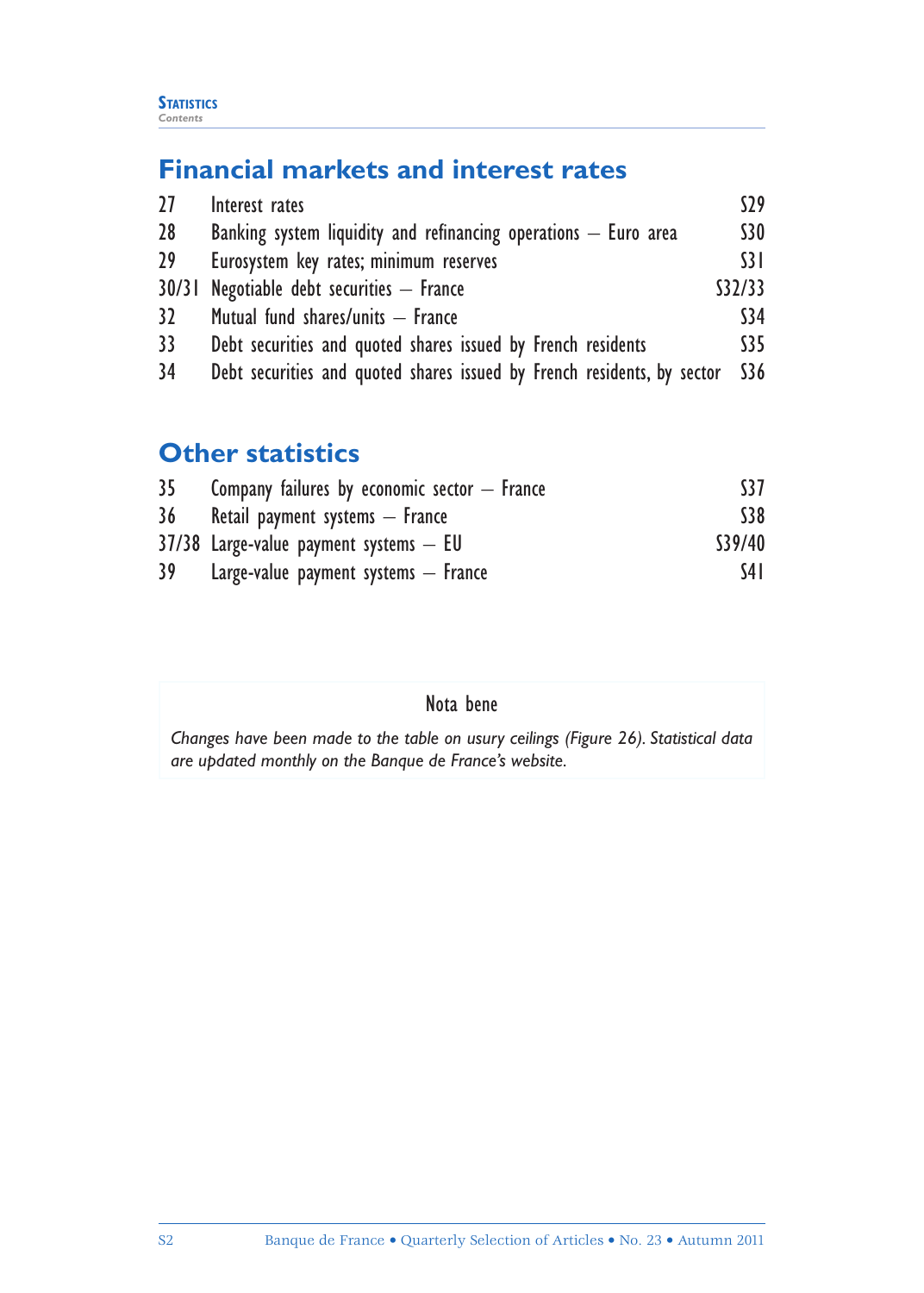**Industrial activity indicators – Monthly Business Survey – France** 

#### *(NAF revision 2; seasonally-adjusted data)*

|                                                   | 2011           |                |                          |                         |              |                          |                |
|---------------------------------------------------|----------------|----------------|--------------------------|-------------------------|--------------|--------------------------|----------------|
|                                                   | April          | May            | June                     | July                    | Aug.         | Sept.                    | Oct.           |
| Changes in production from the previous month (a) |                |                |                          |                         |              |                          |                |
| <b>Total manufacturing</b>                        | 6              | 7              | $-12$                    | 5                       | 4            | 0                        | ī              |
| Food products and beverages                       | 10             | T              | 12                       | 5                       | 4            | П                        | 8              |
| Electrical, electronic and computer equipement    |                |                |                          |                         |              |                          |                |
| and other machinery                               | -8             | 20             | -13                      | $\mathbf 0$             | $\mathbf{2}$ | T                        | $-4$           |
| Automotive industry                               | $\mathbf{I}$   | 4              | $-18$                    | 15                      | 10           | $-12$                    | П              |
| Other transport equipment                         | 4              | $\mathbf{H}$   | $\overline{2}$           | 0                       | -13          | 9                        | $\mathbf{I}$   |
| Other manufacturing                               | 7              | 8              | $-16$                    | 5                       | $-2$         | 4                        | $-5$           |
| Production forecasts (a)                          |                |                |                          |                         |              |                          |                |
| Total manufacturing                               | 8              | -4             | -1                       | п                       | 3            | 0                        | ı              |
| Food products and beverages                       | 9              | $\mathbf{2}$   | 3                        | 13                      | 9            | 6                        | 9              |
| Electrical, electronic and computer equipement    |                |                |                          |                         |              |                          |                |
| and other machinery                               | П              | -8             | 3                        | 3                       | 5            | $\mathbf{2}$             | 4              |
| Automotive industry                               | 6              | $-7$           | -6                       | -1                      | -4           | П                        | -8             |
| Other transport equipment                         | 15             | 4              | 16                       | 18                      | 28           | 16                       | 9              |
| Other manufacturing                               | 10             | $-3$           | 0                        | $\mathbf{I}$            | 5            | $-2$                     | $\overline{1}$ |
| Changes in orders from the previous month (a)     |                |                |                          |                         |              |                          |                |
| <b>Total manufacturing</b>                        | 5              | 5              | $\overline{\mathbf{3}}$  | 6                       | 3            | $-4$                     | -1             |
| Foreign                                           | 7              | $\overline{7}$ | 6                        | 8                       | 5            | -6                       | $\overline{2}$ |
| Order books (a)                                   |                |                |                          |                         |              |                          |                |
| <b>Total manufacturing</b>                        | 17             | 19             | 15                       | 12                      | п            | 9                        | 6              |
| Food products and beverages                       | 8              | 8              | 9                        | 5                       | 5            | 5                        | $\overline{2}$ |
| Electrical, electronic and computer equipement    |                |                |                          |                         |              |                          |                |
| and other machinery                               | 9              | 4              | 10                       | П                       | 12           | 7                        | 3              |
| Automotive industry                               | 10             | 16             | 8                        | 15                      | $ 2\rangle$  | 7                        | 4              |
| Other transport equipment                         | 62             | 65             | 57                       | 53                      | 55           | 58                       | 65             |
| Other manufacturing                               | 18             | 9              | 13                       | 8                       | 9            | 6                        | $\mathbf{0}$   |
| Inventories of finished goods (a)                 |                |                |                          |                         |              |                          |                |
| <b>Total manufacturing</b>                        | п              | $\mathbf{2}$   | $\mathbf{2}$             | 4                       | 3            | 5                        | 4              |
| Food products and beverages                       | 0              | T              | 4                        | 4                       | $\Omega$     | 4                        | ı              |
| Electrical, electronic and computer equipement    |                |                |                          |                         |              |                          |                |
| and other machinery                               | 9              | 9              | $\mathbf{H}$             | 8                       | 6            | 12                       | 4              |
| Automotive industry                               | 3              | $\mathbf{I}$   | $\overline{a}$           | 3                       | 0            | ı                        | 4              |
| Other transport equipment                         | $\overline{2}$ | 0              | $-2$                     | $\overline{\mathbf{4}}$ | 3            | 5                        | 4              |
| Other manufacturing                               | -1             | ı              | ı                        | 4                       | 3            | 3                        | $\mathbf{I}$   |
| Capacity utilisation rate (b)                     |                |                |                          |                         |              |                          |                |
| Total manufacturing                               | 80.2           | 81.0           | 79.9                     | 79.4                    | 78.8         | 79.3                     | 79.3           |
| Staff levels (total manufacturing) (a)            |                |                |                          |                         |              |                          |                |
| Changes from the previous month                   | T              | $\mathbf{I}$   | $\overline{1}$           | 0                       | $\mathbf 0$  | $\overline{\phantom{a}}$ | $\mathbf 0$    |
| Forecast for the coming month                     | $\overline{a}$ | $\mathsf{I}$   | $\overline{\phantom{a}}$ | $\mathbf{I}$            | 0            | $\overline{a}$           | $-1$           |
| <b>Business sentiment indicator (c)</b>           |                |                |                          |                         |              |                          |                |
|                                                   | 105            | 102            | 99                       | 98                      | 97           | 97                       | 96             |

*(a) Data given as a balance of opinions. Forecast series are adjusted for bias when it is statistically significant.* 

*(b) Data given as a percentage.* 

*(c) The indicator summarises industrial managers' sentiment regarding business conditions. The higher the indicator is, the more positive the assessment. The indicator is calculated using a principal component analysis of survey data smoothed over three months. By construction, the average is 100.*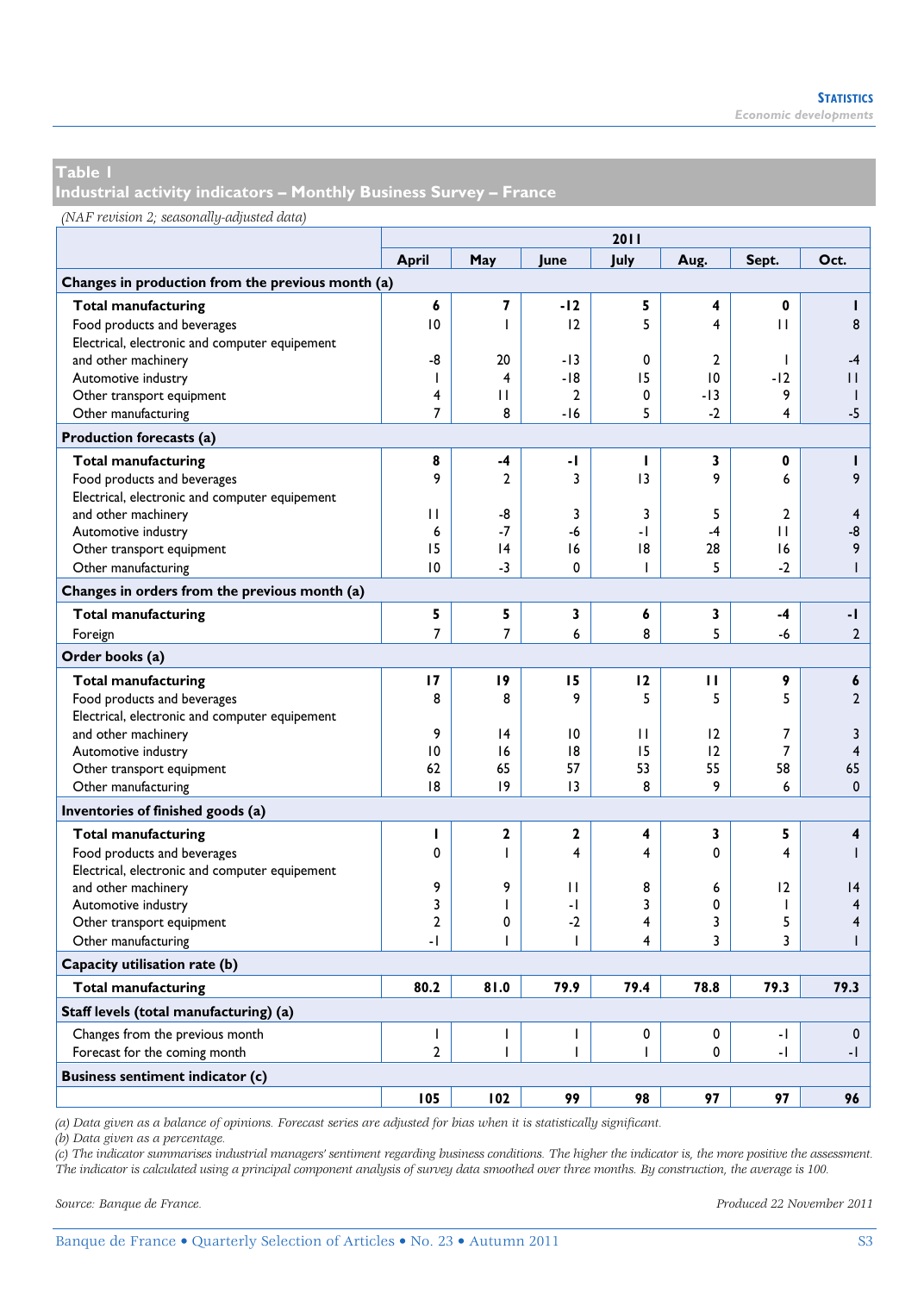**Industrial activity indicators – Monthly Business Survey – France (NAF revision 2; seasonally-adjusted data)** 







**Inventories and order books (a) Capacity utilisation rate (a)**



**Orders (a) Production (a)**







*(a) Manufacturing.*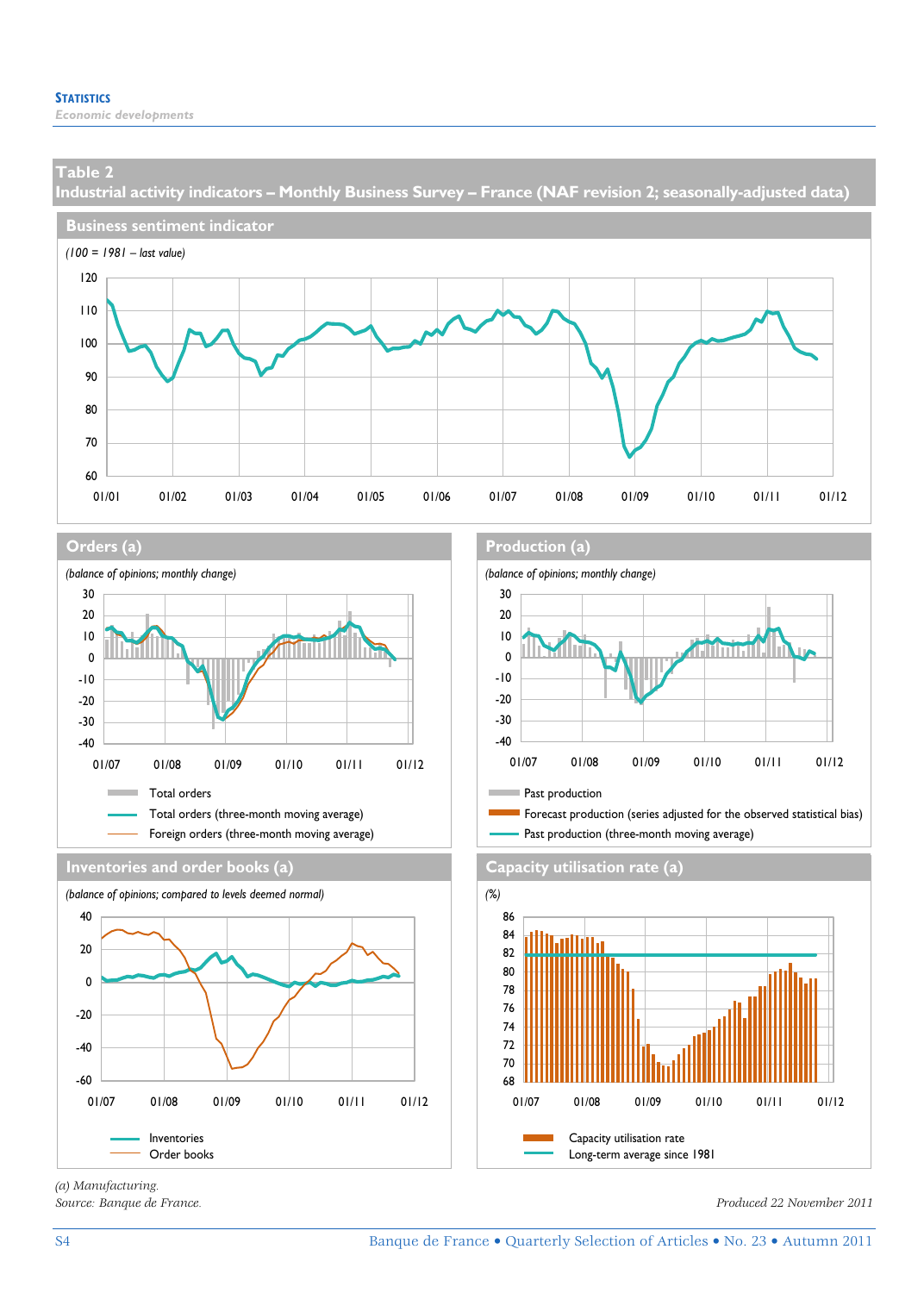**Consumer price index** 

|                      |        |        |        |        | 2011   |      |      |       |      |  |  |  |
|----------------------|--------|--------|--------|--------|--------|------|------|-------|------|--|--|--|
|                      |        |        |        |        |        |      |      |       |      |  |  |  |
|                      | Feb.   | March  | April  | May    | June   | July | Aug. | Sept. | Oct. |  |  |  |
| France               | 1.8    | 2.2    | 2.2    | 2.2    | 2.3    | 2.1  | 2.4  | 2.4   | 2.5  |  |  |  |
| Germany              | 2.2    | 2.3    | 2.7    | 2.4    | 2.4    | 2.6  | 2.5  | 2.9   | 2.9  |  |  |  |
| Italy                | 2.1    | 2.8    | 2.9    | 3.0    | 3.0    | 2.1  | 2.3  | 3.6   | 3.8  |  |  |  |
| Euro area            | 2.4    | 2.7    | 2.8    | 2.7    | 2.7    | 2.5  | 2.5  | 3.0   | 3.0  |  |  |  |
| United Kingdom       | 4.4    | 4.0    | 4.5    | 4.5    | 4.2    | 4.4  | 4.5  | 5.2   | 5.0  |  |  |  |
| European Union       | 2.9    | 3.1    | 3.3    | 3.2    | 3.1    | 2.9  | 2.9  | 3.3   | 3.3  |  |  |  |
| <b>United States</b> | 2.1    | 2.7    | 3.2    | 3.6    | 3.6    | 3.6  | 3.8  | 3.9   | 3.5  |  |  |  |
| Japan                | $-0.5$ | $-0.5$ | $-0.5$ | $-0.4$ | $-0.4$ | 0.2  | 0.2  | 0.0   | na   |  |  |  |



*(annual average) (seasonally-adjusted monthly % change)*

|                      | 2008 | 2009             | 2010           |     |             |        | 2011   |        |        |
|----------------------|------|------------------|----------------|-----|-------------|--------|--------|--------|--------|
|                      |      |                  |                | May | <b>lune</b> | July   | Aug.   | Sept.  | Oct.   |
| France               | 3.2  | 0.1              | 1.7            | 0.1 | 0.1         | 0.1    | 0.3    | 0.2    | 0.3    |
| Germany              | 2.8  | 0.2              | $\overline{2}$ | 0.0 | 0.1         | 0.2    | 0.1    | 0.4    | 0.2    |
| Italy                | 3.5  | 0.8              | 1.6            | 0.3 | 0.2         | $-0.7$ | 0.4    | 1.6    | 0.3    |
| Euro area            | 3.3  | 0.3              | 1.6            | 0.0 | 0.1         | $-0.1$ | 0.1    | 0.5    | 0.2    |
| United Kingdom       | 3.6  | 2.2              | 3.3            | 0.1 | 0.1         | 0.3    | 0.3    | 0.8    | 0.2    |
| European Union       | 3.7  | $\overline{1.0}$ | 2.1            | na  | na          | na     | na     | na     | na     |
| <b>United States</b> | 3.8  | $-0.4$           | 1.6            | 0.2 | $-0.2$      | 0.5    | 0.4    | 0.3    | $-0.1$ |
| Japan                | l.4  | $-1.3$           | $-0.7$         | 0.0 | $-0.2$      | 0.3    | $-0.3$ | $-0.1$ | na     |



**France and the euro area International comparisons** 



*Harmonised indices except for the United States and Japan.* 

*Amplitude =extreme values of the indices of harmonised prices observed in the euro area (changing composition).*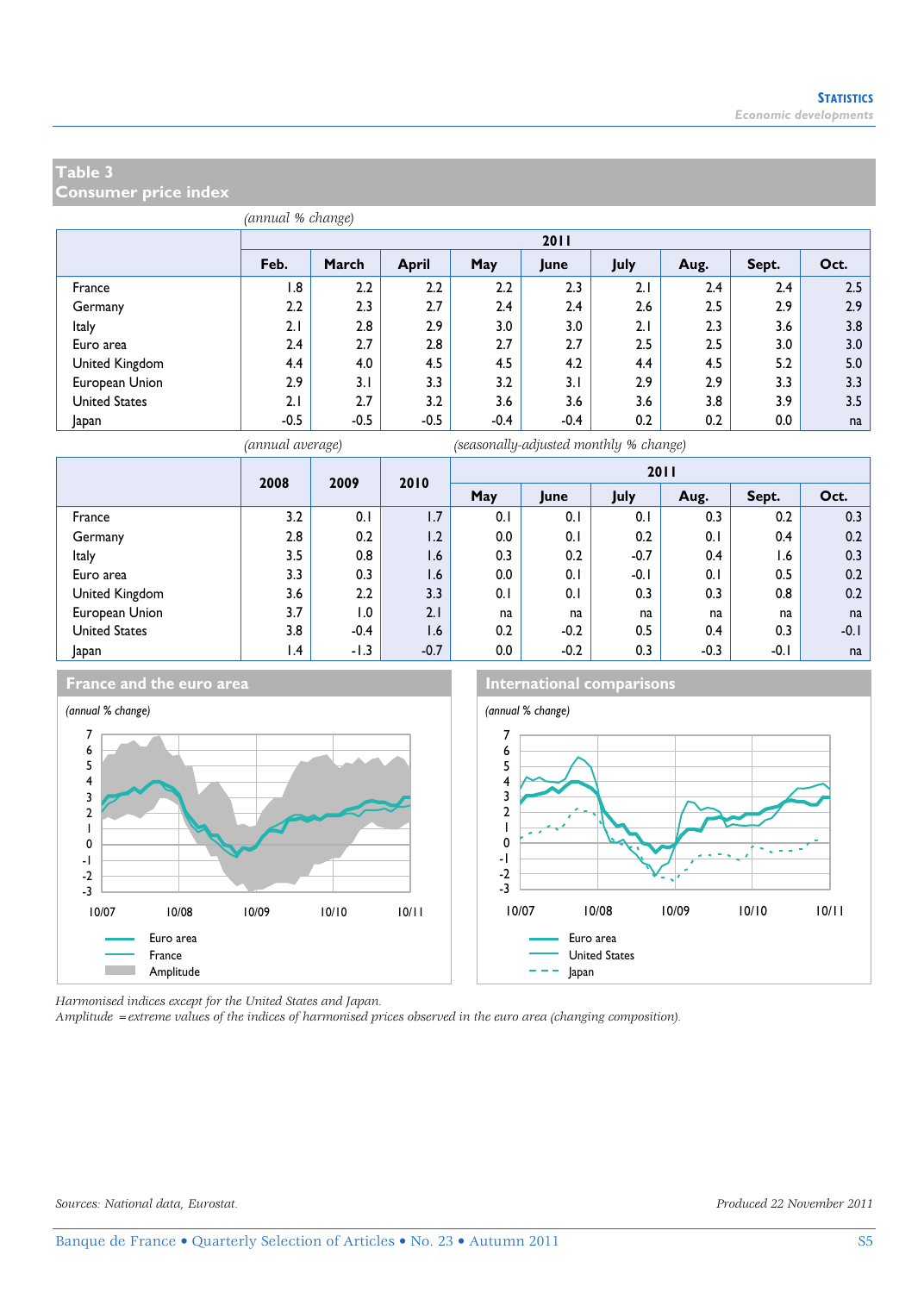

*Sources: National data, Banque de France, ECB, IMF, OECD, Thomson Financial Datastream.* 

*Calculations: Banque de France. Produced 22 November 2011*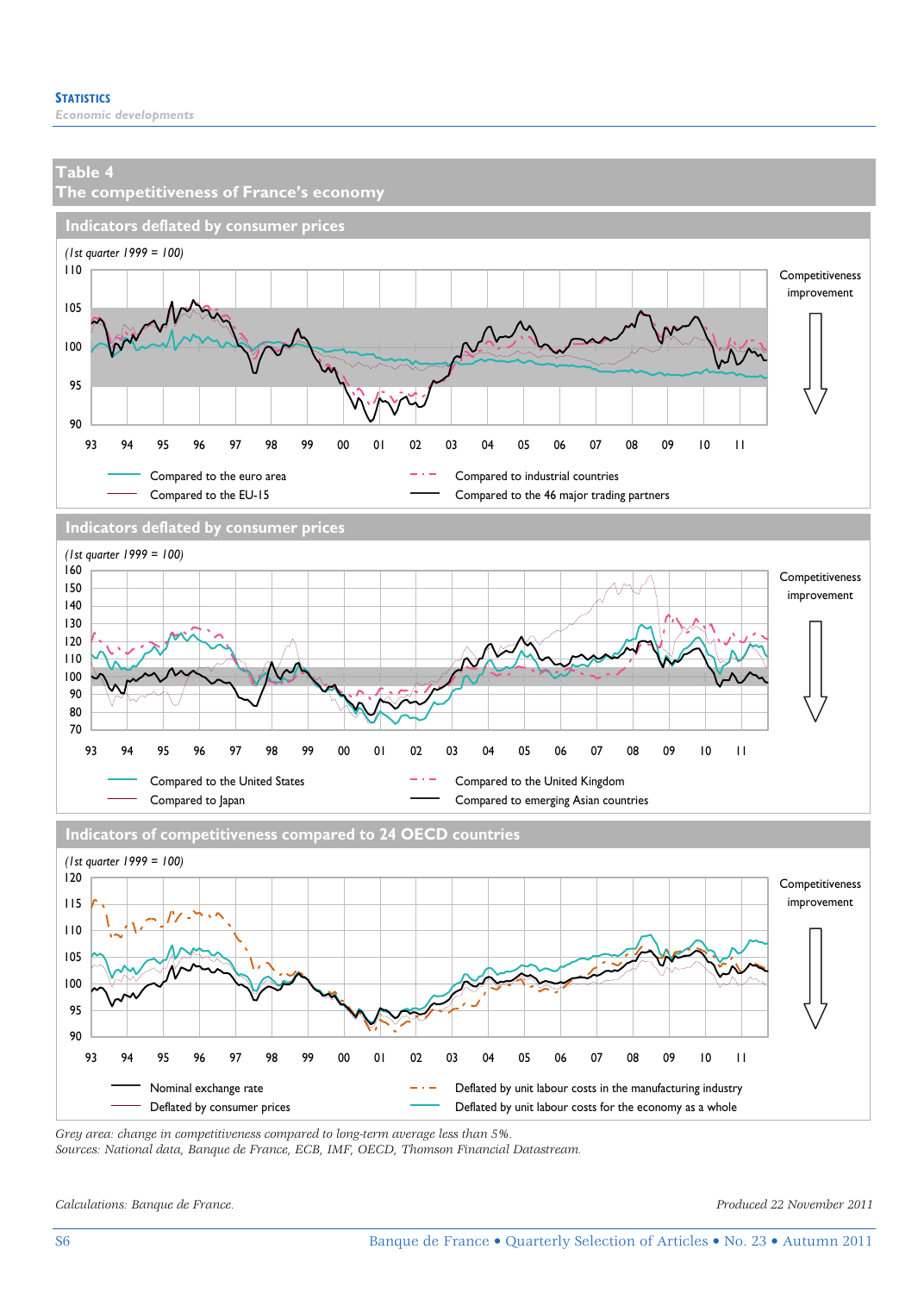**Balance of payments – Main components (quarterly data) – France** 

*(unadjusted data, EUR billions)*

|                                     | 2009     | 2010    | 2010           |                |         | 2011           |                |  |
|-------------------------------------|----------|---------|----------------|----------------|---------|----------------|----------------|--|
|                                     |          |         | Q <sub>3</sub> | Q <sub>4</sub> | QI      | Q <sub>2</sub> | Q <sub>3</sub> |  |
| <b>Current account</b>              | $-28.4$  | $-33.7$ | $-6.4$         | $-15.8$        | $-9.4$  | $-14.3$        | $-8.7$         |  |
| Goods                               | $-43.1$  | $-53.7$ | $-13.0$        | $-15.7$        | $-20.2$ | $-19.0$        | $-16.8$        |  |
| <b>Services</b>                     | 10.2     | 10.0    | 6.6            | $-1.6$         | 1.7     | 4.7            | 6.8            |  |
| Income                              | 31.6     | 36.5    | 8.7            | 8.8            | 13.0    | 7.2            | 8.7            |  |
| <b>Current transfers</b>            | $-27.1$  | $-26.5$ | $-8.8$         | $-7.3$         | $-3.8$  | $-7.2$         | $-7.4$         |  |
| Capital account                     | 0.3      | 0.0     | $-0.3$         | 0.2            | 0.0     | 0.1            | 0.0            |  |
| <b>Financial account</b>            | 41.1     | 18.2    | $-0.9$         | 11.3           | $-10.5$ | 30.8           | 5.9            |  |
| Direct investment                   | $-49.6$  | $-37.9$ | $-7.2$         | $-8.0$         | 1.3     | $-31.5$        | $-4.6$         |  |
| French direct investment abroad     | $-74.1$  | $-63.5$ | $-19.5$        | $-8.9$         | 1.5     | $-42.0$        | $-13.8$        |  |
| Foreign direct investment in France | 24.5     | 25.6    | 12.3           | 0.9            | $-0.2$  | 10.5           | 9.1            |  |
| Portfolio investment                | 251.1    | 119.9   | $-49.0$        | 28.5           | 29.7    | 70.3           | 49.8           |  |
| Assets                              | $-77.4$  | 23.2    | $-20.1$        | 32.7           | $-22.6$ | 7.9            | 77.7           |  |
| Liabilities                         | 328.5    | 96.7    | $-28.9$        | $-4.2$         | 52.3    | 62.3           | $-28.0$        |  |
| <b>Financial derivatives</b>        | $-16.9$  | 34.3    | 10.4           | 5.1            | 3.6     | $-0.2$         | 10.3           |  |
| Other investment                    | $-147.4$ | $-92.3$ | 48.5           | $-12.0$        | $-41.9$ | $-8.8$         | $-55.1$        |  |
| Reserve assets                      | 3.9      | $-5.8$  | $-3.5$         | $-2.2$         | $-3.2$  | $\mathsf{L}$   | 5.5            |  |
| Net errors and omissions            | $-13.0$  | 15.4    | 7.7            | 4.4            | 19.9    | $-16.7$        | 2.8            |  |

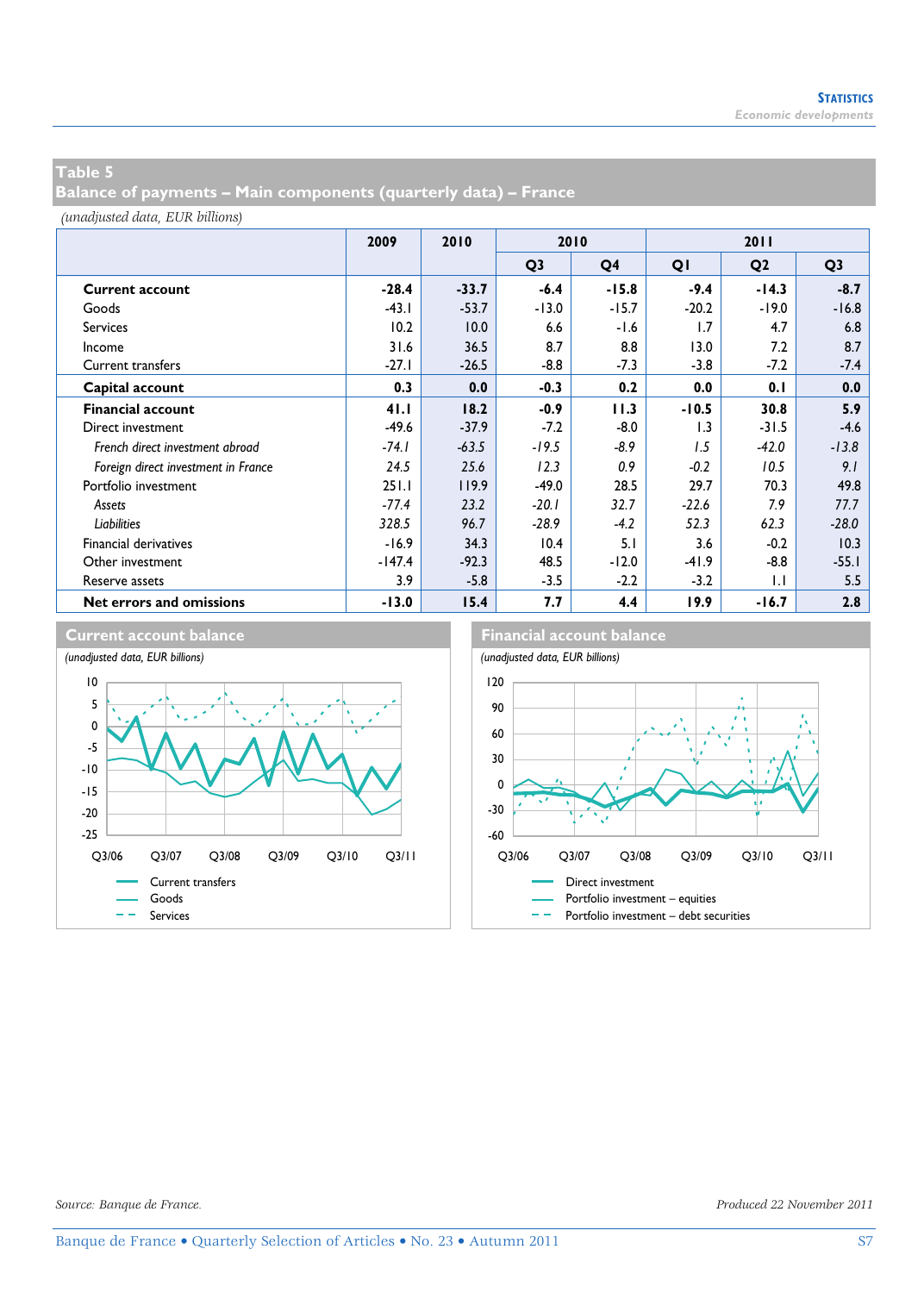*Economic developments* 

### **Table 6**

**Balance of payments – Current and capital accounts (quarterly data) – France** 

*(unadjusted data, EUR billions)*

|                                              | 2009    | 2010    | 2010           |                |         | 2011           |                |
|----------------------------------------------|---------|---------|----------------|----------------|---------|----------------|----------------|
|                                              |         |         | Q <sub>3</sub> | Q <sub>4</sub> | QI      | Q <sub>2</sub> | Q <sub>3</sub> |
| <b>Current account</b>                       | $-28.4$ | $-33.7$ | $-6.4$         | $-15.8$        | $-9.4$  | $-14.3$        | $-8.7$         |
| Goods                                        | $-43.1$ | $-53.7$ | $-13.0$        | $-15.7$        | $-20.2$ | $-19.0$        | $-16.8$        |
| Exports                                      | 341.5   | 390.1   | 95.8           | 102.7          | 106.3   | 106.9          | 102.0          |
| <b>Imports</b>                               | 384.6   | 443.7   | 108.7          | 118.4          | 126.5   | 125.9          | 118.7          |
| General merchandise                          | $-43.6$ | $-53.5$ | $-13.0$        | $-15.6$        | $-19.7$ | $-18.6$        | $-17.0$        |
| Goods procured in ports by carriers          | $-1.4$  | $-2.1$  | $-0.5$         | $-0.7$         | $-0.6$  | $-0.6$         | $-0.6$         |
| Goods for processing and repairs on goods    | 1.9     | 1.9     | 0.5            | 0.5            | 0.1     | 0.2            | 0.8            |
| <b>Services</b>                              | 10.2    | 10.0    | 6.6            | $-1.6$         | 1.7     | 4.7            | 6.8            |
| Exports                                      | 103.7   | 109.9   | 33.1           | 24.7           | 25.8    | 30.4           | 32.6           |
| <b>Imports</b>                               | 93.5    | 99.8    | 26.5           | 26.3           | 24.1    | 25.7           | 25.7           |
| Transportation                               | $-0.7$  | 0.1     | 0.3            | 0.0            | $-0.6$  | $-0.6$         | $-0.2$         |
| Travel                                       | 8.0     | 6.1     | 5.2            | $-1.9$         | 0.1     | 2.5            | 5.2            |
| Communications services                      | 0.6     | 0.5     | 0.1            | 0.0            | 0.1     | 0.3            | 0.1            |
| <b>Construction services</b>                 | 2.6     | 2.5     | 0.6            | 0.7            | 0.6     | 0.8            | 0.7            |
| Insurance services                           | $-0.8$  | $-1.3$  | $-0.6$         | $-0.4$         | $-0.2$  | $-0.1$         | $-0.3$         |
| <b>Financial services</b>                    | 0.6     | 0.4     | 0.1            | 0.0            | 0.3     | 0.2            | 0.2            |
| Computer and information services            | $-0.4$  | $-0.2$  | 0.0            | $-0.1$         | $-0.2$  | $-0.1$         | $-0.2$         |
| Royalties and license fees                   | 3.2     | 3.7     | 0.9            | 1.0            | 1.4     | $\mathsf{L}$   | 1.0            |
| Other business services                      | $-1.8$  | $-0.5$  | 0.2            | $-0.5$         | 0.2     | 0.7            | 0.7            |
| Personal, cultural and recreational services | $-1.3$  | $-1.3$  | $-0.3$         | $-0.3$         | $-0.3$  | $-0.2$         | $-0.3$         |
| Government services                          | 0.1     | 0.2     | 0.1            | 0.0            | 0.1     | 0.1            | 0.1            |
| Income                                       | 31.6    | 36.5    | 8.7            | 8.8            | 13.0    | 7.2            | 8.7            |
| Compensation of employees                    | 9.6     | 9.9     | 2.5            | 2.5            | 2.5     | 2.5            | 2.5            |
| Investment income                            | 22.0    | 26.6    | 6.2            | 6.3            | 10.5    | 4.7            | 6.2            |
| Direct investment                            | 25.7    | 34.1    | 6.4            | 8.1            | 8.8     | 11.9           | 6.1            |
| Portfolio investment                         | 0.1     | $-5.1$  | 0.3            | $-1.1$         | 2.0     | $-7.1$         | $-0.1$         |
| Other investment                             | $-3.7$  | $-2.4$  | $-0.5$         | $-0.7$         | $-0.4$  | $-0.1$         | 0.1            |
| <b>Current transfers</b>                     | $-27.1$ | $-26.5$ | $-8.8$         | $-7.3$         | $-3.8$  | $-7.2$         | $-7.4$         |
| General government                           | $-18.1$ | $-18.0$ | $-6.4$         | $-5.0$         | $-1.9$  | $-4.3$         | $-5.5$         |
| Other sectors                                | $-9.0$  | $-8.5$  | $-2.4$         | $-2.3$         | $-1.9$  | $-2.9$         | $-1.8$         |
| of which workers' remittances                | $-2.1$  | $-2.1$  | $-0.6$         | $-0.5$         | $-0.4$  | $-0.3$         | $-0.4$         |
| Capital account                              | 0.3     | 0.0     | $-0.3$         | 0.2            | 0.0     | 0.1            | 0.0            |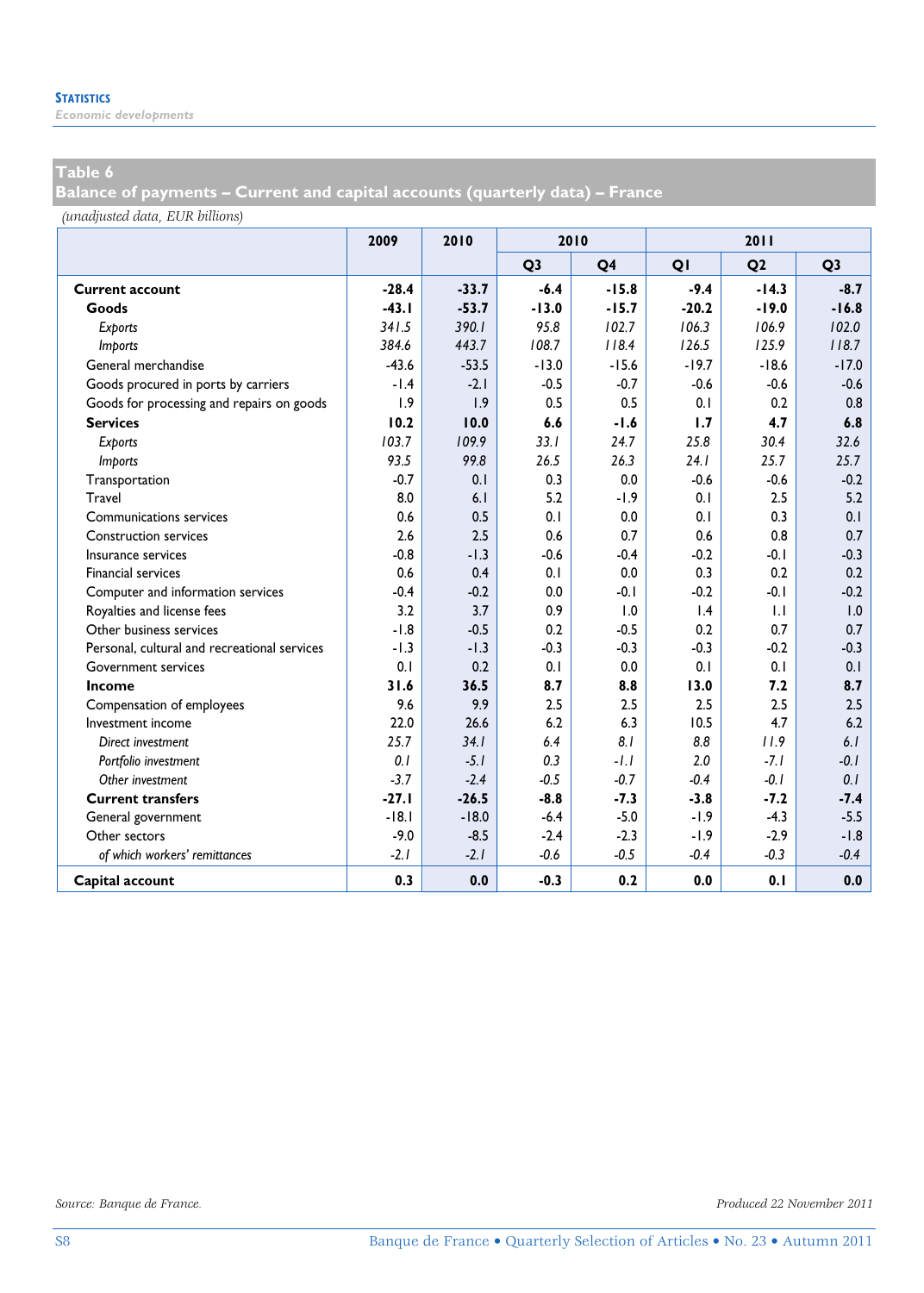**Balance of payments – Financial flows (quarterly data) – France** 

*(unadjusted data, EUR billions)*

|                                                  | 2009     | 2010    | 2010           |                |         | 2011           |                |
|--------------------------------------------------|----------|---------|----------------|----------------|---------|----------------|----------------|
|                                                  |          |         | Q <sub>3</sub> | Q <sub>4</sub> | QI      | Q <sub>2</sub> | Q <sub>3</sub> |
| <b>Financial account</b>                         | 41.1     | 18.2    | $-0.9$         | 11.3           | $-10.5$ | 30.8           | 5.9            |
| Direct investment                                | $-49.6$  | $-37.9$ | $-7.2$         | $-8.0$         | 1.3     | $-31.5$        | $-4.6$         |
| French direct investment abroad                  | $-74.1$  | $-63.5$ | $-19.5$        | $-8.9$         | 1.5     | $-42.0$        | $-13.8$        |
| of which equity capital and reinvested earnings  | $-47.7$  | $-44.4$ | $-12.9$        | $-4.7$         | 0.4     | $-33.0$        | -7.6           |
| Foreign direct investment in France              | 24.5     | 25.6    | 12.3           | 0.9            | $-0.2$  | 10.5           | 9.1            |
| of which equity capital and reinvested earnings  | 16.4     | 23.8    | 5.5            | 5.5            | 3.6     | 5.0            | $-0.1$         |
| Portfolio investment                             | 251.1    | 119.9   | $-49.0$        | 28.5           | 29.7    | 70.3           | 49.8           |
| Assets                                           | $-77.4$  | 23.2    | $-20.1$        | 32.7           | $-22.6$ | 7.9            | 77.7           |
| <b>Equity securities</b>                         | $-27.2$  | $-17.0$ | $-0.1$         | $-12.0$        | 26.7    | $-15.0$        | 24.3           |
| Bonds and notes                                  | $-11.6$  | $-0.2$  | $-23.2$        | 33.9           | $-41.1$ | $-3.5$         | 32.9           |
| Short-term debt securities                       | $-38.6$  | 40.4    | 3.2            | 10.8           | $-8.1$  | 26.5           | 20.4           |
| Liabilities                                      | 328.5    | 96.7    | $-28.9$        | $-4.2$         | 52.3    | 62.3           | $-28.0$        |
| <b>Equity securities</b>                         | 53.0     | $-6.3$  | $-9.1$         | 5.5            | 13.4    | 2.1            | $-10.5$        |
| Bonds and notes                                  | 199.2    | 99.5    | $-24.2$        | 6.8            | 21.3    | 67.8           | $-5.0$         |
| Short-term debt securities                       | 76.3     | 3.5     | 4.4            | $-16.5$        | 17.6    | $-7.6$         | $-12.5$        |
| Financial derivatives                            | $-16.9$  | 34.3    | 10.4           | 5.1            | 3.6     | $-0.2$         | 10.3           |
| Other investment                                 | $-147.4$ | $-92.3$ | 48.5           | $-12.0$        | $-41.9$ | $-8.8$         | $-55.1$        |
| of which MFIs excl. Banque de France (net flows) | $-75.8$  | $-46.6$ | 10.5           | $-8.7$         | $-26.0$ | $-10.4$        | $-154.6$       |
| Reserve assets                                   | 3.9      | $-5.8$  | $-3.5$         | $-2.2$         | $-3.2$  | $\mathsf{L}$   | 5.5            |
| Net errors and omissions                         | $-13.0$  | 15.4    | 7.7            | 4.4            | 19.9    | $-16.7$        | 2.8            |



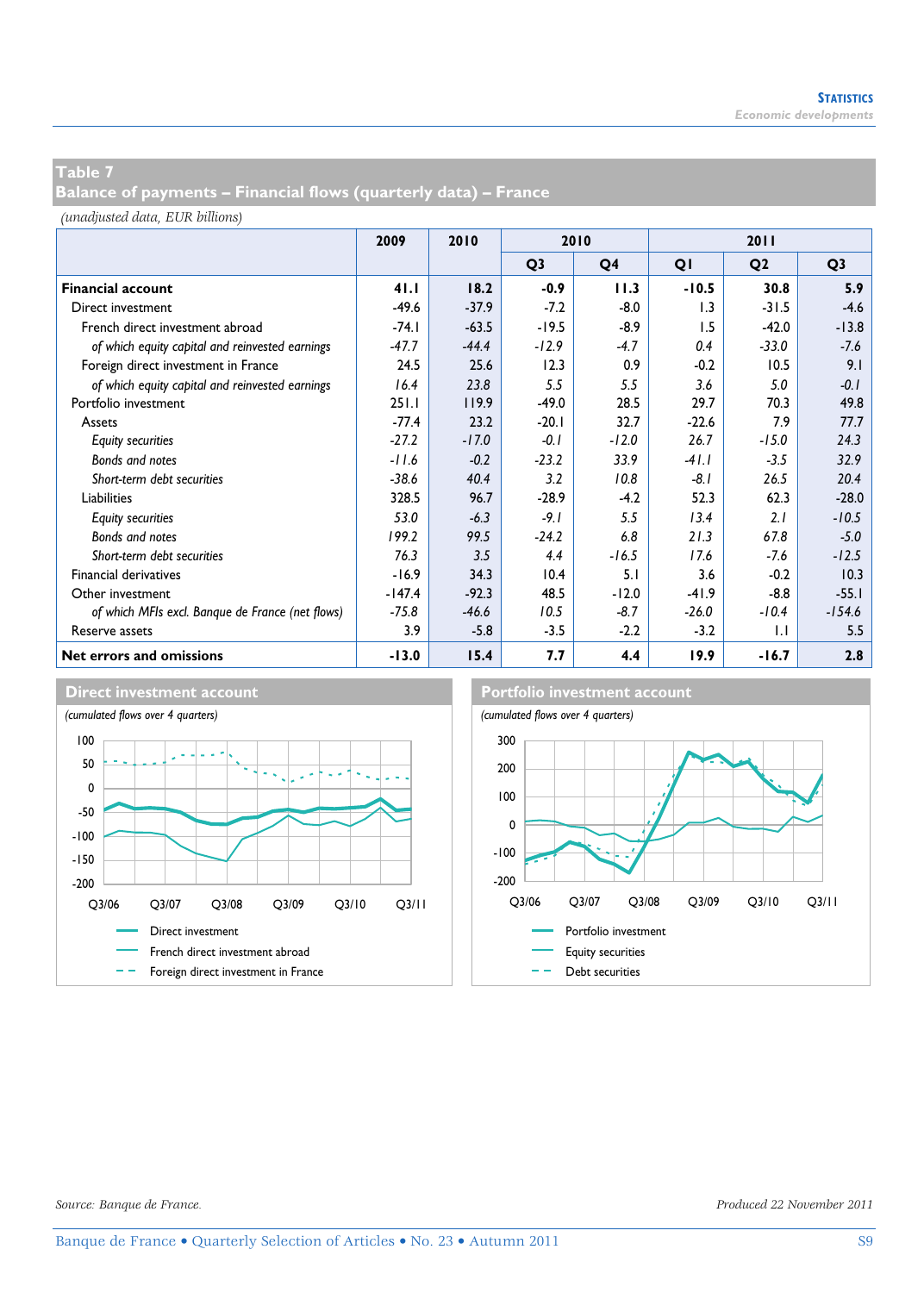*Economic developments* 

### **Table 8**

**Balance of payments – Geographical breakdown (quarterly data) – France** 

*(unadjusted data, EUR billions)*

|                                                      | 2nd quarter 2011  |                                            |            |        |                    |        |  |  |  |
|------------------------------------------------------|-------------------|--------------------------------------------|------------|--------|--------------------|--------|--|--|--|
|                                                      | <b>EMU</b><br>(a) | <b>EU-27</b><br>excl.<br><b>EMU</b><br>(b) | <b>USA</b> | Japan  | <b>Switzerland</b> | China  |  |  |  |
| <b>Current account</b>                               | 0.3               | $-0.4$                                     | $-4.9$     | $-0.1$ | 1.4                | na     |  |  |  |
| Receipts                                             | 91.4              | 24.3                                       | 10.7       | 3.8    | 7.6                | 4.8    |  |  |  |
| Expenditure                                          | 91.1              | 24.8                                       | 15.6       | 3.9    | 6.2                | na     |  |  |  |
| Goods                                                | $-8.6$            | 1.0                                        | $-1.6$     | $-0.5$ | 0.2                | $-5.5$ |  |  |  |
| Receipts                                             | 52.2              | 13.5                                       | 5.3        | 1.5    | 3.1                | 3.2    |  |  |  |
| Expenditure                                          | 60.9              | 12.5                                       | 6.9        | 2.0    | 2.8                | 8.7    |  |  |  |
| <b>Services</b>                                      | 1.0               | 0.6                                        | 0.3        | 0.3    | 0.5                | 0.3    |  |  |  |
| Receipts                                             | 10.8              | 3.9                                        | 2.5        | 0.6    | 1.6                | 1.0    |  |  |  |
| Expenditure                                          | 9.8               | 3.3                                        | 2.2        | 0.3    | 1.0                | 0.7    |  |  |  |
| Income                                               | 9.8               | 0.9                                        | $-3.6$     | 0.1    | 1.1                | na     |  |  |  |
| Receipts                                             | 27.8              | 6.0                                        | 2.7        | 1.7    | 2.7                | 0.5    |  |  |  |
| Expenditure (c)                                      | 18.0              | 5.2                                        | 6.3        | 1.6    | 1.6                | na     |  |  |  |
| <b>Current Transfers</b>                             | $-1.8$            | $-2.9$                                     | $-0.1$     | 0.0    | $-0.5$             | 0.0    |  |  |  |
| <b>Financial account</b>                             |                   |                                            |            |        |                    |        |  |  |  |
| Direct investment                                    | $-8.5$            | $-6.3$                                     | $-10.1$    | $-2.1$ | 1.2                | $-0.3$ |  |  |  |
| French direct investment abroad                      | $-14.0$           | $-7.2$                                     | $-12.8$    | $-2.2$ | $-0.3$             | $-0.3$ |  |  |  |
| Foreign direct investment in France                  | 5.5               | 0.9                                        | 2.7        | 0.1    | 1.5                | 0.0    |  |  |  |
| Portfolio investment - Assets (d)                    | 6.7               | 2.2                                        | 0.9        | $-5.7$ | 2.0                | $-1.9$ |  |  |  |
| <b>Equity securities</b>                             | $-16.7$           | 4.3                                        | $-1.3$     | $-0.1$ | 2.0                | $-2.0$ |  |  |  |
| Bonds and notes                                      | 6.4               | $-15.3$                                    | 3.2        | $-1.8$ | $-0.1$             | 0.1    |  |  |  |
| Short-term debt securities                           | 17.0              | 13.2                                       | $-1.0$     | $-3.7$ | 0.2                | 0.0    |  |  |  |
| Other investment                                     | $-15.9$           | 1.5                                        | 10.1       | 3.4    | 8.7                | 3.0    |  |  |  |
| of which MFIs excluding Banque de France (net flows) | $-3.2$            | 10.4                                       | 5.0        | 3.1    | 7.4                | 3.0    |  |  |  |

*(a) 17 Member States (including Estonia as of 1 January 2011).* 

*(b) Denmark, United Kingdom, Sweden, European Institutions and New Member States (Czech Republic, Hungary, Latvia, Lithuania, Poland, Bulgaria, Romania).* 

*(c) Geographical breakdown of portfolio investment income based on data compiled by the IMF (Coordinated Portfolio Investment Survey); data not available for China.* 

*(d) The geographical breakdown is not available for liabilities.*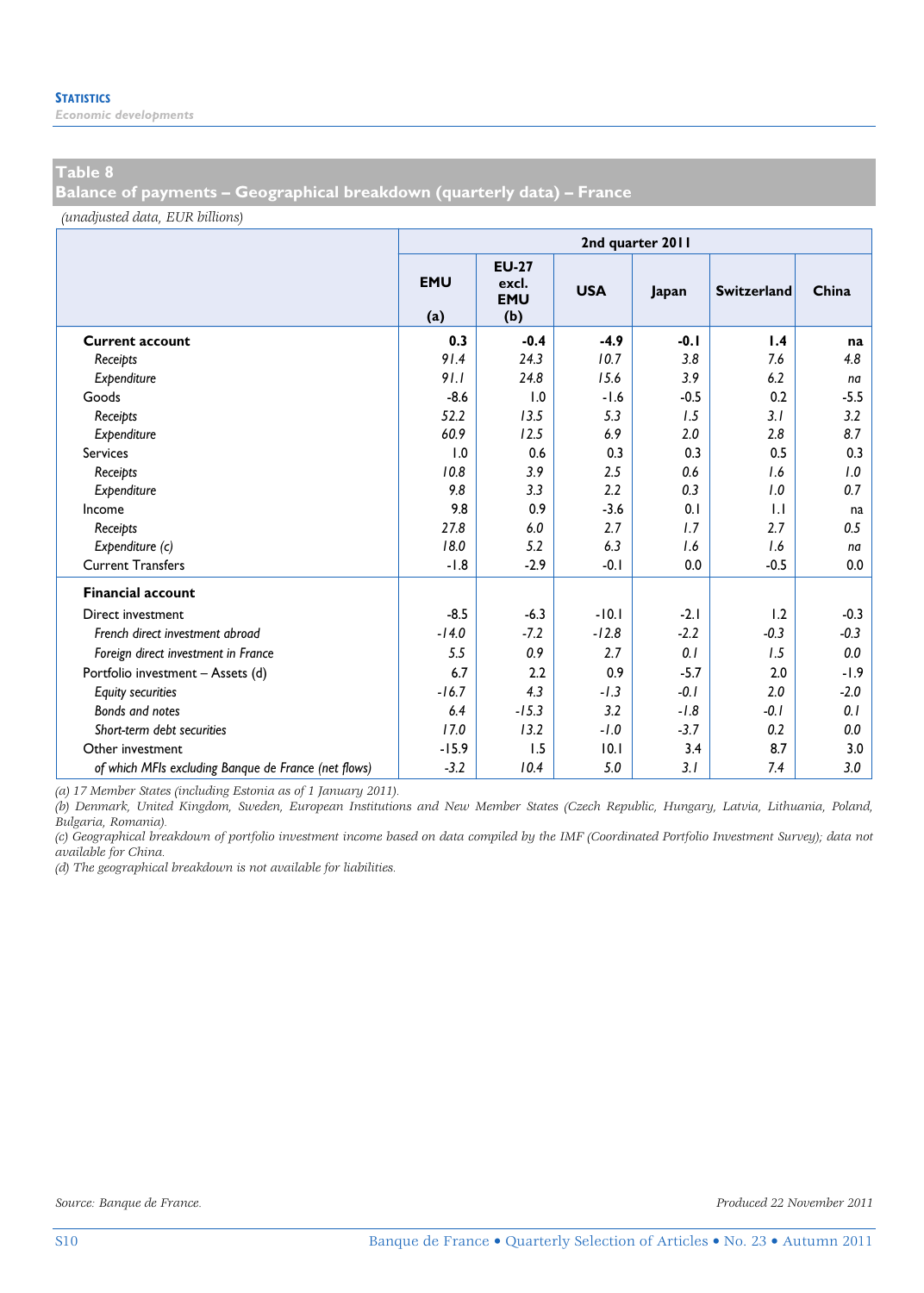**Balance of payments (monthly data) – France** 

*(unadjusted data, EUR billions)*

|                                                  |         |         |         | 12-month total |          |          |
|--------------------------------------------------|---------|---------|---------|----------------|----------|----------|
|                                                  | 2010    |         | 2011    |                | 2010     | 2011     |
|                                                  | Sept.   | July    | Aug.    | Sept.          | Sept.    | Sept.    |
| <b>Current account</b>                           | $-3.3$  | $-1.4$  | $-3.0$  | $-4.3$         | $-28.7$  | $-48.2$  |
| Goods                                            | $-4.9$  | $-5.0$  | $-5.8$  | $-6.0$         | $-50.5$  | $-71.7$  |
| <b>Services</b>                                  | 1.7     | 2.9     | 1.8     | 2.1            | 12.0     | 11.6     |
| Income                                           | 3.1     | 3.3     | 3.0     | 2.3            | 37.7     | 37.6     |
| Current transfers                                | $-3.2$  | $-2.6$  | $-2.0$  | $-2.8$         | $-27.9$  | $-25.7$  |
| Capital account                                  | $-0.4$  | 0.0     | 0.1     | 0.0            | $-0.1$   | 0.3      |
| <b>Financial account</b>                         | $-7.7$  | $-9.4$  | 25.3    | $-10.1$        | 21.7     | 37.5     |
| Direct investment                                | $-3.4$  | $-8.5$  | $-0.8$  | 4.7            | $-40.2$  | $-42.8$  |
| French direct investment abroad                  | $-7.0$  | $-4.3$  | $-4.6$  | $-4.9$         | $-78.6$  | $-63.2$  |
| Equity capital                                   | $-1.9$  | $-0.1$  | $-1.3$  | 0.2            | $-33.8$  | $-16.9$  |
| Reinvested earnings                              | $-2.0$  | $-2.1$  | $-2.1$  | $-2.1$         | $-20.2$  | $-28.1$  |
| Other capital                                    | $-3.1$  | $-2.1$  | $-1.2$  | $-2.9$         | $-24.6$  | $-18.3$  |
| Foreign direct investment in France              | 3.6     | $-4.2$  | 3.8     | 9.5            | 38.3     | 20.3     |
| Equity capital                                   | 0.3     | $-5.3$  | 1.0     | 1.9            | 13.3     | 3.7      |
| Reinvested earnings                              | 1.1     | 0.8     | 0.8     | 0.8            | 9.9      | 10.2     |
| Other capital                                    | 2.3     | 0.4     | 2.0     | 6.9            | 15.1     | 6.4      |
| Portfolio investment                             | 26.2    | 5.3     | 21.7    | 22.7           | 165.0    | 178.2    |
| Assets                                           | 17.2    | 16.0    | 34.7    | 27.0           | 4.0      | 95.8     |
| <b>Equity securities</b>                         | $-3.5$  | 2.4     | 15.9    | 6.0            | $-16.6$  | 23.9     |
| Bonds and notes                                  | 13.7    | 7.1     | 17.8    | 81             | $-40.6$  | 22.2     |
| Short-term debt securities                       | 7.0     | 6.5     | 1.0     | 13.0           | 61.3     | 49.7     |
| <b>Liabilities</b>                               | 9.0     | $-10.7$ | $-12.9$ | $-4.3$         | 161.0    | 82.4     |
| <b>Equity securities</b>                         | $-3.5$  | 3.1     | $-12.1$ | $-1.5$         | 3.9      | 10.5     |
| Bonds and notes                                  | 8.0     | $-4.9$  | $-2.6$  | 2.5            | 121.0    | 90.9     |
| Short-term debt securities                       | 4.5     | $-9.0$  | 1.8     | $-5.3$         | 36.2     | $-19.0$  |
| Financial derivatives                            | 1.4     | $-1.7$  | 6.7     | 5.3            | 26.1     | 18.8     |
| Other investment                                 | $-31.9$ | $-5.3$  | $-4.9$  | $-44.9$        | $-124.9$ | $-117.8$ |
| of which MFIs excl. Banque de France (net flows) | $-35.3$ | $-7.7$  | $-29.6$ | $-117.2$       | $-68.5$  | $-199.6$ |
| Reserve assets                                   | $-0.1$  | 0.8     | 2.6     | 2.1            | $-4.3$   | 1.2      |
| Net errors and omissions                         | 11.3    | 10.8    | $-22.4$ | 14.4           | 7.0      | 10.4     |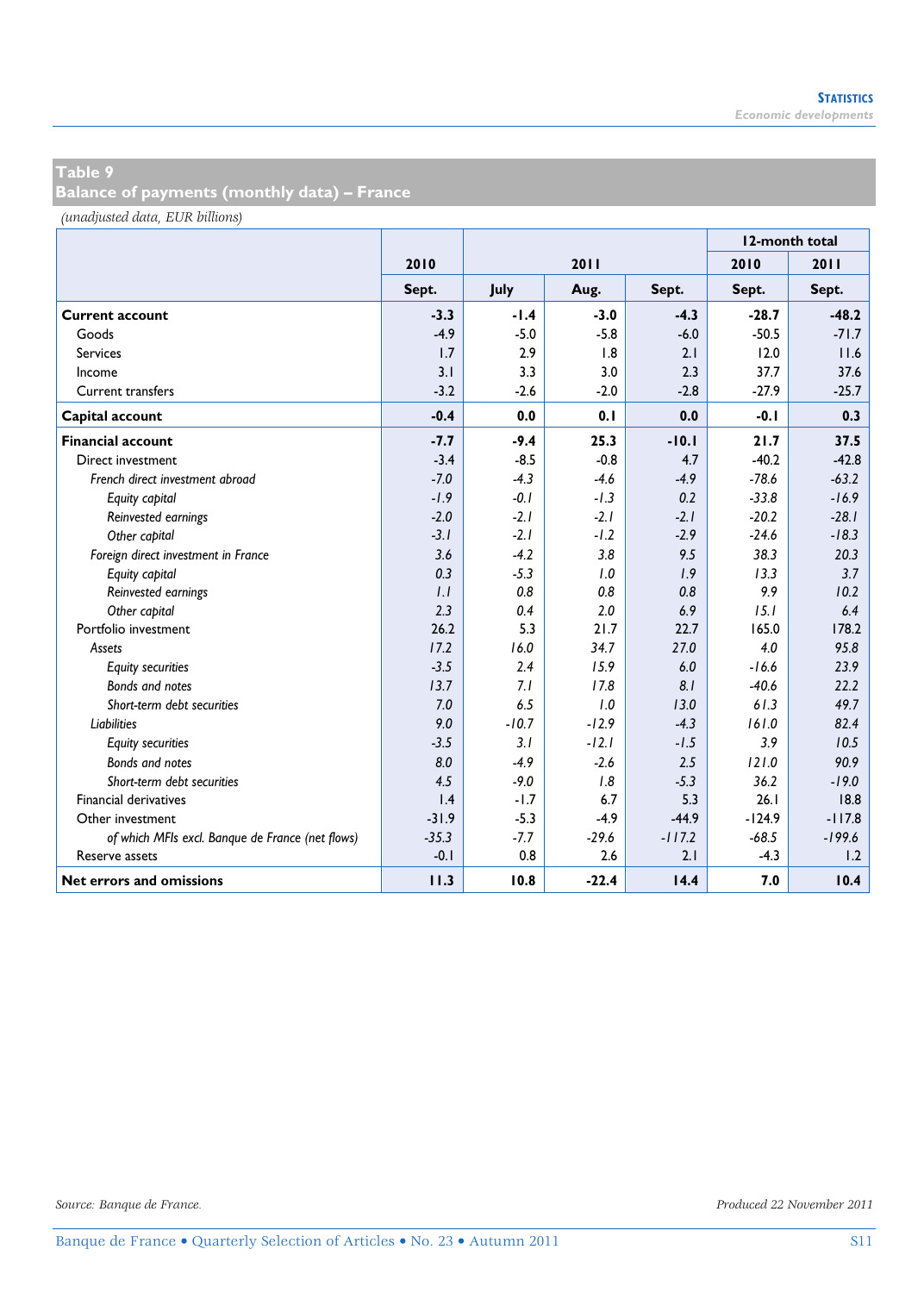*Economic developments* 

#### **Table 10**

**France's international investment position (direct investment measured at book value)** 

*(EUR billions)*

|                                             | 2006        | 2007       | 2008       | 2009       | 2010       | 2011           |
|---------------------------------------------|-------------|------------|------------|------------|------------|----------------|
|                                             | Dec.        | Dec.       | Dec.       | Dec.       | Dec.       | Q <sub>2</sub> |
| <b>Assets</b>                               | 4,041.2     | 4,533.5    | 4,414.1    | 4,673.2    | 5,061.7    | 5,106.9        |
| French direct investment abroad             | 793.1       | 874.2      | 975.3      | 1.041.9    | 1.144.8    | 1.158.6        |
| Equity capital and reinvested earnings      | 548.8       | 598.2      | 658.6      | 700.0      | 775.8      | 788.4          |
| Other capital                               | 244.3       | 276.0      | 316.7      | 341.9      | 369.0      | 370.2          |
| Portfolio investment                        | 1,851.0     | 2,014.1    | 1,857.4    | 2,056.3    | 2.099.7    | 2,093.9        |
| (foreign securities held by residents)      |             |            |            |            |            |                |
| MFIs (resident security-holding sector)     | 755.0       | 743.2      | 730.7      | 731.3      | 655.6      | 659.1          |
| Non-MFIs (resident security-holding sector) | 1,095.9     | 1,270.9    | 1,126.7    | 1,325.0    | 1,444.1    | 1,434.8        |
| <b>Financial derivatives</b>                | 159.2       | 241.0      | 234.0      | 273.5      | 324.5      | 295.5          |
| Other investment                            | 1.163.3     | 1.325.7    | 1.273.5    | 1,209.1    | 1.368.2    | 1.435.5        |
| <b>MFIs</b>                                 | 945.6       | 1.094.7    | 1,058.6    | 990.3      | 1,123.2    | 1,155.0        |
| Non-MFIs                                    | 217.7       | 231.0      | 214.9      | 218.8      | 245.0      | 280.5          |
| Reserve assets                              | 74.6        | 78.6       | 74.0       | 92.4       | 124.5      | 123.4          |
| <b>Liabilities</b>                          | $-4, 188.3$ | $-4,708.2$ | $-4,633.3$ | $-4,884.9$ | $-5,216.8$ | $-5,321.5$     |
| Foreign direct investment in France         | $-578.7$    | $-649.1$   | $-684.5$   | $-690.7$   | $-722.2$   | $-728.7$       |
| Equity capital and reinvested earnings      | $-348.7$    | $-386.2$   | $-395.3$   | $-394.2$   | $-418.0$   | $-426.7$       |
| Other capital                               | $-230.0$    | $-262.9$   | $-289.2$   | $-296.5$   | $-304.2$   | $-302.0$       |
| Portfolio investment                        | $-1,963.0$  | $-1,987.9$ | $-1,872.5$ | $-2,315.3$ | $-2,450.1$ | $-2,572.6$     |
| (French securities held by non-residents)   |             |            |            |            |            |                |
| MFIs (resident security-issuing sector)     | $-484.4$    | $-505.4$   | $-493.3$   | $-554.5$   | $-583.2$   | $-616.3$       |
| Non-MFIs (resident security-issuing sector) | $-1,478.6$  | $-1,482.5$ | $-1,379.2$ | $-1,760.8$ | $-1,866.9$ | $-1,956.3$     |
| <b>Financial derivatives</b>                | $-188.9$    | $-312.6$   | $-289.3$   | $-311.8$   | $-397.2$   | $-375.9$       |
| Other investment                            | $-1.457.7$  | $-1.758.7$ | $-1,787.0$ | $-1.567.0$ | $-1.647.3$ | $-1.644.4$     |
| <b>MFIs</b>                                 | $-1,245.0$  | $-1,465.6$ | $-1,345.2$ | $-1,197.3$ | $-1,298.6$ | $-1,281.3$     |
| Non-MFIs                                    | $-212.7$    | $-293.1$   | $-441.7$   | $-369.8$   | $-348.6$   | $-363.1$       |
| <b>Net position</b>                         | $-147.1$    | $-174.7$   | $-219.2$   | $-211.7$   | $-155.1$   | $-214.6$       |





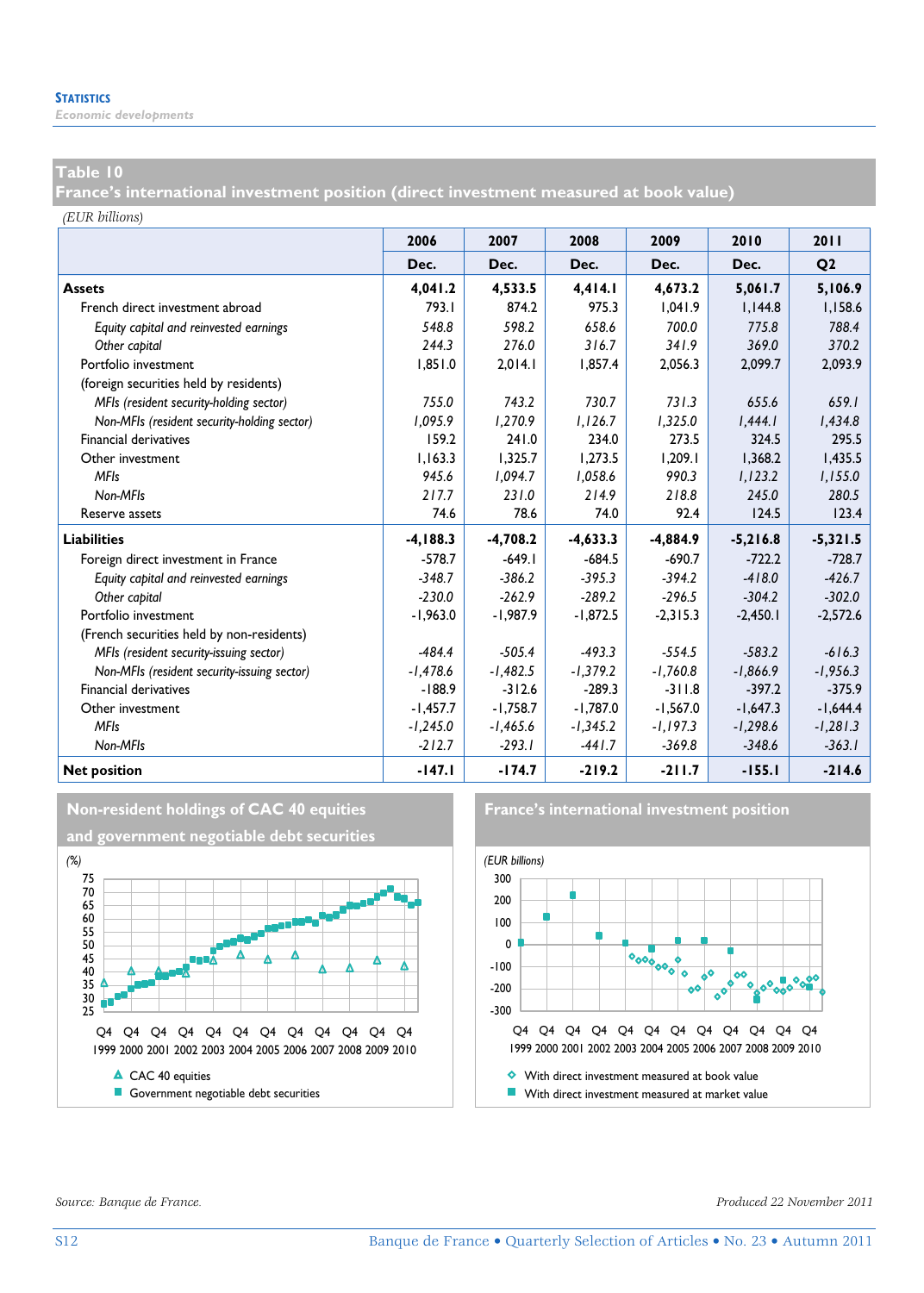**Main monetary and financial aggregates – France and the euro area** 

|  | (annual percentage growth rate) |  |  |
|--|---------------------------------|--|--|
|--|---------------------------------|--|--|

|                             | 2008 | 2009   | 2010 | 2010         | 2011  |              |     |      |      |      |       |
|-----------------------------|------|--------|------|--------------|-------|--------------|-----|------|------|------|-------|
|                             | Dec. | Dec.   | Dec. | Sept.        | March | <b>April</b> | May | June | July | Aug. | Sept. |
| M <sub>1</sub>              |      |        |      |              |       |              |     |      |      |      |       |
| Euro area (a)               | 3.4  | 12.2   | 4.3  | 6.2          | 2.9   | 1.6          | 1.2 | 1.3  | 1.0  | 1.7  | 2.0   |
| France (contribution)       | 0.1  | 6.5    | 7.2  | 8.6          | 5.9   | 4.1          | 4.6 | 5.5  | 4.2  | 3.2  | 3.9   |
| M <sub>2</sub>              |      |        |      |              |       |              |     |      |      |      |       |
| Euro area (a)               | 8.4  | 1.5    | 2.2  | 2.0          | 2.6   | 2.4          | 2.4 | 2.3  | 2.2  | 2.4  | 2.5   |
| France (contribution)       | 8.1  | 0.0    | 7.4  | 6.4          | 7.4   | 6.4          | 6.7 | 6.4  | 5.9  | 5.6  | 5.6   |
| M <sub>3</sub>              |      |        |      |              |       |              |     |      |      |      |       |
| Euro area (a)               | 7.6  | $-0.4$ | 1.7  | $\mathsf{L}$ | 2.2   | 1.9          | 2.3 | 1.9  | 2.1  | 2.7  | 3.1   |
| France (contribution)       | 5.3  | $-4.2$ | 6.6  | 4.9          | 7.3   | 6.4          | 6.9 | 5.2  | 4.9  | 5.3  | 4.4   |
| Loans to the private sector |      |        |      |              |       |              |     |      |      |      |       |
| Euro area (a)               | 5.8  | $-0.1$ | 1.9  | 1.3          | 2.5   | 2.6          | 2.7 | 2.5  | 2.4  | 2.5  | 2.5   |
| France (b)                  | 7.0  | $-0.6$ | 5.0  | 3.8          | 4.6   | 5.8          | 5.7 | 6.1  | 6.4  | 6.1  | 5.5   |









*(a) Seasonal and calendar effect adjusted data.* 

*(b) Loans extended by MFIs resident in France to euro area residents excluding MFIs and central government.* 

*Sources: Banque de France, European Central Bank. Produced 22 November 2011*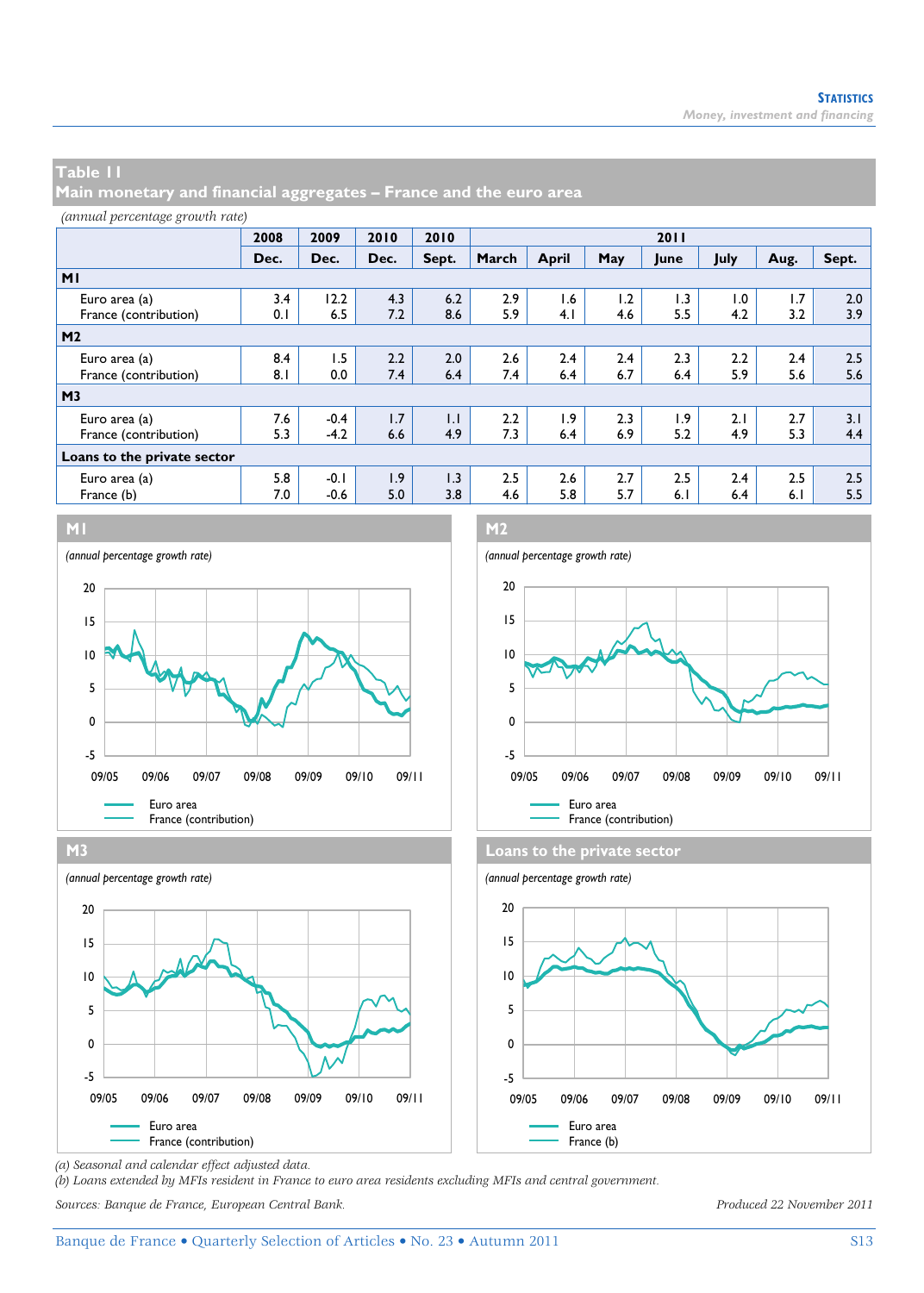*Money, investment and financing* 

#### **Table 12**

**Balance sheet of the Banque de France** 

*(outstanding amounts at the end of the period, EUR billions)*

|                                          | 2008  | 2009  | 2010  | 2010  |       | 2011  |       |       |
|------------------------------------------|-------|-------|-------|-------|-------|-------|-------|-------|
|                                          | Dec.  | Dec.  | Dec.  | Sept. | June  | July  | Aug.  | Sept. |
| <b>Assets</b>                            |       |       |       |       |       |       |       |       |
| National territory                       | 244.9 | 179.5 | 103.7 | 90.4  | 96.3  | 117.7 | 128.3 | 208.3 |
| Loans                                    | 215.4 | 143.6 | 56.3  | 48.9  | 40.1  | 62.5  | 69.9  | 147.2 |
| <b>MFIs</b>                              | 215.3 | 143.5 | 56.1  | 48.8  | 39.9  | 62.3  | 69.8  | 147.0 |
| Central government                       | 0.0   | 0.0   | 0.0   | 0.0   | 0.0   | 0.0   | 0.0   | 0.0   |
| Private sector                           | 0.2   | 0.1   | 0.2   | 0.1   | 0.2   | 0.2   | 0.2   | 0.2   |
| Securities other than shares             | 29.5  | 35.9  | 47.4  | 41.5  | 56.2  | 55.1  | 58.4  | 61.1  |
| <b>MFIs</b>                              | 0.0   | 0.0   | 0.0   | 0.0   | 0.0   | 0.0   | 0.0   | 0.0   |
| Central government                       | 29.5  | 35.9  | 47.4  | 41.5  | 56.2  | 55.1  | 58.4  | 61.1  |
| Private sector                           | 0.0   | 0.0   | 0.0   | 0.0   | 0.0   | 0.0   | 0.0   | 0.0   |
| Money market instruments                 | 0.0   | 0.0   | 0.0   | 0.0   | 0.0   | 0.0   | 0.0   | 0.0   |
| Shares and other equity                  | 0.0   | 0.0   | 0.0   | 0.0   | 0.0   | 0.0   | 0.0   | 0.0   |
| Other euro area countries                | 60.6  | 77.1  | 86.7  | 84.0  | 86.0  | 97.I  | 98.I  | 103.4 |
| Rest of the world                        | 110.7 | 96.3  | 99.I  | 97.9  | 111.5 | 112.2 | 121.0 | 118.4 |
| Gold                                     | 49.8  | 60.0  | 82.6  | 75.0  | 81.7  | 89.2  | 99.I  | 94.5  |
| Not broken down by geographical area (a) | 91.1  | 97.2  | 113.2 | 98.5  | 108.9 | 98.2  | 102.5 | 107.3 |
| <b>Total</b>                             | 557.1 | 510.1 | 485.3 | 445.8 | 484.3 | 514.4 | 548.9 | 631.8 |
| <b>Liabilities</b>                       |       |       |       |       |       |       |       |       |
| National territory - Deposits            | 112.8 | 88.6  | 51.6  | 42.6  | 57.5  | 69.7  | 65.2  | 80.8  |
| <b>MFIs</b>                              | 99.3  | 68.0  | 49.6  | 41.6  | 56.7  | 68.6  | 64.1  | 79.6  |
| Central government                       | 13.0  | 19.0  | 1.5   | 0.6   | 0.4   | 0.5   | 0.5   | 0.8   |
| Other sectors (overnight deposits)       | 0.5   | 1.6   | 0.4   | 0.4   | 0.5   | 0.5   | 0.5   | 0.5   |
| Other euro area countries - Deposits     | 117.7 | 62.0  | 28.3  | 31.4  | 18.3  | 7.4   | 33.5  | 97.7  |
| <b>MFIs</b>                              | 117.7 | 62.0  | 28.3  | 31.4  | 18.3  | 7.4   | 33.5  | 97.7  |
| Other sectors                            | 0.0   | 0.0   | 0.0   | 0.0   | 0.0   | 0.0   | 0.0   | 0.0   |
| Rest of the world - Deposits             | 99.4  | 112.7 | 122.9 | 103.6 | 133.0 | 145.7 | 142.5 | 150.9 |
| Not broken down by geographical area     | 227.2 | 246.8 | 282.5 | 268.2 | 275.4 | 291.7 | 307.8 | 302.4 |
| Currency in circulation (b)              | 147.3 | 153.7 | 160.1 | 155.1 | 161.1 | 162.8 | 161.7 | 163.1 |
| Debt securities issued                   | 0.0   | 0.0   | 0.0   | 0.0   | 0.0   | 0.0   | 0.0   | 0.0   |
| Money market instruments                 | 0.0   | 0.0   | 0.0   | 0.0   | 0.0   | 0.0   | 0.0   | 0.0   |
| Capital and reserves                     | 58.6  | 70.6  | 97.6  | 89.4  | 95.9  | 103.8 | 114.1 | 110.0 |
| Other                                    | 21.3  | 22.5  | 24.8  | 23.7  | 18.4  | 25.1  | 32.0  | 29.3  |
| Total                                    | 557.1 | 510.1 | 485.3 | 445.8 | 484.3 | 514.4 | 548.9 | 631.8 |

*(a) Including adjustments for the new accounting method for banknotes on the liability side of the Banque de France balance sheet since January 2002. Moreover, part of this item has been reclassified under the item "Loans".* 

*(b) Since January 2002, banknotes in circulation have been treated according to specific euro area accounting conventions. 8% of the total value of euro banknotes in circulation is allocated to the European Central Bank. The remaining 92% is broken down between the NCBs in proportion to their share in the paid-up capital of the ECB.*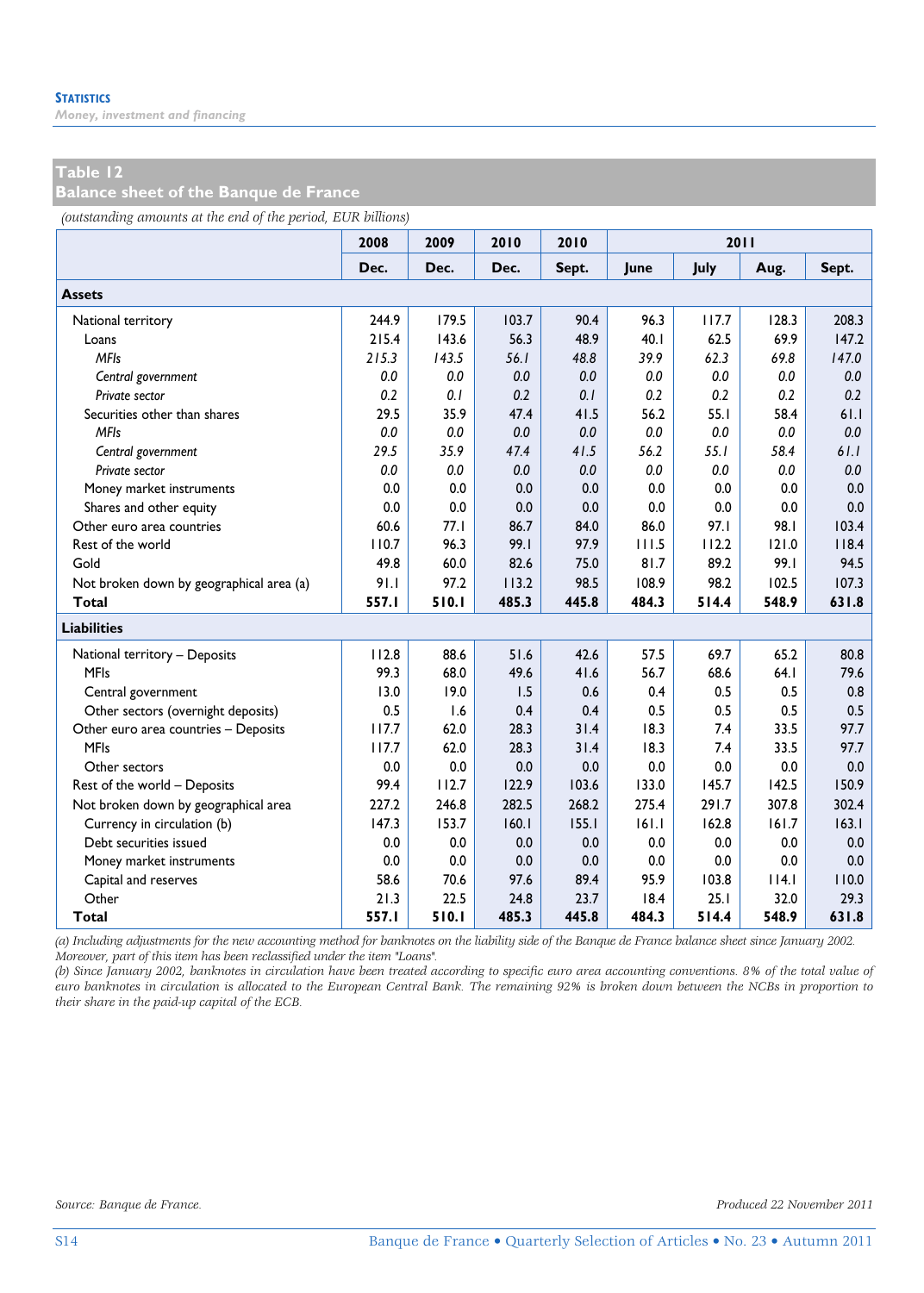**Balance sheet of monetary financial institutions (MFIs) excluding the Banque de France** 

*(outstanding amounts at the end of the period in EUR billions)*

|                                               | 2008    | 2009    | 2010    | 2010    |         | 2011    |         |         |
|-----------------------------------------------|---------|---------|---------|---------|---------|---------|---------|---------|
|                                               | Dec.    | Dec.    | Dec.    | Sept.   | June    | July    | Aug.    | Sept.   |
| <b>Assets</b>                                 |         |         |         |         |         |         |         |         |
| National territory                            | 4,517.7 | 4,527.2 | 4,568.2 | 4.640.7 | 4,641.2 | 4,711.2 | 4,759.6 | 4,822.2 |
| Loans                                         | 3,493.6 | 3,509.9 | 3,562.1 | 3,616.4 | 3.708.8 | 3.785.0 | 3,807.1 | 3,839.5 |
| <b>MFIs</b>                                   | 1,480.2 | 1,486.5 | 1,413.9 | 1,512.5 | 1,496.1 | 1,558.3 | 1,585.7 | 1,610.2 |
| General government                            | 173.8   | 196.1   | 217.8   | 202.9   | 187.2   | 188.1   | 189.8   | 190.2   |
| Private sector                                | 1,839.6 | 1,827.4 | 1,930.4 | 1,901.0 | 2,025.5 | 2,038.6 | 2,031.6 | 2,039.0 |
| Securities other than shares                  | 636.2   | 622.6   | 613.6   | 630.7   | 565.1   | 559.0   | 588.2   | 623.2   |
| MFIs $\leq$ 2 years                           | 242.6   | 229.8   | 208.5   | 213.7   | 170.9   | 169.5   | 198.4   | 218.9   |
| $MFIs > 2$ years                              | 121.8   | 113.4   | 134.8   | 129.3   | 126.3   | 127.9   | 123.3   | 124.1   |
| General government                            | 149.7   | 159.7   | 152.1   | 160.8   | 145.9   | 138.2   | 143.8   | 146.4   |
| Private sector                                | 122.1   | 119.8   | 118.3   | 126.9   | 122.0   | 123.4   | 122.6   | 133.8   |
| Money market fund shares/units                | 90.3    | 79.I    | 52.6    | 57.3    | 53.2    | 52.8    | 53.9    | 50.2    |
| Shares and other equity                       | 297.7   | 315.5   | 339.9   | 336.3   | 314.0   | 314.4   | 310.5   | 309.3   |
| Other euro area countries                     | 1,006.4 | 1,034.4 | 1,020.2 | 1,048.6 | 914.9   | 919.2   | 896.8   | 879.8   |
| Rest of the world                             | 926.0   | 848.2   | 962.9   | 958.8   | 955.I   | 972.4   | 974.2   | 1,002.8 |
| Not broken down by geographical area          | 1,260.4 | 1,247.1 | 1,278.7 | 1,503.0 | 1,288.6 | 1,377.4 | 1,558.4 | 1,725.8 |
| Total                                         | 7,710.6 | 7,656.7 | 7,830.1 | 8,151.0 | 7,799.9 | 7,980.2 | 8,189.1 | 8,430.5 |
| <b>Liabilities</b>                            |         |         |         |         |         |         |         |         |
| National territory - Deposits                 | 3,043.5 | 3,099.0 | 3,035.3 | 3,128.1 | 3,217.0 | 3,274.3 | 3,309.8 | 3,456.7 |
| <b>MFIs</b>                                   | 1,605.1 | 1,571.3 | 1,423.1 | 1,543.6 | 1,488.6 | 1,565.8 | 1,608.2 | 1,712.6 |
| Central government                            | 23.4    | 28.3    | 28.7    | 42.7    | 70.4    | 44.5    | 28.8    | 41.5    |
| Other sectors                                 | 1,415.0 | 1,499.4 | 1,583.5 | 1,541.8 | 1,658.1 | 1,664.0 | 1,672.8 | 1.702.6 |
| Overnight deposits                            | 434.4   | 463.1   | 502.1   | 474.9   | 507.9   | 513.6   | 495.8   | 504.4   |
| Deposits with agreed maturity $\leq 2$ years  | 185.3   | 131.3   | 133.4   | 131.2   | 135.0   | 137.4   | 148.6   | 155.3   |
| Deposits with agreed maturity > 2 years       | 260.9   | 362.4   | 377.0   | 370.7   | 431.7   | 430.3   | 432.9   | 450.8   |
| Deposits redeemable at notice $\leq$ 3 months | 486.0   | 501.1   | 518.8   | 510.0   | 537.8   | 542.8   | 548.2   | 547.7   |
| Repos                                         | 48.5    | 41.5    | 52.3    | 55.0    | 45.7    | 40.0    | 47.3    | 44.4    |
| Other euro area countries - Deposits          | 377.6   | 338.3   | 380.3   | 379.5   | 375.7   | 385.4   | 399.9   | 413.0   |
| <b>MFIs</b>                                   | 277.6   | 229.3   | 220.6   | 226.1   | 229.7   | 233.2   | 240.0   | 259.7   |
| Other sectors                                 | 100.1   | 109.0   | 159.7   | 153.4   | 146.0   | 152.3   | 159.9   | 153.2   |
| Rest of the world - Deposits                  | 985.3   | 880.9   | 968.9   | 958.7   | 912.1   | 931.9   | 898.0   | 814.4   |
| Not broken down by geographical area          | 3,304.1 | 3,338.6 | 3,445.6 | 3,684.7 | 3,295.0 | 3,388.5 | 3,581.3 | 3,746.5 |
| Debt securities issued $\leq 2$ years         | 458.6   | 381.4   | 409.8   | 407.7   | 395.0   | 381.3   | 401.1   | 409.0   |
| Debt securities issued > 2 years              | 689.3   | 715.2   | 754.9   | 752.3   | 810.7   | 817.8   | 809.2   | 817.2   |
| Money market fund shares/units                | 483.3   | 479.2   | 394.3   | 419.7   | 371.3   | 368.1   | 379.9   | 364.3   |
| Capital and reserves                          | 416.1   | 454.7   | 476.7   | 471.9   | 491.9   | 493.5   | 492.I   | 490.2   |
| Other                                         | 1,256.8 | 1,308.1 | 1,409.9 | 1,633.2 | 1,226.2 | 1,327.8 | 1,499.1 | 1,665.8 |
| <b>Total</b>                                  | 7,710.6 | 7,656.7 | 7,830.1 | 8,151.0 | 7,799.9 | 7,980.2 | 8,189.1 | 8,430.5 |

*NB: Since July 2003, financial transactions carried out by La Poste have been accounted for in the balance sheet of monetary financial institutions. This has resulted in an increase in the item "Shares and other equity" in Assets, and in "Overnight deposits" and "Capital and reserves" in Liabilities.*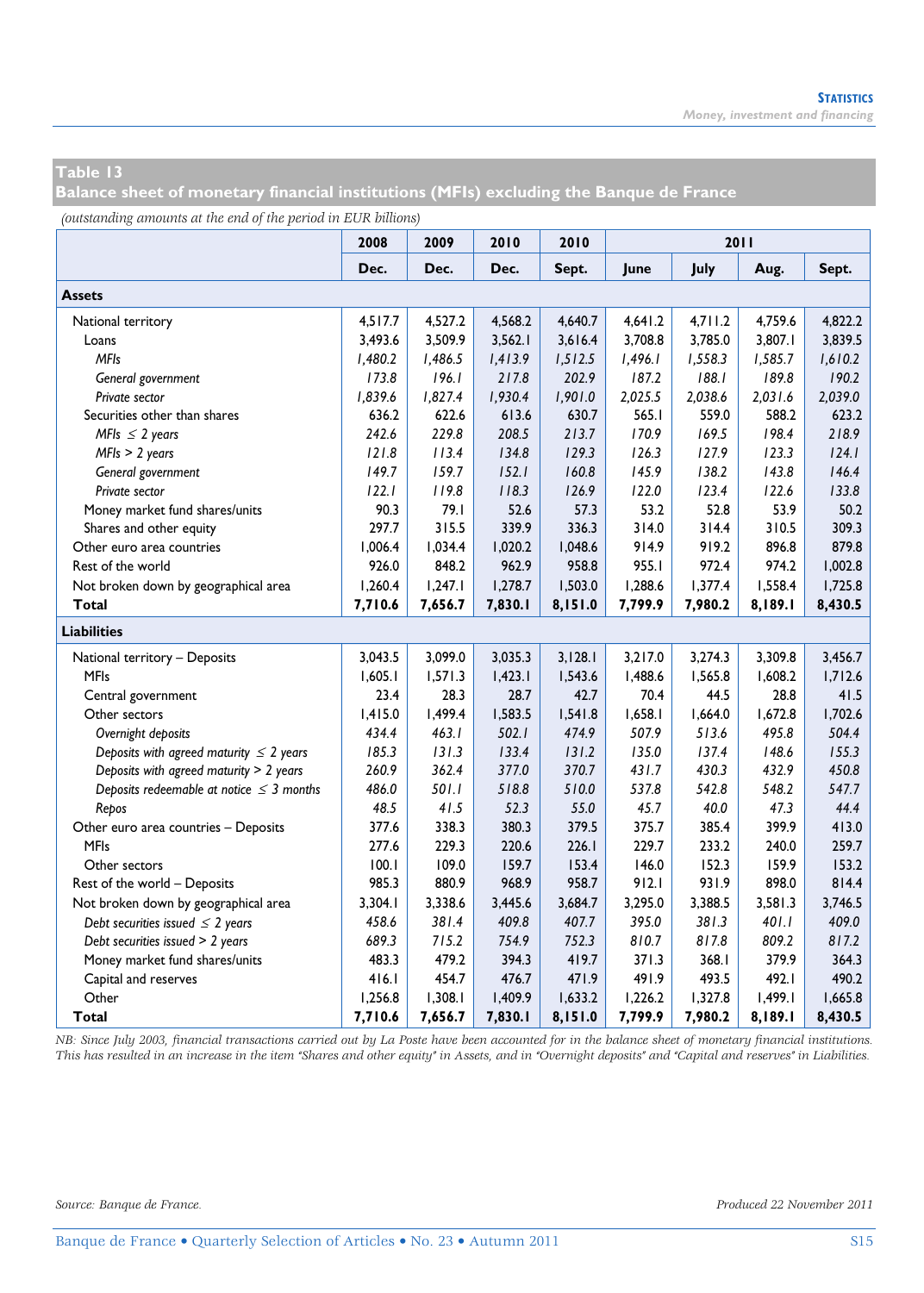*Money, investment and financing* 

#### **Table 14**

**Deposits – France** 

*(outstanding amounts at the end of the period in EUR billions – % growth)*

|                                               | 2008   | 2009  | 2010  | 2010  |       |             | 2011  |       |
|-----------------------------------------------|--------|-------|-------|-------|-------|-------------|-------|-------|
|                                               | Dec.   | Dec.  | Dec.  | Sept. | lune  | <b>July</b> | Aug.  | Sept. |
| <b>Overnight deposits</b>                     |        |       |       |       |       |             |       |       |
| Total non-financial sectors                   | 447.8  | 481.1 | 516.3 | 481.2 | 513.8 | 521.9       | 505.9 | 511.6 |
| (excluding central government)                |        |       |       |       |       |             |       |       |
| Households and similar                        | 243.7  | 262.4 | 278.4 | 269.7 | 283.2 | 291.7       | 284.3 | 285.2 |
| Non-financial corporations                    | 154.5  | 167.0 | 182.5 | 161.5 | 181.2 | 180.3       | 172.9 | 175.9 |
| General government (excl. central government) | 49.6   | 51.7  | 55.4  | 50.0  | 49.4  | 49.9        | 48.6  | 50.5  |
| Other sectors                                 | 33.6   | 32.6  | 38.7  | 40.3  | 36.2  | 35.8        | 33.8  | 36.4  |
| <b>Total - Outstanding amounts</b>            | 481.4  | 513.7 | 555.1 | 521.5 | 550.0 | 557.7       | 539.7 | 548.0 |
| <b>Total - Growth rate</b>                    | $-3.8$ | 6.8   | 7.6   | 9.0   | 6.4   | 4.8         | 3.9   | 5.0   |
| Passbook savings accounts                     |        |       |       |       |       |             |       |       |
| "A" and "Blue" passbooks                      | 164.4  | 183.4 | 193.5 | 190.0 | 203.7 | 205.7       | 208.5 | 209.6 |
| Housing savings accounts                      | 36.7   | 36.6  | 36.1  | 35.9  | 36.1  | 36.2        | 36.4  | 36.1  |
| Sustainable development passbook accounts     | 70.2   | 69.1  | 68.0  | 67.9  | 68.5  | 68.8        | 69.0  | 68.6  |
| People's savings passbooks                    | 62.0   | 58.3  | 54.4  | 55.7  | 52.8  | 52.8        | 53.0  | 53.0  |
| Youth passbooks                               | 7.4    | 7.2   | 7.0   | 7.1   | 6.9   | 6.9         | 6.9   | 7.0   |
| Taxable passbooks                             | 145.4  | 146.5 | 159.8 | 153.5 | 169.9 | 172.5       | 174.4 | 173.4 |
| <b>Total - Outstanding amounts</b>            | 486.0  | 501.I | 518.8 | 510.0 | 537.8 | 542.8       | 548.2 | 547.7 |
| Total - Growth rate                           | 11.1   | 3.1   | 3.5   | 2.0   | 6.6   | 7. I        | 7.0   | 6.9   |





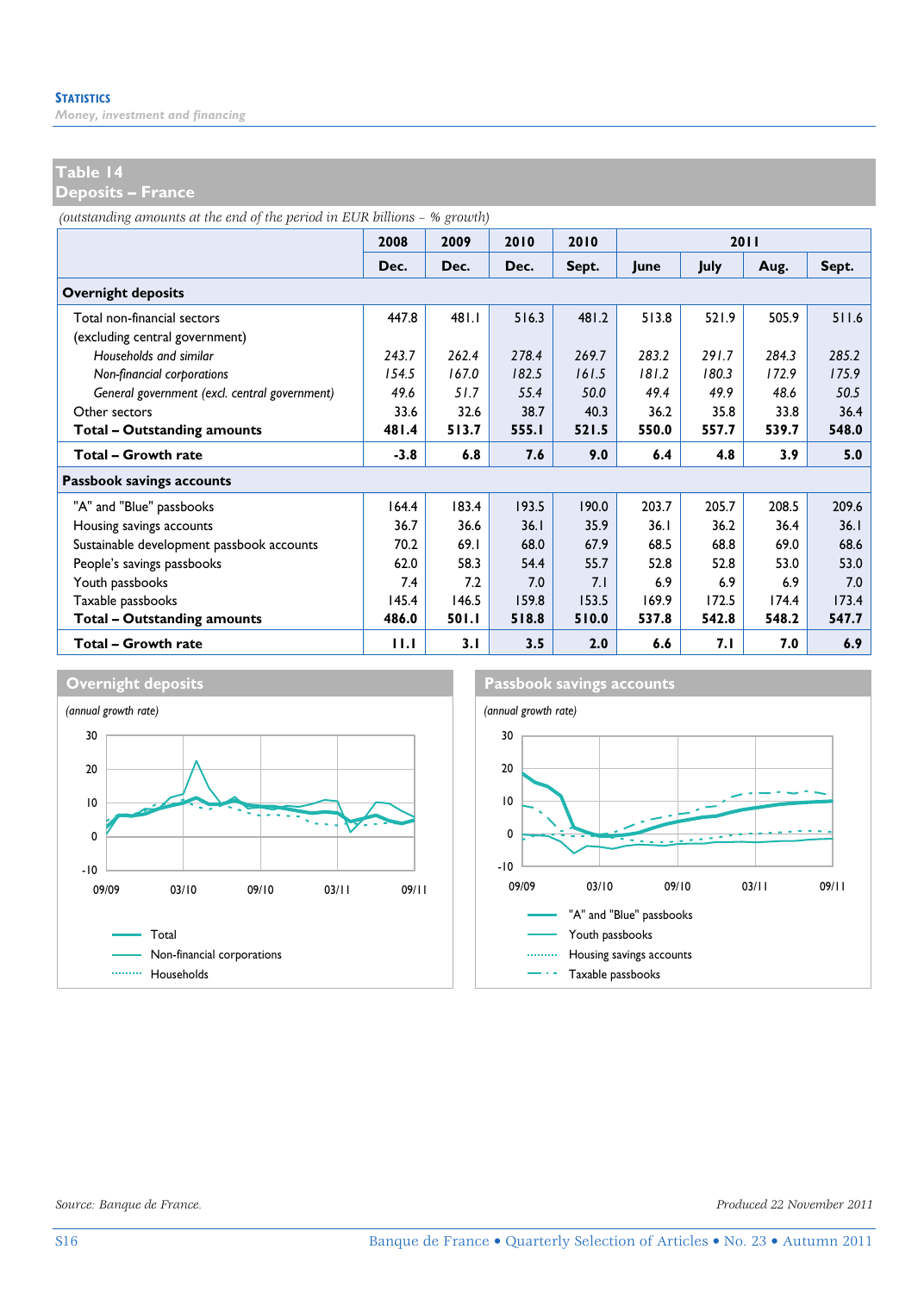**Time deposits – France** 

*(outstanding amounts at the end of the period in EUR billions – % growth)*

|                                                        | 2008   | 2009    | 2010  | 2010   |       | 2011        |       |       |  |
|--------------------------------------------------------|--------|---------|-------|--------|-------|-------------|-------|-------|--|
|                                                        | Dec.   | Dec.    | Dec.  | Sept.  | June  | <b>July</b> | Aug.  | Sept. |  |
| Deposits with agreed maturity up to two years          |        |         |       |        |       |             |       |       |  |
| Total non-financial sectors (excl. central government) | 121.9  | 86.1    | 89.1  | 84.1   | 99.2  | 103.1       | 109.0 | 109.1 |  |
| Households and similar                                 | 62.4   | 30.4    | 24.5  | 25.4   | 29.7  | 30.6        | 31.2  | 30.3  |  |
| Non-financial corporations                             | 58.8   | 55.1    | 63.9  | 57.9   | 68.6  | 71.6        | 76.8  | 77.8  |  |
| General government (excl. central government)          | 0.8    | 0.6     | 0.7   | 0.8    | 0.9   | 1.0         | 1.0   | 1.0   |  |
| Other sectors                                          | 63.4   | 45.1    | 44.2  | 47.1   | 35.8  | 34.3        | 39.5  | 46.2  |  |
| <b>Total - Outstanding amounts</b>                     | 185.3  | 131.3   | 133.4 | 131.2  | 135.0 | 137.4       | 148.6 | 155.3 |  |
| Total - Growth rate                                    | 45.0   | $-27.4$ | 0.5   | $-2.5$ | 1.0   | 5.2         | 12.0  | 16.1  |  |
| Deposits with agreed maturity of over two years        |        |         |       |        |       |             |       |       |  |
| Total non-financial sectors (excl. central government) | 236.5  | 264.3   | 282.6 | 274.5  | 294.3 | 295.I       | 296.1 | 298.1 |  |
| Households and similar                                 | 223.2  | 241.4   | 248.0 | 242.8  | 251.8 | 251.9       | 252.2 | 253.0 |  |
| PFI                                                    | 168.7  | 173.8   | 182.3 | 177.1  | 182.8 | 182.7       | 183.0 | 182.9 |  |
| PEP                                                    | 29.3   | 29.0    | 26.6  | 26.7   | 25.0  | 24.8        | 24.7  | 24.5  |  |
| Other                                                  | 25.1   | 38.6    | 39.1  | 39.0   | 44.0  | 44.4        | 44.5  | 45.6  |  |
| Non-financial corporations                             | 13.3   | 22.5    | 34.0  | 31.1   | 41.8  | 42.3        | 43.1  | 44.3  |  |
| General government (excl. central government)          | 0.1    | 0.4     | 0.6   | 0.6    | 0.8   | 0.8         | 0.8   | 0.9   |  |
| Other sectors                                          | 24.4   | 98.I    | 94.4  | 96.3   | 137.3 | 135.3       | 136.8 | 152.7 |  |
| Total - Outstanding amounts                            | 260.9  | 362.4   | 377.0 | 370.7  | 431.7 | 430.3       | 432.9 | 450.8 |  |
| <b>Total - Growth rate</b>                             | $-5.9$ | 38.1    | 3.5   | 6.1    | 8.6   | 7.6         | 8.1   | 12.7  |  |



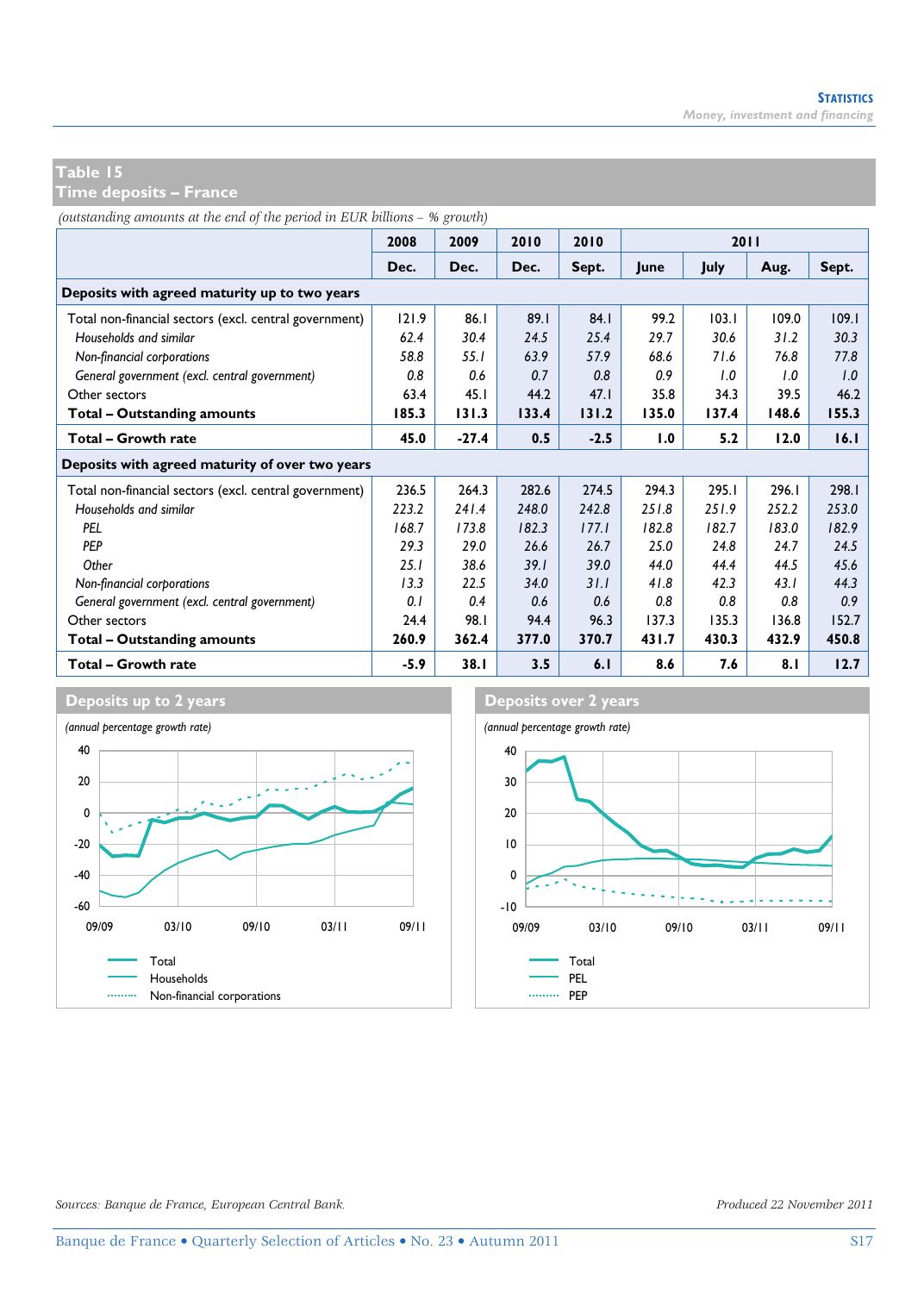*Money, investment and financing* 

### **Table 16**

**Loans extended by credit institutions established in France to French residents – France** 

*(outstanding amounts at the end of the period in EUR billions – % growth)*

|                                                              | 2008    | 2009    | 2010    | 2010    |         |         | 2011    |         |         |  |
|--------------------------------------------------------------|---------|---------|---------|---------|---------|---------|---------|---------|---------|--|
|                                                              | Dec.    | Dec.    | Dec.    | Sept.   | May     | lune    | July    | Aug.    | Sept.   |  |
| Loans from monetary financial institutions                   |         |         |         |         |         |         |         |         |         |  |
| Private sector                                               | 1.839.8 | 1.827.5 | 1.930.6 | 1.901.2 | 2.015.8 | 2.025.7 | 2.038.7 | 2.031.8 | 2.039.2 |  |
| General government                                           | 173.8   | 196.1   | 217.8   | 202.9   | 188.4   | 187.2   | 188.1   | 189.8   | 190.2   |  |
| <b>Total - Outstanding amounts</b>                           | 2,013.5 | 2,023.6 | 2,148.4 | 2,104.0 | 2,204.2 | 2,212.9 | 2,226.9 | 2,221.6 | 2,229.4 |  |
| Private sector                                               | 6.2     | $-0.6$  | 4.7     | 3.1     | 5.5     | 6.1     | 6.1     | 6.0     | 5.6     |  |
| General government                                           | 3.1     | 12.8    | 11.0    | 12.7    | $-3.3$  | $-8.2$  | $-3.2$  | $-5.1$  | $-4.7$  |  |
| <b>Total - Growth rate</b>                                   | 5.9     | 0.5     | 5.3     | 4.0     | 4.7     | 4.7     | 5.2     | 5.0     | 4.7     |  |
| Loans from credit institutions to non-financial corporations |         |         |         |         |         |         |         |         |         |  |
| <b>Fixed investment</b>                                      | 312.6   | 323.9   | 335.7   | 329.8   | 338.I   | 339.6   | 342.6   | 342.0   | 343.3   |  |
| Inventories and working capital                              | 216.2   | 184.5   | 177.9   | 174.8   | 187.7   | 193.7   | 196.7   | 190.8   | 192.9   |  |
| Other lending                                                | 252.9   | 260.9   | 267.2   | 267.3   | 273.1   | 274.9   | 274.8   | 273.9   | 275.7   |  |
| <b>Total - Outstanding amounts</b>                           | 781.6   | 769.3   | 780.8   | 771.9   | 798.9   | 808.2   | 814.1   | 806.7   | 811.9   |  |
| Total - Growth rate                                          | 9.5     | $-1.2$  | 1.2     | 1.0     | 2.5     | 4.2     | 4.5     | 4.5     | 5.1     |  |
| Loans from credit institutions to households                 |         |         |         |         |         |         |         |         |         |  |
| Loans for house purchase                                     | 710.0   | 737.6   | 796.6   | 773.3   | 819.0   | 825.0   | 829.7   | 831.8   | 834.8   |  |
| Consumer loans                                               | 145.5   | 152.9   | 154.7   | 152.0   | 149.7   | 152.2   | 151.2   | 150.1   | 149.7   |  |
| Other lending                                                | 84.7    | 84.2    | 87.1    | 87.3    | 90.6    | 90.7    | 90.5    | 90.6    | 90.3    |  |
| <b>Total - Outstanding amounts</b>                           | 940.I   | 974.7   | 1,038.4 | 1,012.6 | 1,059.4 | 1,067.9 | 1,071.4 | 1,072.4 | 1,074.8 |  |
| Total - Growth rate                                          | 7.3     | 4.0     | 6.6     | 5.8     | 7.3     | 7.4     | 7.I     | 6.7     | 6.4     |  |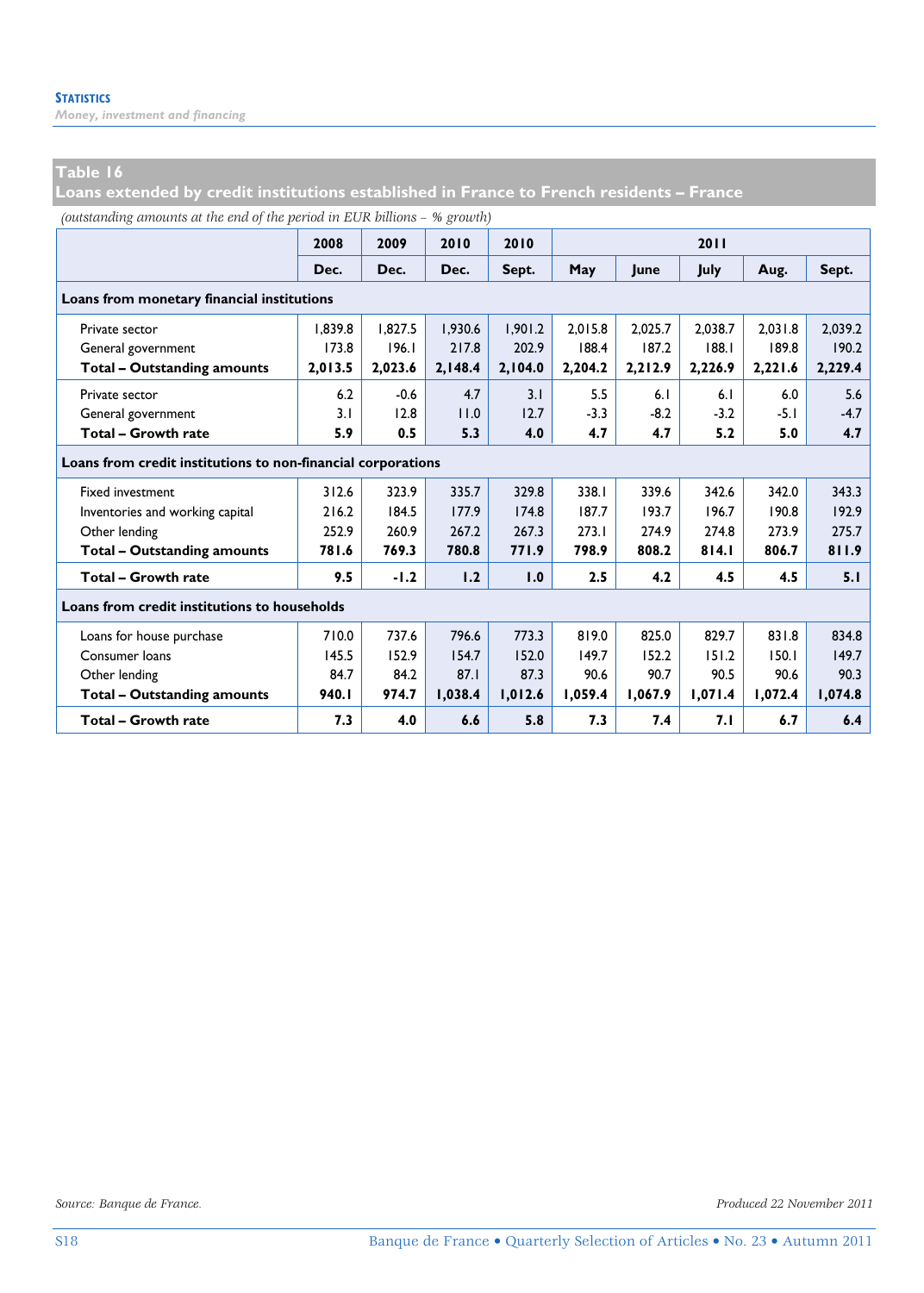**Loans from credit institutions broken down by counterpart and by financing purpose – France (a) and euro area** 



*<sup>(</sup>a) Loans extended by credit institutions established in France to French residents.*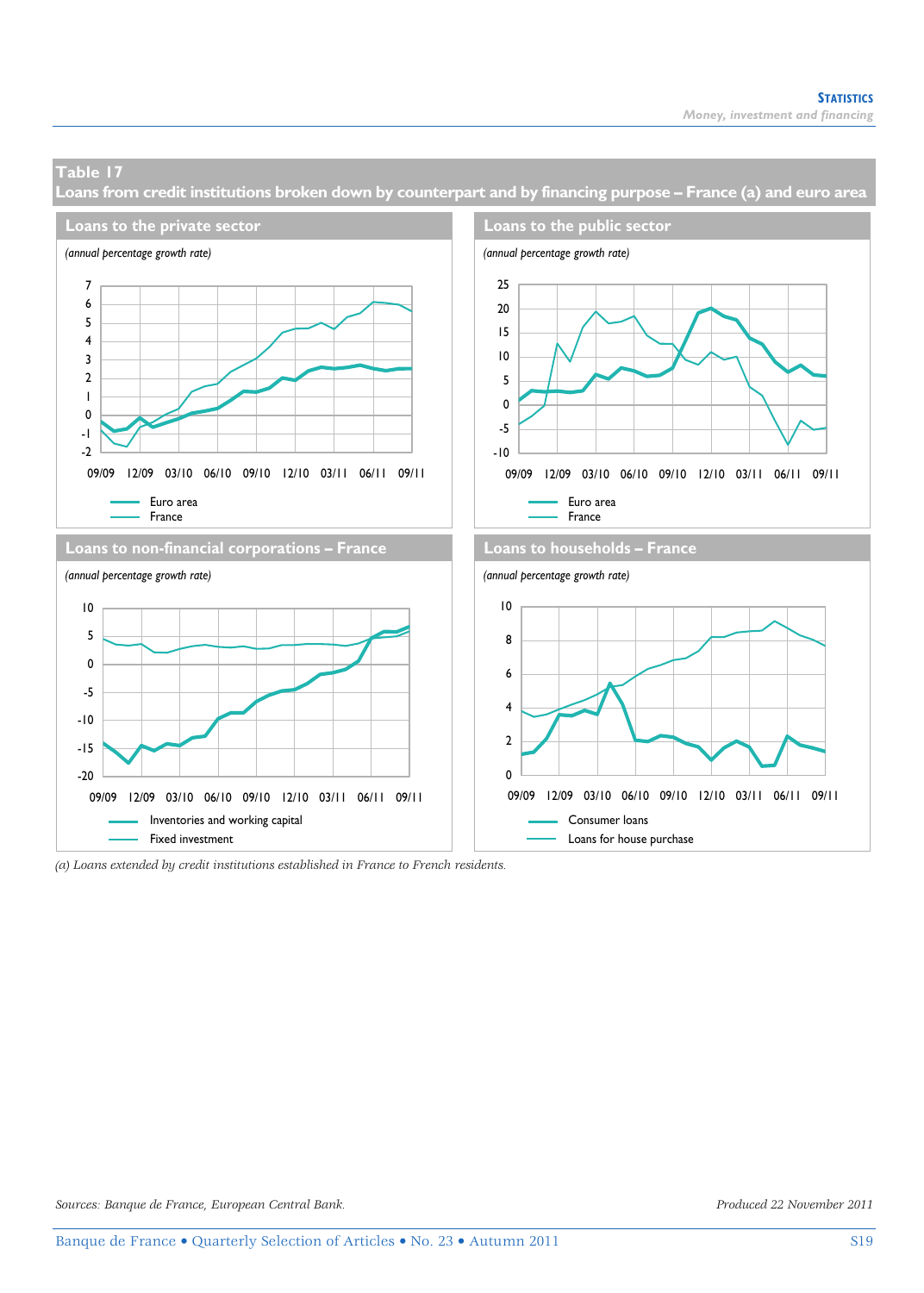*Money, investment and financing* 

### **Table 18**

**New loans to residents – France** 

*(excl. overdrafts, cumulative amounts over 12 months in EUR billions)*

|                                                         |       | 2010  |       | 2011  |       |       |  |  |
|---------------------------------------------------------|-------|-------|-------|-------|-------|-------|--|--|
|                                                         | July  | Aug.  | Sept. | July  | Aug.  | Sept. |  |  |
| Total – new loans                                       | 410.8 | 418.4 | 422.0 | 460.2 | 458.3 | 457.5 |  |  |
| <b>Loans to households</b>                              | 177.0 | 183.2 | 187.6 | 219.6 | 216.2 | 212.3 |  |  |
| Consumer loans (excl. overdrafts)                       | 52.9  | 52.9  | 52.4  | 49.2  | 49.2  | 49.4  |  |  |
| Loans for house purchase with an IRFP $\leq$ 1 year (a) | 15.4  | 16.3  | 17.0  | 17.I  | 16.5  | 15.9  |  |  |
| Loans for house purchase with an IRFP $> 1$ year (a)    | 108.7 | 114.0 | 118.3 | 153.3 | 150.4 | 147.0 |  |  |
| Loans to non-financial corporations                     | 233.9 | 235.3 | 234.4 | 240.6 | 242.2 | 245.2 |  |  |
| Loans with an IRFP $\leq$ I year (excl. overdrafts) (a) | 152.7 | 154.3 | 154.3 | 163.3 | 164.7 | 167.9 |  |  |
| Loans with an IRFP $> 1$ year (a)                       | 81.I  | 81.0  | 80.0  | 77.3  | 77.5  | 77.4  |  |  |





**Consumer loans to households (excl. overdrafts) Loans for house purchase**



**Loans to households Loans to non-financial corporations**





*Data revised over the entire period.* 

*(a) IRFP: initial rate fixation period i.e. the period for which the rate of a loan is fixed.* 

 *IRFP* ≤ *1 year: loans for which the rate is adjusted at least once a year + fixed-rate loans with an initial maturity of up to 1 year. IRFP > 1 year: loans for which the rate is adjusted less than once a year + fixed-rate loans with an initial maturity of over 1 year.* 

*Sources: Banque de France, European Central Bank. Produced 22 November 2011*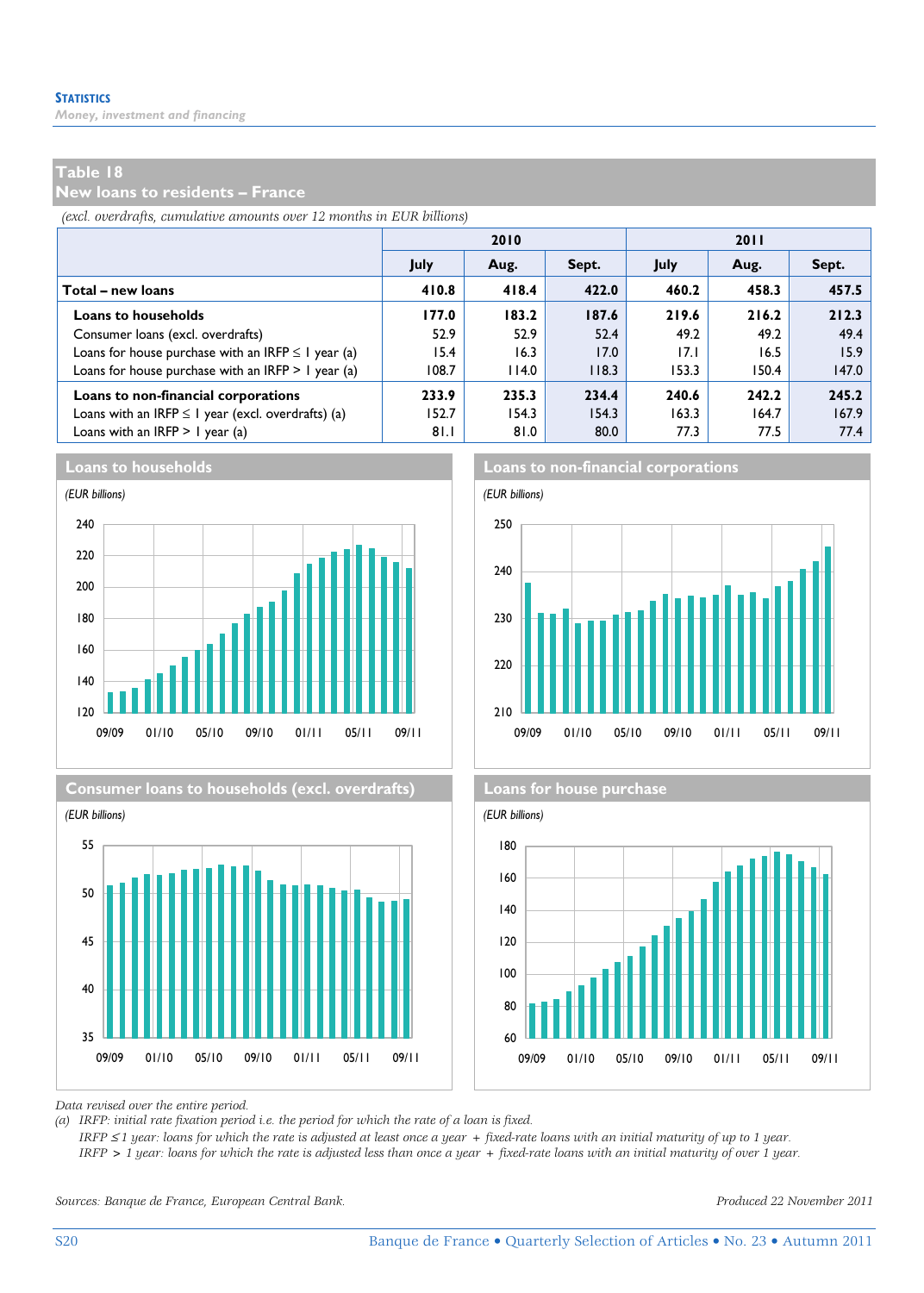**Investment and financing – Insurance corporations and pension funds – Euro area and France**  *(EUR billions)*

**Euro area**

|                                      |                | <b>Cumulated transaction flows over 4 quarters</b> | Outstanding<br>amounts |         |                |         |
|--------------------------------------|----------------|----------------------------------------------------|------------------------|---------|----------------|---------|
|                                      | 2010<br>2011   |                                                    |                        |         |                | 2011    |
|                                      | Q <sub>2</sub> | Q <sub>3</sub>                                     | Q <sub>4</sub>         | QI      | Q <sub>2</sub> | lune    |
| <b>Financial assets</b>              |                |                                                    |                        |         |                |         |
| Currency and deposits                | $-5.9$         | $-5.6$                                             | $-17.5$                | $-1.6$  | $-3.6$         | 810.5   |
| of which deposits included in M3 (a) | 2.3            | 5.8                                                | $-9.7$                 | $-9.2$  | $-14.1$        | 184.6   |
| Short-term debt securities           | $-17.7$        | $-4.5$                                             | 3.1                    | 3.6     | 0.6            | 43.2    |
| Long-term debt securities            | 143.0          | 164.4                                              | 150.9                  | 128.1   | 122.0          | 2,667.0 |
| Loans                                | 6.2            | 12.2                                               | 27.5                   | 24.7    | 26.3           | 471.5   |
| Shares and other equity              | 133.7          | 80.2                                               | 43.1                   | 27.9    | 20.6           | 2,442.8 |
| of which quoted shares               | $-67.7$        | 13.8                                               | 16.8                   | 14.6    | 9.1            | 556.8   |
| Remaining net assets                 | 42.8           | 59.8                                               | 52.6                   | 20.4    | 5.3            | 247.0   |
| <b>Financing</b>                     |                |                                                    |                        |         |                |         |
| Debt securities                      | 4.5            | 1.6                                                | 0.3                    | 0.1     | 2.3            | 32.8    |
| Loans                                | $-9.8$         | 7.4                                                | 5.9                    | 11.2    | 8.0            | 273.3   |
| Shares and other equity              | 5.0            | 4.8                                                | 5.1                    | 4.5     | 0.6            | 421.3   |
| Insurance technical reserves         | 282.I          | 278.2                                              | 258.8                  | 208.0   | 184.0          | 6,031.8 |
| Life insurance                       | 272.9          | 270.0                                              | 247.8                  | 200.7   | 184.1          | 5,195.9 |
| Non-life insurance                   | 9.3            | 8.2                                                | 11.0                   | 7.3     | 0.0            | 835.8   |
| Net lending/net borrowing (B9B)      | 20.2           | 14.8                                               | $-10.4$                | $-20.7$ | $-23.7$        |         |

#### *(EUR billions)*

| France                           |                |                                                    |                        |              |                |         |  |  |  |  |
|----------------------------------|----------------|----------------------------------------------------|------------------------|--------------|----------------|---------|--|--|--|--|
|                                  |                | <b>Cumulated transaction flows over 4 quarters</b> | Outstanding<br>amounts |              |                |         |  |  |  |  |
|                                  |                | 2010                                               |                        |              | 2011           | 2011    |  |  |  |  |
|                                  | Q <sub>2</sub> | Q <sub>3</sub>                                     | Q4                     | QI           | Q <sub>2</sub> | lune    |  |  |  |  |
| <b>Financial assets</b>          |                |                                                    |                        |              |                |         |  |  |  |  |
| Currency and deposits            | $\mathbf{L}$   | 2.1                                                | 2.2                    | 3.7          | 2.0            | 22.5    |  |  |  |  |
| Short-term debt securities       | $-9.4$         | $-0.8$                                             | 6.2                    | 4.0          | 2.0            | 22.2    |  |  |  |  |
| Long-term debt securities        | 74.5           | 91.2                                               | 97.5                   | 89.2         | 73.3           | 1,140.3 |  |  |  |  |
| Loans                            | $-0.4$         | $-3.9$                                             | $-2.4$                 | $-2.2$       | $-2.0$         | 35.1    |  |  |  |  |
| Shares and other equity          | 25.3           | 7.0                                                | $-18.7$                | $-21.2$      | $-28.7$        | 610.9   |  |  |  |  |
| of which quoted shares           | 6.0            | 5.2                                                | $-5.9$                 | $-2.1$       | $-2.7$         | 81.3    |  |  |  |  |
| Remaining net assets             | $-1.0$         | 2.0                                                | 0.1                    | 0.1          | 7.0            | 8.8     |  |  |  |  |
| <b>Financing</b>                 |                |                                                    |                        |              |                |         |  |  |  |  |
| Debt securities                  | 1.0            | 1.4                                                | 0.6                    | $\mathbf{L}$ | 2.4            | 8.2     |  |  |  |  |
| Loans                            | $-6.2$         | 3.5                                                | 12.0                   | 11.6         | 11.7           | 93.9    |  |  |  |  |
| Shares and other equity          | 2.7            | 1.3                                                | 0.3                    | 0.0          | 0.4            | 102.5   |  |  |  |  |
| Insurance technical reserves     | 95.9           | 94.I                                               | 89.0                   | 75.7         | 68.5           | 1,669.3 |  |  |  |  |
| Life insurance and pension funds | 84.6           | 83.0                                               | 77.8                   | 68.7         | 61.8           | 1,398.4 |  |  |  |  |
| Non-life insurance               | 11.3           | 11.1                                               | 11.2                   | 7.0          | 6.7            | 270.9   |  |  |  |  |
| Net lending/net borrowing (B9B)  | 6.0            | 6.9                                                | $-7.2$                 | $-8.8$       | $-22.3$        |         |  |  |  |  |

*(a) Deposits with agreed maturity up to 2 years and redeemable at notice up to 3 months of insurance corporations held with MFIs and central government.* 

*Sources: Banque de France, European Central Bank. Produced 22 November 2011*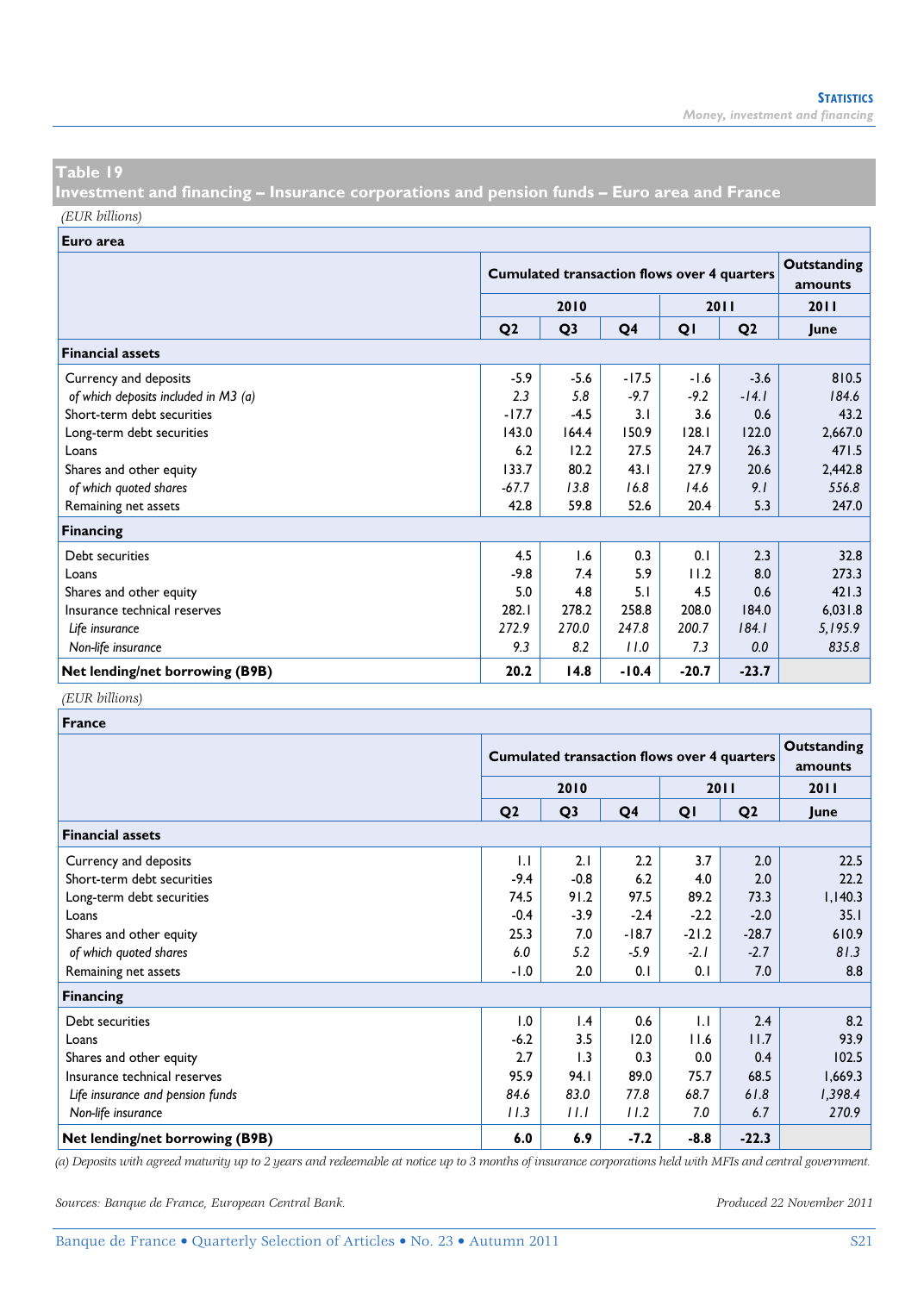*Money, investment and financing* 

### **Table 20**

**Investment and financing – Households – Euro area** 

*(EUR billions)*

|                                        |                | <b>Cumulated transaction flows over 4 quarters</b> | Outstanding<br>amounts |         |                |         |
|----------------------------------------|----------------|----------------------------------------------------|------------------------|---------|----------------|---------|
|                                        |                | 2010                                               |                        | 2011    |                | 2011    |
|                                        | O <sub>2</sub> | Q <sub>3</sub>                                     | Q4                     | QI      | Q <sub>2</sub> | June    |
| <b>Financial assets</b>                |                |                                                    |                        |         |                |         |
| Currency and deposits                  | 167.1          | 169.1                                              | 176.0                  | 181.4   | 188.3          | 6.707.9 |
| of which deposits included in M3 (a)   | 29.2           | 55.6                                               | 85.5                   | 111.1   | 106.8          | 5,063.3 |
| Short-term debt securities             | $-46.3$        | $-19.3$                                            | $-8.7$                 | 12.4    | 10.2           | 51.0    |
| Long-term debt securities              | 16.0           | $-13.2$                                            | $-2.2$                 | 45.5    | 55.5           | 1.379.3 |
| Shares and other equity                | 132.1          | 80.3                                               | 71.6                   | 6.5     | $-13.9$        | 4,411.2 |
| Ouoted shares                          | 40.3           | 29.2                                               | 17.8                   | 13.3    | 4.5            | 817.0   |
| Unquoted shares and other equity       | 98.3           | 74.2                                               | 81.6                   | 43.8    | 27.9           | 2.240.2 |
| Mutual fund shares                     | $-6.5$         | $-23.1$                                            | $-27.8$                | $-50.6$ | $-46.3$        | 1,354.0 |
| of which money market fund shares      | $-73.0$        | $-83.8$                                            | $-50.7$                | $-37.4$ | $-31.8$        | 196.4   |
| Insurance technical reserves           | 252.2          | 252.2                                              | 236.0                  | 205.5   | 192.9          | 5,820.3 |
| Remaining net assets                   | $-17.9$        | 9.3                                                | $-5.6$                 | 9.2     | 33.4           | 3.9     |
| <b>Financing</b>                       |                |                                                    |                        |         |                |         |
| Loans                                  | 135.1          | 135.4                                              | 146.9                  | 148.0   | 139.5          | 6,140.6 |
| of which from euro area MFIs           | 135.7          | 134.8                                              | 147.5                  | 169.7   | 164.2          | 5,300.5 |
| <b>Revaluation of financial assets</b> |                |                                                    |                        |         |                |         |
| Shares and other equity                | 96.9           | $-2.5$                                             | 81.7                   | 36.2    | 159.0          |         |
| Insurance technical reserves           | 181.7          | 140.5                                              | 84.3                   | 28.6    | 44.0           |         |
| Other flows                            | $-0.1$         | $-14.1$                                            | $-61.3$                | $-83.3$ | $-31.3$        |         |
| Change in net financial worth          | 646.7          | 466.9                                              | 424.9                  | 294.2   | 498.6          |         |







*(a) Deposits with agreed maturity up to 2 years and redeemable at notice up to 3 months of households held with MFIs and central government.* 

*Source: European Central Bank. Produced 22 November 2011*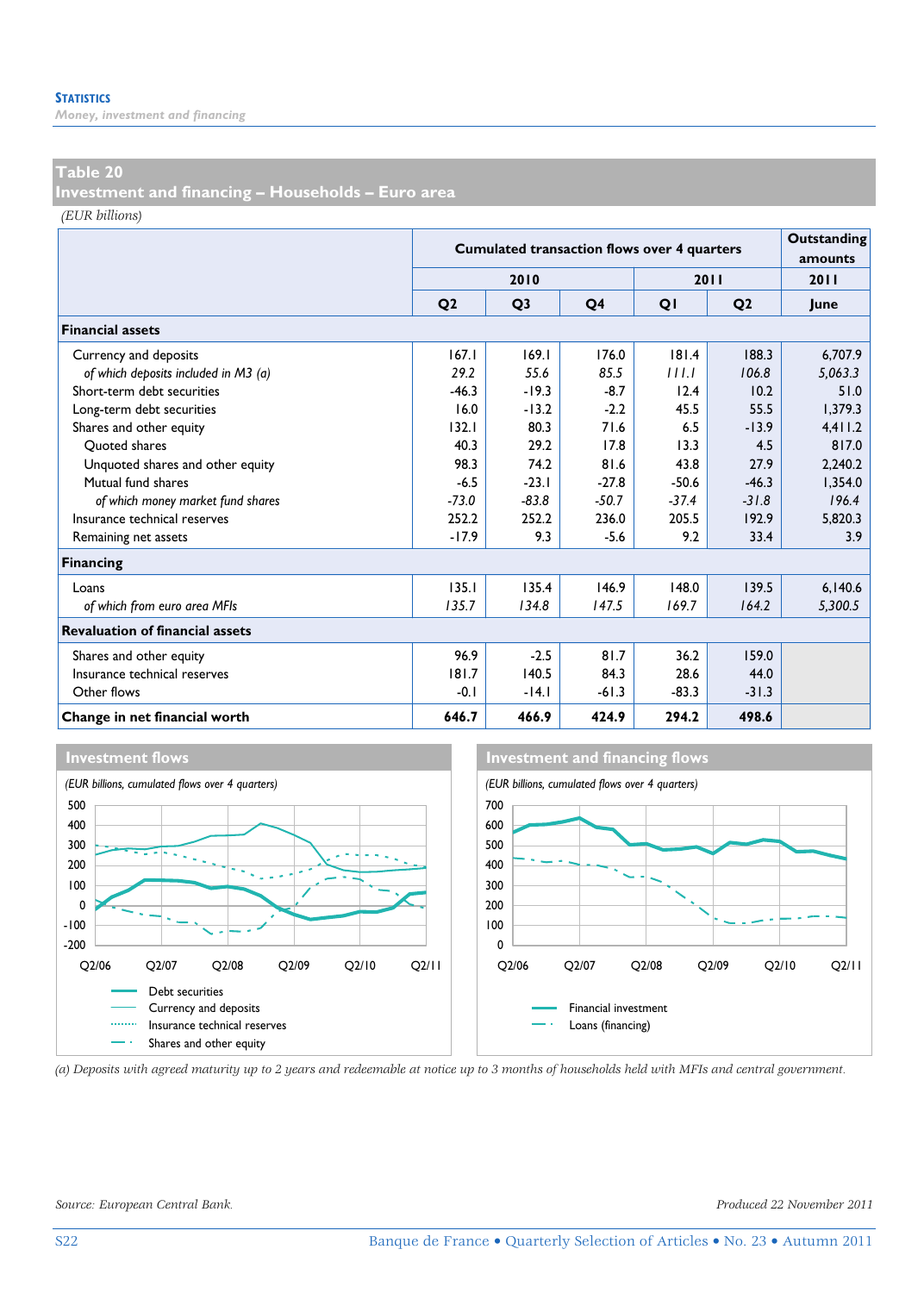**Investment and financing – Households – France** 

*(EUR billions)*

|                                        |                | <b>Cumulated transaction flows over 4 quarters</b> | Outstanding<br>amounts |         |                |             |
|----------------------------------------|----------------|----------------------------------------------------|------------------------|---------|----------------|-------------|
|                                        |                | 2010                                               |                        |         | 2011           | 2011        |
|                                        | Q <sub>2</sub> | Q <sub>3</sub>                                     | Q4                     | QI      | Q <sub>2</sub> | <b>June</b> |
| <b>Financial assets</b>                |                |                                                    |                        |         |                |             |
| Currency and deposits                  | 23.4           | 24.9                                               | 47.6                   | 53.2    | 64.9           | 1,189.7     |
| Short-term debt securities             | 0.5            | 0.1                                                | $-1.2$                 | $-0.7$  | $-3.2$         | 1.5         |
| Long-term debt securities              | 5.5            | 0.1                                                | $-0.5$                 | 1.5     | 0.4            | 62.0        |
| Shares and other equity                | $-4.0$         | 3.8                                                | 5.9                    | $-0.7$  | 14.3           | 1,056.7     |
| Quoted shares                          | 8.1            | 8.6                                                | 5.9                    | 3.4     | 1.5            | 197.2       |
| Unquoted shares and other equity       | 13.0           | 15.5                                               | 15.3                   | 13.6    | 17.0           | 556.2       |
| Mutual fund shares                     | $-25.1$        | $-20.4$                                            | $-15.3$                | $-17.7$ | $-4.3$         | 303.3       |
| of which money market fund shares      | $-20.7$        | $-18.7$                                            | $-12.5$                | $-12.4$ | $-10.8$        | 41.3        |
| Insurance technical reserves           | 84.0           | 83.6                                               | 78.5                   | 67.0    | 58.5           | 1,506.7     |
| Remaining net assets                   | 16.2           | 35.8                                               | 23.5                   | 21.1    | 30.0           | 83.3        |
| <b>Financing</b>                       |                |                                                    |                        |         |                |             |
| Loans                                  | 48.9           | 53.1                                               | 61.5                   | 63.3    | 73.5           | 1,100.6     |
| <b>Revaluation of financial assets</b> |                |                                                    |                        |         |                |             |
| Shares and other equity                | 89.4           | 40.8                                               | 48.5                   | 40.8    | 87.0           |             |
| Insurance technical reserves           | 11.8           | 1.3                                                | $-2.9$                 | $-2.8$  | 12.2           |             |
| Other flows                            | 12.0           | 14.5                                               | 5.1                    | 5.6     | 6.6            |             |
| Change in net financial worth          | 190.0          | 151.7                                              | 142.9                  | 121.7   | 197.3          |             |





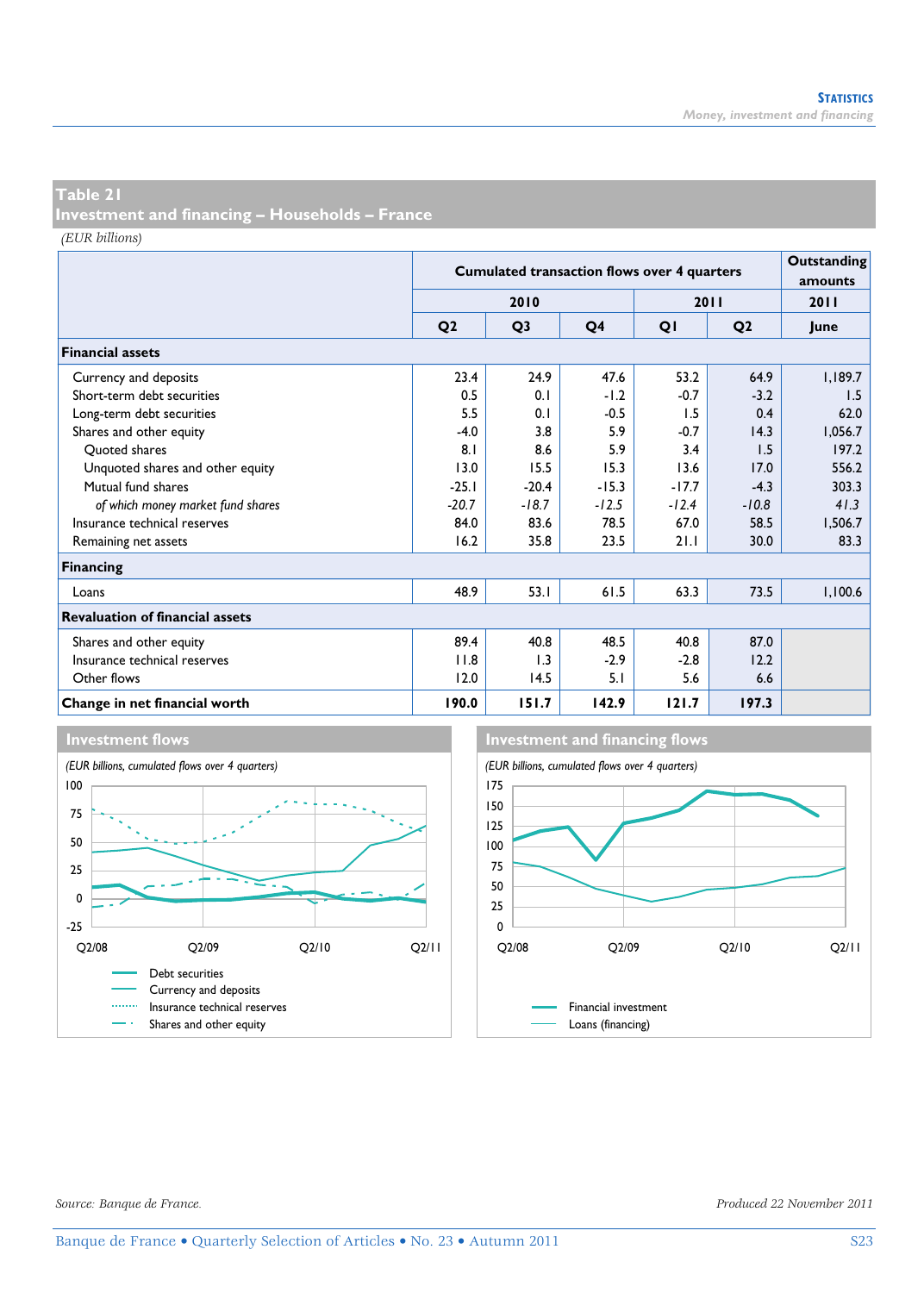*Money, investment and financing* 

#### **Table 22**

**Investment and financing – Non-financial corporations – Euro area** 

*(EUR billions)*

|                                      |                | <b>Cumulated transaction flows over 4 quarters</b> | Outstanding<br>amounts |         |                |             |
|--------------------------------------|----------------|----------------------------------------------------|------------------------|---------|----------------|-------------|
|                                      |                | 2010                                               |                        |         | 2011           | <b>2011</b> |
|                                      | Q <sub>2</sub> | Q <sub>3</sub>                                     | Q4                     | QI      | Q <sub>2</sub> | June        |
| <b>Financial assets</b>              |                |                                                    |                        |         |                |             |
| Currency and deposits                | 47.9           | 44.2                                               | 69.5                   | 72.9    | 71.1           | 1,884.7     |
| of which deposits included in M3 (a) | 49.6           | 46.1                                               | 68.0                   | 63.1    | 65.9           | 1,565.0     |
| Debt securities                      | $-20.0$        | $-13.0$                                            | $-20.0$                | $-16.9$ | 4.2            | 307.3       |
| Loans                                | 201.6          | 265.2                                              | 267.5                  | 231.3   | 212.4          | 3,124.0     |
| Shares and other equity              | 48.5           | 128.5                                              | 169.6                  | 172.2   | 250.6          | 7,905.5     |
| Insurance technical reserves         | 2.0            | 1.8                                                | 1.7                    | 1.3     | 1.3            | 179.1       |
| Remaining net assets                 | 72.7           | 29.5                                               | $-51.7$                | $-21.6$ | $-47.0$        | $-132.4$    |
| Financing                            |                |                                                    |                        |         |                |             |
| Debt                                 | 103.9          | 232.4                                              | 224.9                  | 261.7   | 305.2          | 9,786.7     |
| Loans                                | 13.2           | 157.8                                              | 153.6                  | 214.7   | 258.I          | 8,569.0     |
| of which from euro area MFIs         | $-81.4$        | $-25.8$                                            | $-2.5$                 | 41.8    | 69.7           | 4,740.6     |
| Debt securities                      | 88.7           | 73.3                                               | 67.5                   | 43.7    | 43.7           | 881.8       |
| Pension fund reserves                | 2.0            | 1.3                                                | 3.7                    | 3.3     | 3.5            | 335.9       |
| Shares and other equity              | 238.3          | 226.1                                              | 225.6                  | 238.1   | 259.3          | 13,355.9    |
| Quoted shares                        | 47.2           | 36.7                                               | 29.9                   | 29.8    | 28.4           | 3,914.0     |
| Unquoted shares and other equity     | 191.0          | 189.4                                              | 195.8                  | 208.3   | 230.9          | 9,441.9     |
| Net lending/net borrowing (B9B)      | 10.5           | $-2.3$                                             | $-13.9$                | $-60.5$ | $-71.9$        |             |



*(a) Deposits with agreed maturity up to 2 years and redeemable at notice up to 3 months of non-financial corporations held with MFIs and central government.*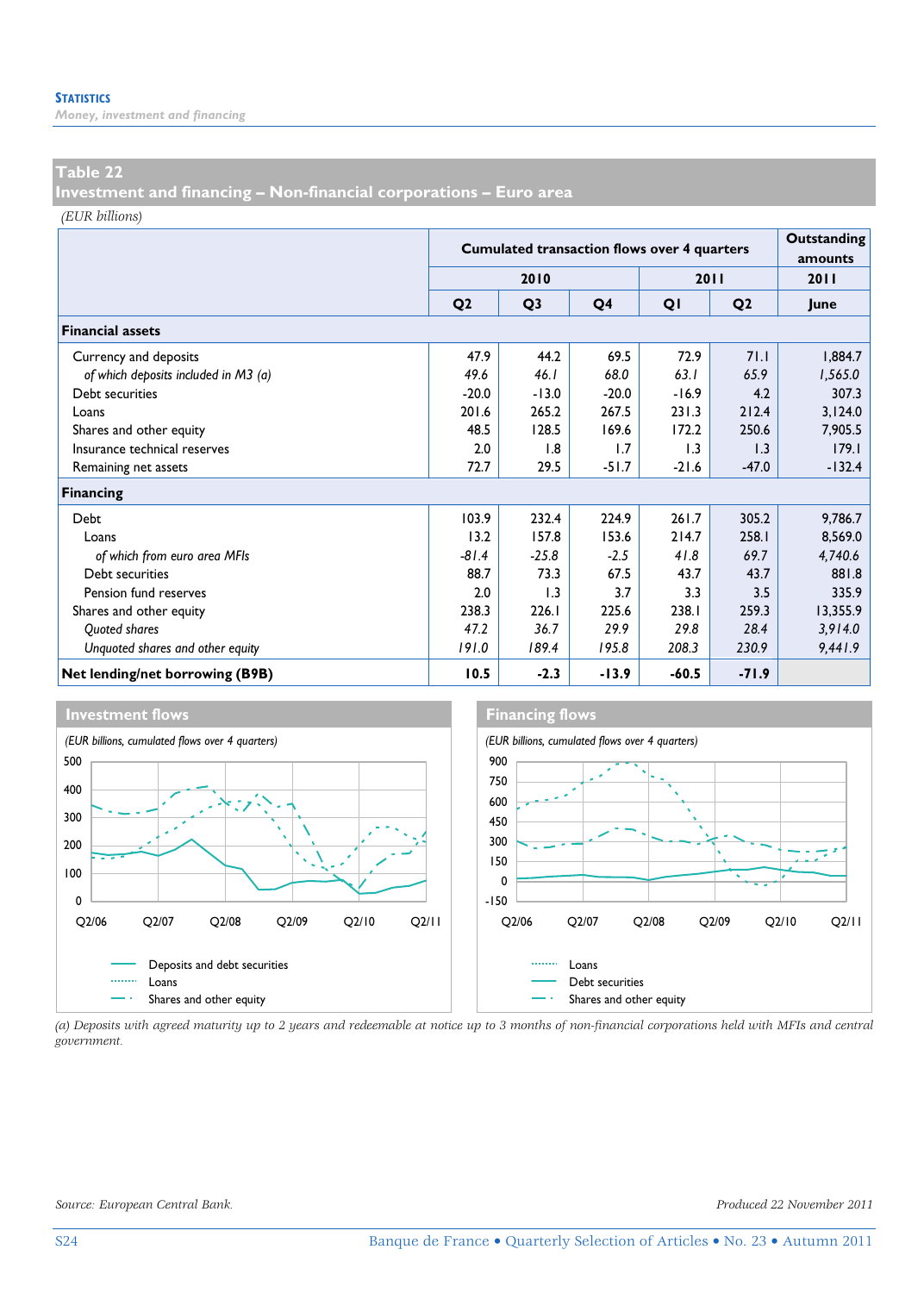**Investment and financing – Non-financial corporations – France** 

*(EUR billions)*

|                                  |                | <b>Cumulated transaction flows over 4 quarters</b> |                |         |                |         |  |  |  |  |
|----------------------------------|----------------|----------------------------------------------------|----------------|---------|----------------|---------|--|--|--|--|
|                                  |                | 2010                                               |                | 2011    | 2011           |         |  |  |  |  |
|                                  | Q <sub>2</sub> | Q <sub>3</sub>                                     | Q <sub>4</sub> | QI      | Q <sub>2</sub> | June    |  |  |  |  |
| <b>Financial assets</b>          |                |                                                    |                |         |                |         |  |  |  |  |
| Currency and deposits            | 23.5           | 26.3                                               | 34.8           | 53.2    | 62.3           | 376.3   |  |  |  |  |
| Debt securities                  | $-1.8$         | 3.2                                                | 1.5            | $-0.7$  | 3.6            | 69.4    |  |  |  |  |
| Loans                            | 16.2           | 35.6                                               | 39.1           | 35.4    | 40.3           | 805.2   |  |  |  |  |
| Shares and other equity          | 29.9           | 46.7                                               | 54.0           | 28.1    | 76.1           | 2,861.6 |  |  |  |  |
| Insurance technical reserves     | 0.1            | 0.3                                                | 0.4            | $-0.1$  | $-0.1$         | 53.1    |  |  |  |  |
| Remaining net assets             | 3.5            | 1.3                                                | 1.1            | 4.0     | $-15.7$        | 17.5    |  |  |  |  |
| <b>Financing</b>                 |                |                                                    |                |         |                |         |  |  |  |  |
| Debt                             | 22.0           | 48.8                                               | 47.1           | 46.2    | 72.1           | 2,060.3 |  |  |  |  |
| Loans                            | $-14.2$        | 19.0                                               | 21.4           | 25.9    | 51.7           | 1,653.9 |  |  |  |  |
| Debt securities                  | 36.1           | 29.8                                               | 25.7           | 20.3    | 20.4           | 406.4   |  |  |  |  |
| Shares and other equity          | 103.0          | 103.5                                              | 108.3          | 97.8    | 111.1          | 4,379.6 |  |  |  |  |
| Quoted shares                    | 11.3           | 10.9                                               | 7.5            | 6.6     | 9.0            | 1,200.2 |  |  |  |  |
| Unquoted shares and other equity | 91.8           | 92.6                                               | 100.7          | 91.2    | 102.1          | 3,179.4 |  |  |  |  |
| Net lending/net borrowing (B9B)  | $-53.6$        | $-38.9$                                            | $-24.4$        | $-24.2$ | $-16.7$        |         |  |  |  |  |





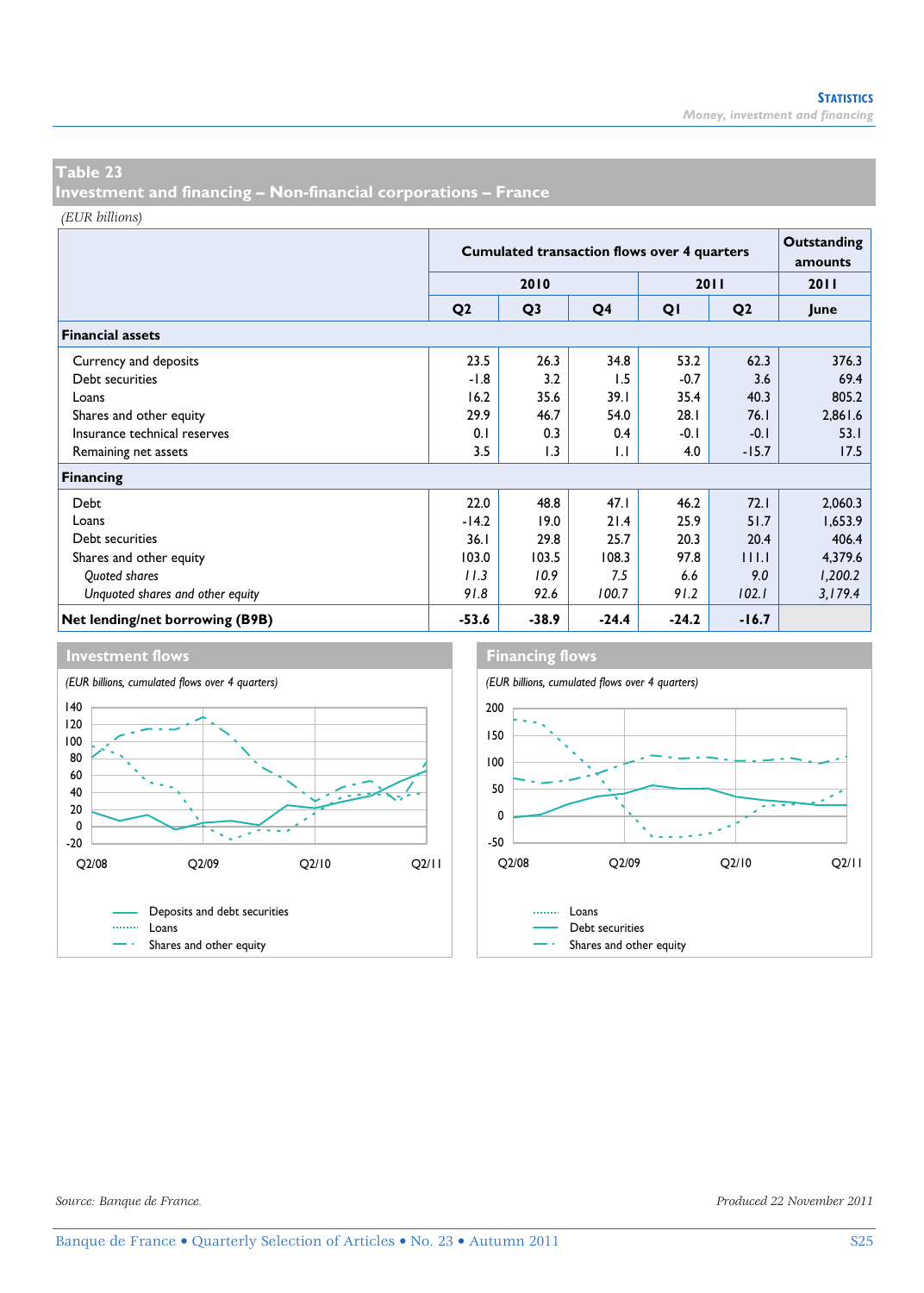*Money, investment and financing* 

# **Table 24**

**Interest rates on deposits – France and the euro area** 

*(average monthly rates – %)*

|                                                           | 2009 | 2010 | 2010  | 2011 |      |      |      |       |
|-----------------------------------------------------------|------|------|-------|------|------|------|------|-------|
|                                                           | Dec. | Dec. | Sept. | May  | June | July | Aug. | Sept. |
| Euro area                                                 |      |      |       |      |      |      |      |       |
| Overnight deposits - households                           | 0.45 | 0.43 | 0.43  | 0.49 | 0.49 | 0.52 | 0.54 | 0.55  |
| Deposits redeemable at notice up to 3 months - households | 1.53 | 1.55 | 1.55  | 1.67 | 1.70 | 1.70 | 1.77 | 1.79  |
| Time deposits with agreed maturity over 2 years -         |      |      |       |      |      |      |      |       |
| non-financial corporations                                | 2.54 | 2.60 | 2.81  | 3.08 | 2.94 | 3.03 | 2.99 | 2.79  |
| <b>France</b>                                             |      |      |       |      |      |      |      |       |
| "A" passbooks (end of period)                             | 1.25 | 1.75 | 1.75  | 2.00 | 2.00 | 2.00 | 2.25 | 2.25  |
| Regulated savings deposits                                | l.28 | 1.78 | 1.78  | 2.00 | 2.00 | 2.00 | 2.25 | 2.25  |
| Market rate savings deposits                              | 1.37 | 1.66 | 1.56  | 1.76 | .8   | 1.81 | 1.84 | 1.95  |
| Deposits with agreed maturity up to 2 years               | 2.39 | 2.18 | 2.15  | 2.32 | 2.35 | 2.41 | 2.30 | 2.35  |
| Deposits with agreed maturity over 2 years                | 3.41 | 3.09 | 3.24  | 3.09 | 3.15 | 3.14 | 3.13 | 3.18  |



# THIME DEPOSITS with agreed maturity up to 2 years 0 1 2 3 4 5 01/03 01/04 01/05 01/06 01/07 01/08 01/09 01/10 01/11

*Sources: Banque de France, European Central Bank. Produced 22 November 2011*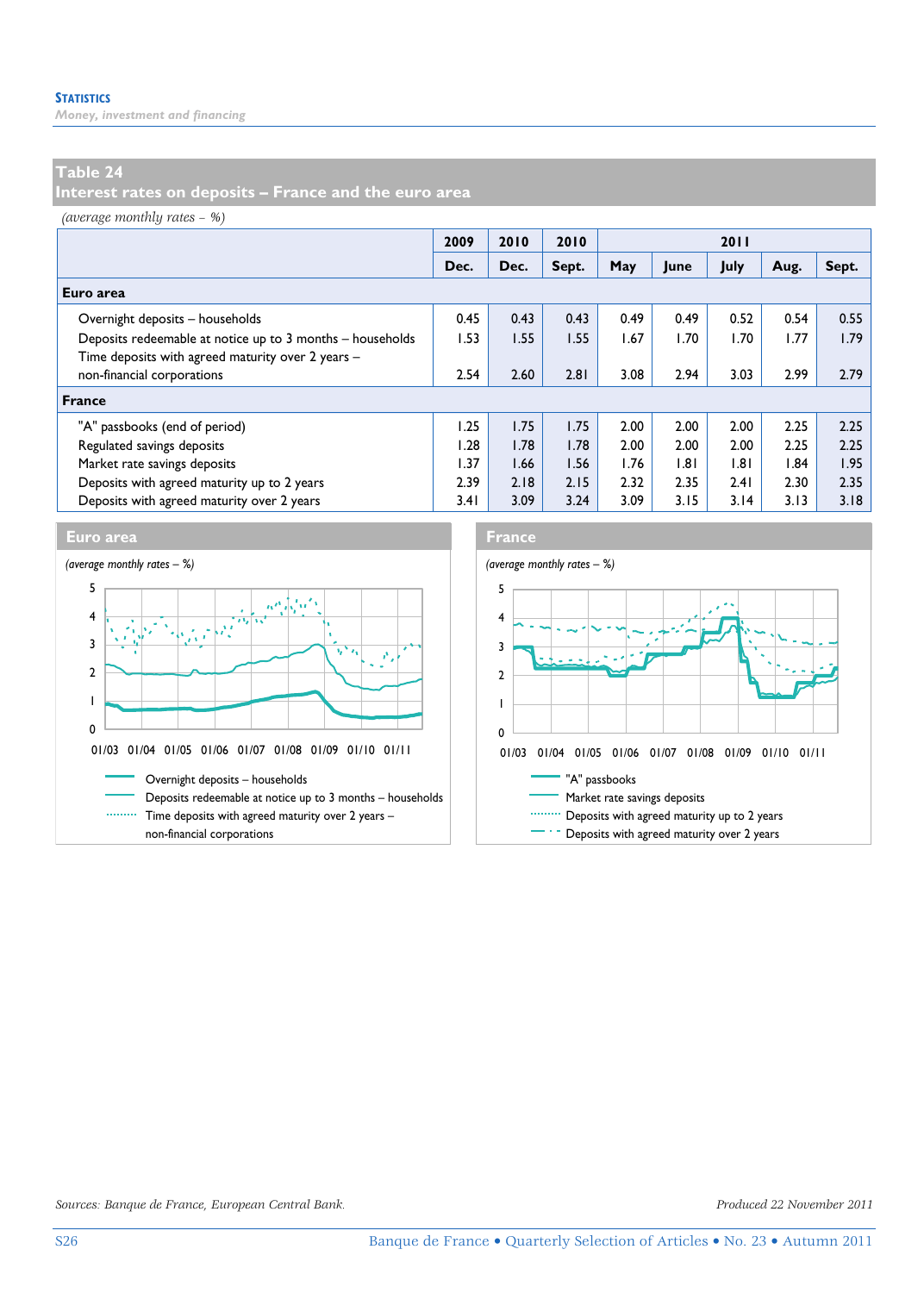**Cost of credit – France and the euro area** 

*(average monthly rate – %)*

|                                            |      | 2010 |      |      |      |                  |      | 2011 |      |      |      |       |
|--------------------------------------------|------|------|------|------|------|------------------|------|------|------|------|------|-------|
|                                            | Oct. | Nov. | Dec. | Jan. |      | Feb. March April |      | May  | June | July | Aug. | Sept. |
| Euro area                                  |      |      |      |      |      |                  |      |      |      |      |      |       |
| <b>Consumer loans</b>                      |      |      |      |      |      |                  |      |      |      |      |      |       |
| Floating rate and IRFP of up to 1 year (a) | 5.36 | 5.38 | 5.16 | 5.09 | 5.38 | 5.44             | 5.17 | 5.35 | 5.37 | 5.13 | 5.34 | 5.74  |
| Loans for house purchase                   |      |      |      |      |      |                  |      |      |      |      |      |       |
| Floating rate and IRFP of between          |      |      |      |      |      |                  |      |      |      |      |      |       |
| I and 5 years                              | 3.55 | 3.53 | 3.52 | 3.69 | 3.83 | 3.82             | 3.95 | 4.01 | 4.04 | 4.02 | 3.96 | 3.86  |
| Non financial corporations                 |      |      |      |      |      |                  |      |      |      |      |      |       |
| of over EUR 1 million                      |      |      |      |      |      |                  |      |      |      |      |      |       |
| IRFP of up to 1 year (a)                   | 2.32 | 2.42 | 2.59 | 2.45 | 2.62 | 2.63             | 2.80 | 2.75 | 2.92 | 3.00 | 2.90 | 2.92  |
| <b>France</b>                              |      |      |      |      |      |                  |      |      |      |      |      |       |
| <b>Consumer loans</b>                      | 5.78 | 5.79 | 5.75 | 5.95 | 6.05 | 6.08             | 6.14 | 6.19 | 6.21 | 6.23 | 6.27 | 6.16  |
| Loans for house purchase                   |      |      |      |      |      |                  |      |      |      |      |      |       |
| IRFP of up to $I$ year (a)                 | 3.04 | 3.02 | 3.02 | 3.07 | 3.21 | 3.34             | 3.43 | 3.61 | 3.64 | 3.65 | 3.69 | 3.65  |
| IRFP of over $\vert$ year (a)              | 3.45 | 3.44 | 3.41 | 3.50 | 3.57 | 3.68             | 3.74 | 3.82 | 3.89 | 3.92 | 3.99 | 3.97  |
| Non-financial corporations                 |      |      |      |      |      |                  |      |      |      |      |      |       |
| IRFP of up to $\overline{I}$ year (a)      | 2.20 | 2.23 | 2.25 | 2.28 | 2.40 | 2.50             | 2.58 | 2.70 | 2.65 | 2.93 | 2.83 | 2.84  |
| IRFP of over $\vert$ year (a)              | 3.41 | 3.47 | 3.40 | 3.45 | 3.56 | 3.65             | 3.81 | 3.88 | 3.89 | 3.92 | 3.97 | 3.96  |



*(a) IRFP: initial rate fixation period i.e. the period for which the rate of a loan is fixed.* 

*IRFP* ≤ *1 year: loans for which the rate is adjusted at least once a year + fixed-rate loans with an initial maturity of up to 1 year.*

*IRFP > 1 year: loans for which the rate is adjusted less than once a year + fixed-rate loans with an initial maturity of over 1 year.*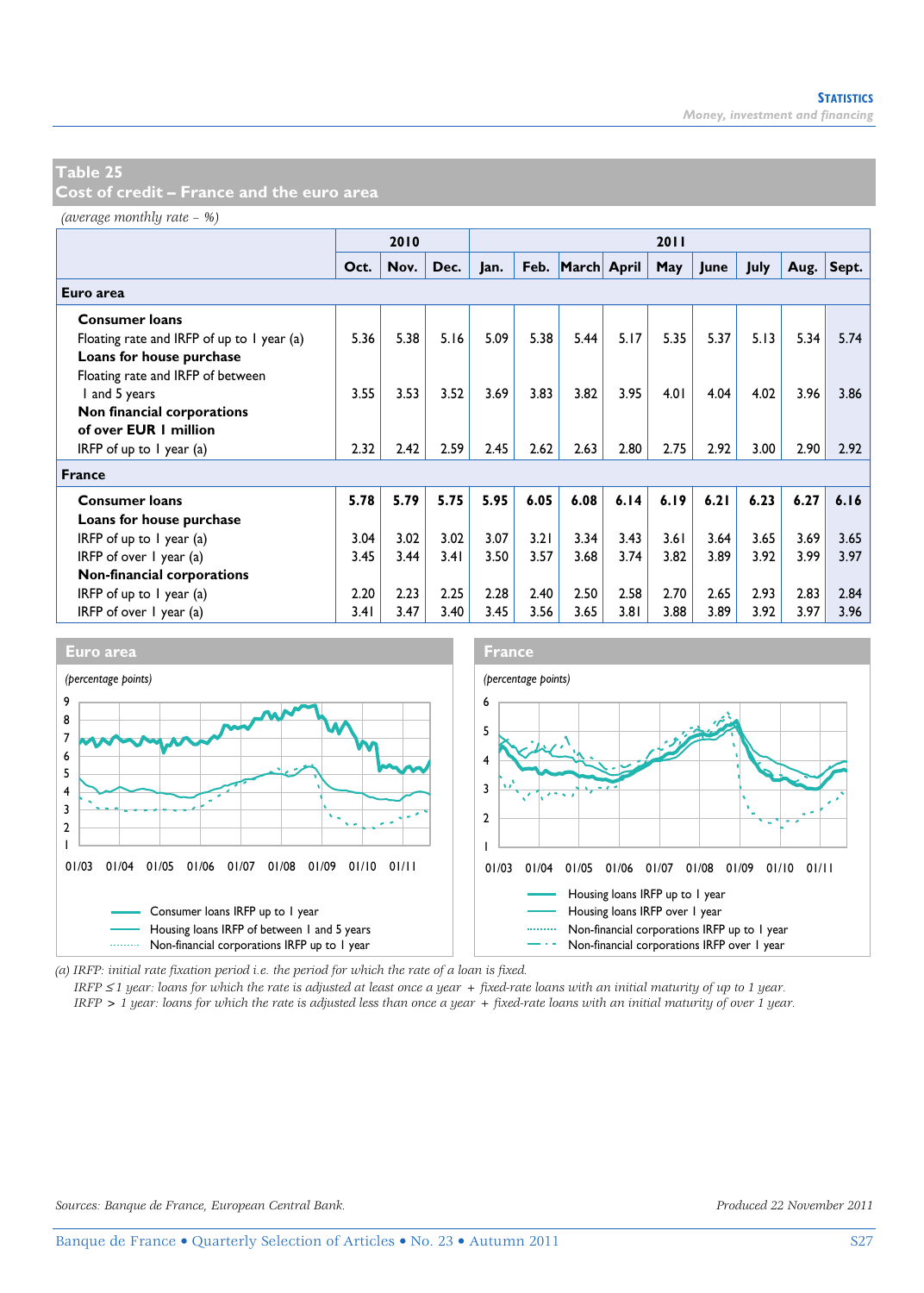*Money, investment and financing* 

## **Table 26**

**Cost of credit – France** 

*(%)*

|                                                                                                                                                      | 2011 |       |             |       |  |  |
|------------------------------------------------------------------------------------------------------------------------------------------------------|------|-------|-------------|-------|--|--|
| Usury ceiling with effect from the 1st day of the reference period                                                                                   | lan. | April | <b>July</b> | Oct.  |  |  |
| Loans to households (under Articles L312-1 to L312-36 of the French Consumer Code)                                                                   |      |       |             |       |  |  |
| <b>Housing loans</b>                                                                                                                                 |      |       |             |       |  |  |
| Fixed-rate loans                                                                                                                                     | 5.51 | 5.61  | 5.97        | 6.23  |  |  |
| Floating-rate loans                                                                                                                                  | 4.96 | 5.01  | 5.33        | 5.61  |  |  |
| Bridge loans                                                                                                                                         | 5.88 | 5.99  | 6.07        | 6.28  |  |  |
| <b>Consumer loans</b>                                                                                                                                |      |       |             |       |  |  |
| Loans up to and including EUR 1.524                                                                                                                  |      | 21.47 | 21.41       | 21.03 |  |  |
| Overdraft facilities, revolving loans, and instalment credit loans of over                                                                           |      | 19.53 | 19.37       | 19.27 |  |  |
| EUR 1.524 and loans up to EUR 3.000 and reverse annuity mortgage loans                                                                               |      |       |             |       |  |  |
| Personal loans and other loans of over EUR 1.524 and loans up to EUR 3.000                                                                           |      | 8.03  | 11.22       | 12.76 |  |  |
| Overdraft facilities, revolving loans, and instalment credit loans of over<br>EUR 3.000 and loans up to EUR 6.000 and reverse annuity mortgage loans |      | 19.53 | 18.61       | 18.16 |  |  |
| Personal loans and other loans of over EUR 3.000 and loans up to EUR 6.000                                                                           |      | 8.03  | 10.46       | 11.65 |  |  |
| Overdraft facilities, revolving loans, and instalment credit loans of over<br>EUR 6.000 and reverse annuity mortgage loans                           |      | 19.53 | 17.49       | 16.62 |  |  |
| Personal loans and other loans or over EUR 6.000                                                                                                     |      | 8.03  | 9.34        | 10.10 |  |  |

|                              |                | 2010  |                |                |                |
|------------------------------|----------------|-------|----------------|----------------|----------------|
|                              | Q <sub>3</sub> | Q4    | Q <sub>1</sub> | Q <sub>2</sub> | Q <sub>3</sub> |
| <b>Loans to enterprises</b>  |                |       |                |                |                |
| <b>Discount</b>              |                |       |                |                |                |
| up to EUR 15,245             | 2.01           | 2.64  | 2.85           | 3.07           | 3.38           |
| EUR 15.245 to EUR 45.735     | 2.51           | 2.62  | 2.93           | 3.15           | 3.53           |
| EUR 45,735 to EUR 76,225     | 2.57           | 2.58  | 2.80           | 2.99           | 3.21           |
| EUR 76.225 to EUR 304.898    | 2.29           | 2.50  | 2.80           | 3.03           | 3.27           |
| EUR 304,898 to EUR 1,524,490 | 2.05           | 2.21  | 2.32           | 2.48           | 2.69           |
| over EUR 1.524.490           | 1.63           | 1.86  | 1.86           | 2.24           | 2.35           |
| <b>Overdrafts</b>            |                |       |                |                |                |
| up to EUR 15,245             | 10.03          | 10.14 | 10.49          | 10.56          | 10.64          |
| EUR 15.245 to EUR 45.735     | 7.45           | 7.47  | 7.71           | 7.82           | 7.89           |
| EUR 45,735 to EUR 76,225     | 4.64           | 4.79  | 5.10           | 5.28           | 5.60           |
| EUR 76.225 to EUR 304.898    | 3.09           | 2.87  | 3.14           | 3.37           | 3.85           |
| EUR 304,898 to EUR 1,524,490 | 2.13           | 1.83  | 2.11           | 2.29           | 2.66           |
| over EUR 1.524.490           | 1.73           | 1.37  | 1.69           | 1.89           | 2.26           |
| Other short-term loans       |                |       |                |                |                |
| up to EUR 15,245             | 3.61           | 3.70  | 3.73           | 3.95           | 4.14           |
| EUR 15.245 to EUR 45.735     | 3.32           | 3.45  | 3.48           | 3.72           | 3.98           |
| EUR 45.735 to EUR 76.225     | 3.00           | 3.09  | 3.29           | 3.49           | 3.77           |
| EUR 76.225 to EUR 304.898    | 2.47           | 2.67  | 2.69           | 2.91           | 3.27           |
| EUR 304,898 to EUR 1,524,490 | 1.87           | 2.02  | 2.07           | 2.32           | 2.57           |
| over EUR 1.524.490           | 1.69           | 1.74  | 1.82           | 2.05           | 2.30           |
| Medium and long-term loans   |                |       |                |                |                |
| up to EUR 15,245             | 3.54           | 3.49  | 3.58           | 3.70           | 4.11           |
| EUR 15,245 to EUR 45,735     | 3.40           | 3.41  | 3.47           | 3.57           | 3.91           |
| EUR 45.735 to EUR 76.225     | 3.36           | 3.31  | 3.34           | 3.50           | 3.86           |
| EUR 76.225 to EUR 304.898    | 3.33           | 3.38  | 3.39           | 3.65           | 3.92           |
| EUR 304,898 to EUR 1,524,490 | 3.06           | 3.18  | 3.20           | 3.53           | 3.77           |
| over EUR 1,524,490           | 2.64           | 2.69  | 2.80           | 3.10           | 3.47           |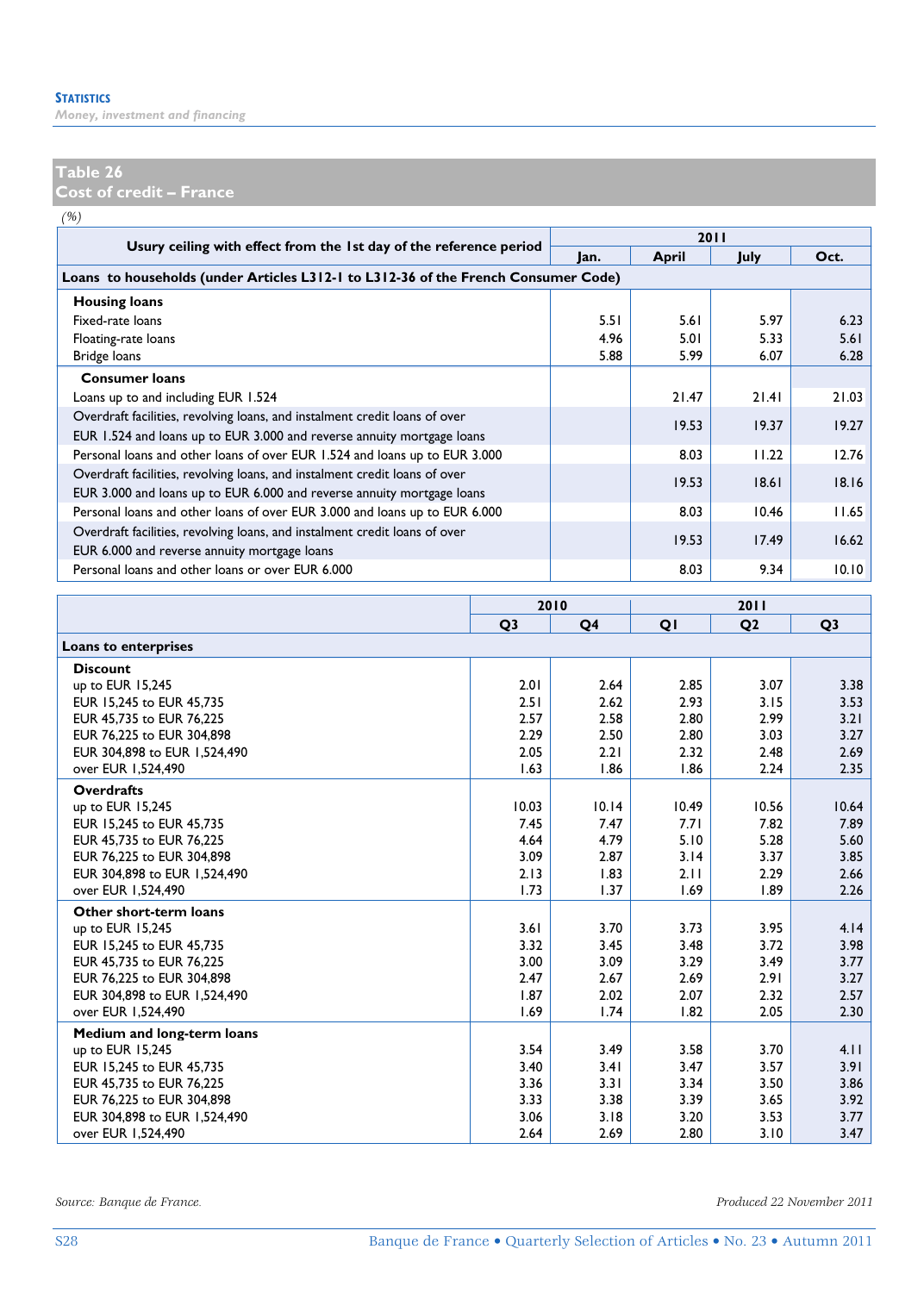#### **Table 27 Interest rates**

*(%)*

|                                          |      |      |       |       |      | Monthly average (a) |      |      |       |      | Key      |
|------------------------------------------|------|------|-------|-------|------|---------------------|------|------|-------|------|----------|
|                                          |      |      |       |       |      | 2011                |      |      |       |      | interest |
|                                          | Jan. | Feb. | March | April | May  | June                | July | Aug. | Sept. | Oct. | rates at |
| Short-term interbank interest rates      |      |      |       |       |      |                     |      |      |       |      | 18/11/11 |
| Euro                                     |      |      |       |       |      |                     |      |      |       |      | 1.25     |
| Overnight                                | 0.64 | 0.68 | 0.63  | 0.98  | 1.02 | 1.11                | 0.99 | 0.87 | 0.93  | 0.91 |          |
| 3-month                                  | 1.02 | 1.07 | 1.17  | 1.33  | .4   | 1.50                | 1.61 | 1.53 | 1.51  | 1.56 |          |
| l-year                                   | 1.47 | 1.71 | 1.94  | 2.12  | 2.13 | 2.10                | 2.15 | 1.97 | 2.02  | 2.10 |          |
| <b>Pound sterling</b>                    |      |      |       |       |      |                     |      |      |       |      | 0.50     |
| Overnight                                | 0.52 | 0.53 | 0.53  | 0.55  | 0.54 | 0.56                | 0.56 | 0.60 | 0.61  | 0.60 |          |
| 3-month                                  | 0.79 | 0.82 | 0.89  | 0.90  | 0.85 | 0.86                | 0.92 | 1.06 | 1.07  | 0.98 |          |
| l-year                                   | 1.56 | 1.63 | 1.65  | 1.59  | 1.53 | 1.53                | 1.54 | 1.89 | 1.80  | 1.71 |          |
| <b>Dollar</b>                            |      |      |       |       |      |                     |      |      |       |      | 0.25     |
| Overnight                                | 0.24 | 0.24 | 0.21  | 0.16  | 0.15 | 0.16                | 0.17 | 0.19 | 0.20  | 0.20 |          |
| 3-month                                  | 0.47 | 0.41 | 0.44  | 0.45  | 0.36 | 0.34                | 0.42 | 0.45 | 0.47  | 0.39 |          |
| l-year                                   | 1.03 | 0.96 | 0.95  | 0.92  | 0.85 | 0.84                | 0.90 | 0.85 | 1.00  | 1.02 |          |
| Yen                                      |      |      |       |       |      |                     |      |      |       |      | 0.10     |
| Overnight                                | 0.12 | 0.10 | 0.10  | 0.11  | 0.11 | 0.18                | 0.18 | 0.11 | 0.15  | 0.23 |          |
| 3-month                                  | 0.34 | 0.33 | 0.31  | 0.20  | 0.22 | 0.27                | 0.29 | 0.49 | 0.73  | 0.29 |          |
| l-year                                   | 0.55 | 0.47 | 0.49  | 0.45  | 0.50 | 0.58                | 0.64 | 0.92 | 1.26  | 0.73 |          |
| 10-year benchmark government bond yields |      |      |       |       |      |                     |      |      |       |      |          |
| France                                   | 3.44 | 3.60 | 3.61  | 3.69  | 3.49 | 3.43                | 3.40 | 2.98 | 2.64  | 2.99 |          |
| Germany                                  | 3.06 | 3.23 | 3.25  | 3.35  | 3.11 | 2.98                | 2.79 | 2.26 | 1.87  | 2.04 |          |
| Euro area                                | 3.94 | 4.48 | 4.49  | 4.66  | 4.37 | 4.37                | 4.59 | 4.21 | 4.04  | 4.09 |          |
| United Kingdom                           | 3.61 | 3.78 | 3.64  | 3.65  | 3.37 | 3.25                | 3.13 | 2.55 | 2.40  | 2.49 |          |
| <b>United States</b>                     | 3.40 | 3.60 | 3.43  | 3.46  | 3.19 | 3.01                | 3.02 | 2.31 | 1.99  | 2.14 |          |
| Japan                                    | 1.22 | 1.29 | 1.25  | 1.27  | 1.15 | 1.14                | 1.12 | 1.03 | 1.01  | 1.01 |          |









*(a) Short-term: the interbank average of rates situated in the middle of the range between bid and ask rates. Quotes taken from Reuters, posted at 4.30pm for the euro and 11.30am for other currencies. Benchmark bonds: rates posted by Reuters at 4.30pm.* 

*Sources: Banque de France, European Central Bank. Produced 22 November 2011*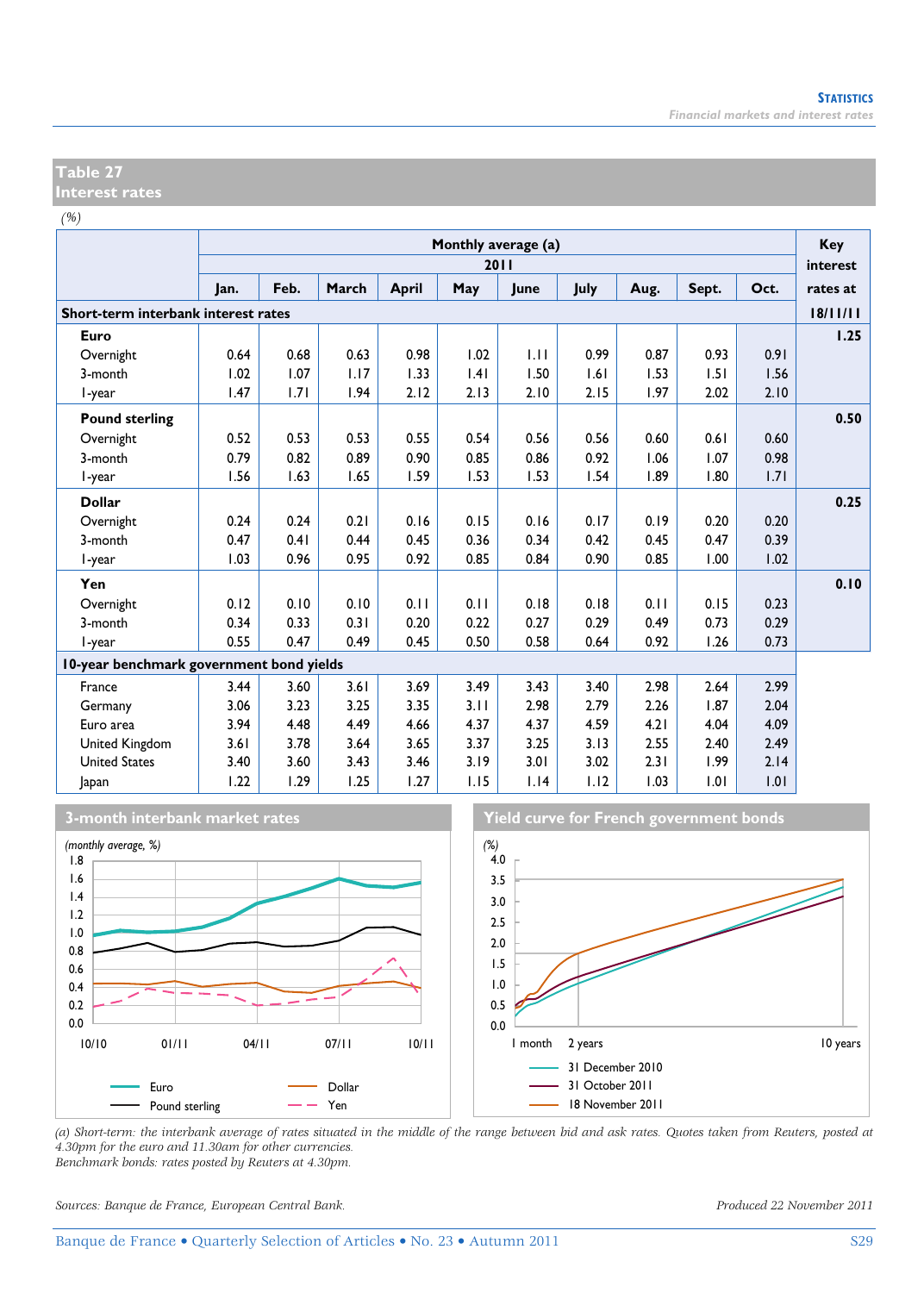*Financial markets and interest rates* 

## **Table 28**

**Banking system liquidity and refinancing operations – Euro area** 

*(EUR billions, daily average for the reserve maintenance period from 14 September to 11 October 2011)*

|                                                            | Liquidity<br>providing | Liquidity<br>absorbing | <b>Net</b><br>contribution |
|------------------------------------------------------------|------------------------|------------------------|----------------------------|
| Contribution to banking system liquidity                   |                        |                        |                            |
| (a) Eurosystem monetary policy operations                  | 785.6                  | 331.6                  | 454.0                      |
| Main refinancing operations                                | 193.0                  |                        | 193.0                      |
| Longer-term refinancing operations                         | 373.7                  |                        | 373.7                      |
| <b>Standing facilities</b>                                 | 1.5                    | 168.7                  | $-167.2$                   |
| Other                                                      | 217.5                  | 162.9                  | 54.6                       |
| (b) Other factors affecting banking system liquidity       | 659.6                  | 904.9                  | $-245.3$                   |
| Banknotes in circulation                                   |                        | 854.9                  | $-854.9$                   |
| Government deposits with the Eurosystem                    |                        | 50.0                   | $-50.0$                    |
| Net foreign assets (including gold)                        | 571.0                  |                        | 571.0                      |
| Other factors (net)                                        | 88.5                   |                        | 88.5                       |
| (c) Reserves maintained by credit institutions $(a) + (b)$ |                        |                        | 208.7                      |
| including reserve requirements                             |                        |                        | 206.1                      |

**Net contribution to banking system liquidity**

*(EUR billions, daily average for the reserve maintenance period from 14 September to 11 October 2011)* Eurosystem monetary policy operations Other factors affecting banking system liquidity 800 liquidity providing 600 400 200 0 -200 -400 -600 -800 liquidity ,,,,,,,,,,,,,,, absorbing -1,000 Main refinancing operations **Banknotes** in circulation Longer-term refinancing operations **COL** Government deposits with the Eurosystem **THE Standing facilities** Standing facilities Net foreign assets (including gold) **EXECUTE:** Other operations **CONSTRUCTER CONSTRUCTER** Other factors (net)

*Sources: Banque de France, European Central Bank. Produced 22 November 2011*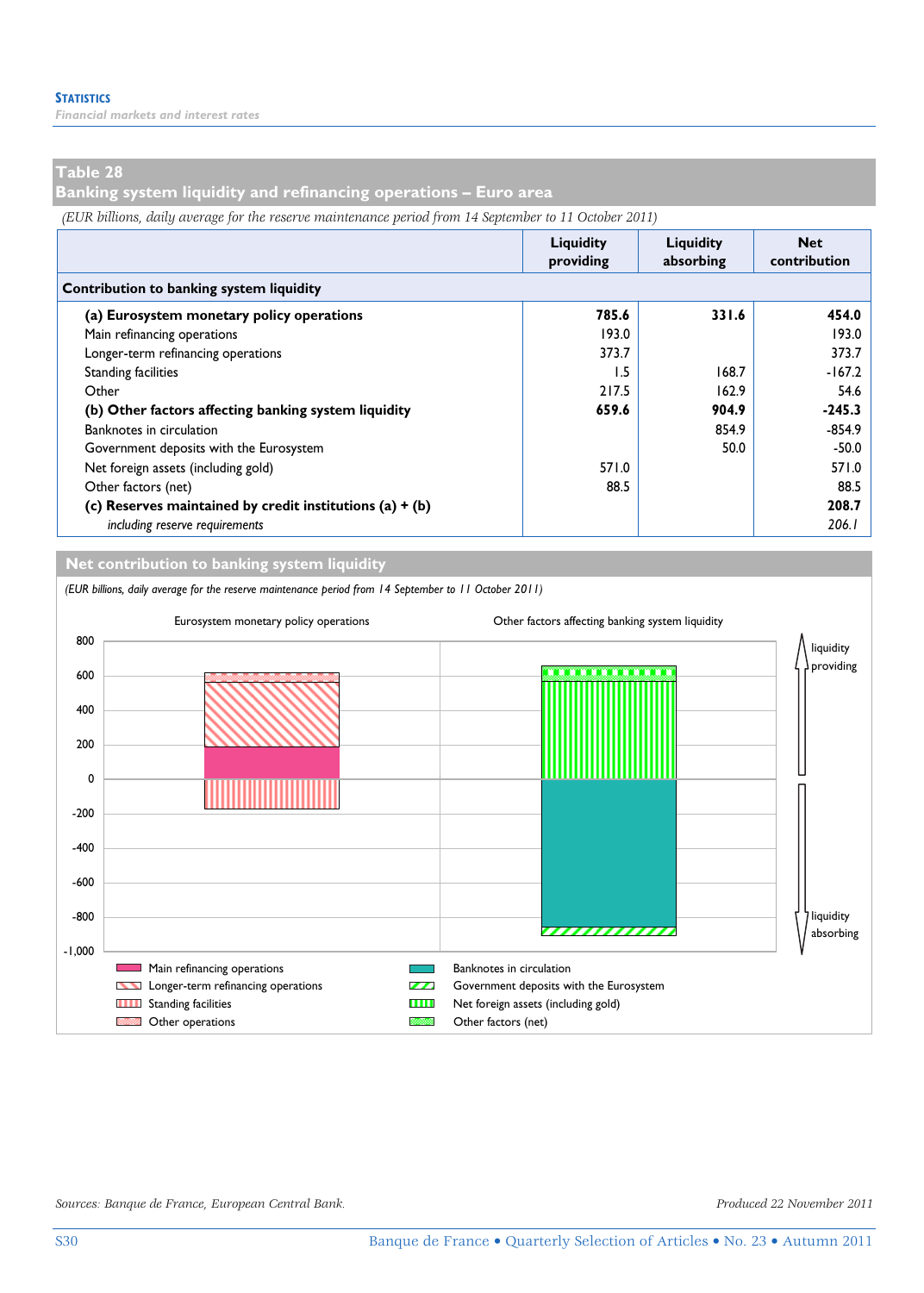**Eurosystem key rates; minimum reserves** 

#### *(%)*

# **Key rates for the Eurosystem (latest changes)**

|            | Main refinancing operations |                   | <b>Standing facilities</b> |            |                |          |  |  |  |
|------------|-----------------------------|-------------------|----------------------------|------------|----------------|----------|--|--|--|
| Date of    |                             | <b>Fixed rate</b> | Date of                    |            | <b>Deposit</b> | Marginal |  |  |  |
| decision   | settlement                  |                   | decision                   | settlement |                | lending  |  |  |  |
| 07/04/2011 | 13/04/2011                  | l.25              | 07/04/2011                 | 13/04/2011 | 0.50           | 2.00     |  |  |  |
| 07/07/2011 | 13/07/2011                  | l.50              | 07/07/2011                 | 13/07/2011 | 0.75           | 2.25     |  |  |  |
| 03/11/2011 | 09/11/2011                  | l.25              | 03/11/2011                 | 09/11/2011 | 0.50           | 2.00     |  |  |  |

#### *(%)*

|      | <b>Main refinancing operations</b> |               | Longer-term refinancing operations |                   |               |  |
|------|------------------------------------|---------------|------------------------------------|-------------------|---------------|--|
|      |                                    | Marginal rate | Weighted average rate              |                   | Marginal rate |  |
| 2011 | 12 October (a)                     | 1.50          | . 50. ،                            | 2011<br>11 August | .50           |  |
|      | 19 October                         | 50. ا         | .50                                | September         | .50           |  |
|      | 26 October                         | .50           | .50                                | 14 September      | .50           |  |
|      | l November                         | I .50         | .50                                | 29 September      | .50           |  |
|      | 9 November                         | 1.25          | 1.25                               | 27 October        | . 50          |  |
|      | 16 November                        | l.25          | .25                                | 9 November        | .25           |  |

*(EUR billions – rates as a %)*

#### **Minimum reserves (daily averages)**

| $\ldots$                                |              |                          |               |           |                         |                        |               |                        |  |  |  |  |
|-----------------------------------------|--------------|--------------------------|---------------|-----------|-------------------------|------------------------|---------------|------------------------|--|--|--|--|
| Reserve maintenance<br>period ending on |              | <b>Required reserves</b> |               |           | <b>Current accounts</b> | <b>Excess reserves</b> | Interest rate |                        |  |  |  |  |
|                                         |              | Euro area                | <b>France</b> | Euro area | <b>France</b>           | Euro area              | <b>France</b> | on minimum<br>reserves |  |  |  |  |
| 2011                                    | 10 May       | 208.27                   | 40.82         | 209.47    | 40.99                   | 1.20                   | 0.17          | 1.25                   |  |  |  |  |
|                                         | 14 June      | 206.93                   | 40.28         | 208.96    | 40.43                   | 2.03                   | 0.15          | 1.25                   |  |  |  |  |
|                                         | 8 July       | 207.74                   | 40.75         | 210.87    | 40.90                   | 3.13                   | 0.15          | 1.25                   |  |  |  |  |
|                                         | 9 August     | 208.79                   | 41.00         | 211.45    | 41.17                   | 2.66                   | 0.17          | l.50                   |  |  |  |  |
|                                         | 13 September | 206.98                   | 40.60         | 209.49    | 40.80                   | 2.51                   | 0.20          | 1.50                   |  |  |  |  |
|                                         | II October   | 206.10                   | 40.54         | 208.68    | 40.75                   | 2.58                   | 0.21          | I.50                   |  |  |  |  |



*(a) Fixed rate tender procedure.* 

*Sources: European Central Bank, ESCB. Produced 22 November 2011*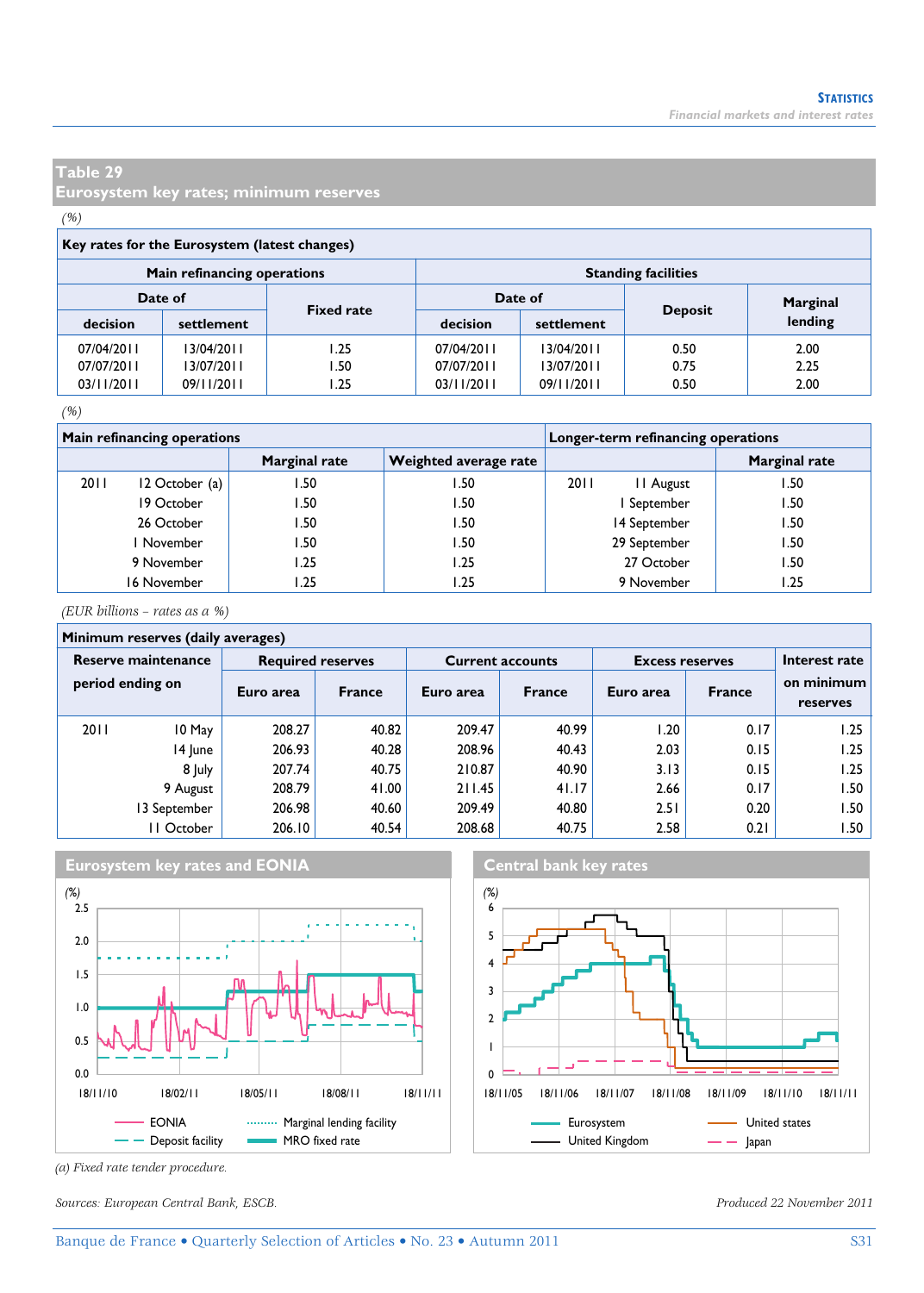**Negotiable debt securities – France** 

| <b>Certificates of deposit</b> |                         |               |               |  |  |  |  |  |  |  |
|--------------------------------|-------------------------|---------------|---------------|--|--|--|--|--|--|--|
|                                | <b>EUR</b> billions (a) |               | <b>Number</b> |  |  |  |  |  |  |  |
|                                | <b>Issues</b>           | <b>Stocks</b> | of issuers    |  |  |  |  |  |  |  |
| 20/08/11 to 26/08/11           | 93.96                   | 332.50        | 176           |  |  |  |  |  |  |  |
| 27/08/11 to 02/09/11           | 114.00                  | 356.04        | 176           |  |  |  |  |  |  |  |
| 03/09/11 to 09/09/11           | 103.01                  | 353.52        | 174           |  |  |  |  |  |  |  |
| 10/09/11 to 16/09/11           | 116.00                  | 357.48        | 174           |  |  |  |  |  |  |  |
| 17/09/11 to 23/09/11           | 94.II                   | 354.49        | 175           |  |  |  |  |  |  |  |
| 24/09/11 to 30/09/11           | 129.39                  | 369.56        | 172           |  |  |  |  |  |  |  |
| $01/10/11$ to $07/10/11$       | 113.58                  | 362.00        | 172           |  |  |  |  |  |  |  |
| 08/10/11 to 14/10/11           | 94.06                   | 360.97        | 172           |  |  |  |  |  |  |  |
| $15/10/11$ to $21/10/11$       | 117.37                  | 368.91        | 173           |  |  |  |  |  |  |  |
| 22/10/11 to 28/10/11           | 121.05                  | 372.53        | 173           |  |  |  |  |  |  |  |
| 29/10/11 to 04/11/11           | 123.28                  | 373.35        | 174           |  |  |  |  |  |  |  |
| $05/11/11$ to $11/11/11$       | 128.10                  | 371.05        | 175           |  |  |  |  |  |  |  |
| $12/11/11$ to $18/11/11$       | 129.35                  | 370.77        | 175           |  |  |  |  |  |  |  |

|                          | <b>EUR billions (a)</b> |               | <b>Number</b> |
|--------------------------|-------------------------|---------------|---------------|
|                          | <b>Issues</b>           | <b>Stocks</b> | of issuers    |
| 20/08/11 to 26/08/11     | 13.69                   | 59.50         | 86            |
| 27/08/11 to 02/09/11     | 9.69                    | 60.28         | 86            |
| $03/09/11$ to $09/09/11$ | 8.09                    | 56.01         | 86            |
| 10/09/11 to 16/09/11     | 15.67                   | 60.03         | 86            |
| $17/09/11$ to $23/09/11$ | 14.31                   | 59.91         | 83            |
| 24/09/11 to 30/09/11     | 14.70                   | 59.26         | 82            |
| $01/10/11$ to $07/10/11$ | 15.98                   | 57.95         | 85            |
| $08/10/11$ to $14/10/11$ | 13.77                   | 56.95         | 88            |
| $15/10/11$ to $21/10/11$ | 16.11                   | 55.36         | 87            |
| 22/10/11 to 28/10/11     | 12.10                   | 54.04         | 85            |
| 29/10/11 to 04/11/11     | 14.04                   | 57.42         | 86            |
| $05/11/11$ to $11/11/11$ | 14.88                   | 61.28         | 86            |
| $12/11/11$ to $18/11/11$ | 13.57                   | 61.04         | 86            |

|                          | <b>EUR billions (a)</b> |               | <b>Number</b> |
|--------------------------|-------------------------|---------------|---------------|
|                          | <b>Issues</b>           | <b>Stocks</b> | of issuers    |
| 20/08/11 to 26/08/11     | 0.03                    | 66.29         | 126           |
| 27/08/11 to 02/09/11     | 0.00                    | 66.25         | 126           |
| 03/09/11 to 09/09/11     | 1.22                    | 67.37         | 126           |
| 10/09/11 to 16/09/11     | 0.08                    | 67.41         | 126           |
| 17/09/11 to 23/09/11     | 0.04                    | 67.16         | 126           |
| 24/09/11 to 30/09/11     | 0.28                    | 67.27         | 125           |
| $01/10/11$ to $07/10/11$ | 0.05                    | 67.14         | 124           |
| 08/10/11 to 14/10/11     | 0.07                    | 66.84         | 123           |
| $15/10/11$ to $21/10/11$ | 0.13                    | 66.75         | 123           |
| 22/10/11 to 28/10/11     | 0.28                    | 66.40         | 123           |
| 29/10/11 to 04/11/11     | 0.11                    | 66.38         | 123           |
| $05/11/11$ to $11/11/11$ | 0.07                    | 66.33         | 122           |
| $12/11/11$ to $18/11/11$ | 0.04                    | 65.80         | 122           |
|                          |                         |               |               |



#### **Commercial paper Commercial paper**

*(unadjusted data, EUR billions)* **Issues Stocks of ISSUETS** issues and **intervalse in the Stocks** stocks issues (left-hand scale) outstanding amounts (right-hand scale)  $\mathbf 0$ 1 2 3 4 5 6 17/08/2011 17/09/2011 17/10/2011 17/11/2011 35 40 45 50 55 60 65

**Negotiable medium-term notes Negotiable medium-term notes** 



*(a) Issues in euro are cumulative over the reference period. Outstanding amounts are calculated from the cut-off date (the last day of the period under review).*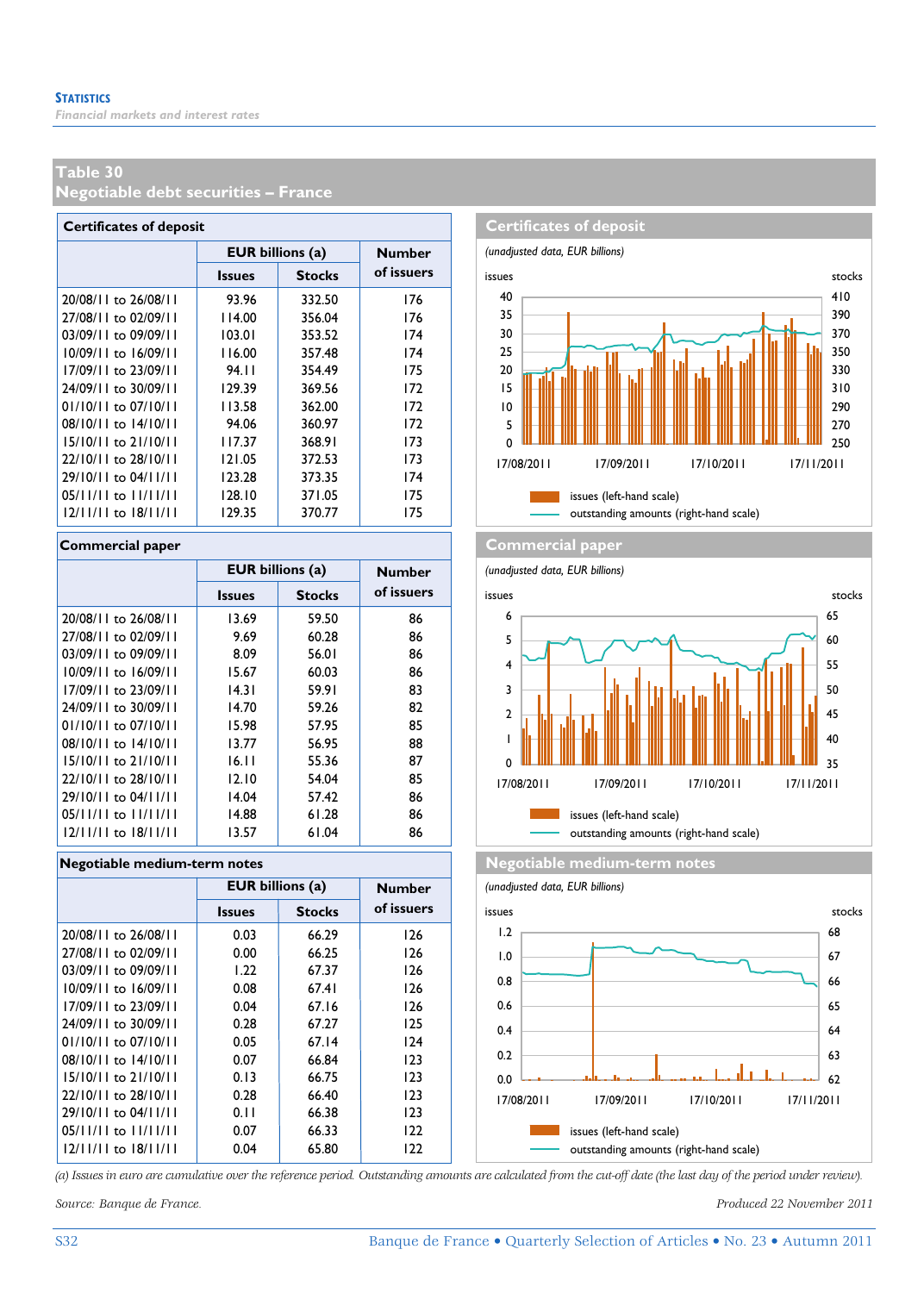

30/11/06 30/05/07 30/11/07 30/05/08 30/11/08 30/05/09 30/11/09 30/05/10 30/11/10 30/05/11 30/11/11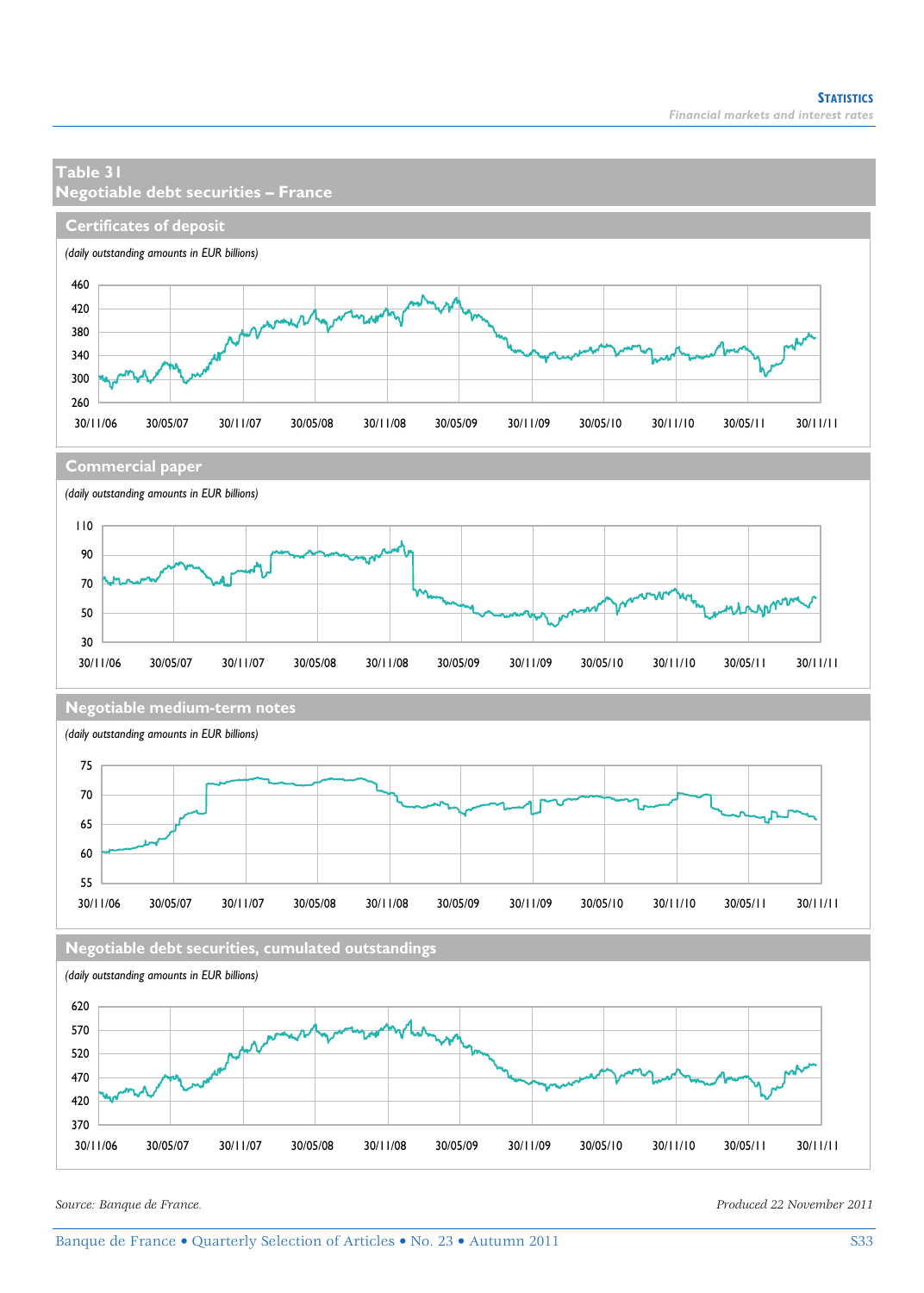*Financial markets and interest rates* 

## **Table 32**

**Mutual fund shares/units – France** 

*(EUR billions)*

|                                                    | 2010   |        | 2011   | 2011   |
|----------------------------------------------------|--------|--------|--------|--------|
|                                                    | Dec.   | March  | June   | Sept.  |
| Net assets of mutual fund shares/units by category |        |        |        |        |
| Money-market funds                                 | 394.34 | 387.78 | 369.03 | 364.35 |
| Bond mutual funds                                  | 203.58 | 201.18 | 197.66 |        |
| Equity mutual funds                                | 278.93 | 278.40 | 276.96 |        |
| Mixed funds                                        | 264.88 | 263.90 | 262.65 |        |
| Funds of alternative funds                         | 15.84  | 15.41  | 14.68  |        |
| Guaranteed-performance mutual funds                | 0.01   | 0.01   | 0.01   |        |
| Structured funds ("fonds à formule")               | 62.55  | 59.54  | 58.82  |        |



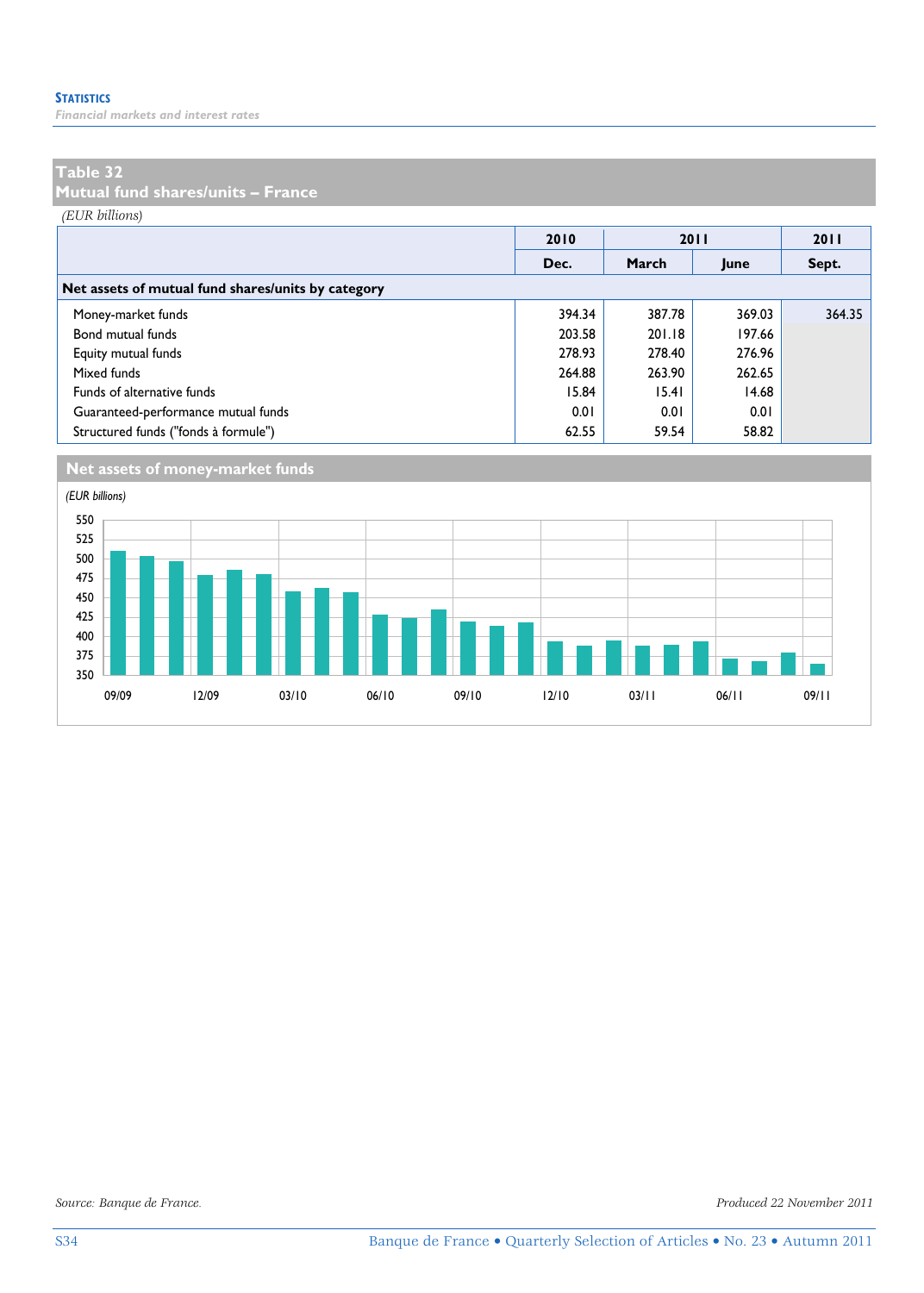**Debt securities and quoted shares issued by French residents** 

#### *(EUR billions)*

|                                            | (a)     | <b>Outstanding amounts</b> | <b>Net issues</b><br>(b) |        |         |        |  |  |  |  |
|--------------------------------------------|---------|----------------------------|--------------------------|--------|---------|--------|--|--|--|--|
|                                            | 2010    | 2011                       | 12-month                 |        | 2011    |        |  |  |  |  |
|                                            | Sept.   | Sept.                      | total                    | July   | Aug.    | Sept.  |  |  |  |  |
|                                            | (c)     | (c)                        |                          | (c)    | (c)     | (c)    |  |  |  |  |
| Debt securities issued by French residents |         |                            |                          |        |         |        |  |  |  |  |
| Total                                      | 3,094.I | 3,309.5                    | 205.7                    | 0.3    | 35.1    | 30.0   |  |  |  |  |
| Non-financial corporations                 | 374.4   | 397.4                      | 20.4                     | 2.0    | 3.6     | 2.6    |  |  |  |  |
| Short-term $( \leq l$ year)                | 22.2    | 25.7                       | 3.5                      | 2.1    | 0.7     | $-0.3$ |  |  |  |  |
| Long-term $(> 1$ year)                     | 352.2   | 371.7                      | 16.9                     | $-0.1$ | 2.9     | 2.9    |  |  |  |  |
| General government                         | 1,341.8 | 1,462.9                    | 119.4                    | 0.7    | 13.6    | 7.9    |  |  |  |  |
| Short-term $( \leq l$ year)                | 241.6   | 248.5                      | 5.8                      | $-1.4$ | 10.7    | 1.6    |  |  |  |  |
| Long-term $(> 1$ year)                     | 1,100.2 | 1,214.4                    | 113.6                    | 2.1    | 2.9     | 6.3    |  |  |  |  |
| Monetary financial institutions            | 1,145.5 | 1,212.0                    | 61.6                     | $-4.7$ | 16.7    | 19.8   |  |  |  |  |
| Short-term $( \leq l$ year)                | 310.1   | 317.5                      | 7.5                      | $-6.6$ | 28.3    | 21.6   |  |  |  |  |
| Long-term $(> 1$ year)                     | 835.4   | 894.4                      | 54.1                     | 1.9    | $-11.6$ | $-1.8$ |  |  |  |  |
| Non-monetary financial institutions (d)    | 232.4   | 237.2                      | 4.3                      | 2.4    | 1.2     | $-0.3$ |  |  |  |  |

#### *(EUR billions)*

|                                     | <b>Outstanding amounts</b><br>(e) |         | <b>Net issues</b><br>(b) |      |        |          | <b>Gross</b><br>issues<br>(f) | Repurchases<br>(f) |
|-------------------------------------|-----------------------------------|---------|--------------------------|------|--------|----------|-------------------------------|--------------------|
|                                     | 2010                              | 2011    | 12-month                 | 2011 |        | 12-month | 12-month                      |                    |
|                                     | Sept.                             | Sept.   | total                    | Aug. | Sept.  | total    | total                         |                    |
| <b>French quoted shares</b>         |                                   |         |                          |      |        |          |                               |                    |
| Total                               | 1,277.9                           | 1,076.3 | 13.8                     | 1.1  | 0.7    | 18.9     | 5.1                           |                    |
| Non-financial corporations          | 1.087.1                           | 957.9   | 10.4                     | 0.7  | 0.8    | 15.4     | 5.0                           |                    |
| Monetary financial institutions     | 143.5                             | 80.5    | 3.0                      | 0.4  | $-0.2$ | 3.1      | 0.0                           |                    |
| Non-monetary financial institutions | 47.4                              | 38.0    | 0.4                      | 0.1  | 0.1    | 0.5      | 0.0                           |                    |

*(a) Nominal values for outstanding amounts of debt securities.* 

*(b) Monthly data are seasonally adjusted. The 12-month total is unadjusted.* 

*(c) Data possibly revised.* 

*(d) Including units issued by SPVs.* 

*(e) Market values for outstanding amounts of quoted shares.* 

*(f) Non-seasonally adjusted data.*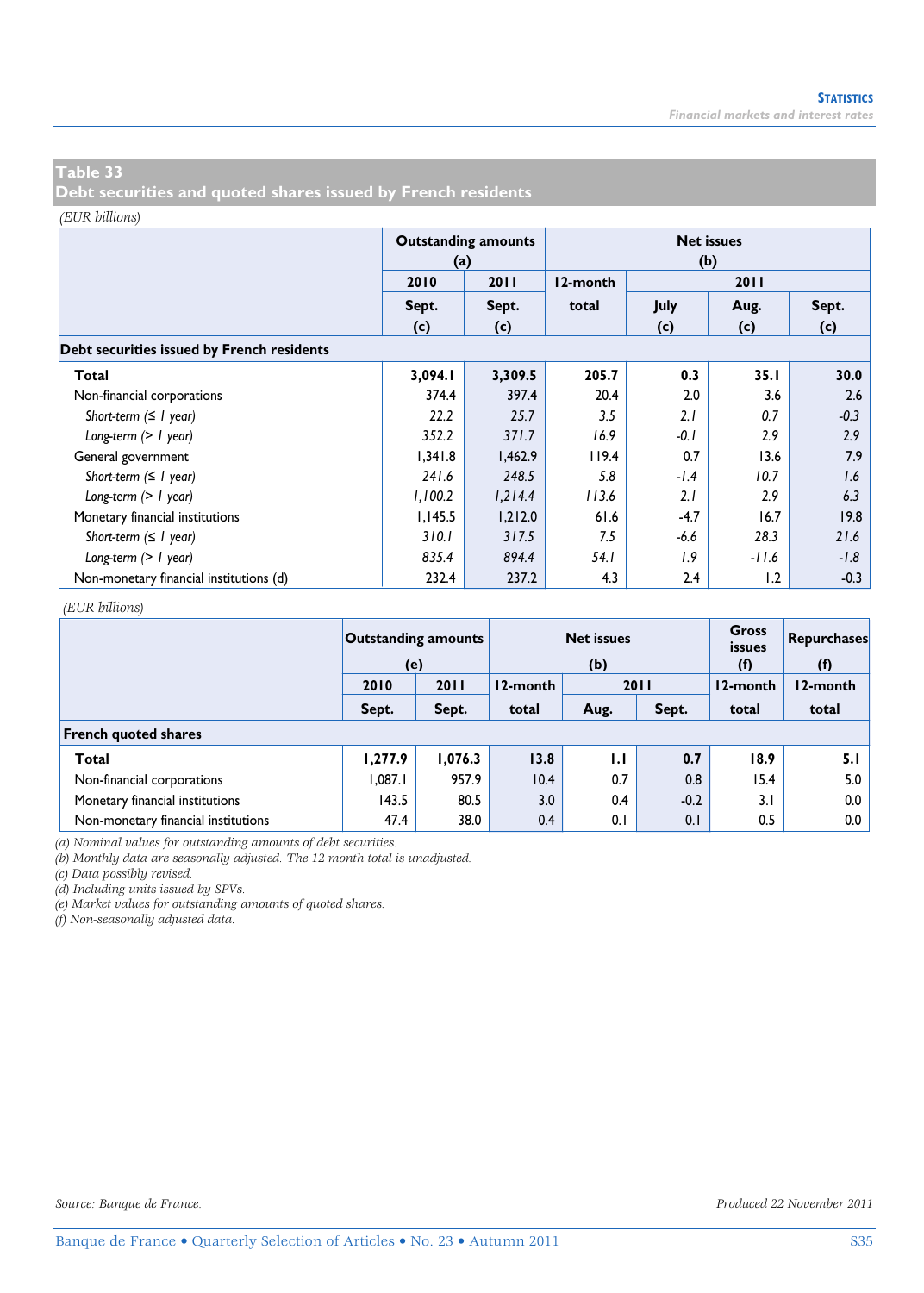**Debt securities and quoted shares issued by French residents, by sector** 









**Net issues of quoted shares by French residents (seasonally adjusted)**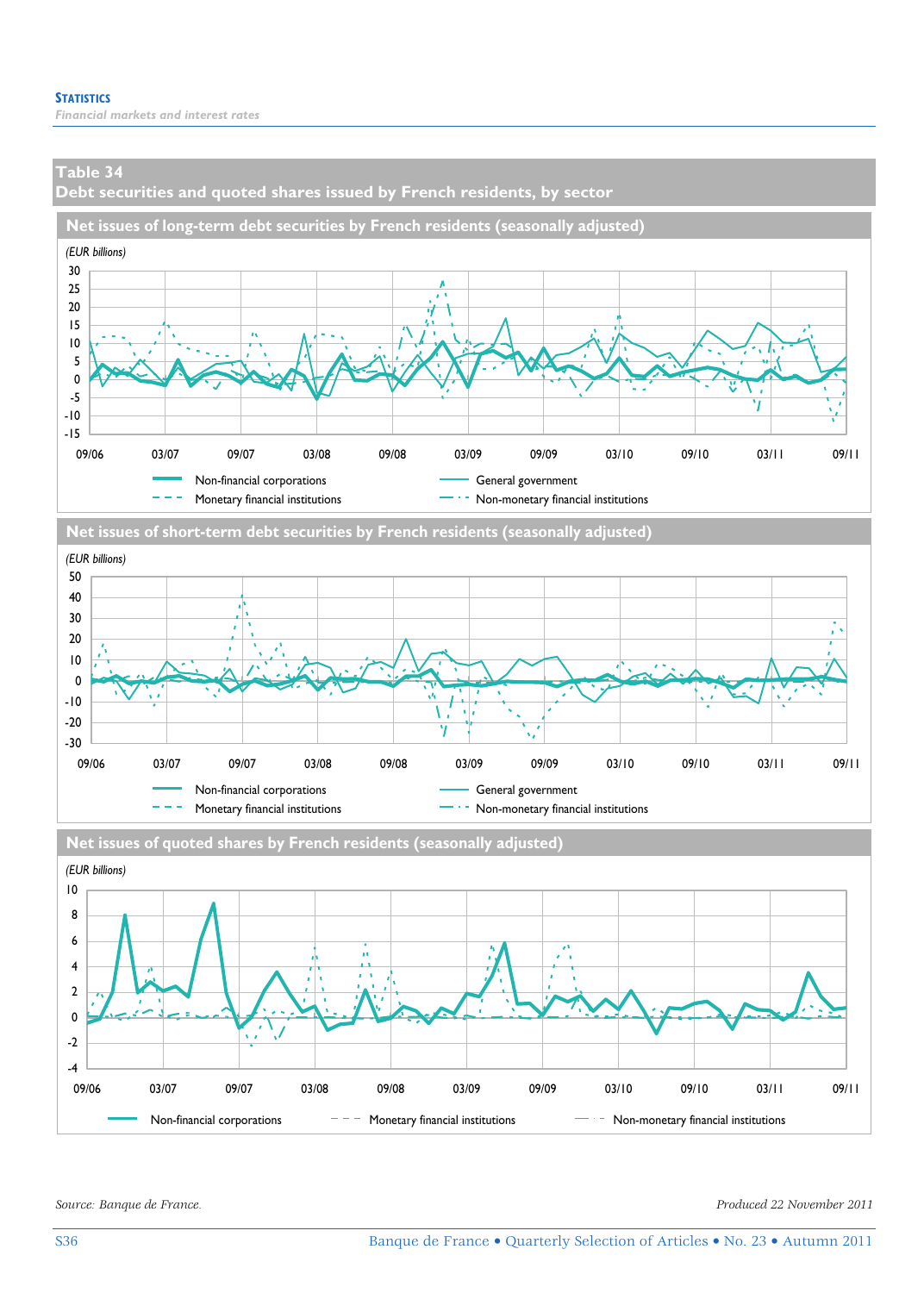**Company failures by economic sector – France** 

*(number of companies, unadjusted data, 12-month total)*

|                                                                                  |        | 2010   |        |        |        |        |        |        | 2011         |        |        |        |        |
|----------------------------------------------------------------------------------|--------|--------|--------|--------|--------|--------|--------|--------|--------------|--------|--------|--------|--------|
|                                                                                  | Aug.   | Sept.  | Oct.   | Nov.   | Dec.   | Jan.   | Feb.   | March  | <b>April</b> | May    | June   | July   | Aug.   |
| Agriculture, forestry<br>and fishing (AZ)                                        | 1,355  | 1.357  | 1,337  | 1.329  | 1,306  | 1,262  | 1.252  | 1,258  | 1,269        | 1,266  | 1,246  | 1,256  | 1,244  |
| Industry (BE)                                                                    | 5.070  | 5.020  | 4.986  | 4.956  | 4.863  | 4.842  | 4.796  | 4.784  | 4.707        | 4.785  | 4.694  | 4.680  | 4.674  |
| Construction (FZ)                                                                | 16,960 | 16,828 | 16,656 | 16,529 | 16,358 | 16,348 | 16,233 | 16,028 | 15,929       | 16,187 | 16,012 | 15,882 | 15,909 |
| Trade and<br>automotive repair (G)                                               | 13,790 | 13,557 | 13,430 | 13,261 | 13,298 | 13,336 | 13,362 | 13,270 | 13,215       | 13,391 | 13,329 | 13,261 | 13,265 |
| Transportation<br>and storage (H)                                                | 2,087  | 2,043  | 2,030  | 2,015  | 1,954  | 1,946  | 1.906  | 1,862  | 1.843        | 1,847  | 1,848  | 1,799  | 1,791  |
| Accomodation and<br>restaurant services (I)                                      | 6,784  | 6.739  | 6,762  | 6,791  | 6,730  | 6,786  | 6.847  | 6,752  | 6,791        | 6,955  | 6,873  | 6,773  | 6,776  |
| Information and<br>communication sector<br>(IZ)                                  | 1.651  | 1.641  | 1.632  | 1.642  | 1,603  | 1.592  | 1.575  | 1.609  | 1.578        | 1.578  | 1,563  | 1,562  | 1,564  |
| Financial and insurance<br>activities (KZ)                                       | 1,104  | 1,084  | 1,067  | 1,055  | 1,066  | 1,064  | 1,080  | 1,095  | 1,088        | 1,112  | 1,084  | 1,069  | 1,083  |
| Real estate<br>activities (LZ)                                                   | 2,066  | 2.029  | 1.995  | 1.960  | 1.971  | 1.970  | 1.999  | 1.975  | 1.961        | 1.974  | 1.936  | 1.867  | 1,846  |
| <b>Business support</b><br>activities (MN)                                       | 6,615  | 6,547  | 6,504  | 6,505  | 6,425  | 6,442  | 6,512  | 6,523  | 6, 515       | 6,527  | 6,443  | 6,452  | 6,450  |
| Education, human<br>health, social work and<br>household services (P<br>to $S$ ) | 4.703  | 4.762  | 4.781  | 4.902  | 4.874  | 4.914  | 4.928  | 4.947  | 4.998        | 5.089  | 5.074  | 5.113  | 5.125  |
| Sector unknown                                                                   | 105    | 99     | 99     | 93     | 93     | 93     | 92     | 89     | 91           | 97     | 100    | 99     | 100    |
| <b>Total sectors</b>                                                             | 62.290 | 61.706 | 61.279 | 61,038 | 60,541 | 60,595 | 60,582 | 60,192 | 59.985       | 60,808 | 60.202 | 59.813 | 59.827 |

#### **Company failures – 12-month total**



*NB: The two-letter codes correspond to the aggregation level A10, and the one-letter codes to revised NAF sections 2 A21.*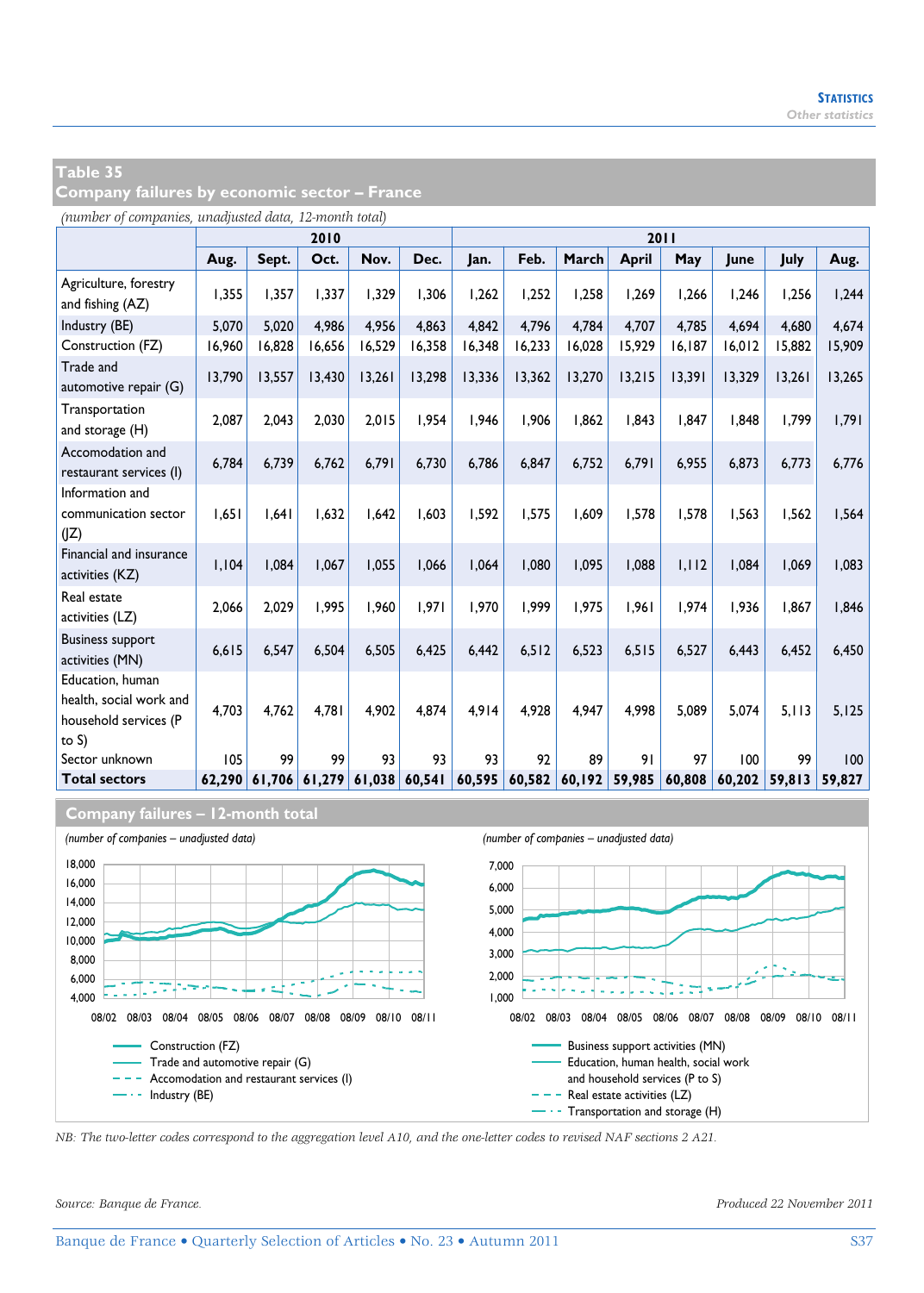**Retail payment systems – France** 

*(daily average in EUR millions, % share for the last month)*

|                                | 2007                     | 2008   | 2009   | 2010   | 2011   |        |        | 2011            |
|--------------------------------|--------------------------|--------|--------|--------|--------|--------|--------|-----------------|
|                                |                          |        |        |        | Aug.   | Sept.  | Oct.   | <b>Share</b>    |
| Cheques                        | 6.974                    | 6.533  | 5.700  | 5,590  | 4.375  | 5,127  | 5,863  | 27.0            |
| Credit transfers               | 7.904                    | 8.413  | 8.473  | 8.865  | 8.500  | 9.664  | 9.709  | 44.6            |
| of which SEPA credit transfers | $\overline{\phantom{0}}$ | 29     | 95     | 683    | 2.478  | 2.931  | 3,084  | 14.2            |
| Promissory notes               | 1,555                    | 1,523  | 1.250  | 1,138  | 1,078  | 1,116  | 973    | 4.5             |
| Direct debits                  | 1.739                    | 1.814  | 1.801  | 1,827  | 1.740  | 1.871  | 2,130  | 9.8             |
| Interbank payment orders       | 150                      | 147    | 143    | 133    | 62     | 185    | 303    | $\mathsf{I}$ .4 |
| Electronic payment orders      | 975                      | 1.061  | 1.082  | 1,141  | 943    | 1.580  | 1.498  | 6.9             |
| Card payments                  | 864                      | 921    | 957    | 1.009  | 1.024  | 1.016  | 1.128  | 5.2             |
| ATM withdrawals                | 140                      | 142    | 43     | 140    | 153    | 4      | 145    | 0.7             |
| Total                          | 20.300                   | 20.554 | 19,550 | 19,844 | 17,877 | 20,700 | 21,748 | 100.0           |

*(daily average in thousands of transactions, % share for the last month)*

|                                | 2007                     | 2008            | 2009   | 2010   | 2011   |        |        | 2011         |
|--------------------------------|--------------------------|-----------------|--------|--------|--------|--------|--------|--------------|
|                                |                          |                 |        |        | Aug.   | Sept.  | Oct.   | <b>Share</b> |
| Cheques                        | 11,561                   | 10.996          | 10.287 | 9.507  | 7.430  | 8.585  | 9,561  | 17.9         |
| Credit transfers               | 7.344                    | 7.425           | 7.527  | 7,356  | 6,405  | 7,610  | 7,616  | 14.2         |
| of which SEPA credit transfers | $\overline{\phantom{0}}$ | $\overline{13}$ | 38     | 270    | 1,277  | 1,625  | 1,667  | 3.1          |
| Promissory notes               | 370                      | 355             | 334    | 311    | 279    | 280    | 275    | 0.5          |
| Direct debits                  | 7.863                    | 7.864           | 8.163  | 8.194  | 8.604  | 8.270  | 8.944  | 16.7         |
| Interbank payment orders       | 458                      | 425             | 394    | 364    | 249    | 380    | 551    | 1.0          |
| Electronic payment orders      | 38                       | 47              | 56     | 66     | 49     | 74     | 124    | 0.2          |
| Card payments                  | 18.146                   | 19.219          | 20.542 | 21.505 | 22.013 | 21.796 | 24.013 | 44.9         |
| ATM withdrawals                | 2.467                    | 2.462           | 2.454  | 2.375  | 2.414  | 2.395  | 2.446  | 4.6          |
| Total                          | 48.248                   | 48.794          | 49,757 | 49,677 | 47,442 | 49,389 | 53,531 | 100.0        |





*(a) Debits: direct debits, interbank payment orders and electronic payment orders.* 

*Sources: GSIT, STET. Produced 22 November 2011*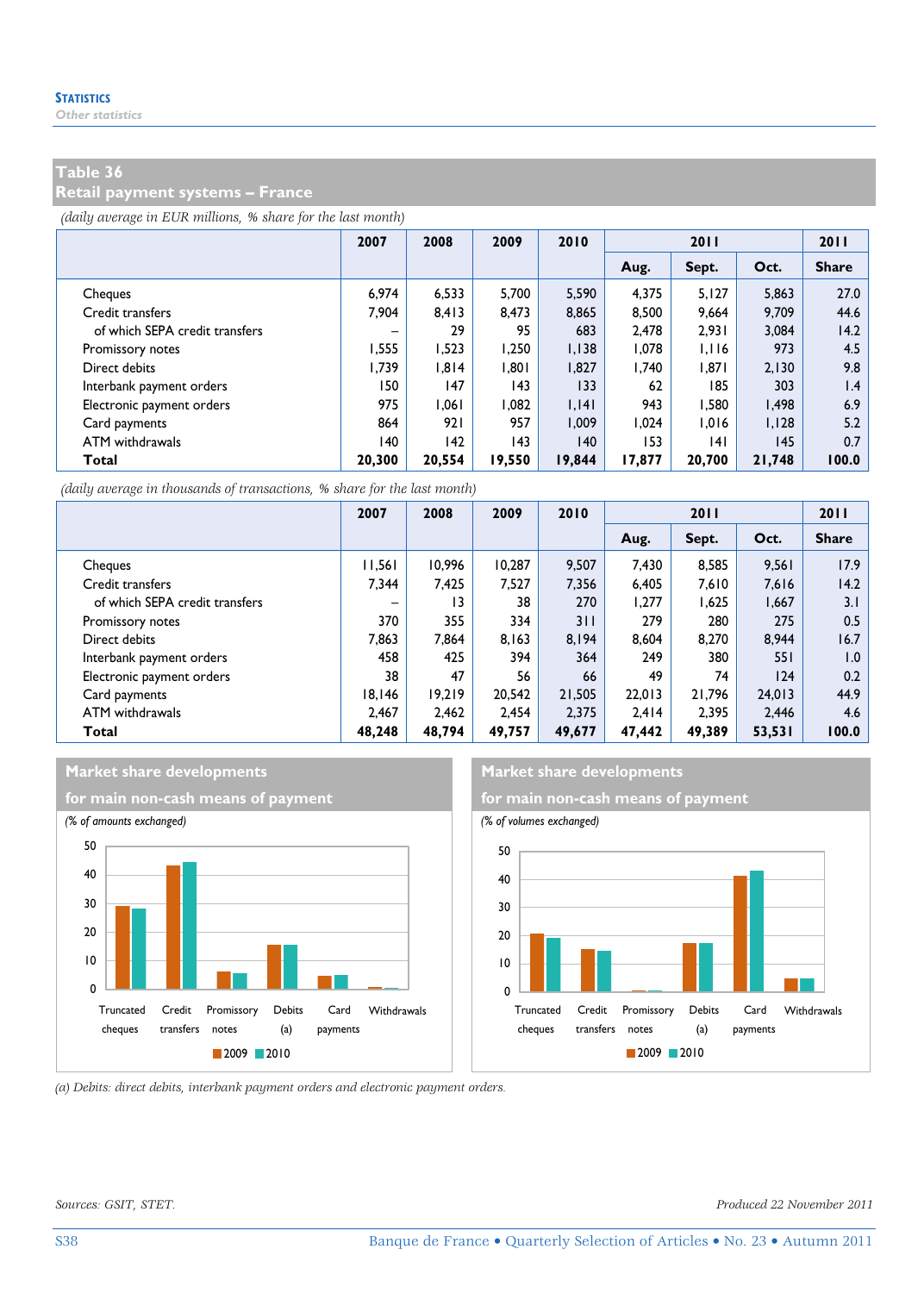**Large-value payment systems – EU** 

*(daily average in EUR billions, % share for the last month)*

|                             | 2007           | 2008           | 2009         | 2010           |              | 2011         |                | 2011         |
|-----------------------------|----------------|----------------|--------------|----------------|--------------|--------------|----------------|--------------|
|                             |                |                |              |                | July         | Aug.         | Sept.          | <b>Share</b> |
| France                      | 569            | 398            | 367          | 365            | 387          | 378          | 424            | 17.2         |
| Germany                     | 71 I           | 972            | 707          | 829            | 774          | 766          | 816            | 33.1         |
| Austria                     | 35             | 59             | 28           | 27             | 27           | 24           | 25             | 1.0          |
| Belgium                     | 104            | 152            | 106          | 95             | 101          | 103          | 117            | 4.8          |
| Cyprus                      | -              |                | 2            | $\overline{2}$ |              |              | $\overline{2}$ | 0.1          |
| Spain                       | 344            | 331            | 356          | 342            | 372          | 382          | 361            | 14.7         |
| Finland                     | 24             | 33             | 28           | 35             | 35           | 46           | 55             | 2.2          |
| Greece                      | 33             | 30             | 29           | 28             | 29           | 25           | 23             | 0.9          |
| Ireland                     | 29             | 32             | 30           | 30             | 9            | 16           | 9              | 0.8          |
| Italy                       | 165            | 221            | 133          | 129            | 3            | 119          | 124            | 5.0          |
| Luxembourg                  | 39             | 60             | 40           | 40             | 54           | 57           | 62             | 2.5          |
| Malta                       |                | 0              | 0            | 0              | $\Omega$     |              |                | 0.0          |
| Netherlands (a)             | 2              | 264            | 287          | 300            | 264          | 298          | 352            | 14.3         |
| Portugal                    | 3              | 16             | 17           | 20             | 21           | 22           | 21             | 0.9          |
| Slovakia                    |                |                | 3            | 3              | 3            | 3            | 3              | 0.1          |
| Slovenia                    | $\overline{2}$ | $\overline{2}$ | $\mathbf{c}$ | $\overline{2}$ | $\mathbf{2}$ | $\mathbf{2}$ | $\mathbf{2}$   | 0.1          |
| EPM-ECB                     | 27             | 43             | 47           | 37             | 34           | 37           | 40             | 1.6          |
| Total TARGET2 euro area (b) | 2,217          | 2,614          | 2,182        | 2,283          | 2,253        | 2,280        | 2,447          | 99.3         |
| Non-euro area               | 202            | 53             | 16           | 16             | 9            | 17           | 8              | 0.7          |
| Total TARGET2 EU (b)        | 2,419          | 2,667          | 2,198        | 2,299          | 2,272        | 2,298        | 2,466          | 100.0        |
| Eurol (c)                   | 228            | 287            | 255          | 241            | 243          | 240          | 260            |              |

### **Maket share of each financial centre in the TARGET2 system**



*The sum of the components may not be equal to the total (or to 100) due to rounding.* 

*Since January 2009, a new methodology for collecting and reporting statistics has been established on the TARGET2 data to improve data quality. This must be taken into account when comparing 2009 data with previous data.* 

*(a) Since 19 May 2008, the operations of the United Kingdom pass in transit by this country.* 

*(b) Variable composition according to the countries which participate in the systems of payment in euro.* 

*(c) Euro1 (EBA): clearing system of the Euro Banking Association. Euro1 data include retail payments recorded in STEP1.*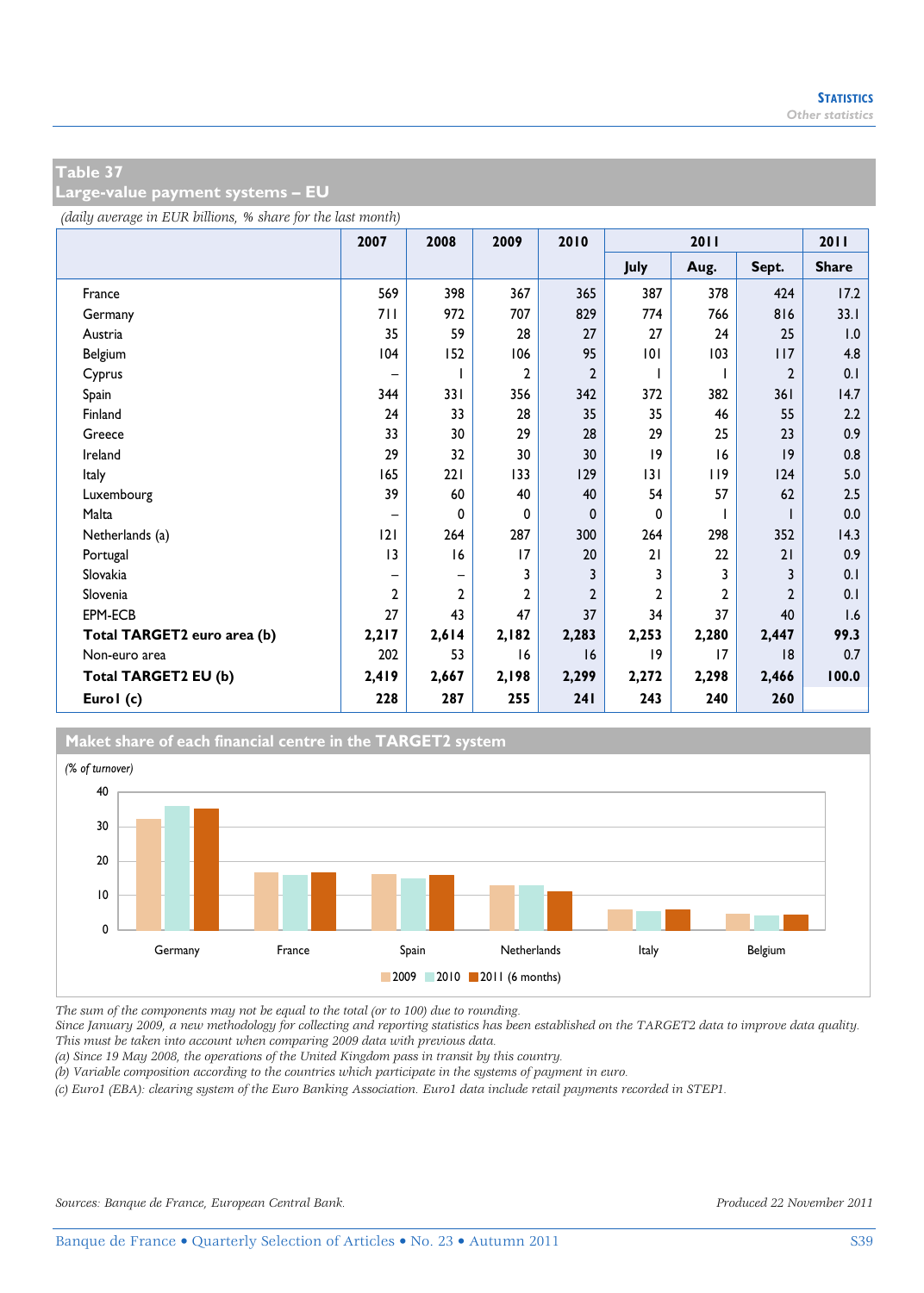**Large-value payment systems – EU** 

*(daily average in number of transactions, % share for the last month)*

|                             | 2007    | 2008    | 2009    | 2010    |         | 2011    |         | 2011         |
|-----------------------------|---------|---------|---------|---------|---------|---------|---------|--------------|
|                             |         |         |         |         | July    | Aug.    | Sept.   | <b>Share</b> |
| France                      | 19,192  | 25,992  | 29,773  | 31,850  | 35,412  | 30,275  | 33,814  | 9.9          |
| Germany                     | 164,187 | 181,625 | 174,695 | 173,218 | 174,055 | 160,563 | 168,859 | 49.3         |
| Austria                     | 15,222  | 14,199  | 6,539   | 5,266   | 6,509   | 6,068   | 6,534   | 1.9          |
| Belgium                     | 7,993   | 9,884   | 8,517   | 9,454   | 10,560  | 8,834   | 9,228   | 2.7          |
| Cyprus                      |         | 392     | 389     | 466     | 515     | 477     | 528     | 0.2          |
| Spain                       | 41,792  | 36,167  | 29,580  | 29,195  | 30,916  | 24,811  | 28,598  | 8.3          |
| Finland                     | 1,392   | 1,587   | 1,652   | 1,589   | 1,525   | 1,501   | 1,631   | 0.5          |
| Greece                      | 6,334   | 5,117   | 5,692   | 5,904   | 5,919   | 5,160   | 5,808   | 1.7          |
| Ireland                     | 5,334   | 5,139   | 4,824   | 4,961   | 4,594   | 4,052   | 4,371   | 1.3          |
| Italy                       | 45, 111 | 36,491  | 33,943  | 33,649  | 36,012  | 28,953  | 32,565  | 9.5          |
| Luxembourg                  | 3,399   | 3,037   | 2,847   | 3,033   | 3,356   | 2,983   | 3,070   | 0.9          |
| Malta                       |         | 50      | 59      | 65      | 54      | 49      | 54      | 0.0          |
| Netherlands (a)             | 27,685  | 37,745  | 36,930  | 33,304  | 33,859  | 30,632  | 33,139  | 9.7          |
| Portugal                    | 4,774   | 5,072   | 4,191   | 4,206   | 4,239   | 3,882   | 3,997   | 1.2          |
| Slovakia                    |         |         | 606     | 582     | 706     | 715     | 736     | 0.2          |
| Slovenia                    | 3,152   | 3,018   | 3,073   | 3,023   | 2,992   | 2,795   | 3,024   | 0.9          |
| EPM-ECB                     | 169     | 176     | 312     | 333     | 395     | 396     | 399     | 0.1          |
| Total TARGET2 euro area (b) | 345,738 | 365,690 | 343,621 | 340,099 | 351,619 | 312,144 | 336,352 | 98.I         |
| Non-euro area               | 20,442  | 4,277   | 2,364   | 3,281   | 5,841   | 5,920   | 6,381   | 1.9          |
| Total TARGET2 EU (b)        | 366,179 | 369,967 | 345,985 | 343,380 | 357,459 | 318,064 | 342,733 | 100.0        |
| Eurol (c)                   | 211,217 | 250,766 | 227,674 | 230,124 | 243,858 | 220,465 | 240,509 |              |

#### **Market share of each financial centre Average transaction amount**





*The sum of the components may not be equal to the total (or to 100) due to rounding.* 

*Since January 2009, a new methodology for collecting and reporting statistics has been established on the TARGET2 data to improve data quality. This must be taken into account when comparing 2009 data with previous data.* 

*(a) Since 19 May 2008, the operations of the United Kingdom pass in transit by this country.* 

*(b) Variable composition according to the countries which participate in the systems of payment in euro.* 

*(c) Euro1 (EBA): clearing system of the Euro Banking Association. Euro1 data include retail payments recorded in STEP1.*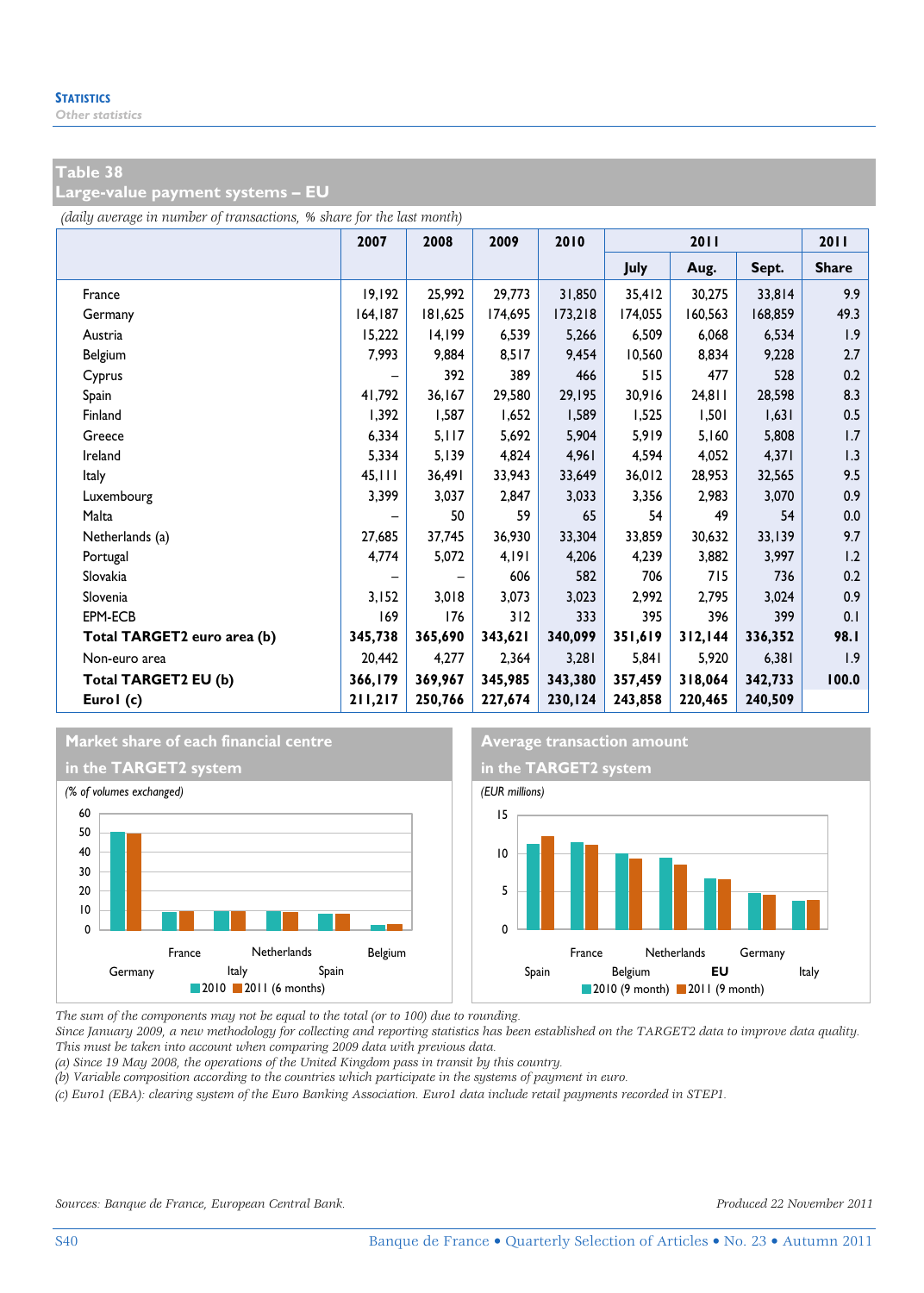**Large-value payment systems – France** 

*(daily average in EUR billions, % share for the last month)*

|                                        | 2007 | 2008  | 2009  | 2010  | <b>2011</b> |       |       | 2011         |
|----------------------------------------|------|-------|-------|-------|-------------|-------|-------|--------------|
|                                        |      |       |       |       | Aug.        | Sept. | Oct.  | <b>Share</b> |
| Collateral used in domestic TARGET (b) |      |       |       |       |             |       |       |              |
| French negotiable securities           | 11.5 | 51.2  | 114.6 | 105.7 | 74.8        | 75.0  | 83.8  | 28.9         |
| Private claims                         | 18.6 | 79.9  | 129.0 | 149.8 | 142.3       | 143.8 | 145.0 | 49.9         |
| Securities collateralised through CCBM | 7.2  | 62.8  | 79.9  | 76.9  | 59.3        | 55.4  | 58.7  | 20.2         |
| Other securities (c)                   | 8.8  | 8.2   | 7.9   | 5.9   | 2.7         | 2.7   | 2.8   | 0.1          |
| Total                                  | 46.1 | 202.1 | 331.3 | 338.3 | 279.I       | 276.9 | 290.3 | 100.0        |

**Monthly change in amounts exchanged in French payment systems (a)**



*(a) Since 18 February 2008, TBF (the French component of TARGET) and PNS systems have been replaced by TARGET2-Banque de France, the single French large-value payment system.* 

*(b) Until 15 February 2008, the indicated amounts corresponded to collateral used for intraday credit in TBF. Since the go-live of the "3G" system (Global management of collateral) and TARGET2-Banque de France on 18 February 2008, the amounts represent the collateral posted in a single pool of assets and that can be used for monetary policy and/or intraday credit operations.* 

*(c) Other foreign securities submitted via links between securities settlement systems.*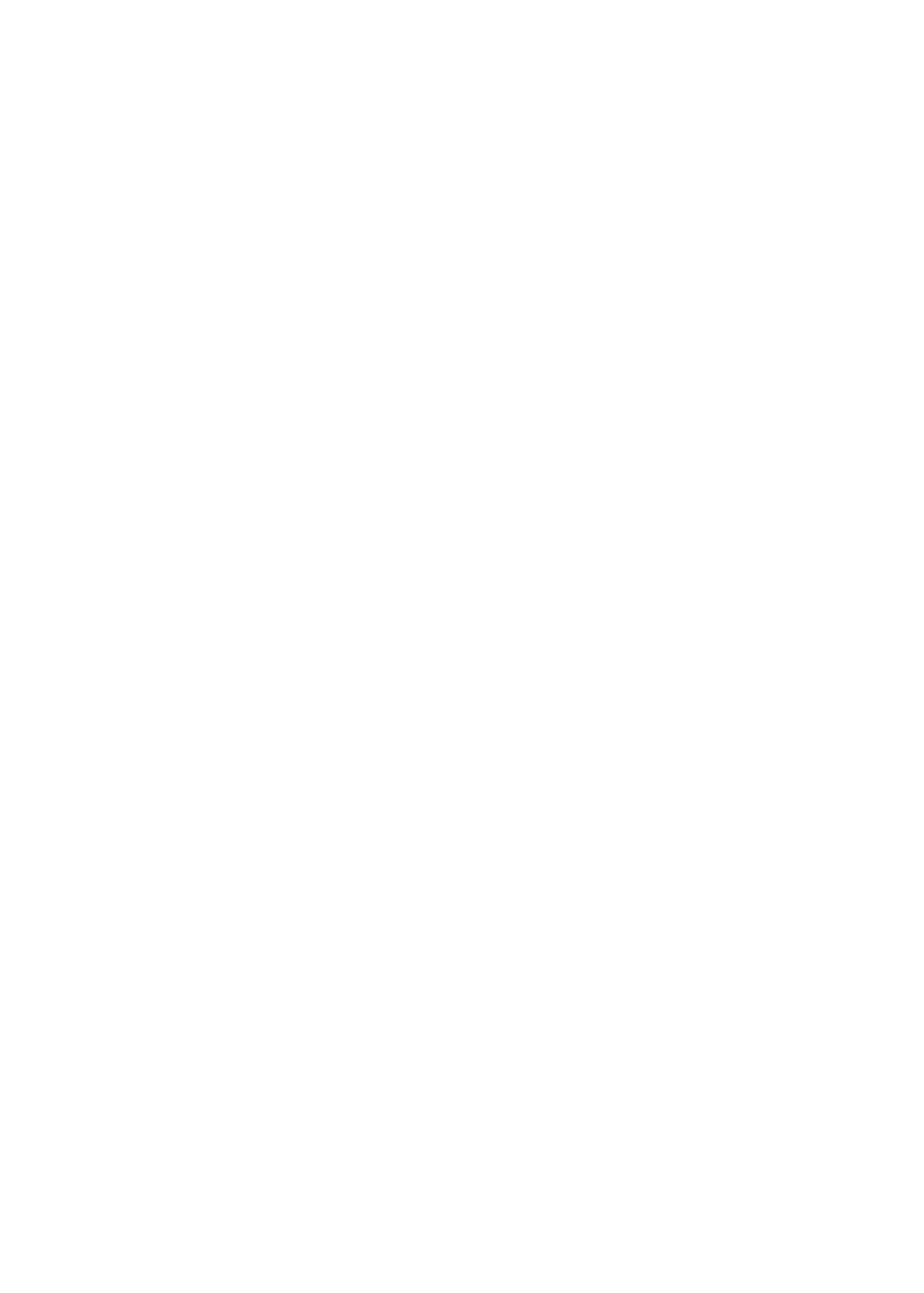

# **Time series**

# **Calendar**

*http://www.banque-france.fr/gb/statistiques/calendrier/calendrier.htm*

# **Rates**

*http://www.banque-france.fr/gb/statistiques/taux/taux.htm*

- Exchange rates
- Policy rates
- Interbank market rates

# **Money**

*http://www.banque-france.fr/gb/statistiques/monnaie/monnaie.htm*

- Monetary developments France
- Monetary aggregates Euro area
- Deposits and investments France

# **Securities, loans and deposits**

*http://www.banque-france.fr/gb/statistiques/titres/titres.htm*

- Deposits and investments
- Loans
- Debt and securities
- Financial accounts

# **Banking and financial activities**

*http://www.banque-france.fr/gb/statistiques/activite/activite.htm*

- Financial institutions
- International banking activity

# **Economy and Business**

*http://www.banque-france.fr/gb/statistiques/economie/economie.htm*

- Balance of payments
- Business surveys
- Companies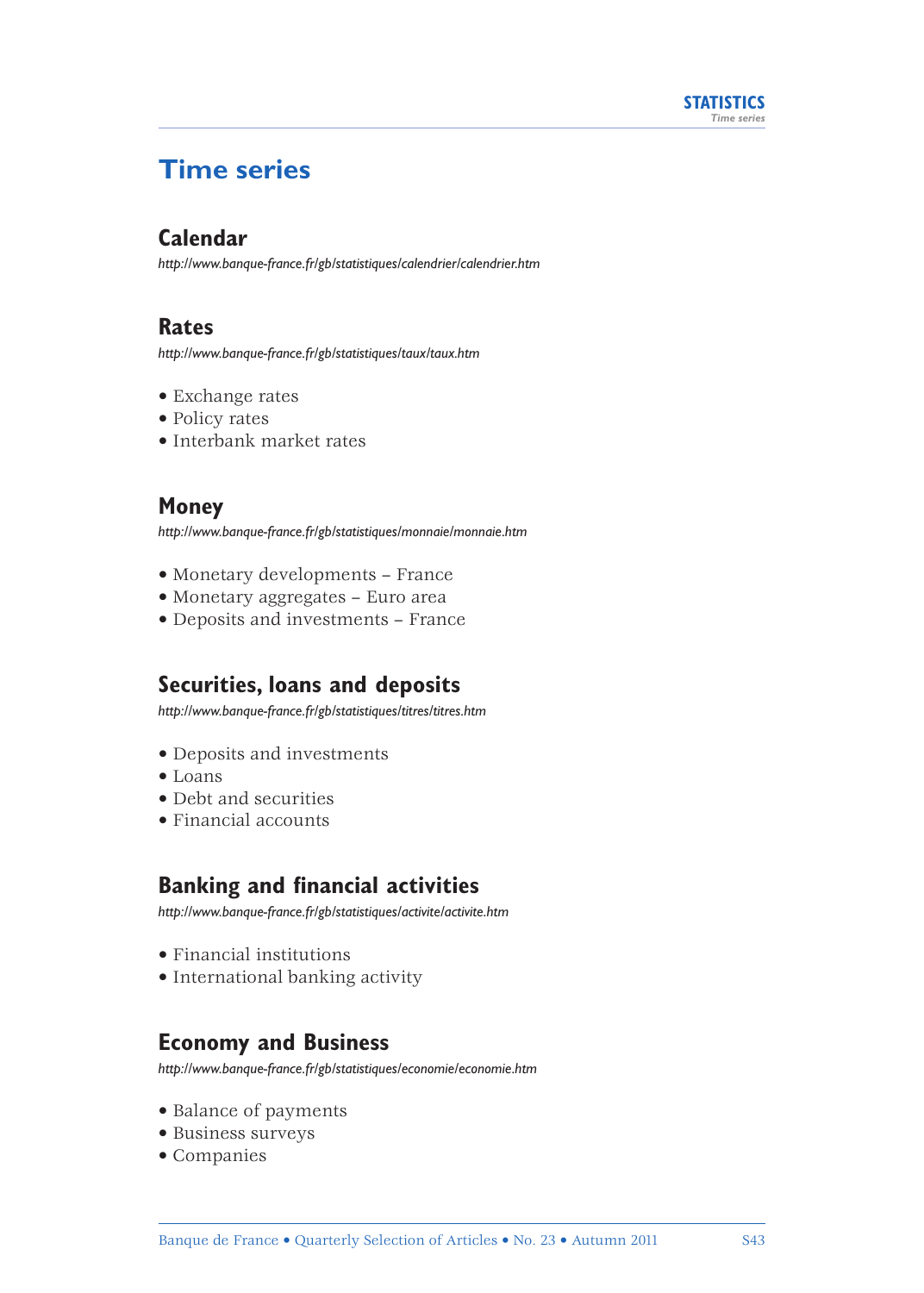#### **STATISTICS** *Time series*

# **Database**

*http://www.banque-france.fr/gb/statistiques/base/base.htm*

- Interest rates and exchange rates
- Monetary statistics France Euro area
- Deposits and loans in the French regions
- Securities issuance
- Non-financial sectors debt's ratios
- Non-financial sectors debt's ratios: international comparisons
- Financial intermediation rate
- National financial accounts
- Banking and financial activities
- Balance of payments
- Foreign investment position
- Business surveys
- Businesses: terms of payments
- Means and systems of payments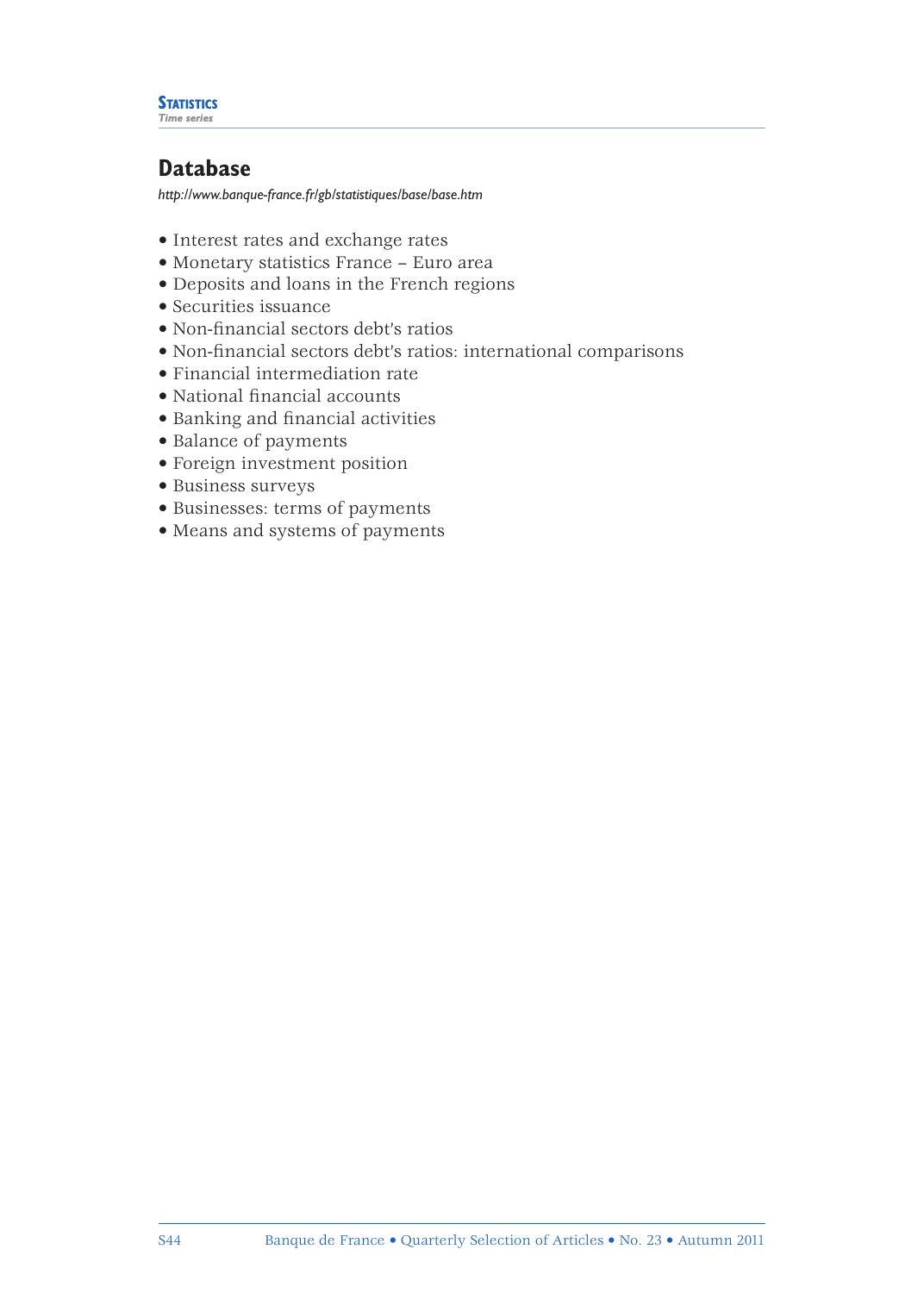#### **Published by**

Banque de France 39 rue Croix des Petits-Champs 75001 Paris

**Managing Editor** Armand Pujal

**Editors-in-Chief** Claude Cornelis, Corinne Dauchy

**Editor** Sylvain Josserand

**Translations** Anthony Dare, Stéphanie Evans, Simon Strachan, Richard Summer

#### **Technical production**

Nicolas Besson, Angélique Brunelle, Christian Heurtaux, François Lecuyer, Aurélien Lefèvre, Carine Otto, Isabelle Pasquier

**Statistics** DIRCOM – SPE

#### **Orders**

Banque de France 07-1397 Service de la Documentation et des Relations avec le public 75049 Paris Cedex 01 Tel.: 01 42 92 39 08 Fax: 01 42 92 39 40

#### **Imprint**

Banque de France (SIMA)

**Registration of copyright** November 2011

**Internet** *www.banque-france.fr/gb/publications/bulletin/qsa.htm*

*The Quarterly Selection of Articles may be downloaded, free of charge, from the Banque de France's website (www.banque-france.fr). Printed versions are available upon request, while stocks last.*